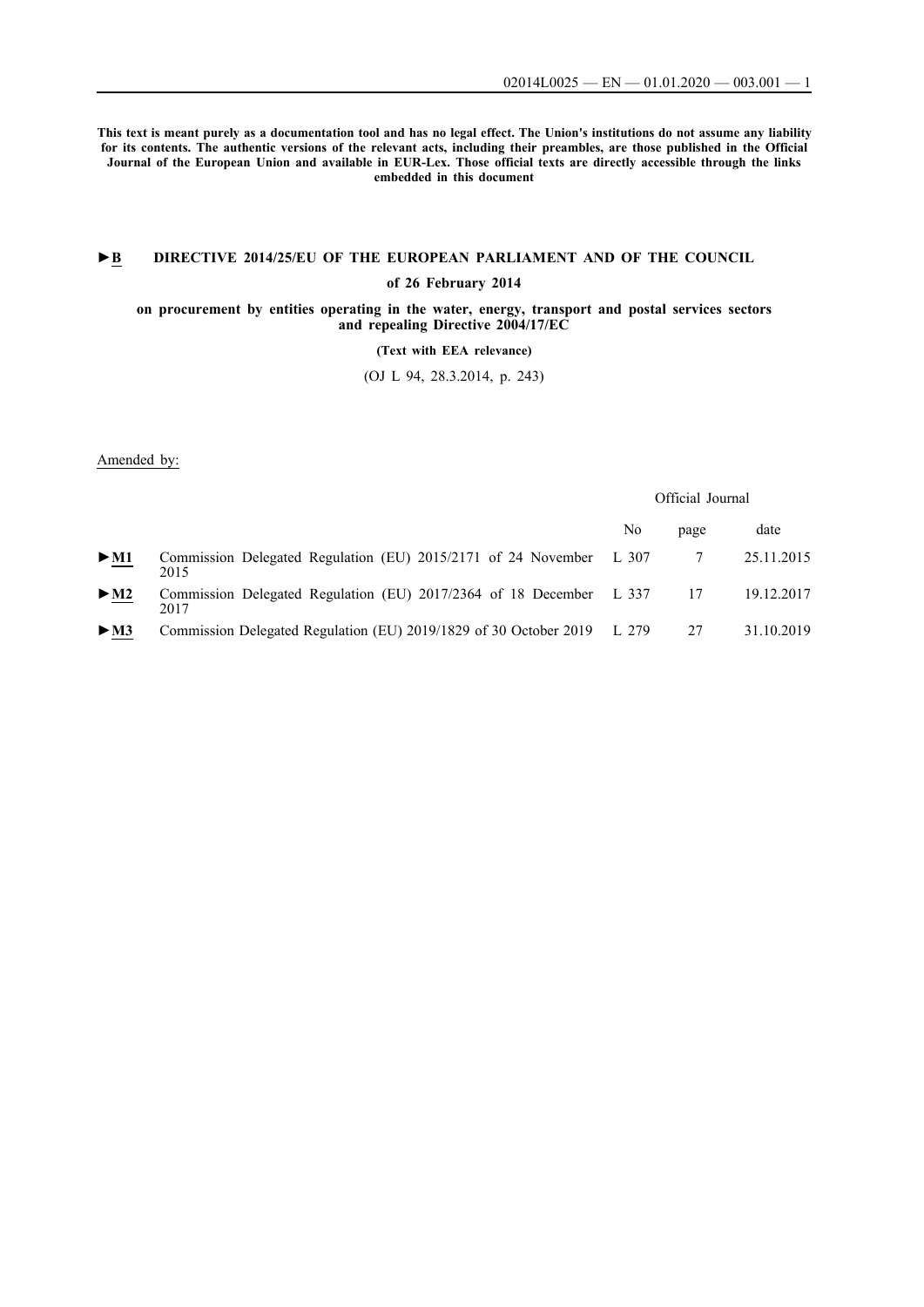### **DIRECTIVE 2014/25/EU OF THE EUROPEAN PARLIAMENT AND OF THE COUNCIL**

### **of 26 February 2014**

### **on procurement by entities operating in the water, energy, transport and postal services sectors and repealing Directive 2004/17/EC**

**(Text with EEA relevance)**

| TITLE I:          | SCOPE, DEFINITIONS AND GENERAL PRINCIPLES                                                                                                                         |
|-------------------|-------------------------------------------------------------------------------------------------------------------------------------------------------------------|
| CHAPTER I:        | Subject-matter and definitions                                                                                                                                    |
| Article 1:        | Subject-matter and scope                                                                                                                                          |
| Article 2:        | Definitions                                                                                                                                                       |
| Article 3:        | Contracting authorities                                                                                                                                           |
| Article 4:        | Contracting entities                                                                                                                                              |
| Article 5:        | Mixed procurement covering the same activity                                                                                                                      |
| Article 6:        | Procurement covering several activities                                                                                                                           |
| CHAPTER II:       | Activities                                                                                                                                                        |
| Article 7:        | Common provisions                                                                                                                                                 |
| Article 8:        | Gas and heat                                                                                                                                                      |
| Article 9:        | Electricity                                                                                                                                                       |
| Article 10:       | Water                                                                                                                                                             |
| Article 11:       | Transport services                                                                                                                                                |
| Article 12:       | Ports and airports                                                                                                                                                |
| Article 13:       | Postal services                                                                                                                                                   |
| Article 14:       | Extraction of oil and gas and exploration for, or extraction of, coal or other solid<br>fuels                                                                     |
| CHAPTER III:      | Material scope                                                                                                                                                    |
| <b>SECTION 1:</b> | THRESHOLDS                                                                                                                                                        |
| Article 15:       | Threshold amounts                                                                                                                                                 |
| Article 16:       | Methods for calculating the estimated value of procurement                                                                                                        |
| Article 17:       | Revision of the thresholds                                                                                                                                        |
| <b>SECTION 2:</b> | EXCLUDED CONTRACTS AND DESIGN CONTESTS; Special provisions for<br>procurement involving defence and security aspects                                              |
| Subsection 1:     | Exclusions applicable to all contracting entities and special exclusions for the<br>water and energy sectors                                                      |
| Article 18:       | Contracts awarded for purposes of resale or lease to third parties                                                                                                |
| Article 19:       | Contracts and design contests awarded or organised for purposes other than the<br>pursuit of a covered activity or for the pursuit of such an activity in a third |

[country](#page-22-0)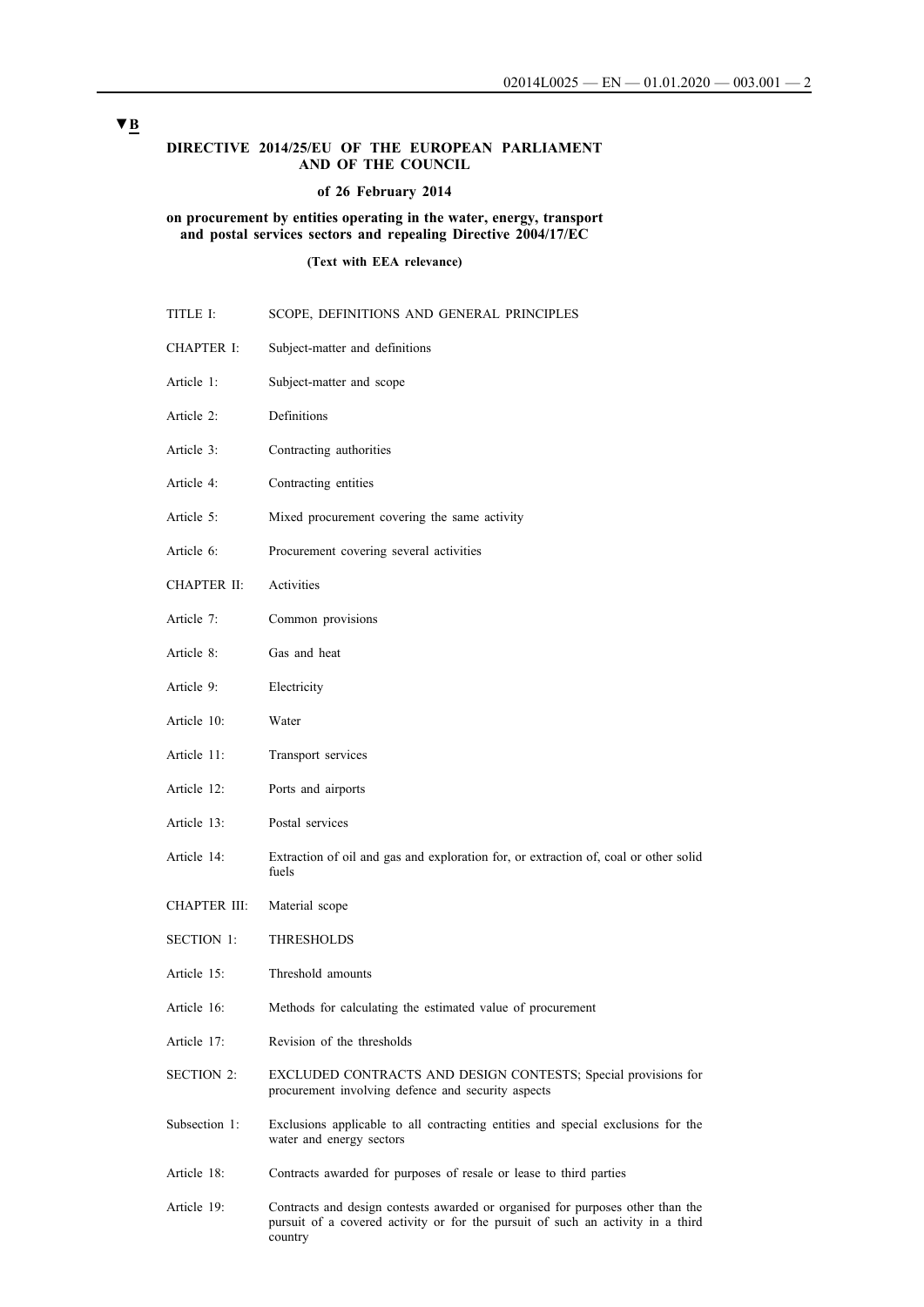| Article 20:        | Contracts awarded and design contest organised pursuant to international rules                                                                       |
|--------------------|------------------------------------------------------------------------------------------------------------------------------------------------------|
| Article 21:        | Specific exclusions for service contracts                                                                                                            |
| Article 22:        | Service contracts awarded on the basis of an exclusive right                                                                                         |
| Article 23:        | Contracts awarded by certain contracting entities for the purchase of water and<br>for the supply of energy or of fuels for the production of energy |
| Subsection 2:      | Procurement involving defence and security aspects                                                                                                   |
| Article 24:        | Defence and security                                                                                                                                 |
| Article 25:        | Mixed procurement covering the same activity and involving defence or security<br>aspects                                                            |
| Article 26:        | Procurement covering several activities and involving defence or security aspects                                                                    |
| Article 27:        | Contracts and design contests involving defence or security aspects which are<br>awarded or organised pursuant to international rules                |
| Subsection 3:      | Special relations (cooperation, affiliated undertakings and joint ventures)                                                                          |
| Article 28:        | Contracts between contracting authorities                                                                                                            |
| Article 29:        | Contracts awarded to an affiliated undertaking                                                                                                       |
| Article 30:        | Contracts awarded to a joint venture or to a contracting entity forming part of a<br>joint venture                                                   |
| Article 31:        | Notification of information                                                                                                                          |
| Subsection 4:      | Specific situations                                                                                                                                  |
| Article 32:        | Research and development services                                                                                                                    |
| Article 33:        | Contracts subject to special arrangements                                                                                                            |
| Subsection 5:      | Activities directly exposed to competition and procedural provisions relating<br>thereto                                                             |
| Article 34:        | Activities directly exposed to competition                                                                                                           |
| Article 35:        | Procedure for establishing whether Article 34 is applicable                                                                                          |
| <b>CHAPTER IV:</b> | General principles                                                                                                                                   |
| Article 36:        | Principles of procurement                                                                                                                            |
| Article 37:        | Economic operators                                                                                                                                   |
| Article 38:        | Reserved contracts                                                                                                                                   |
| Article 39:        | Confidentiality                                                                                                                                      |
| Article 40:        | Rules applicable to communication                                                                                                                    |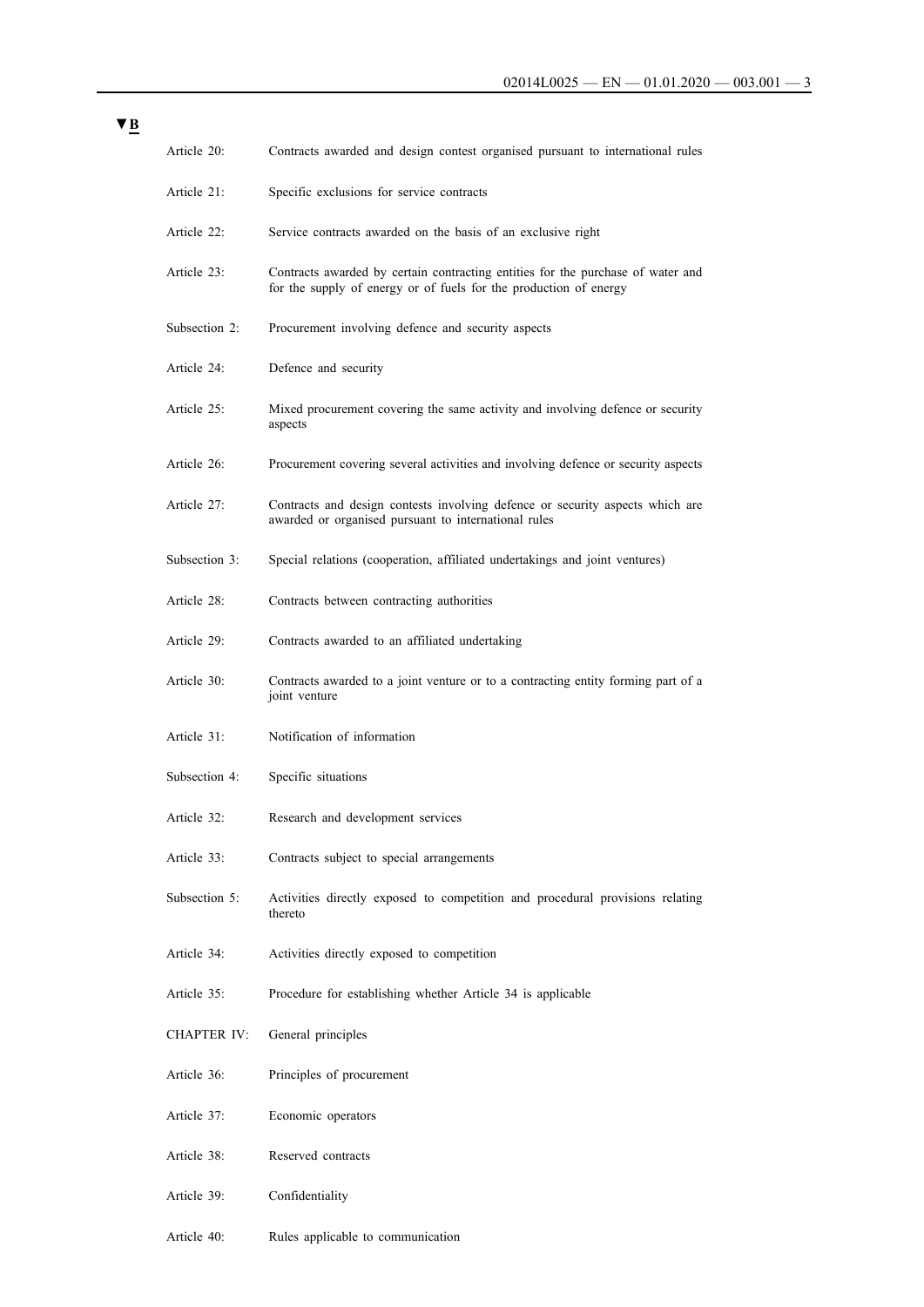| Article 41:         | Nomenclatures                                                           |
|---------------------|-------------------------------------------------------------------------|
| Article 42:         | Conflicts of interests                                                  |
| TITLE II:           | RULES APPLICABLE TO CONTRACTS                                           |
| <b>CHAPTER I:</b>   | Procedures                                                              |
| Article 43:         | Conditions relating to the GPA and other international agreements       |
| Article 44:         | Choice of procedures                                                    |
| Article 45:         | Open procedure                                                          |
| Article 46:         | Restricted procedure                                                    |
| Article 47:         | Negotiated procedure with prior call for competition                    |
| Article 48:         | Competitive dialogue                                                    |
| Article 49:         | Innovation partnership                                                  |
| Article 50:         | Use of the negotiated procedure without prior call for competition      |
| CHAPTER II:         | Techniques and instruments for electronic and aggregated procurement    |
| Article 51:         | Framework agreements                                                    |
| Article 52:         | Dynamic purchasing systems                                              |
| Article 53:         | Electronic auctions                                                     |
| Article 54:         | Electronic catalogues                                                   |
| Article 55:         | Centralised purchasing activities and central purchasing bodies         |
| Article 56:         | Occasional joint procurement                                            |
| Article 57:         | Procurement involving contracting entities from different Member States |
| <b>CHAPTER III:</b> | Conduct of the procedure                                                |
| <b>SECTION 1:</b>   | <b>PREPARATION</b>                                                      |
| Article 58:         | Preliminary market consultations                                        |
| Article 59:         | Prior involvement of candidates or tenderers                            |
| Article 60:         | Technical specifications                                                |
| Article 61:         | Labels                                                                  |
| Article 62:         | Test reports, certification and other means of proof                    |
|                     |                                                                         |

[Article 63: Communication of technical specifications](#page-65-0)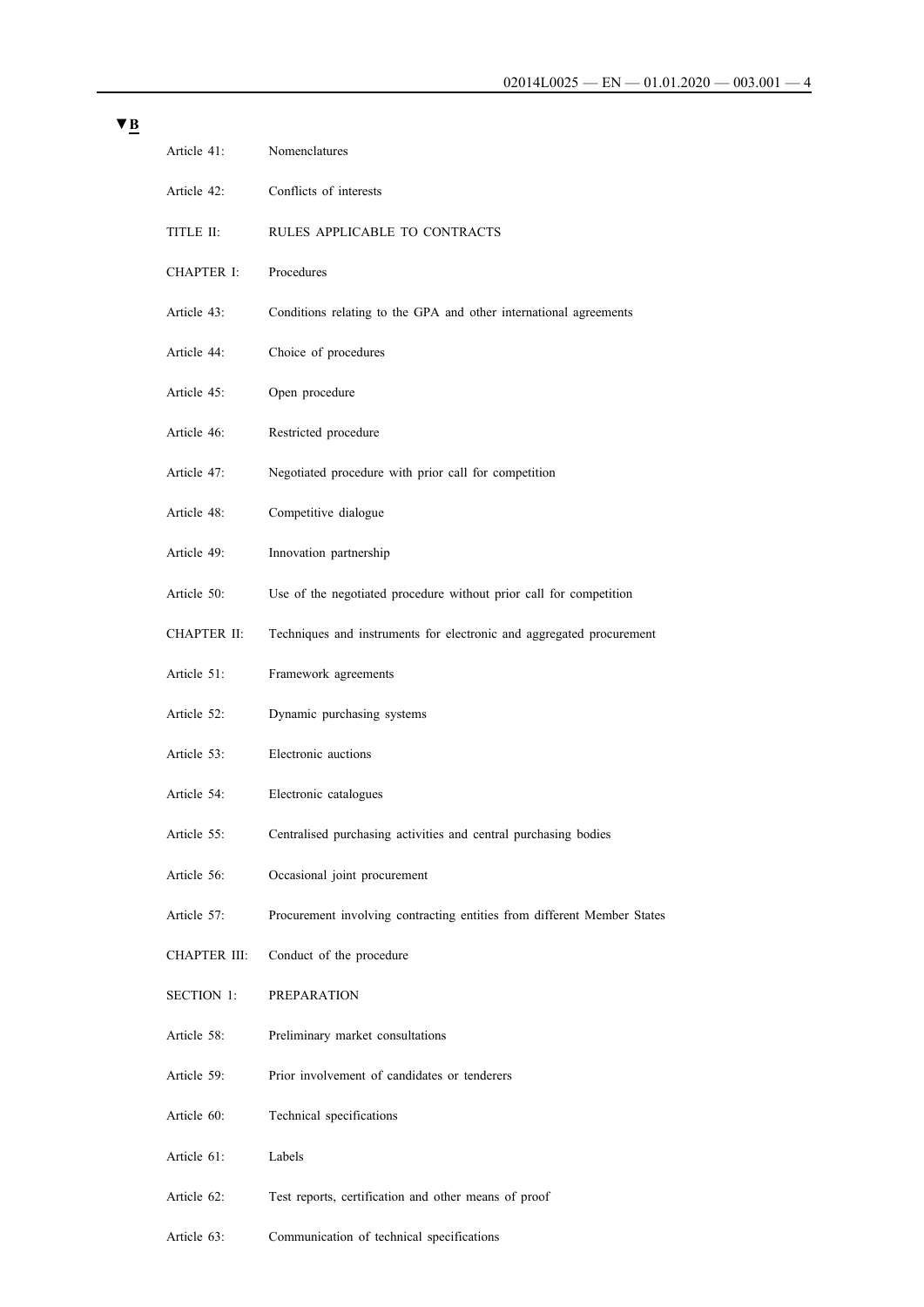| Article 64:       | Variants                                                                        |
|-------------------|---------------------------------------------------------------------------------|
| Article 65:       | Division of contracts into lots                                                 |
| Article 66:       | Setting time limits                                                             |
| <b>SECTION 2:</b> | PUBLICATION AND TRANSPARENCY                                                    |
| Article 67:       | Periodic indicative notices                                                     |
| Article 68:       | Notices on the existence of a qualification system                              |
| Article 69:       | Contract notices                                                                |
| Article 70:       | Contract award notices                                                          |
| Article 71:       | Form and manner of publication of notices                                       |
| Article 72:       | Publication at national level                                                   |
| Article 73:       | Electronic availability of procurement documents                                |
| Article 74:       | Invitations to candidates                                                       |
| Article 75:       | Informing applicants for qualification, candidates and tenderers                |
| <b>SECTION 3:</b> | CHOICE OF PARTICIPANTS AND AWARD OF CONTRACTS                                   |
| Article 76:       | General principles                                                              |
| Subsection 1:     | Qualification and qualitative selection                                         |
| Article 77:       | Qualification systems                                                           |
| Article 78:       | Criteria for qualitative selection                                              |
| Article 79:       | Reliance on the capacities of other entities                                    |
| Article 80:       | Use of exclusion and selection criteria provided for under Directive 2014/24/EU |
| Article 81:       | Quality assurance standards and environmental management standards              |
| Subsection 2:     | Award of the contract                                                           |
| Article 82:       | Contract award criteria                                                         |
| Article 83:       | Life-cycle costing                                                              |
| Article 84:       | Abnormally low tenders                                                          |

[SECTION 4: TENDERS COMPRISING PRODUCTS ORIGINATING IN THIRD COUNTRIES](#page-84-0)  [AND RELATIONS WITH THOSE COUNTRIES](#page-84-0)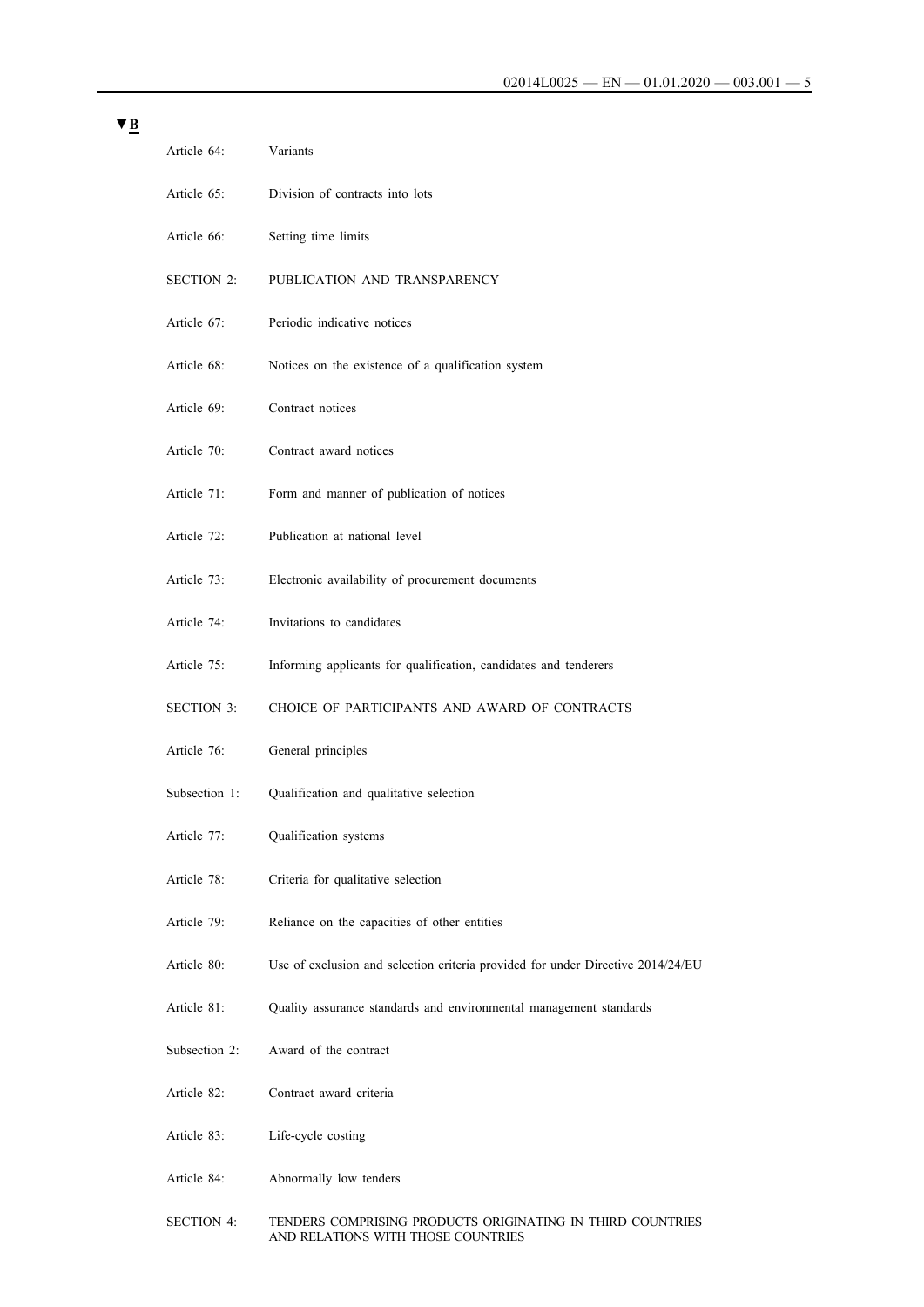| × |  |
|---|--|
|   |  |

| Article 85:        | Tenders comprising products originating in third countries                                        |
|--------------------|---------------------------------------------------------------------------------------------------|
| Article 86:        | Relations with third countries as regards works, supplies and service contracts                   |
| <b>CHAPTER IV:</b> | Contract performance                                                                              |
| Article 87:        | Conditions for performance of contracts                                                           |
| Article 88:        | Subcontracting                                                                                    |
| Article 89:        | Modification of contracts during their term                                                       |
| Article 90:        | Termination of contracts                                                                          |
| TITLE III:         | PARTICULAR PROCUREMENT REGIMES                                                                    |
| CHAPTER I:         | Social and other specific services                                                                |
| Article 91:        | Award of contracts for social and other specific services                                         |
| Article 92:        | Publication of notices                                                                            |
| Article 93:        | Principles of awarding contracts                                                                  |
| Article 94:        | Reserved contracts for certain services                                                           |
| CHAPTER II:        | Rules governing design contests                                                                   |
| Article 95:        | Scope                                                                                             |
| Article 96:        | Notices                                                                                           |
| Article 97:        | Rules on the organisation of design contests, the selection of participants and the<br>jury       |
| Article 98:        | Decisions of the jury                                                                             |
| TITLE IV:          | <b>GOVERNANCE</b>                                                                                 |
| Article 99:        | Enforcement                                                                                       |
| Article 100:       | Individual reports on procedures for the award of contracts                                       |
| Article 101:       | National reporting and statistical information                                                    |
| Article 102:       | Administrative cooperation                                                                        |
| TITLE V:           | POWERS,<br>IMPLEMENTING<br><b>POWERS</b><br><b>AND</b><br>FINAL<br>DELEGATED<br><b>PROVISIONS</b> |
| Article 103:       | Exercise of the delegation                                                                        |
| Article 104:       | Urgency procedure                                                                                 |
| Article 105:       | Committee procedure                                                                               |
| Article 106:       | Transposition and transitional provisions                                                         |
| Article 107:       | Repeal                                                                                            |
| Article 108:       | Review                                                                                            |
| Article 109:       | Entry into force                                                                                  |
| Article 110:       | Addressees                                                                                        |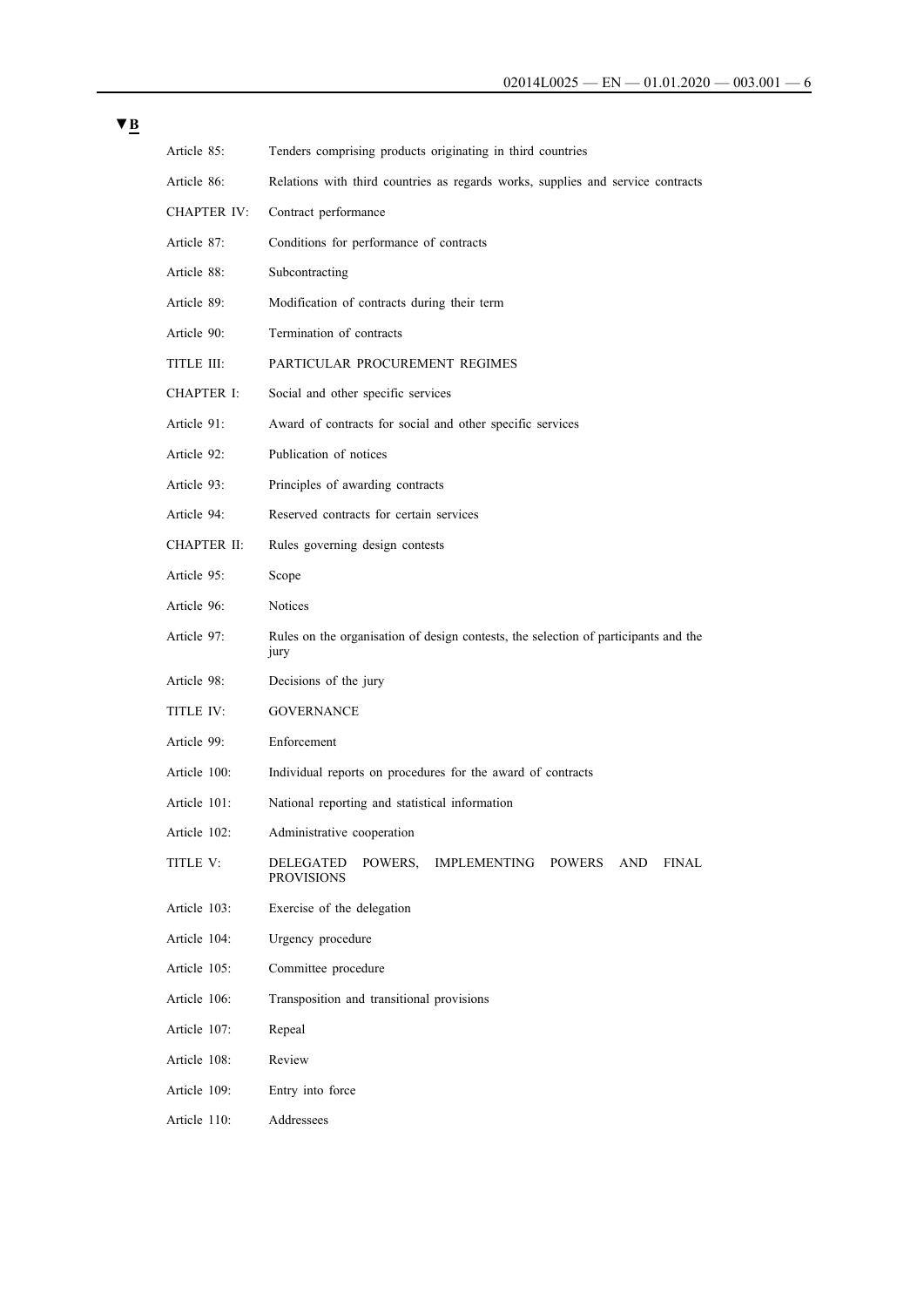| ANNEXES                 |                                                                                                                                                                                                         |
|-------------------------|---------------------------------------------------------------------------------------------------------------------------------------------------------------------------------------------------------|
| ANNEX I:                | List of activities as set out in point (a) of point 2 of Article 2                                                                                                                                      |
| ANNEX II:               | List of Union legal acts referred to in Article $4(3)$                                                                                                                                                  |
| ANNEX III:              | List of Union legal acts referred to in Article $34(3)$                                                                                                                                                 |
| <b>ANNEX IV:</b>        | Deadlines for the adoption of the implementing acts referred to<br>in Article 35                                                                                                                        |
| ANNEX V:                | Requirements relating to tools and devices for the electronic<br>receipt of tenders, requests to participate, applications for<br>qualification as well as plans and projects in contests               |
| ANNEX VI Part A:        | Information to be included in the periodic indicative notice (as<br>referred to in Article 67)                                                                                                          |
| <b>ANNEX VI Part B:</b> | Information to be included in notices of publication of a<br>periodic indicative notice on a buyer profile not used as a<br>of calling for competition (as referred to in<br>means<br>Article $67(1)$ ) |
| <b>ANNEX VII:</b>       | Information to be included in the procurement documents<br>relating to electronic auctions (Article $53(4)$ )                                                                                           |
| <b>ANNEX VIII:</b>      | Definition of certain technical specifications                                                                                                                                                          |
| <b>ANNEX IX:</b>        | Features concerning publication                                                                                                                                                                         |
| ANNEX X <sup>-</sup>    | Information to be included in the notice on the existence of a<br>qualification system (as referred to in point (b) of Article 44(4)<br>and in Article 68)                                              |
| ANNEX XI:               | Information to be included in contract notices (as referred to in<br>Article 69)                                                                                                                        |
| <b>ANNEX XII:</b>       | Information to be included in the contract award notice (as<br>referred to in Article 70)                                                                                                               |
| ANNEX XIII:             | Contents of the invitations to submit a tender, to participate in<br>the dialogue, to negotiate or to confirm interest provided for<br>under Article 74                                                 |
| <b>ANNEX XIV:</b>       | List of International Social and Environmental Conventions<br>referred to in Article $36(2)$                                                                                                            |
| ANNEX XV:               | List of Union legal acts referred to in Article $83(3)$                                                                                                                                                 |
| ANNEX XVI:              | Information to be included in notices of modifications of a<br>contract during its term (as referred to in Article $89(1)$ )                                                                            |

# **▼B**

[ANNEX XVII:](#page-130-0) [Services referred to in Article 91](#page-130-0)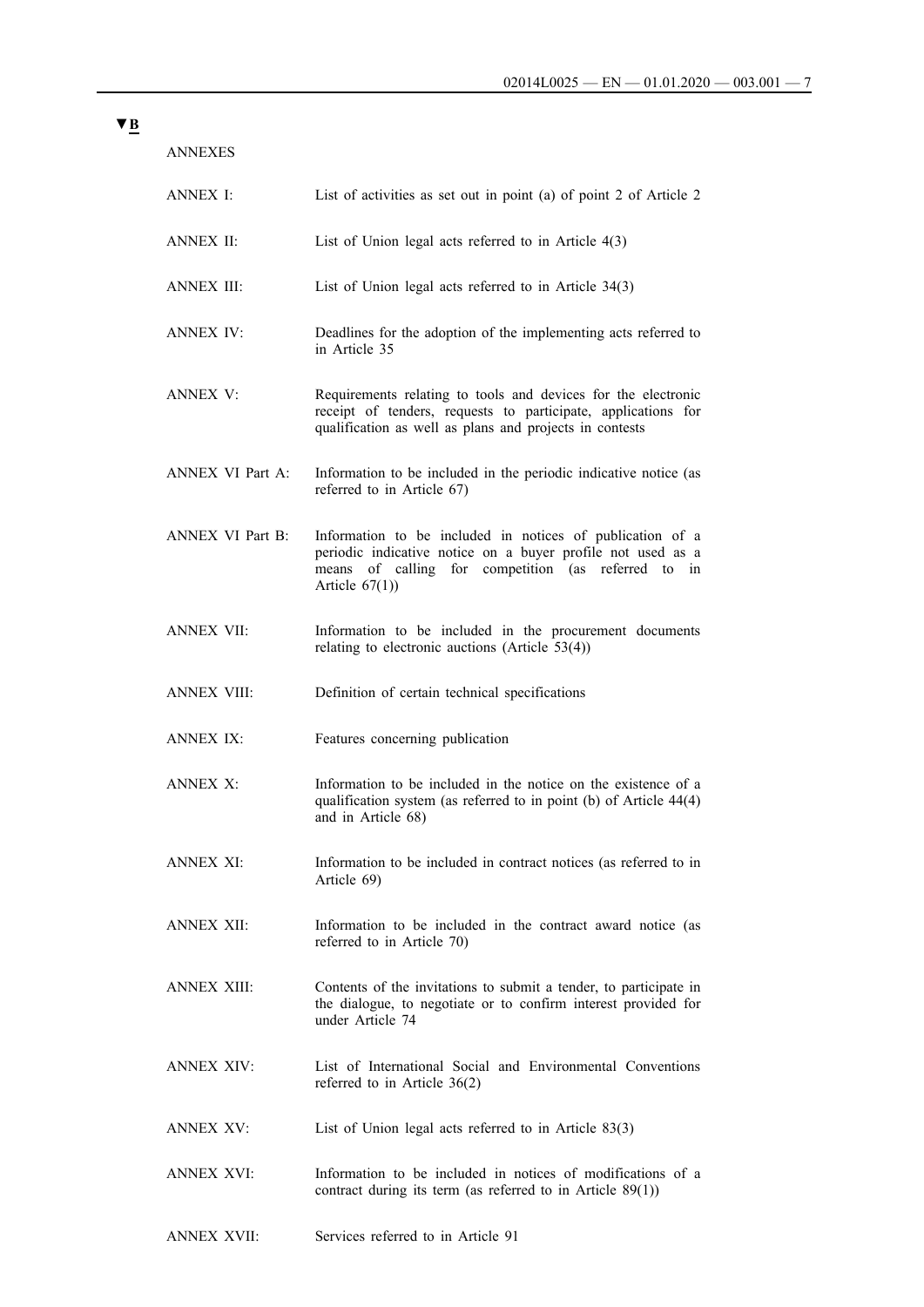| ANNEX XVIII: | Information to be included in notices concerning contracts for<br>social and other specific services (as referred to in Article 92) |
|--------------|-------------------------------------------------------------------------------------------------------------------------------------|
| ANNEX XIX:   | Information to be included in the design contest notice (as<br>referred to in Article $96(1)$ )                                     |
| ANNEX XX.    | Information to be included in the results of design contest<br>notices (as referred to in Article $96(1)$ )                         |
| ANNEX XXI·   | Correlation table                                                                                                                   |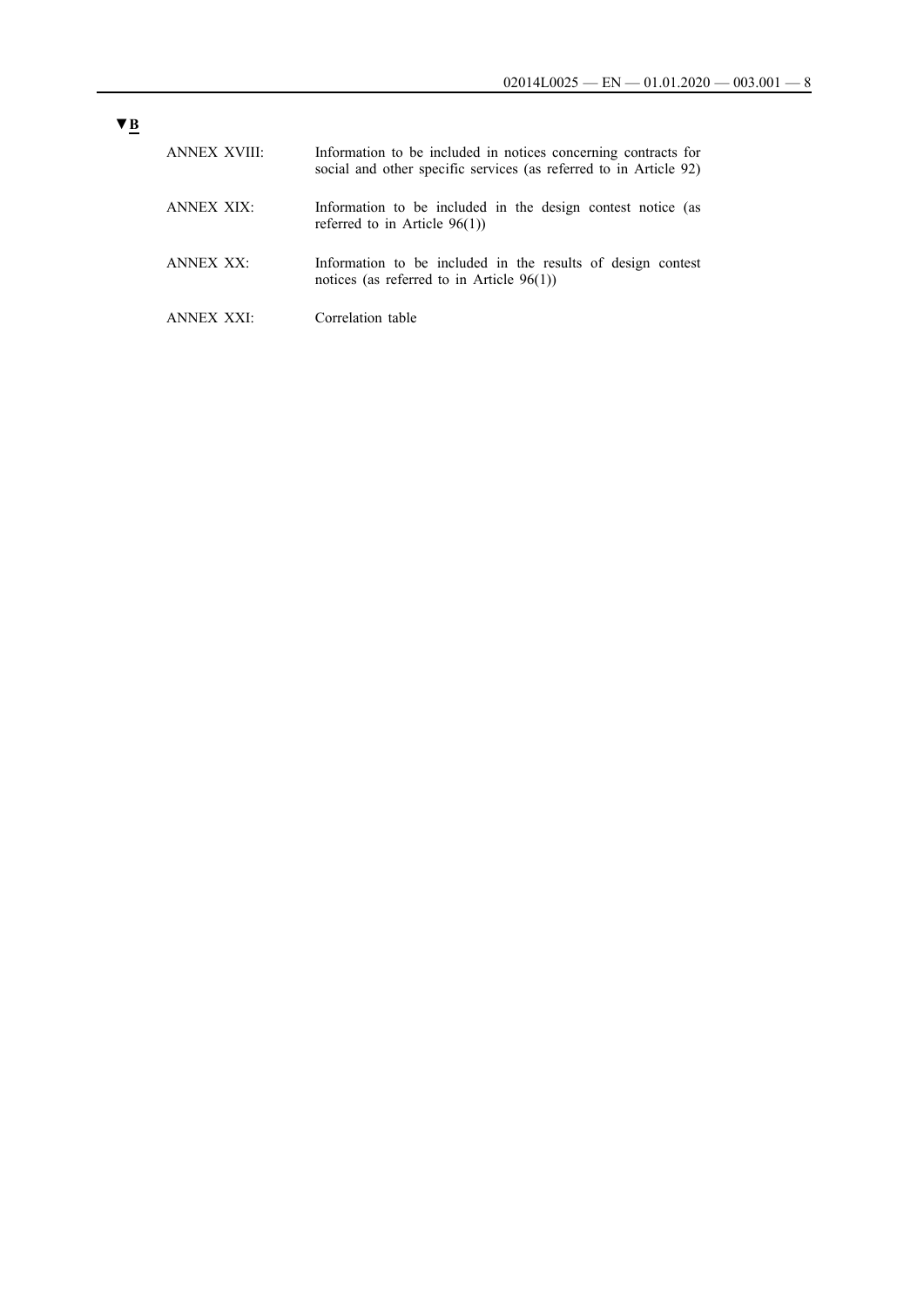### TITLE I

### <span id="page-8-0"></span>**SCOPE, DEFINITIONS AND GENERAL PRINCIPLES**

#### *CHAPTER I*

#### *Subject-matter and definitions*

### *Article 1*

#### **Subject matter and scope**

1. This Directive establishes rules on the procedures for procurement by contracting entities with respect to contracts as well as design contests, whose value is estimated to be not less than the thresholds laid down in Article 15.

2. Procurement within the meaning of this Directive is the acquisition by means of a supply, works or service contract of works, supplies or services by one or more contracting entities from economic operators chosen by those contracting entities, provided that the works, supplies or services are intended for the pursuit of one of the activities referred to in Articles 8 to 14.

3. The application of this Directive is subject to Article 346 of TFEU.

4. This Directive does not affect the freedom of Member States to define, in conformity with Union law, what they consider to be services of general economic interest, how those services should be organised and financed, in compliance with the State aid rules, and what specific obligations they should be subject to. Equally, this Directive does not affect the decision of public authorities whether, how and to what extent they wish to perform public functions themselves pursuant to Article 14 TFEU and Protocol No 26.

5. This Directive does not affect the way in which the Member States organise their social security systems.

6. The scope of this Directive shall not include non-economic services of general interest.

#### *Article 2*

#### **Definitions**

For the purposes of this Directive, the following definitions apply:

- (1) 'supply, works and service contracts' means contracts for pecuniary interest concluded in writing between one or more contracting entities and one or more economic operators and having as their object the execution of works, the supply of products or the provision of services;
- (2) 'works contracts' means contracts having as their object one of the following:
	- (a) the execution, or both the design and execution, of works related to one of the activities within the meaning of Annex I;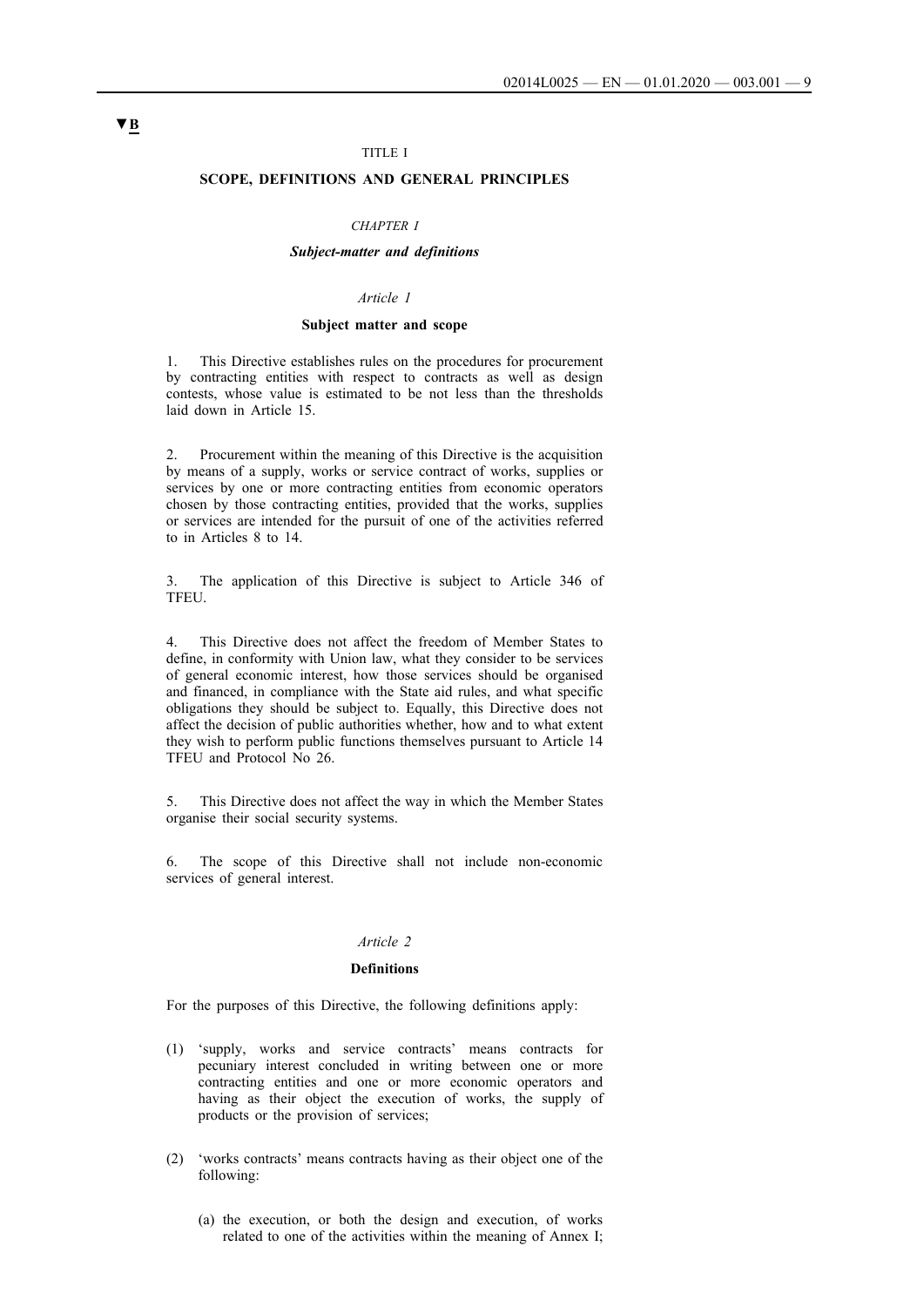- (b) the execution, or both the design and execution, of a work;
- (c) the realisation by whatever means of a work corresponding to the requirements specified by the contracting entity exercising a decisive influence on the type or design of the work;
- (3) 'a work' means the outcome of building or civil engineering works taken as a whole which is sufficient in itself to fulfil an economic or technical function;
- (4) 'supply contracts' means contracts having as their object the purchase, lease, rental or hire-purchase, with or without an option to buy, of products. A supply contract may include, as an incidental matter, siting and installation operations;
- (5) 'service contracts' means contracts having as their object the provision of services other than those referred to in point 2;
- (6) 'economic operator' means any natural or legal person, or a contracting entity, or a group of such persons and/or entities, including any temporary association of undertakings, which offers the execution of works and/or a work, the supply of products or the provision of services on the market;
- (7) 'tenderer' means an economic operator that has submitted a tender;
- (8) 'candidate' means an economic operator that has sought an invitation or has been invited to take part in a restricted or negotiated procedure, in a competitive dialogue or in an innovation partnership;
- (9) 'procurement document' means any document produced or referred to by the contracting entity to describe or determine elements of the procurement or the procedure, including the contract notice, the periodic indicative notice or the notices on the existence of a qualification system where they are used as a means of calling for competition, the technical specifications, the descriptive document, proposed conditions of contract, formats for the presentation of documents by candidates and tenderers, information on generally applicable obligations and any additional documents;
- (10) 'centralised purchasing activities' means activities conducted on a permanent basis, in one of the following forms:
	- (a) the acquisition of supplies and/or services intended for contracting entities,
	- (b) the award of contracts or the conclusion of framework agreements for works, supplies or services intended for contracting entities;
- (11) 'ancillary purchasing activities' means activities consisting in the provision of support to purchasing activities, in particular in the following forms:
	- (a) technical infrastructure enabling contracting entities to award public contracts or to conclude framework agreements for works, supplies or services;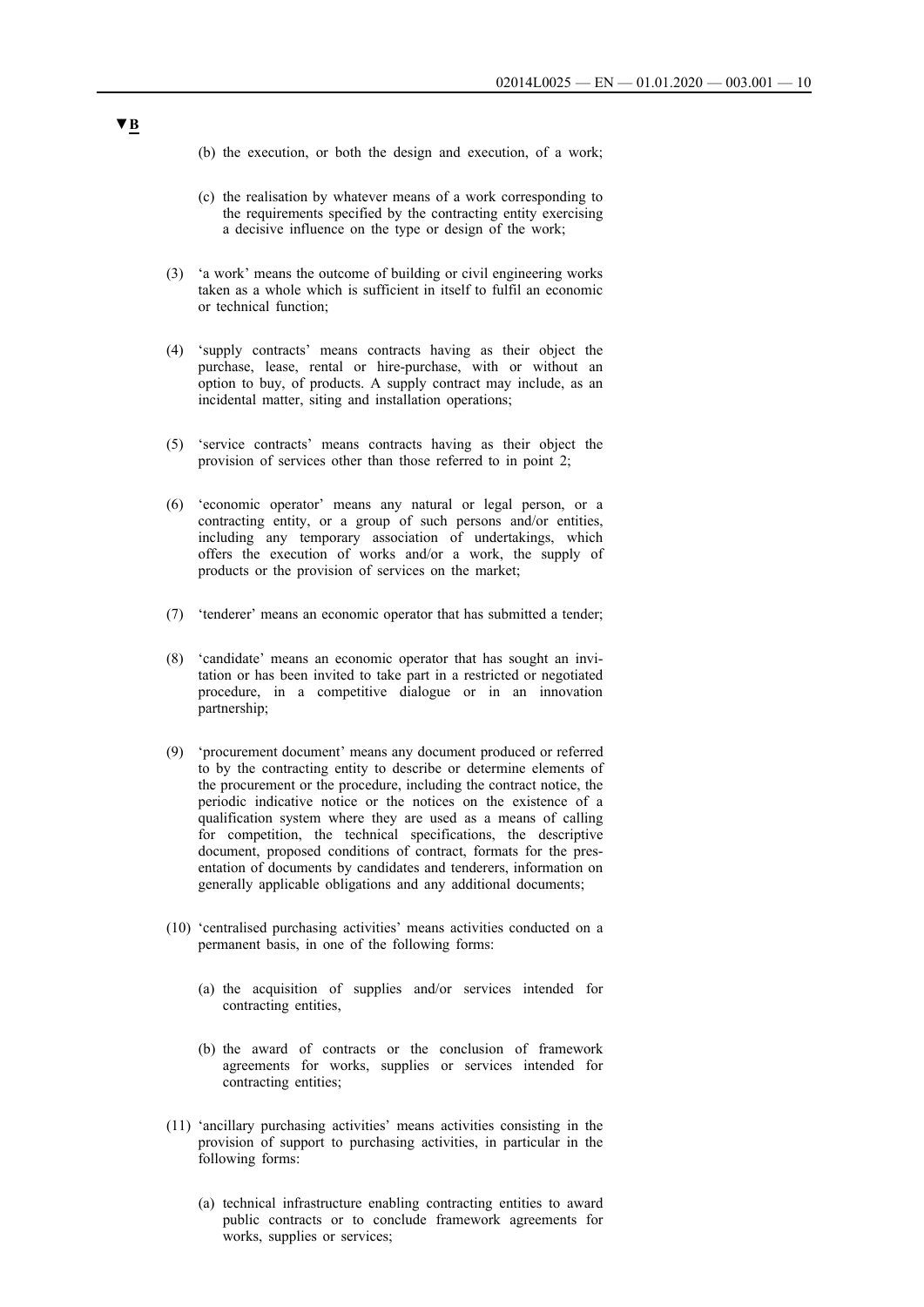- (b) advice on the conduct or design of procurement procedures;
- (c) preparation and management of procurement procedures on behalf and for the account of the contracting entity concerned;
- (12) 'central purchasing body' means a contracting entity within the meaning of Article 4(1) of this Directive or a contracting authority within the meaning of point 1 of Article 2(1) of Directive 2014/24/EU providing centralised purchasing activities and, possibly, ancillary purchasing activities.

Procurement carried out by a central purchasing body in order to perform centralised purchasing activities shall be deemed to be procurement for the pursuit of an activity as described in Articles 8 to 14. Article 18 shall not apply to procurement carried out by a central purchasing body in order to perform centralised purchasing activities;

- (13) 'procurement service provider' means a public or private body, which offers ancillary purchasing activities on the market;
- (14) 'written' or 'in writing' means any expression consisting of words or figures which can be read, reproduced and subsequently communicated, including information transmitted and stored by electronic means;
- (15) 'electronic means' means electronic equipment for the processing (including digital compression) and storage of data which is transmitted, conveyed and received by wire, by radio, by optical means or by other electromagnetic means;
- (16) 'life cycle' means all consecutive and/or interlinked stages, including research and development to be carried out, production, trading and its conditions, transport, use and maintenance, throughout the existence of the product or the works or the provision of the service, from raw material acquisition or generation of resources to disposal, clearance and end of service or utilisation;
- (17) 'design contests' means those procedures which enable the contracting entity to acquire, mainly in the fields of town and country planning, architecture, engineering or data processing, a plan or design selected by a jury after being put out to competition with or without the award of prizes;
- (18) 'innovation' means the implementation of a new or significantly improved product, service or process, including but not limited to production, building or construction processes, a new marketing method, or a new organisational method in business practices, workplace organisation or external relations, inter alia, with the purpose of helping to solve societal challenges or to support the Europe 2020 strategy for smart, sustainable and inclusive growth;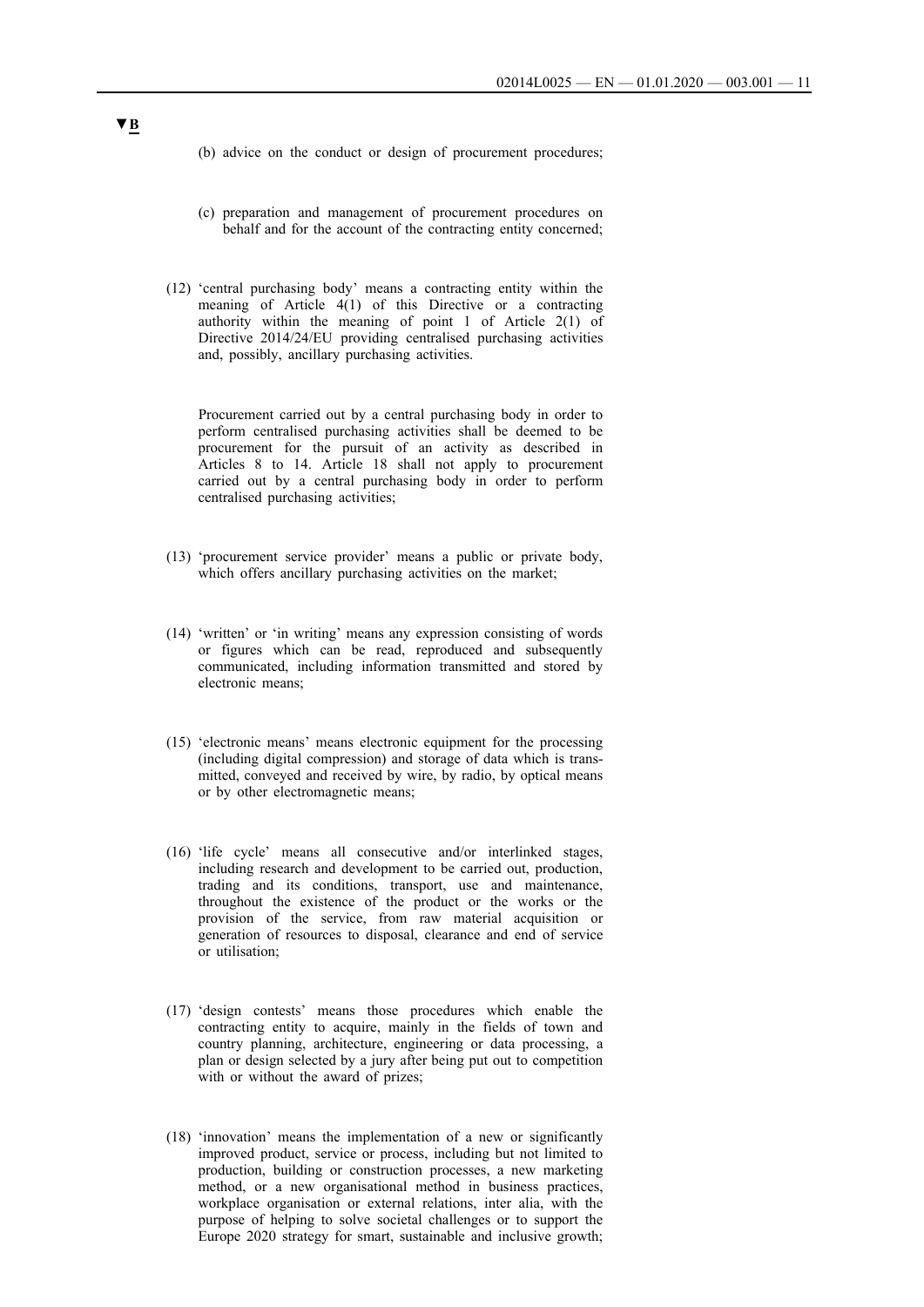- <span id="page-11-0"></span>(19) 'label' means any document, certificate or attestation confirming that the works, products, services, processes or procedures in question meet certain requirements;
- (20) 'label requirements' means the requirements to be met by the works, products, services, processes or procedures in question in order to obtain the label concerned.

#### **Contracting authorities**

1. For the purpose of this Directive 'contracting authorities' means State, regional or local authorities, bodies governed by public law or associations formed by one or more such authorities or one or more such bodies governed by public law.

2. 'Regional authorities' includes all authorities of the administrative units, listed non-exhaustively in NUTS 1 and 2, as referred to in Regulation (EC) No 1059/2003 of the European Parliament and of the Council  $(1)$ .

3. 'Local authorities' includes all authorities of the administrative units falling under NUTS 3 and smaller administrative units, as referred to in Regulation (EC) No 1059/2003.

4. 'Bodies governed by public law' means bodies that have all of the following characteristics:

- (a) they are established for the specific purpose of meeting needs in the general interest, not having an industrial or commercial character;
- (b) they have legal personality; and
- (c) they are financed, for the most part, by the State, regional or local authorities, or by other bodies governed by public law; or are subject to management supervision by those authorities or bodies; or which have an administrative, managerial or supervisory board, more than half of whose members are appointed by the State, regional or local authorities, or by other bodies governed by public law.

### *Article 4*

#### **Contracting entities**

1. For the purpose of this Directive contracting entities are entities, which:

(a) are contracting authorities or public undertakings and which pursue one of the activities referred to in Articles 8 to 14;

<sup>(1)</sup> Regulation (EC) No 1059/2003 of the European Parliament and of the Council of 26 May 2003 on the establishment of a common classification of territorial units for statistics (NUTS) (OJ L 154, 21.6.2003, p. 1).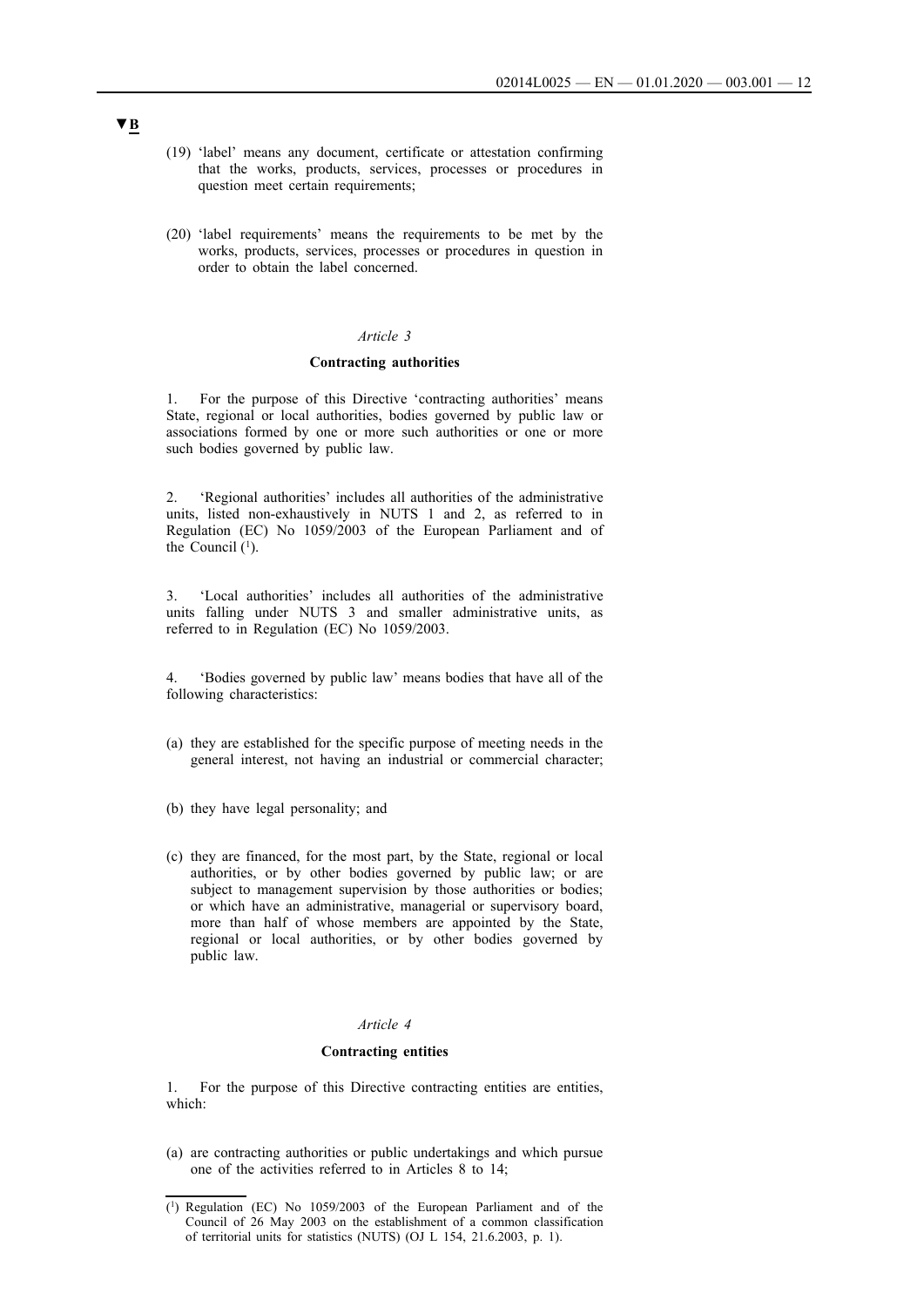(b) when they are not contracting authorities or public undertakings, have as one of their activities any of the activities referred to in Articles 8 to 14, or any combination thereof and operate on the basis of special or exclusive rights granted by a competent authority of a Member State.

2. 'Public undertaking' means any undertaking over which the contracting authorities may exercise directly or indirectly a dominant influence by virtue of their ownership of it, their financial participation therein, or the rules which govern it.

A dominant influence on the part of the contracting authorities shall be presumed in any of the following cases in which those authorities, directly or indirectly:

- (a) hold the majority of the undertaking's subscribed capital;
- (b) control the majority of the votes attaching to shares issued by the undertaking,
- (c) can appoint more than half of the undertaking's administrative, management or supervisory body.

3. For the purposes of this Article, 'special or exclusive rights' means rights granted by a competent authority of a Member State by way of any legislative, regulatory or administrative provision the effect of which is to limit the exercise of activities defined in Articles 8 to 14 to one or more entities, and which substantially affects the ability of other entities to carry out such activity.

Rights which have been granted by means of a procedure in which adequate publicity has been ensured and where the granting of those rights was based on objective criteria shall not constitute special or exclusive rights within the meaning of the first subparagraph.

Such procedures include:

- (a) procurement procedures with a prior call for competition in conformity with Directive 2014/24/EU, Directive 2009/81/EC, Directive 2014/23/EU or this Directive;
- (b) procedures pursuant to other legal acts of the Union listed in Annex II, ensuring adequate prior transparency for granting authorisations on the basis of objective criteria.

4. The Commission shall be empowered to adopt delegated acts in accordance with Article 103 concerning the modification of the list of Union legal acts set out in Annex II, when on the basis of the adoption of new legal acts, repeal or modification of such legal acts, such amendments prove necessary.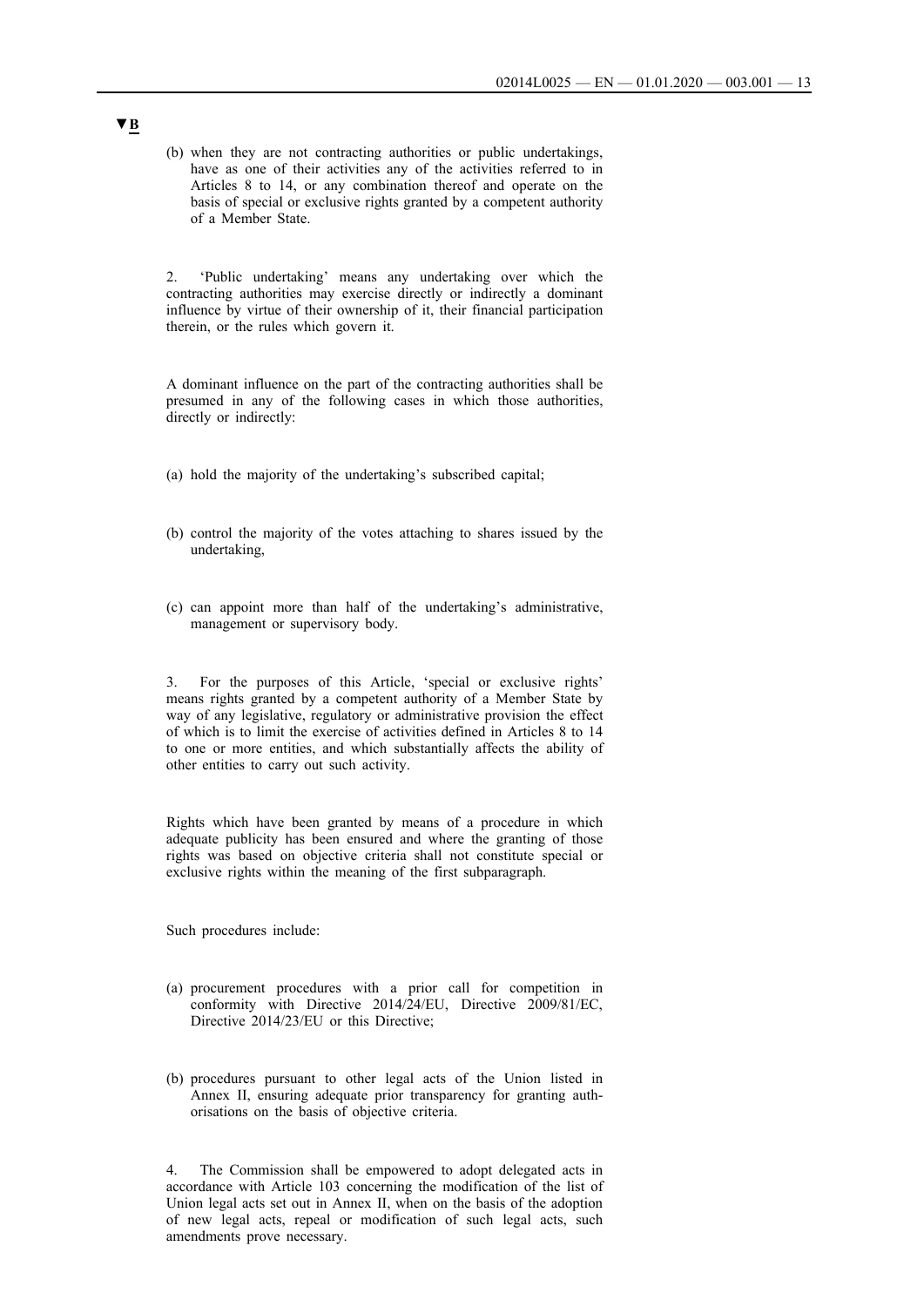#### **Mixed procurement covering the same activity**

<span id="page-13-0"></span>Paragraph 2 shall apply to mixed contracts which have as their subject-matter different types of procurement all of which are covered by this Directive.

Paragraphs 3 to 5 shall apply to mixed contracts which have as their subject-matter procurement covered by this Directive and procurement covered by other legal regimes.

2. Contracts which have as their subject-matter two or more types of procurement (works, services or supplies) shall be awarded in accordance with the provisions applicable to the type of procurement that characterises the main subject of the contract in question.

In the case of mixed contracts consisting partly of services within the meaning of Chapter I of Title III and partly of other services or of mixed contracts consisting partly of services and partly of supplies, the main subject shall be determined in accordance with which of the estimated values of the respective services or supplies is the highest.

3. Where the different parts of a given contract are objectively separable, paragraph 4 shall apply. Where the different parts of a given contract are objectively not separable, paragraph 5 shall apply.

Where part of a given contract is covered by Article 346 TFEU or Directive 2009/81/EC Article 25 of this Directive shall apply.

4. In the case of contracts which have as their subject-matter procurement covered by this Directive as well as procurement not covered by this Directive, contracting entities may choose to award separate contracts for the separate parts or to award a single contract. Where contracting entities choose to award separate contracts for separate parts, the decision as to which legal regime applies to any one of such separate contracts shall be taken on the basis of the characteristics of the separate part concerned.

Where contracting entities choose to award a single contract, this Directive shall, unless otherwise provided in Article 25, apply to the ensuing mixed contract, irrespective of the value of the parts that would otherwise fall under a different legal regime and irrespective of which legal regime those parts would otherwise have been subject to.

In the case of mixed contracts containing elements of supply, works and service contracts and of concessions, the mixed contract shall be awarded in accordance with this Directive, provided that the estimated value of the part of the contract which constitutes a contract covered by this Directive, calculated in accordance with Article 16, is equal to or greater than the relevant threshold set out in Article 15.

5. Where the different parts of a given contract are objectively not separable, the applicable legal regime shall be determined on the basis of the main subject-matter of that contract.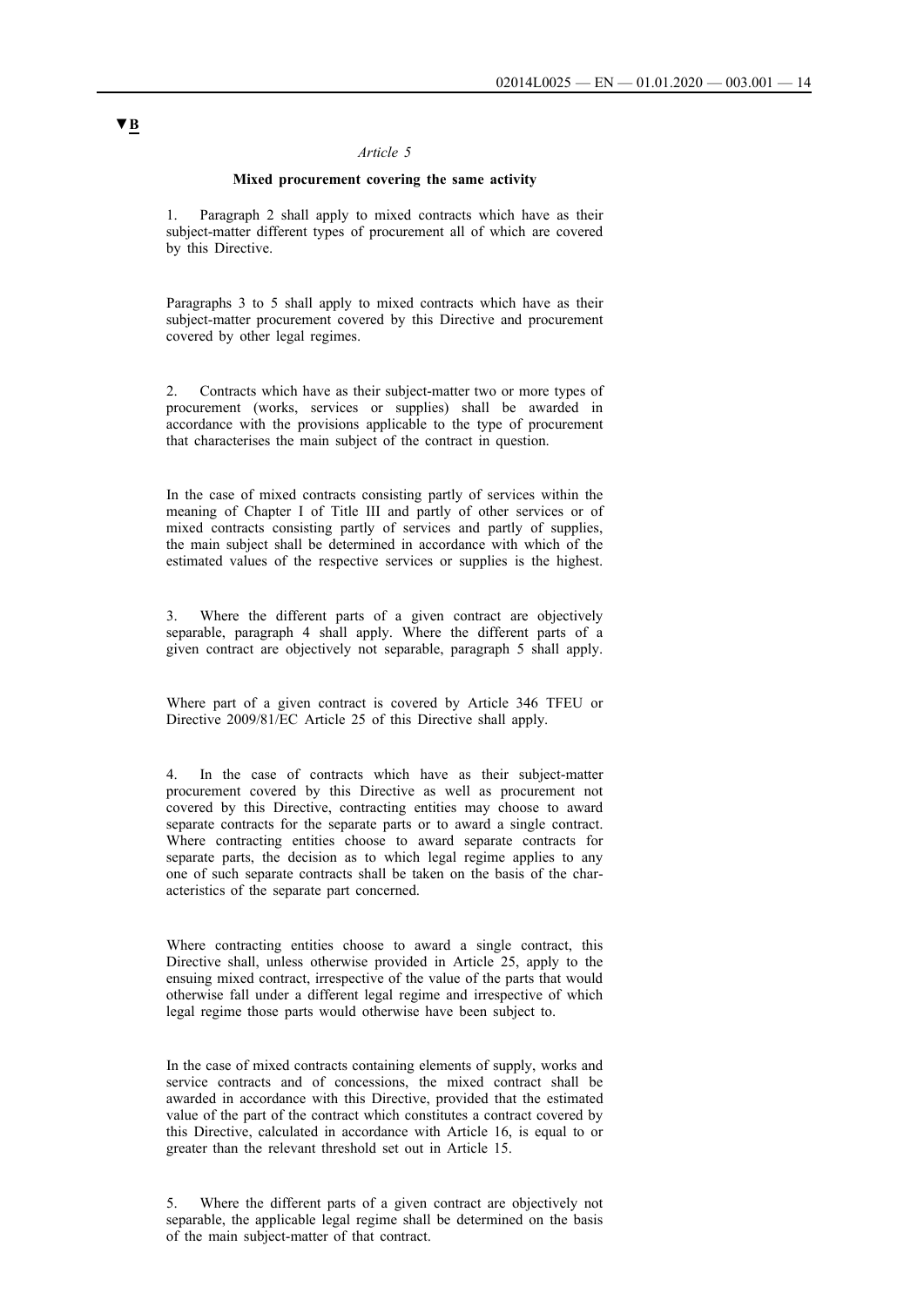### **Procurement covering several activities**

<span id="page-14-0"></span>1. In the case of contracts intended to cover several activities, contracting entities may choose to award separate contracts for the purposes of each separate activity or to award a single contract. Where contracting entities choose to award separate contracts, the decision as to which rules apply to any one of such separate contracts shall be taken on the basis of the characteristics of the separate activity concerned.

Notwithstanding Article 5, where contracting entities choose to award a single contract, paragraphs 2 and 3 of this Article shall apply. However, where one of the activities concerned is covered by Article 346 TFEU or Directive 2009/81/EC, Article 26 of this Directive shall apply.

The choice between awarding a single contract or awarding a number of separate contracts shall not, however, be made with the objective of excluding the contract or contracts from the scope of application either of this Directive or, where applicable, Directive 2014/24/EU or Directive 2014/23/EU.

2. A contract which is intended to cover several activities shall be subject to the rules applicable to the activity for which it is principally intended.

3. In the case of contracts for which it is objectively impossible to determine for which activity the contract is principally intended, the applicable rules shall be determined in accordance with points (a), (b), and (c):

- (a) the contract shall be awarded in accordance with Directive 2014/24/EU, if one of the activities for which the contract is intended is subject to this Directive and the other to Directive 2014/24/EU;
- (b) the contract shall be awarded in accordance with this Directive, if one of the activities for which the contract is intended is subject to this Directive and the other to Directive 2014/23/EU;
- (c) the contract shall be awarded in accordance with this Directive, if one of the activities for which the contract is intended is subject to this Directive and the other is not subject to either this Directive, Directive 2014/24/EU or 2014/23/EU.

#### *CHAPTER II*

#### *Activities*

### *Article 7*

#### **Common provisions**

For the purposes of Articles 8, 9 and 10, 'supply' shall include generation/production, wholesale and retail sale.

However, production of gas in the form of extraction falls within the scope of Article 14.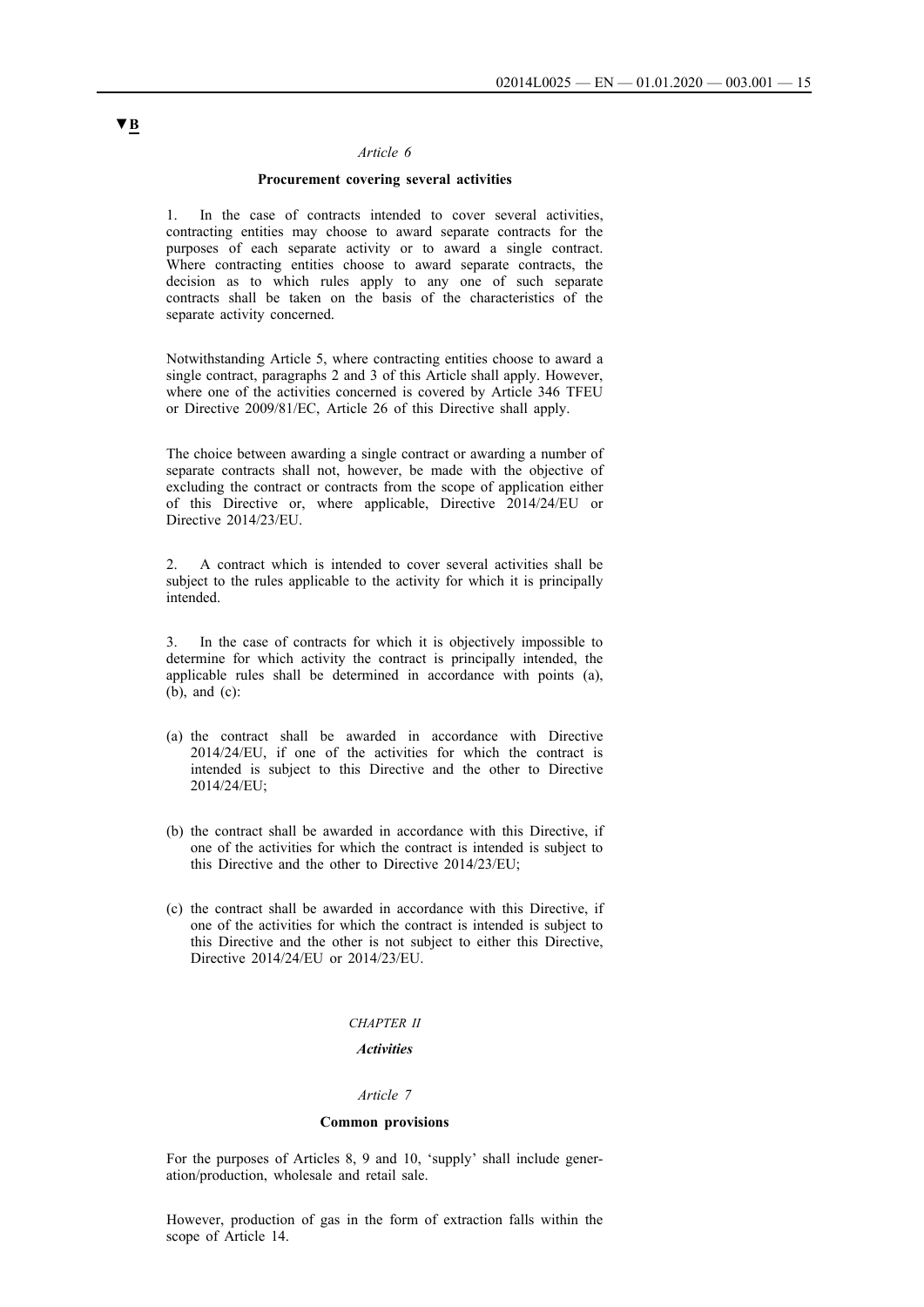### **Gas and heat**

<span id="page-15-0"></span>1. As far as gas and heat are concerned, this Directive shall apply to the following activities:

- (a) the provision or operation of fixed networks intended to provide a service to the public in connection with the production, transport or distribution of gas or heat;
- (b) the supply of gas or heat to such networks.

The supply, by a contracting entity other than a contracting authority, of gas or heat to fixed networks which provide a service to the public shall not be considered to be a relevant activity within the meaning of paragraph 1 where all of the following conditions are met:

- (a) the production of gas or heat by that contracting entity is the unavoidable consequence of carrying out an activity other than those referred to in paragraph 1 of this Article or in Articles 9 to 11;
- (b) the supply to the public network is aimed only at the economic exploitation of such production and amounts to not more than 20 % of the contracting entity's turnover on the basis of the average for the preceding three years, including the current year.

### *Article 9*

#### **Electricity**

1. As far as electricity is concerned, this Directive shall apply to the following activities:

- (a) the provision or operation of fixed networks intended to provide a service to the public in connection with the production, transport or distribution of electricity;
- (b) the supply of electricity to such networks.

2. The supply, by a contracting entity other than a contracting authority, of electricity to fixed networks which provide a service to the public shall not be considered to be a relevant activity within the meaning of paragraph 1 where all of the following conditions are met:

- (a) the production of electricity by that contracting entity takes place because its consumption is necessary for carrying out an activity other than those referred to in paragraph 1 of this Article or in Articles 8, 10 and 11;
- (b) supply to the public network depends only on that contracting entity's own consumption and has not exceeded 30 % of that contracting entity's total production of energy, on the basis of the average for the preceding three years, including the current year.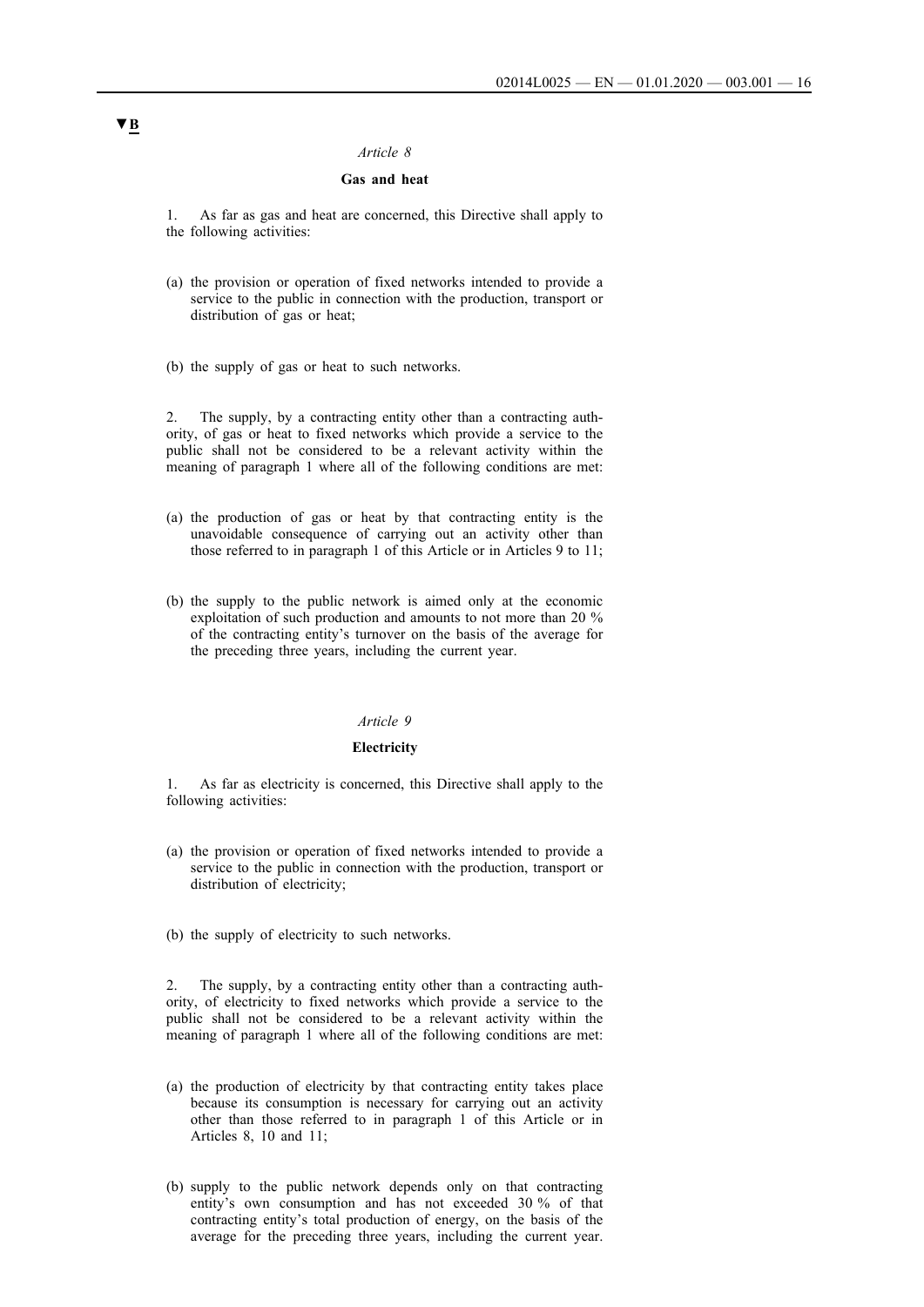### **Water**

<span id="page-16-0"></span>1. As far as water is concerned, this Directive shall apply to the following activities:

- (a) the provision or operation of fixed networks intended to provide a service to the public in connection with the production, transport or distribution of drinking water;
- (b) the supply of drinking water to such networks.

2. This Directive shall also apply to contracts or design contests awarded or organised by contracting entities which pursue an activity referred to in paragraph 1 and which are connected with one of the following:

- (a) hydraulic engineering projects, irrigation or land drainage, provided that the volume of water to be used for the supply of drinking water represents more than 20 % of the total volume of water made available by such projects or irrigation or drainage installations,
- (b) the disposal or treatment of sewage.

3. The supply, by a contracting entity other than a contracting authority, of drinking water to fixed networks which provide a service to the public shall not be considered to be a relevant activity within the meaning of paragraph 1 where all of the following conditions are met:

- (a) the production of drinking water by that contracting entity concerned takes place because its consumption is necessary for carrying out an activity other than those referred to in Articles 8 to 11;
- (b) the supply to the public network depends only on that contracting entity's own consumption and has not exceeded 30 % of that contracting entity's total production of drinking water, on the basis of the average for the preceding three years, including the current year.

#### *Article 11*

#### **Transport services**

This Directive shall apply to activities relating to the provision or operation of networks providing a service to the public in the field of transport by railway, automated systems, tramway, trolley bus, bus or cable.

As regards transport services, a network shall be considered to exist where the service is provided under operating conditions laid down by a competent authority of a Member State, such as conditions on the routes to be served, the capacity to be made available or the frequency of the service.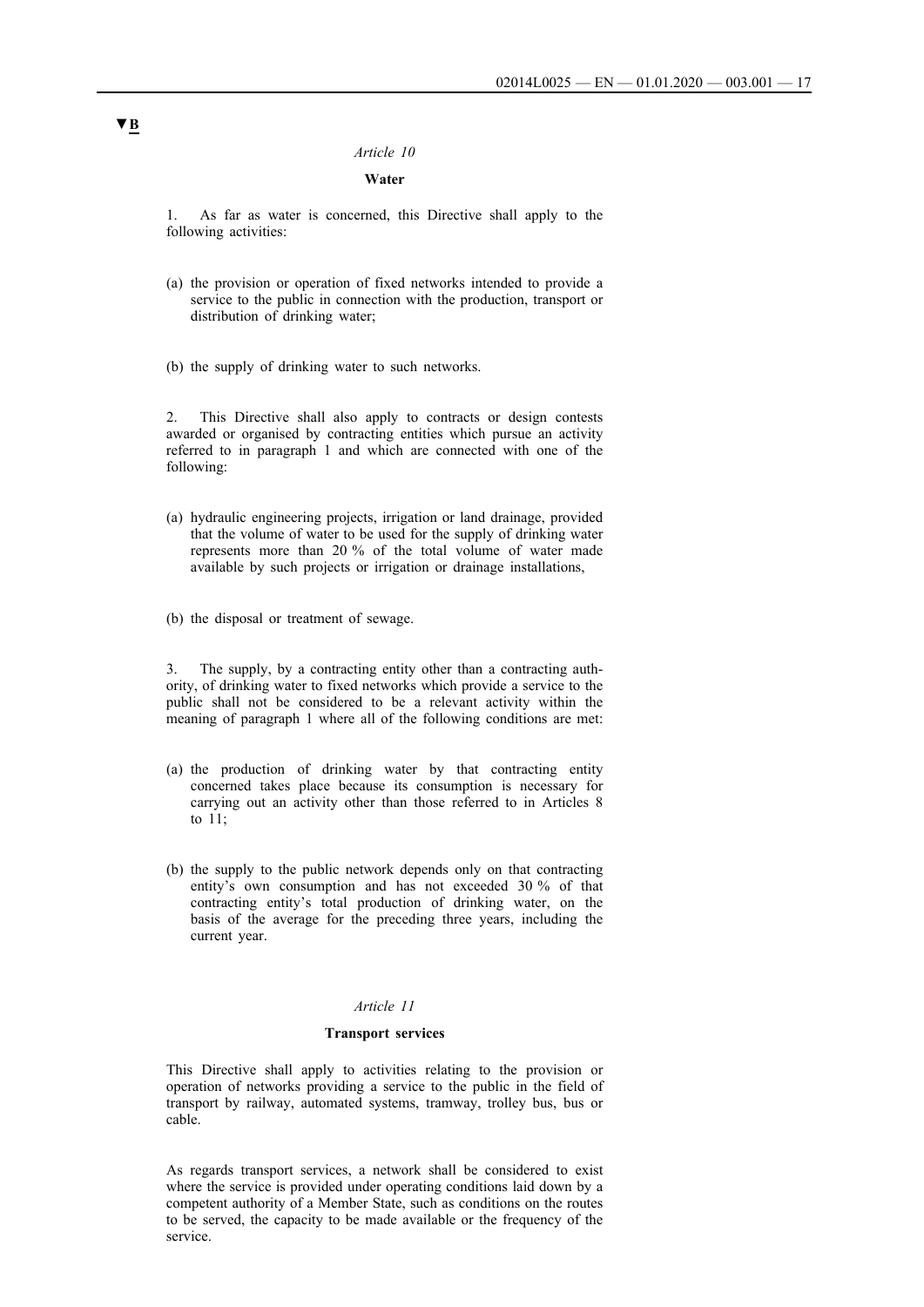### **Ports and airports**

<span id="page-17-0"></span>This Directive shall apply to activities relating to the exploitation of a geographical area for the purpose of the provision of airports and maritime or inland ports or other terminal facilities to carriers by air, sea or inland waterway.

### *Article 13*

### **Postal services**

- 1. This Directive shall apply to activities relating to the provision of:
- (a) postal services;
- (b) other services than postal services, on condition that such services are provided by an entity which also provides postal services within the meaning of point (b) of paragraph 2 of this Article and provided that the conditions set out in Article 34(1) are not satisfied in respect of the services falling within point (b) of paragraph 2 of this Article.

2. For the purpose of this Article and without prejudice to Directive 97/67/EC of the European Parliament and of the Council (1):

- (a) 'postal item' means an item addressed in the final form in which it is to be carried, irrespective of weight. In addition to items of correspondence, such items also include for instance books, catalogues, newspapers, periodicals and postal packages containing merchandise with or without commercial value, irrespective of weight;
- (b) 'postal services' means services consisting of the clearance, sorting, routing and delivery of postal items. This shall include both services falling within as well as services falling outside the scope of the universal service set up in conformity with Directive 97/67/EC;
- (c) 'other services than postal services' means services provided in the following areas:
	- (i) mail service management services (services both preceding and subsequent to despatch, including mailroom management services)<sup>.</sup>
	- (ii) services concerning postal items not included in point (a), such as direct mail bearing no address.

<sup>(1)</sup> Directive 97/67/EC of the European Parliament and of the Council of 15 December 1997 on common rules for the development of the internal market of Community postal services and the improvement of quality of service (OJ L 15, 21.1.1998, p. 14).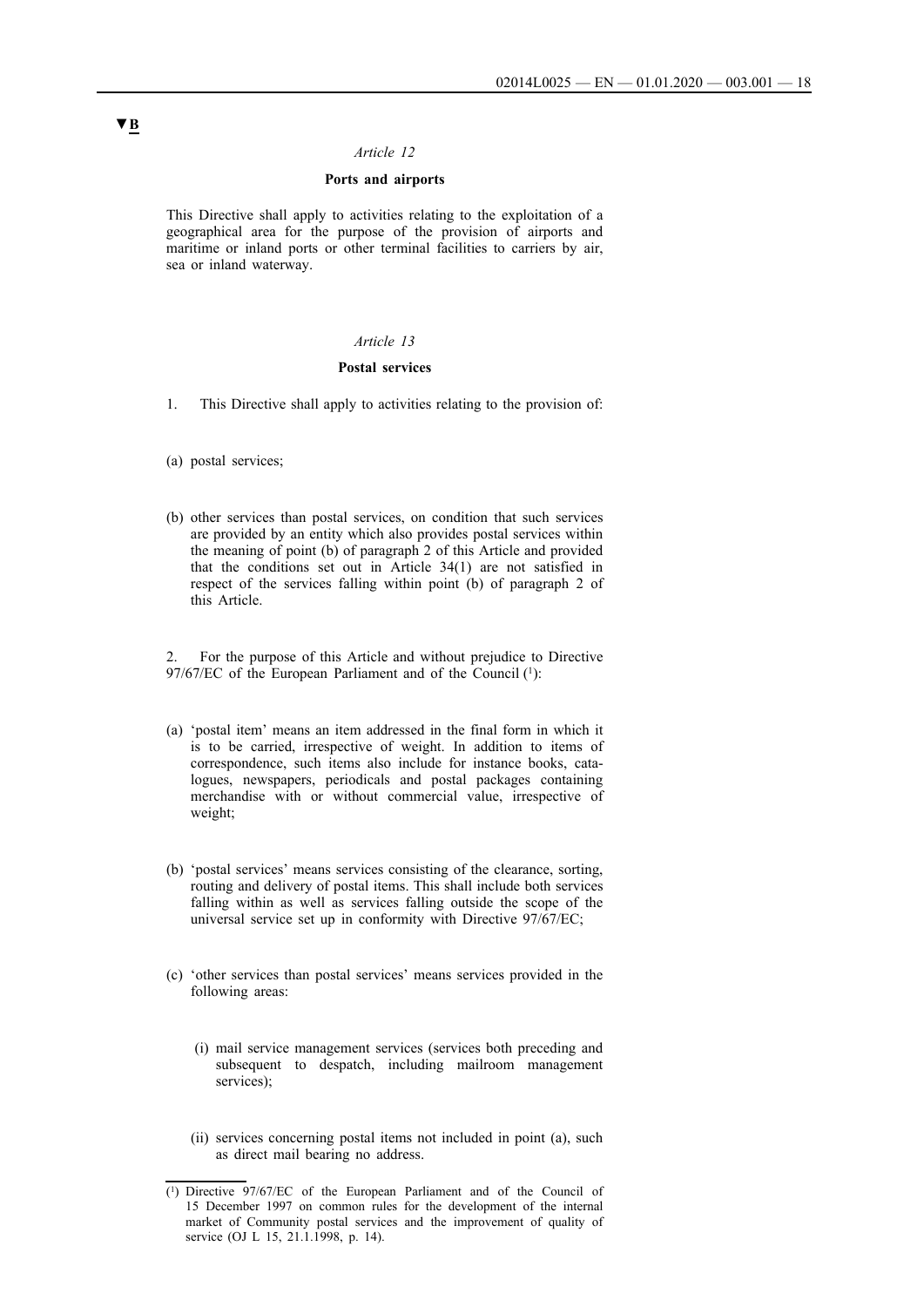#### <span id="page-18-0"></span>**Extraction of oil and gas and exploration for, or extraction of, coal or other solid fuels**

This Directive shall apply to activities relating to the exploitation of a geographical area for the purpose of:

(a) extracting oil or gas;

(b) exploring for, or extracting, coal or other solid fuels.

*CHAPTER III*

### *Material scope*

Section 1

#### **T h r e s h o l d s**

#### *Article 15*

#### **Threshold amounts**

Save where they are ruled out by the exclusions in Articles 18 to 23 or pursuant to Article 34, concerning the pursuit of the activity in question, this Directive shall apply to procurements with a value net of value-added tax (VAT) estimated to be equal to or greater than the following thresholds:

- (a) **►M3** EUR 428 000 ◄ for supply and service contracts as well as for design contests;
- (b) **►M3** EUR 5 350 000 ◄ for works contracts;
- (c) EUR 1 000 000 for service contracts for social and other specific services listed in Annex XVII.

#### *Article 16*

#### **Methods for calculating the estimated value of procurement**

1. The calculation of the estimated value of a procurement shall be based on the total amount payable, net of VAT, as estimated by the contracting entity, including any form of option and any renewals of the contracts as explicitly set out in the procurement documents.

Where the contracting entity provides for prizes or payments to candidates or tenderers it shall take them into account when calculating the estimated value of the procurement.

2. Where a contracting entity is comprised of separate operational units, account shall be taken of the total estimated value for all the individual operational units.

Notwithstanding the first subparagraph, where a separate operational unit is independently responsible for its procurement or certain categories thereof, the values may be estimated at the level of the unit in question.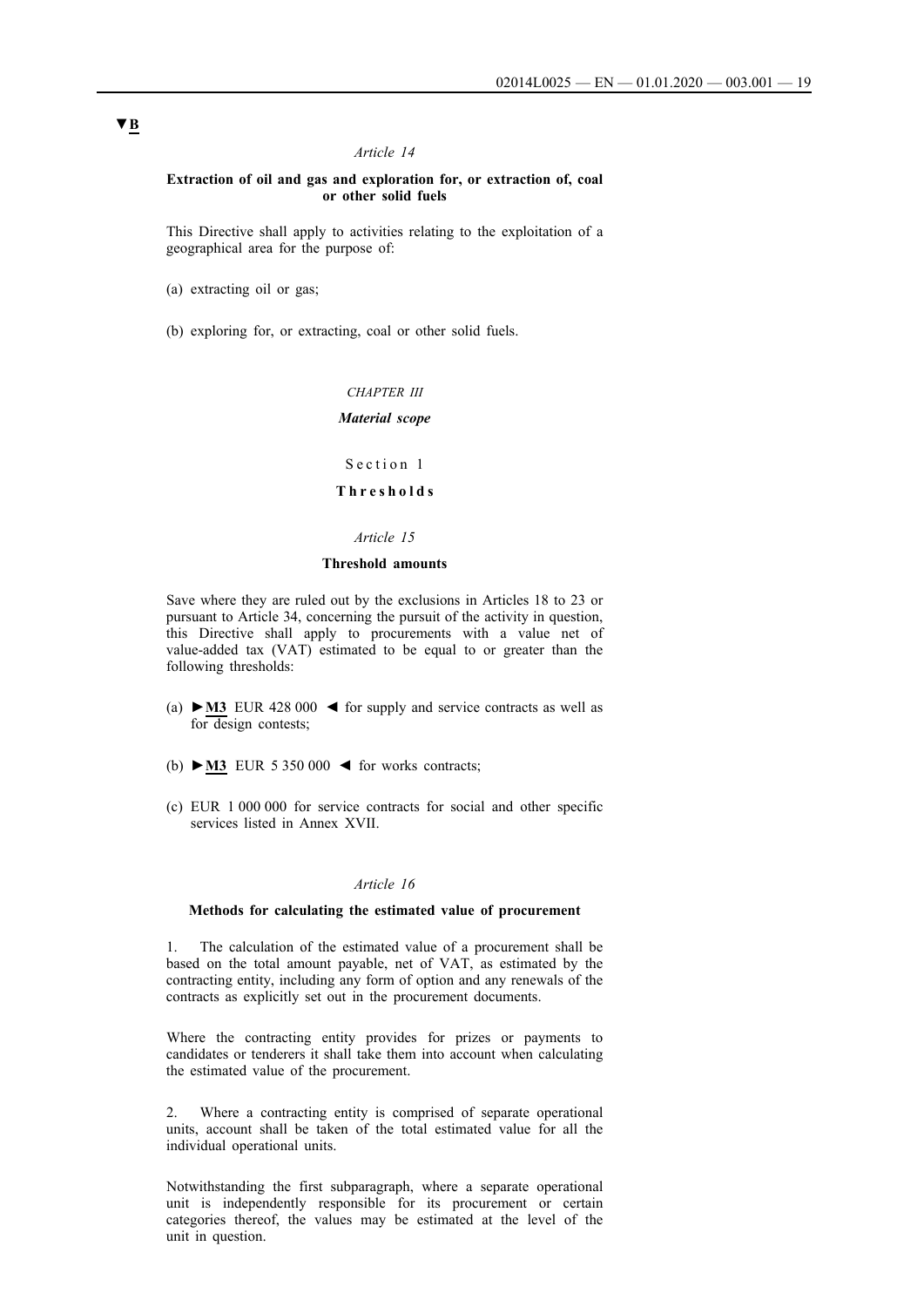3. The choice of the method used to calculate the estimated value of a procurement shall not be made with the intention of excluding it from the scope of this Directive. A procurement shall not be subdivided with the effect of preventing it from falling within the scope of this Directive, unless justified by objective reasons.

4. That estimated value shall be valid at the moment at which the call for competition is sent or, in cases where such call for competition is not foreseen, at the moment at which the contracting entity commences the contract procurement procedure, for instance, where appropriate, by contacting economic operators in relation to the procurement.

5. With regard to framework agreements and dynamic purchasing systems, the value to be taken into consideration shall be the maximum estimated value net of VAT of all the contracts envisaged for the total term of the agreement or system.

6. In the case of innovation partnerships, the value to be taken into consideration shall be the maximum estimated value net of VAT of the research and development activities to take place during all stages of the envisaged partnership as well as of the supplies, services or works to be developed and procured at the end of the envisaged partnership.

7. For the purposes of Article 15, contracting entities shall include in the estimated value of a works contract both the cost of the works and the total estimated value of any supplies or services that are made available to the contractor by the contracting entities provided that they are necessary for the execution of the works.

8. Where a proposed work or a proposed provision of services may result in contracts being awarded in the form of separate lots, account shall be taken of the total estimated value of all such lots.

Where the aggregate value of the lots is equal to or exceeds the threshold laid down in Article 15, this Directive shall apply to the awarding of each lot.

9. Where a proposal for the acquisition of similar supplies may result in contracts being awarded in the form of separate lots, account shall be taken of the total estimated value of all such lots when applying points (b) and (c) of Article 15.

Where the aggregate value of the lots is equal to or exceeds the threshold laid down in Article 15, this Directive shall apply to the awarding of each lot.

10. Notwithstanding paragraphs 8 and 9, contracting entities may award contracts for individual lots without applying the procedures provided for under this Directive, provided that the estimated value net of VAT of the lot concerned is less than EUR 80 000 for supplies or services or EUR 1 million for works. However, the aggregate value of the lots thus awarded without applying this Directive shall not exceed 20 % of the aggregate value of all the lots into which the proposed work, the proposed acquisition of similar supplies or the proposed provision of services has been divided.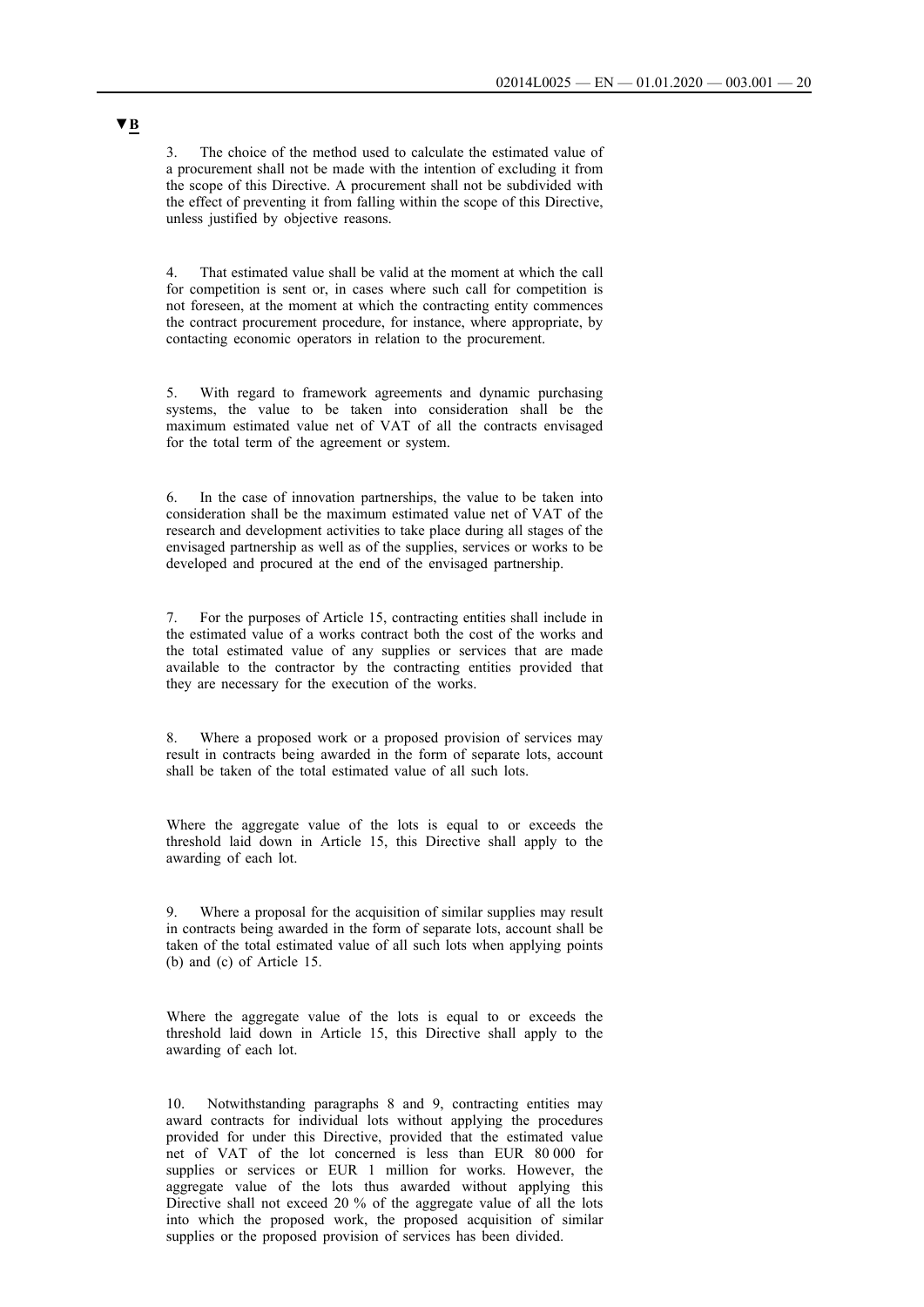11. In the case of supply or service contracts which are regular in nature or which are intended to be renewed within a given period, the calculation of the estimated contract value shall be based on the following:

- (a) either the total actual value of the successive contracts of the same type awarded during the preceding 12 months or financial year adjusted, where possible, to take account of the changes in quantity or value which would occur in the course of the 12 months following the initial contract;
- (b) or the total estimated value of the successive contracts awarded during the 12 months following the first delivery, or during the financial year where that is longer than 12 months.

12. With regard to supply contracts relating to the leasing, hire, rental or hire purchase of products, the value to be taken as a basis for calculating the estimated contract value shall be as follows:

- (a) in the case of fixed-term contracts, if that term is less than or equal to 12 months, the total estimated value for the term of the contract or, where the term of the contract is greater than 12 months, the total value including the estimated residual value;
- (b) in the case of contracts without a fixed term or the term of which cannot be defined, the monthly value multiplied by 48.

13. With regard to service contracts, the basis for calculating the estimated contract value shall, where appropriate, be the following:

- (a) insurance services: the premium payable, and other forms of remuneration;
- (b) banking and other financial services: the fees, commissions payable, interest and other forms of remuneration;
- (c) design contracts: fees, commissions payable and other forms of remuneration.

14. With regard to service contracts which do not indicate a total price, the basis for calculating the estimated contract value shall be the following:

- (a) in the case of fixed-term contracts, where that term is less than or equal to 48 months: the total value for their full term;
- (b) in the case of contracts without a fixed term or with a term greater than 48 months: the monthly value multiplied by 48.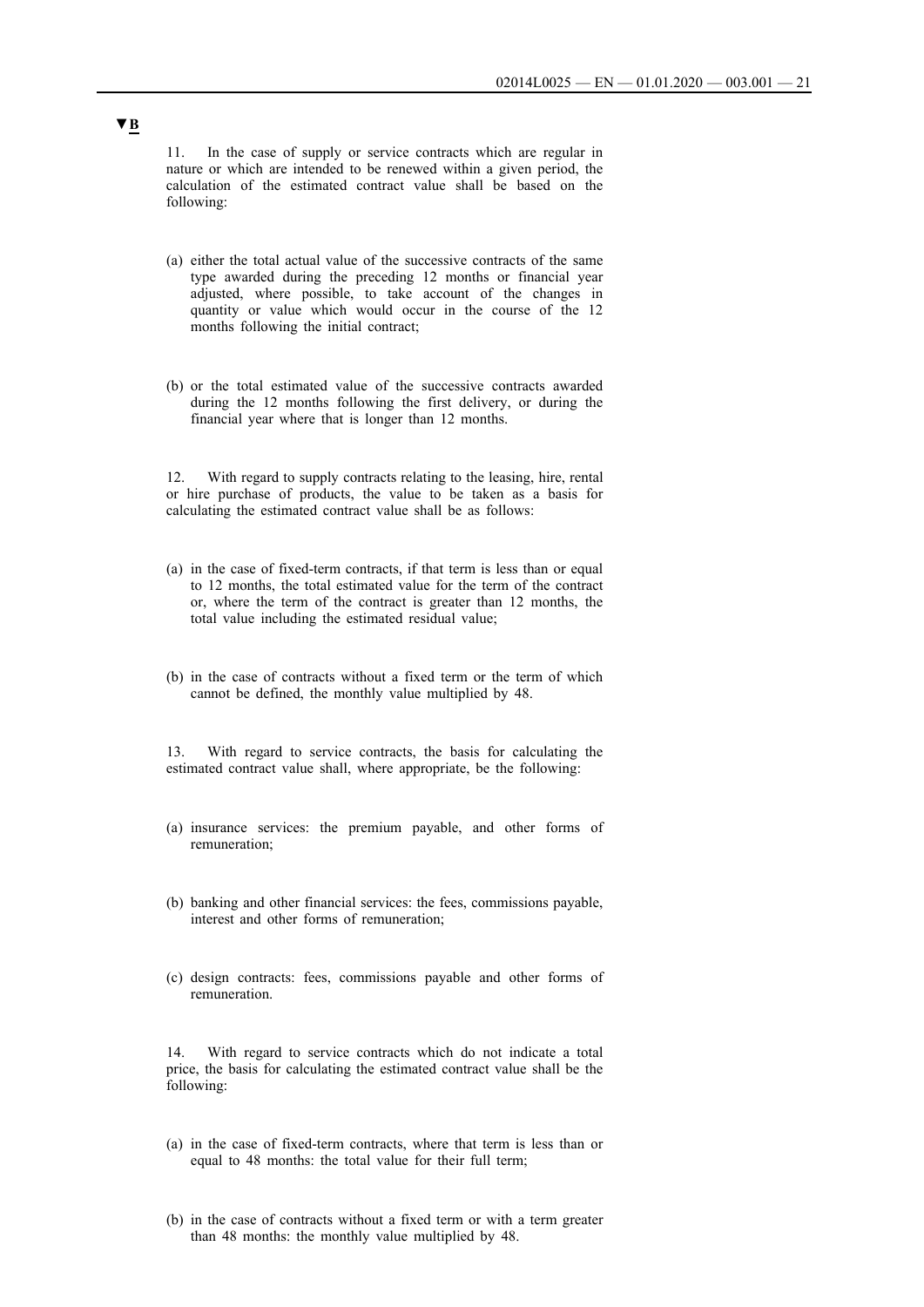### **Revision of the thresholds**

<span id="page-21-0"></span>1. Every two years from 30 June 2013, the Commission shall verify that the thresholds set out in points (a) and (b) of Article 15 correspond to the thresholds established in the World Trade Organisation Agreement on Government Procurement (GPA) and shall, where necessary, revise them in accordance with this Article.

In accordance with the calculation method set out in the GPA, the Commission shall calculate the value of those thresholds on the basis of the average daily value of the euro in terms of the special drawing rights (SDRs), over a period of 24 months terminating on 31 August preceding the revision with effect from 1 January. The value of the thresholds thus revised shall, where necessary, be rounded down to the nearest thousand euros so as to ensure that the thresholds in force provided for by the GPA, expressed in SDRs, are observed.

2. Every two years from 1 January 2014, the Commission shall determine the values, in the national currencies of Member States, whose currency is not the euro, of the thresholds referred to in points (a) and (b) of Article 15, revised pursuant to paragraph 1 of this Article.

At the same time, the Commission shall determine the value, in the national currencies of the Member States, whose currency is not the euro, of the threshold referred to in point (c) of Article 15.

In accordance with the calculation method set out in the GPA, the determination of such values shall be based on the average daily values of those currencies, corresponding to the applicable threshold expressed in euros over the 24 months terminating on 31 August preceding the revision with effect from 1 January.

3. The Commission shall publish the revised thresholds referred to in paragraph 1, their corresponding values in the national currencies referred to in the first subparagraph of paragraph 2, and the value determined in accordance with the second subparagraph of paragraph 2 in the *Official Journal of the European Union* at the beginning of the month of November following their revision.

4. The Commission shall be empowered to adopt delegated acts in accordance with Article 103 to adapt the methodology set out in the second subparagraph of paragraph 1 of this Article to any change in the methodology provided in the GPA for the revision of the thresholds referred to in points (a) and (b) of Article 15 and for the determination of the corresponding values in the national currencies of the Member States, whose currency is not the euro, as referred to in paragraph 2 of this Article.

The Commission shall be empowered to adopt delegated acts in accordance with Article 103 to revise the thresholds referred to in points (a) and (b) of Article 15 when necessary.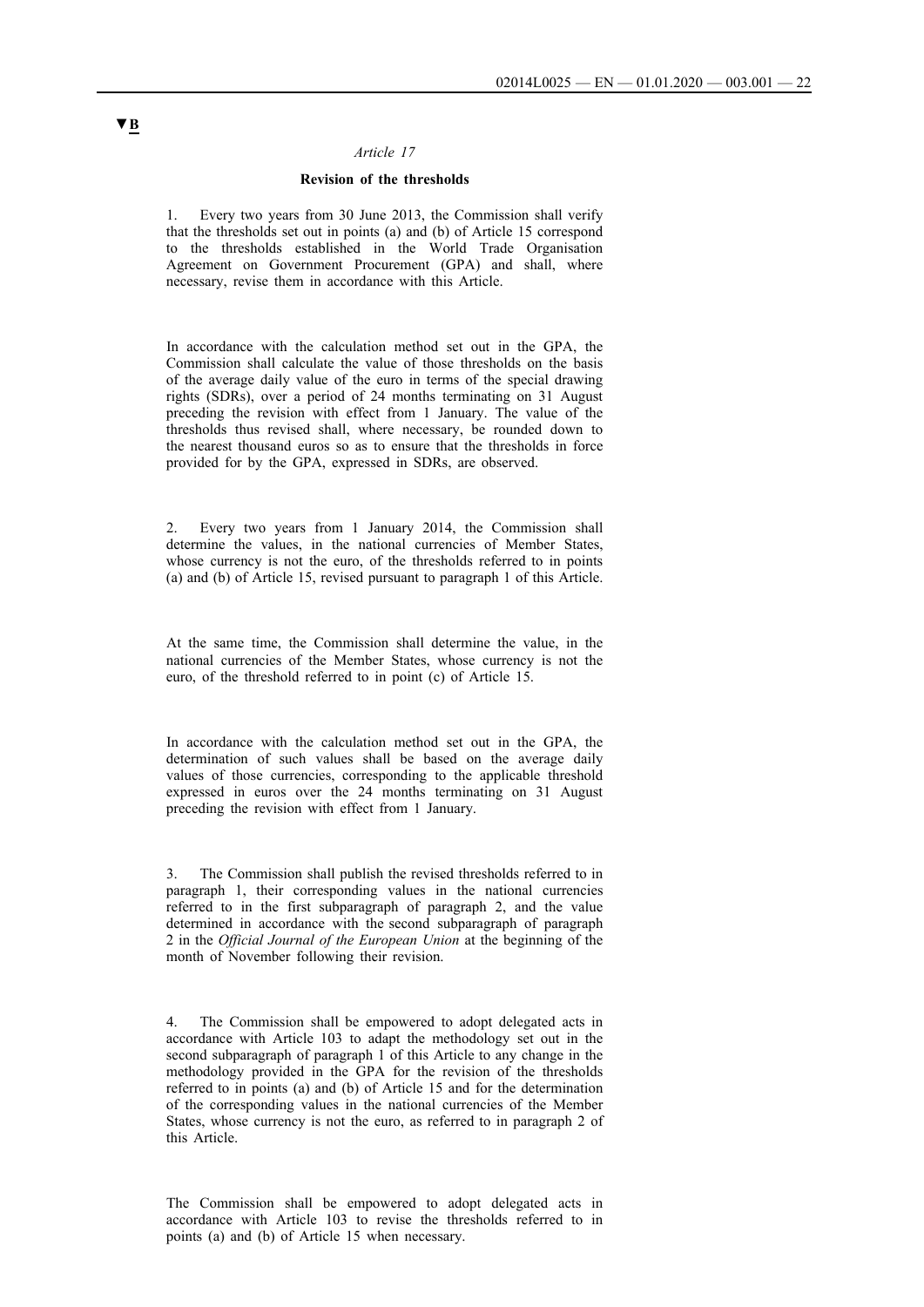<span id="page-22-0"></span>5. Where it is necessary to revise the thresholds referred to in points (a) and (b) of Article 15 and time constraints prevent the use of the procedure set in Article 103 and therefore imperative grounds of urgency so require, the procedure provided for in Article 104 shall apply to delegated acts adopted pursuant to the second subparagraph of paragraph 4 of this Article.

## Section 2

### **Excluded contracts and design contests; special** provisions for procurement involving defence and security aspects

### Subsection 1

#### Exclusions applicable to all contracting entities and special exclusions for the water and energy sectors

#### *Article 18*

### **Contracts awarded for purposes of resale or lease to third parties**

1. This Directive shall not apply to contracts awarded for purposes of resale or lease to third parties, provided that the contracting entity enjoys no special or exclusive right to sell or lease the subject of such contracts, and other entities are free to sell or lease it under the same conditions as the contracting entity.

2. The contracting entities shall notify the Commission if so requested of all the categories of products or activities which they regard as excluded under paragraph 1. The Commission may periodically publish in the *Official Journal of the European Union*, for information purposes, of lists of the categories of products and activities which it considers to be covered by this exclusion. In so doing, the Commission shall respect any sensitive commercial aspects that the contracting entities may point out when forwarding information.

### *Article 19*

#### **Contracts and design contests awarded or organised for purposes other than the pursuit of a covered activity or for the pursuit of such an activity in a third country**

1. This Directive shall not apply to contracts which the contracting entities award for purposes other than the pursuit of their activities as described in Articles 8 to 14 or for the pursuit of such activities in a third country, in conditions not involving the physical use of a network or geographical area within the Union nor shall it apply to design contests organised for such purposes.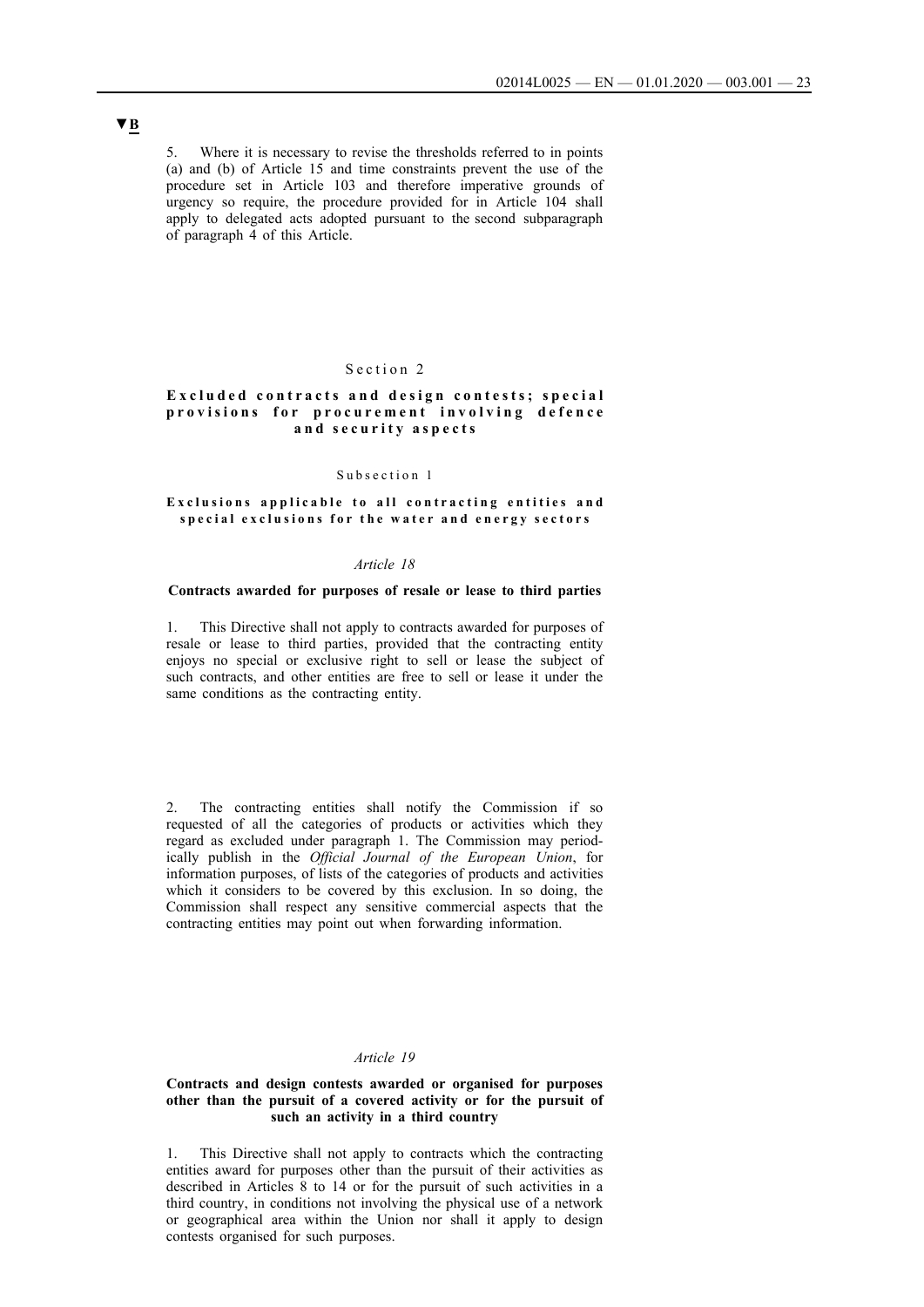<span id="page-23-0"></span>2. The contracting entities shall notify the Commission, if so requested, of any activities which they regard as excluded under paragraph 1. The Commission may periodically publish in the *Official Journal of the European Union*, for information purposes, lists of the categories of activities which it considers to be covered by this exclusion. In so doing, the Commission shall respect any sensitive commercial aspects that the contracting entities may point out when forwarding this information.

#### *Article 20*

### **Contracts awarded and design contests organised pursuant to international rules**

1. This Directive shall not apply to contracts or design contests which the contracting entity is obliged to award or organise in accordance with procurement procedures different from those laid down in this Directive established by any of the following:

(a) a legal instrument creating international law obligations, such as an international agreement, concluded in accordance with the Treaties, between a Member State and one or more third countries or subdivisions thereof and covering works, supplies or services intended for the joint implementation or exploitation of a project by their signatories;

(b) an international organisation.

Member States shall communicate all legal instruments referred to in point (a) of the first subparagraph of this paragraph to the Commission, which may consult the Advisory Committee for Public Contracts referred to in Article 105.

2. This Directive shall not apply to contracts and design contests which the contracting entity awards or organises in accordance with procurement rules provided by an international organisation or international financing institution, where the contracts or design contests concerned are fully financed by that organisation or institution; in the case of contracts or design contests co-financed the most part by an international organisation or international financing institution the parties shall agree on applicable procurement procedures.

3. Article 27 shall apply to contracts and design contests involving defence or security aspects which are awarded or organised pursuant to international rules. Paragraphs 1 and 2 of this Article shall not apply to those contracts and design contests.

#### *Article 21*

#### **Specific exclusions for service contracts**

This Directive shall not apply to service contracts for:

(a) the acquisition or rental, by whatever financial means, of land, existing buildings or other immovable property or concerning rights thereon;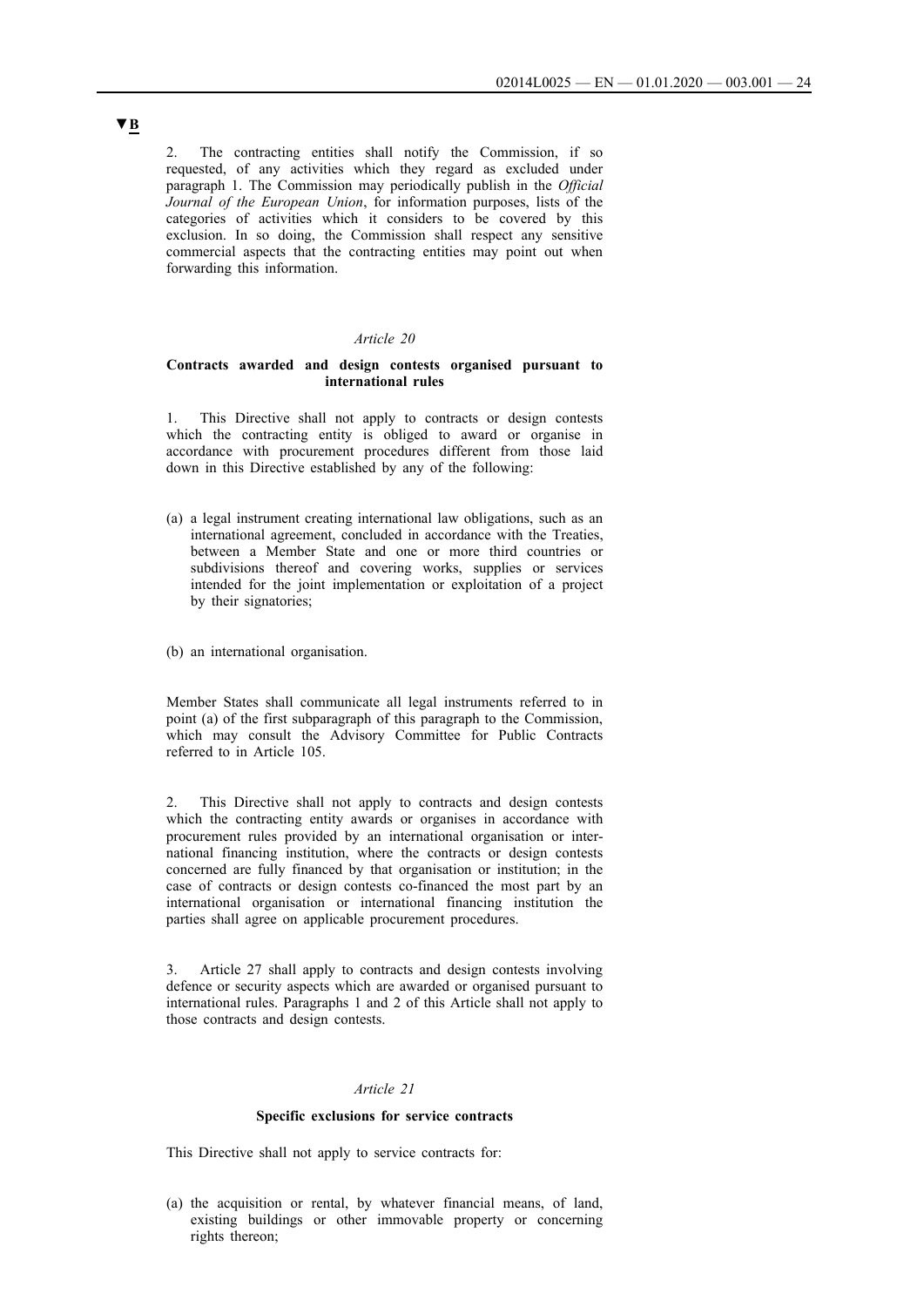- (b) arbitration and conciliation services;
- (c) any of the following legal services:
	- (i) legal representation of a client by a lawyer within the meaning of Article 1 of Council Directive 77/249/EEC (1) in:
		- an arbitration or conciliation held in a Member State, a third country or before an international arbitration or conciliation instance; or
		- judicial proceedings before the courts, tribunals or public authorities of a Member State or a third country or before international courts, tribunals or institutions;
	- (ii) legal advice given in preparation of any of the proceedings referred to in point (i) of this point or where there is a tangible indication and high probability that the matter to which the advice relates will become the subject of such proceedings, provided that the advice is given by a lawyer within the meaning of Article 1 of Directive 77/249/EEC;
	- (iii) document certification and authentication services which must be provided by notaries;
	- (iv) legal services provided by trustees or appointed guardians or other legal services the providers of which are designated by a court or tribunal in the Member State concerned or are designated by law to carry out specific tasks under the supervision of such tribunals or courts;
	- (v) other legal services which in the Member State concerned are connected, even occasionally, with the exercise of official authority;
- (d) financial services in connection with the issue, sale, purchase or transfer of securities or other financial instruments within the meaning of Directive 2004/39/EC of the European Parliament and of the Council  $(2)$  and operations conducted with the European Financial Stability Facility and the European Stability Mechanism;
- (e) loans, whether or not in connection with the issue, sale, purchase or transfer of securities or other financial instruments;
- (f) employment contracts;
- (g) public passenger transport services by rail or metro;

<sup>(1)</sup> Council Directive 77/249/EEC of 22 March 1977 to facilitate the effective exercise by lawyers of freedom to provide services (OJ L 78, 26.3.1977, p. 17).

<sup>(2)</sup> Directive 2004/39/EC of the European Parliament and of the Council of 21 April 2004 on markets in financial instruments amending Council Directives 85/611/EEC and 93/6/EEC and Directive 2000/12/EC of the European Parliament and of the Council and repealing Council Directive 93/22/EEC (OJ L 145, 30.4.2004, p. 1).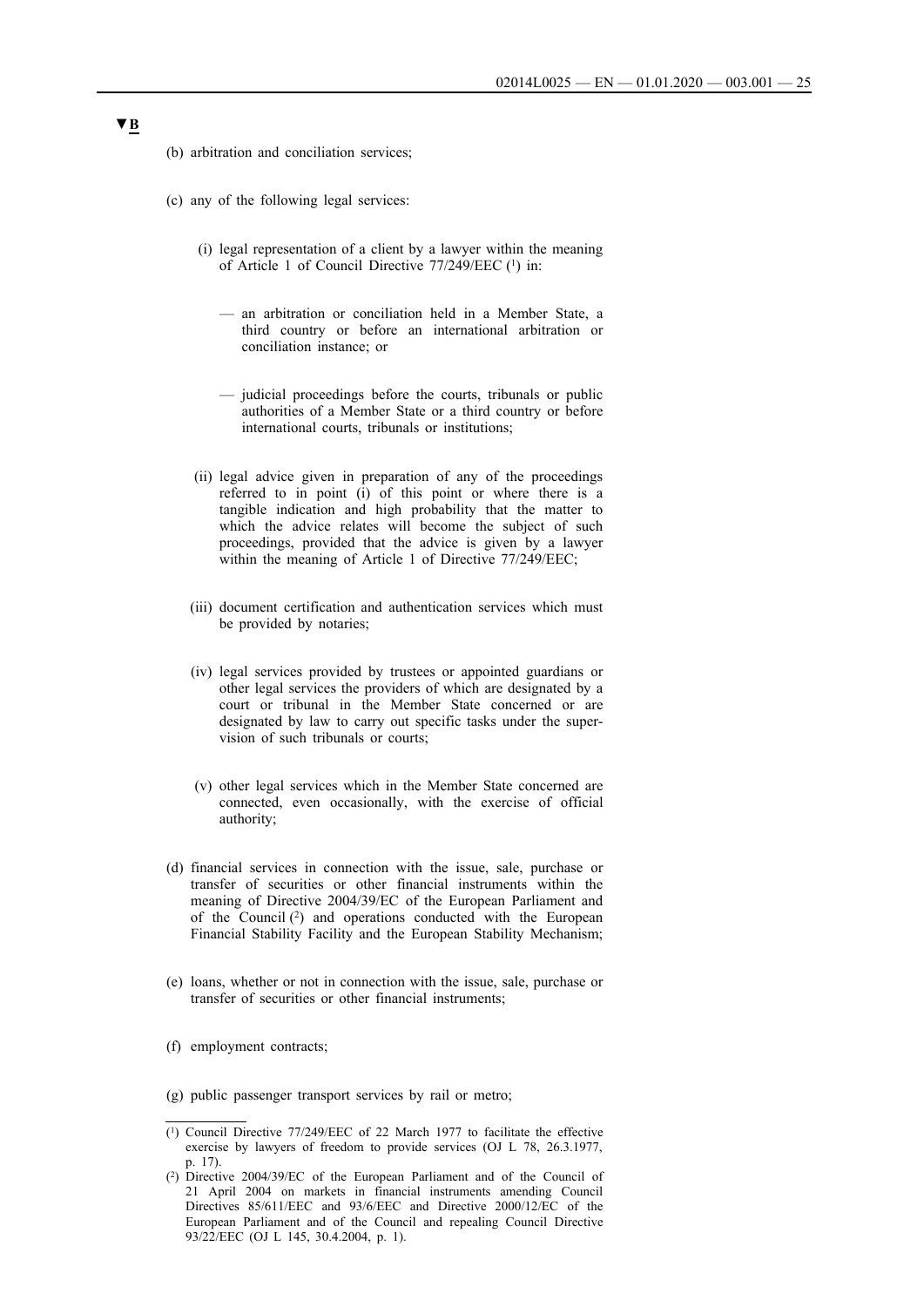- <span id="page-25-0"></span>(h) civil defence, civil protection, and danger prevention that are provided by non-profit organisations or associations, and which are covered by CPV codes 75250000-3, 75251000-0, 75251100-1, 75251110-4, 75251120-7, 75252000-7, 75222000-8; 98113100-9 and 85143000-3 except patient transport ambulance services;
- (i) contracts for broadcasting time or programme provision that are awarded to audiovisual or radio media service providers. For the purposes of this point, 'media service providers' shall have the same meaning as pursuant to point (d) of Article 1(1) of Directive 2010/13/EU of the European Parliament and of the Council (1). 'Programme' shall have the same meaning as pursuant to point (b) of Article 1(1) of that Directive, but shall also include radio programmes and radio programme materials. Furthermore, for the purposes of this provision, 'programme material' shall have the same meaning as 'programme'.

#### **Service contracts awarded on the basis of an exclusive right**

This Directive shall not apply to service contracts awarded to an entity which is itself a contracting authority or to an association of contracting authorities on the basis of an exclusive right which they enjoy pursuant to a law, regulation or published administrative provision which is compatible with the TFEU.

#### *Article 23*

### **Contracts awarded by certain contracting entities for the purchase of water and for the supply of energy or of fuels for the production of energy**

This Directive shall not apply:

- (a) to contracts for the purchase of water if awarded by contracting entities engaged in one or both of the activities relating to drinking water referred to in Article 10(1);
- (b) to contracts awarded by contracting entities themselves being active in the energy sector by being engaged in an activity referred to in Article 8(1), Article 9(1) or Article 14 for the supply:

(i) of energy;

(ii) of fuels for the production of energy.

<sup>(1)</sup> Directive 2010/13/EU of the European Parliament and of the Council of 10 March 2010 on the coordination of certain provisions laid down by law, regulation or administrative action in Member States concerning the provision of audiovisual media services (Audiovisual Media Services Directive) (OJ L 95, 15.4.2010, p. 1).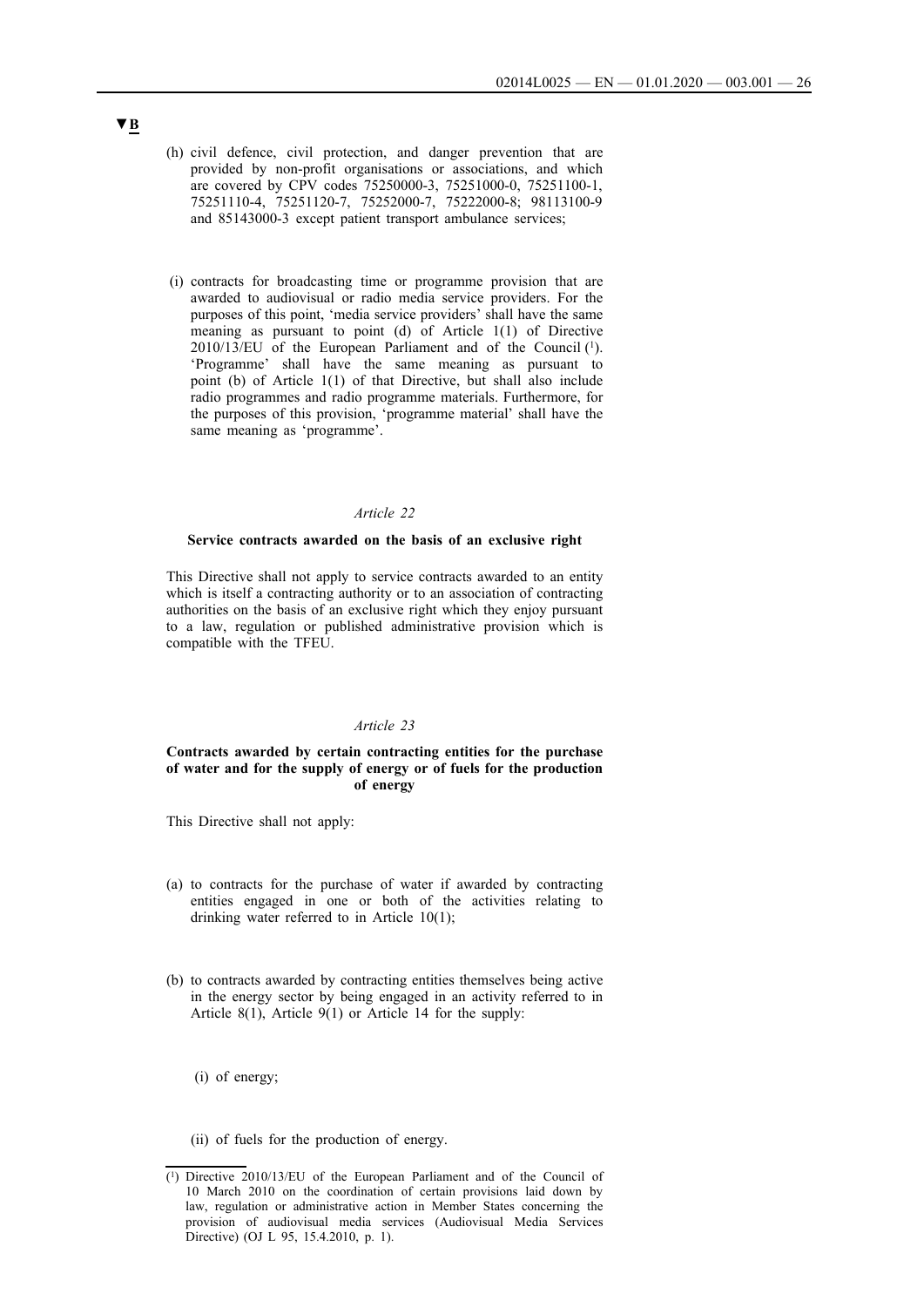#### Subsection 2

#### <span id="page-26-0"></span>Procurement involving defence and security aspects

#### *Article 24*

### **Defence and security**

1. In respect of contracts awarded and design contests organised in the fields of defence and security, this Directive shall not apply to:

(a) contracts falling within the scope of Directive 2009/81/EC;

(b) contracts to which Directive 2009/81/EC does not apply pursuant to Articles 8, 12 and 13 thereof.

2. This Directive shall not apply to contracts and design contests not otherwise exempted under paragraph 1, to the extent that the protection of the essential security interests of a Member State cannot be guaranteed by less intrusive measures, for instance by imposing requirements aimed at protecting the confidential nature of information which the contracting entity makes available in a contract award procedure as provided for in this Directive.

Furthermore, and in conformity with point (a) Article 346(1) TFEU, this Directive shall not apply to contracts and design contests not otherwise exempted under paragraph 1 of this Article to the extent that the application of this Directive would oblige a Member State to supply information the disclosure of which it considers contrary to the essential interests of its security.

3. Where the procurement and performance of the contract or design contest are declared to be secret or must be accompanied by special security measures in accordance with the laws, regulations or administrative provisions in force in a Member State, this Directive shall not apply provided that the Member State has determined that the essential interests concerned cannot be guaranteed by less intrusive measures, such as those referred to in the first subparagraph of paragraph 2.

#### *Article 25*

#### **Mixed procurement covering the same activity and involving defence or security aspects**

1. In the case of mixed contracts covering the same activity which have as their subject-matter procurement covered by this Directive and procurement or other elements covered by Article 346 TFEU or Directive 2009/81/EC, this Article shall apply.

2. Where the different parts of a given contract are objectively separable, contracting entities may choose to award separate contracts for the separate parts or to award a single contract.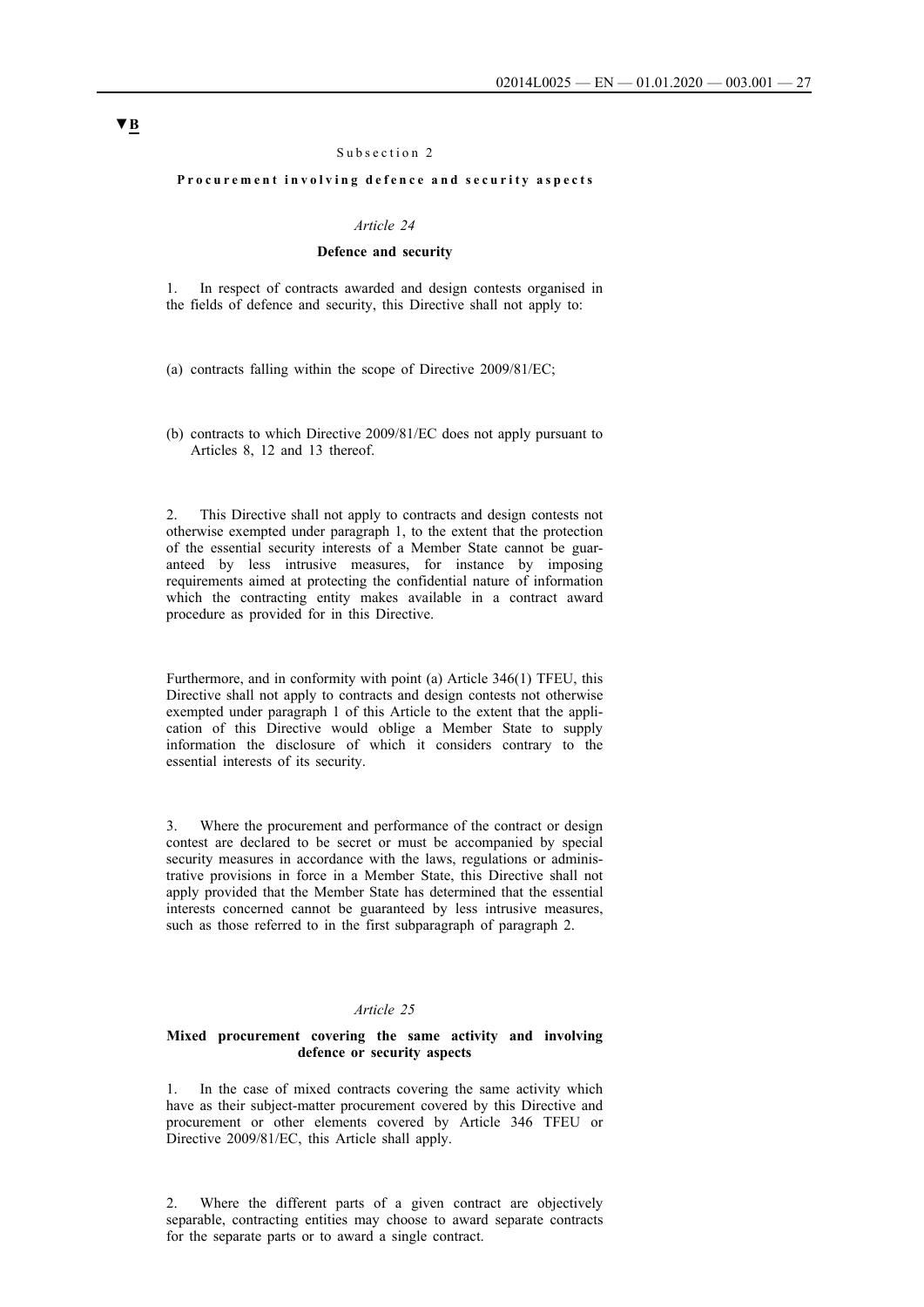<span id="page-27-0"></span>Where contracting entities choose to award separate contracts for separate parts, the decision of which legal regime applies to any one of such separate contracts shall be taken on the basis of the characteristics of the separate part concerned.

Where contracting entities choose to award a single contract, the following criteria shall apply to determine the applicable legal regime:

- (a) where part of a given contract is covered by Article 346 TFEU, the contract may be awarded without applying this Directive, provided that the award of a single contract is justified for objective reasons;
- (b) where part of a given contract is covered by Directive 2009/81/EC, the contract may be awarded in accordance with that Directive, provided that the award of a single contract is justified for objective reasons. This point shall be without prejudice to the thresholds and exclusions for which that Directive provides.

The decision to award a single contract shall not, however, be taken for the purpose of excluding contracts from the application of either this Directive or Directive 2009/81/EC.

3. Point (a) of the third subparagraph of paragraph 2 shall apply to mixed contracts to which both point (a) and point (b) of that subparagraph could otherwise apply.

Where the different parts of a given contract are objectively not separable, the contract may be awarded without applying this Directive where it includes elements to which Article 346 TFEU applies; otherwise it may be awarded in accordance with Directive 2009/81/EC.

### *Article 26*

### **Procurement covering several activities and involving defence or security aspects**

1. In the case of contracts intended to cover several activities, contracting entities may choose to award separate contracts for the purposes of each separate activity or to award a single contract. Where contracting entities choose to award separate contracts for separate parts, the decision of which legal regime applies to any one of such separate contracts shall be taken on the basis of the characteristics of the separate activity concerned.

Where contracting entities choose to award a single contract, paragraph 2 of this Article shall apply. The choice between awarding a single contract and awarding a number of separate contracts shall not be made with the objective of excluding the contract or contracts from the scope of this Directive or Directive 2009/81/EC.

2. In the case of contracts intended to cover an activity which is subject to this Directive and another which is: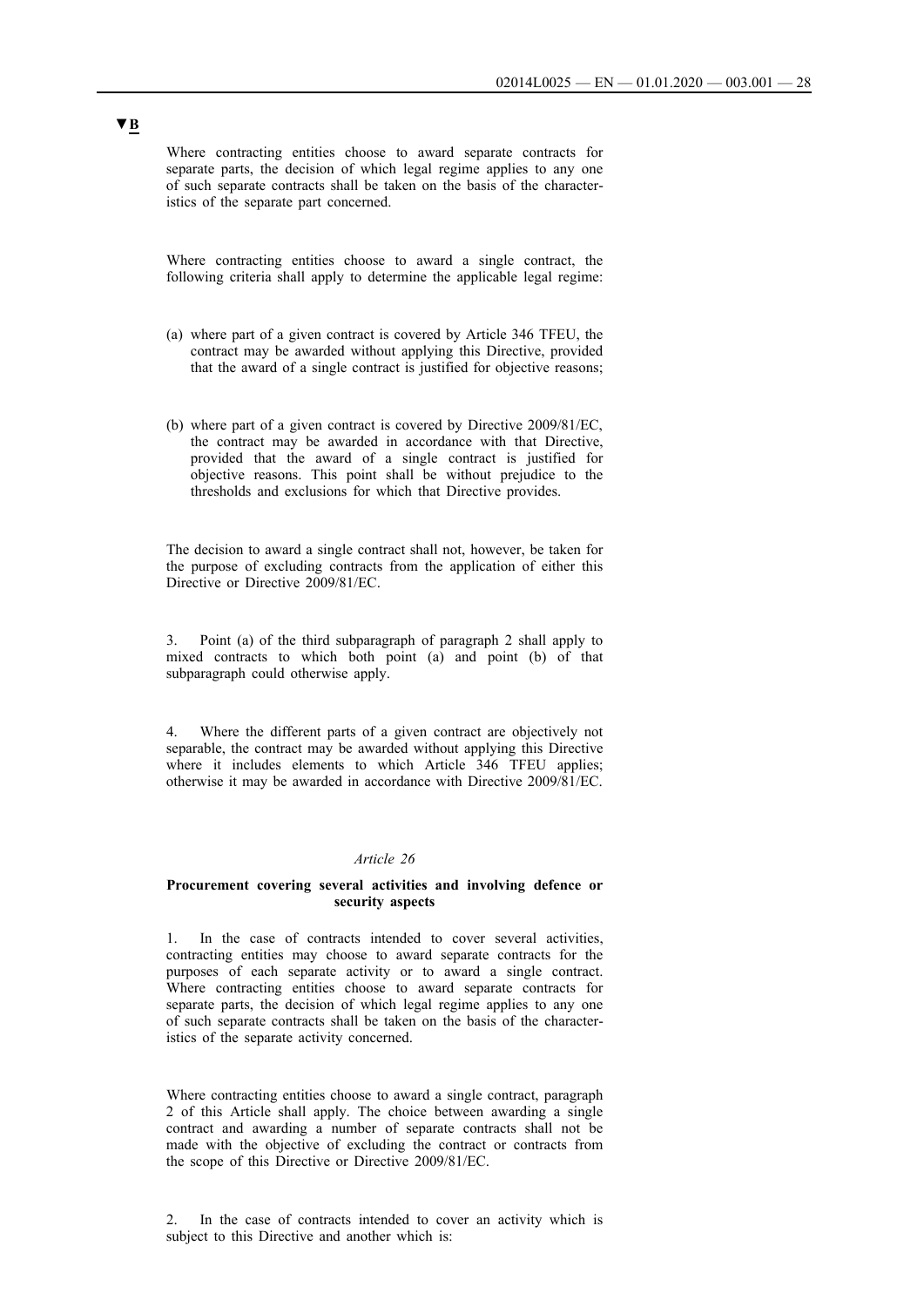<span id="page-28-0"></span>(a) subject to Directive 2009/81/EC, or

(b) covered by Article 346 TFEU,

the contract may be awarded in accordance with Directive 2009/81/EC in the cases set out under point (a) and may be awarded without applying this Directive in the cases set out under point (b). This subparagraph is without prejudice to the thresholds and exclusions for which Directive 2009/81/EC provides.

Contracts as set out under point (a) of the first subparagraph, which in addition include procurement or other elements which are covered by Article 346 TFEU, may be awarded without applying this Directive.

However, it is a condition for the application of the first and second subparagraph that the award of a single contract is justified for objective reasons and the decision to award a single contract is not taken for the purpose of excluding contracts from the application of this Directive.

#### *Article 27*

#### **Contracts and design contests involving defence or security aspects which are awarded or organised pursuant to international rules**

1. This Directive shall not apply to contracts or design contests involving defence or security aspects which the contracting entity is obliged to award or organise in accordance with procurement procedures different from those laid down in this Directive established by any of the following:

- (a) an international agreement or arrangement, concluded in accordance with the Treaties, between a Member State and one or more third countries or subdivisions thereof and covering works, supplies or services intended for the joint implementation or exploitation of a project by their signatories;
- (b) an international agreement or arrangement relating to the stationing of troops and concerning the undertakings of a Member State or a third country;
- (c) an international organisation.

All agreements or arrangements referred to in point (a) of the first subparagraph of this paragraph shall be communicated to the Commission, which may consult the Advisory Committee on Public Procurement referred to in Article 105.

2. This Directive shall not apply to contracts and design contests involving defence or security aspects which the contracting entity awards in accordance with procurement rules provided by an international organisation or international financing institution, where the contracts or design contests concerned are fully financed by this organisation or institution. In the case of contracts or design contests co-financed for the most part by an international organisation or international financing institution the parties shall agree on applicable procurement procedures.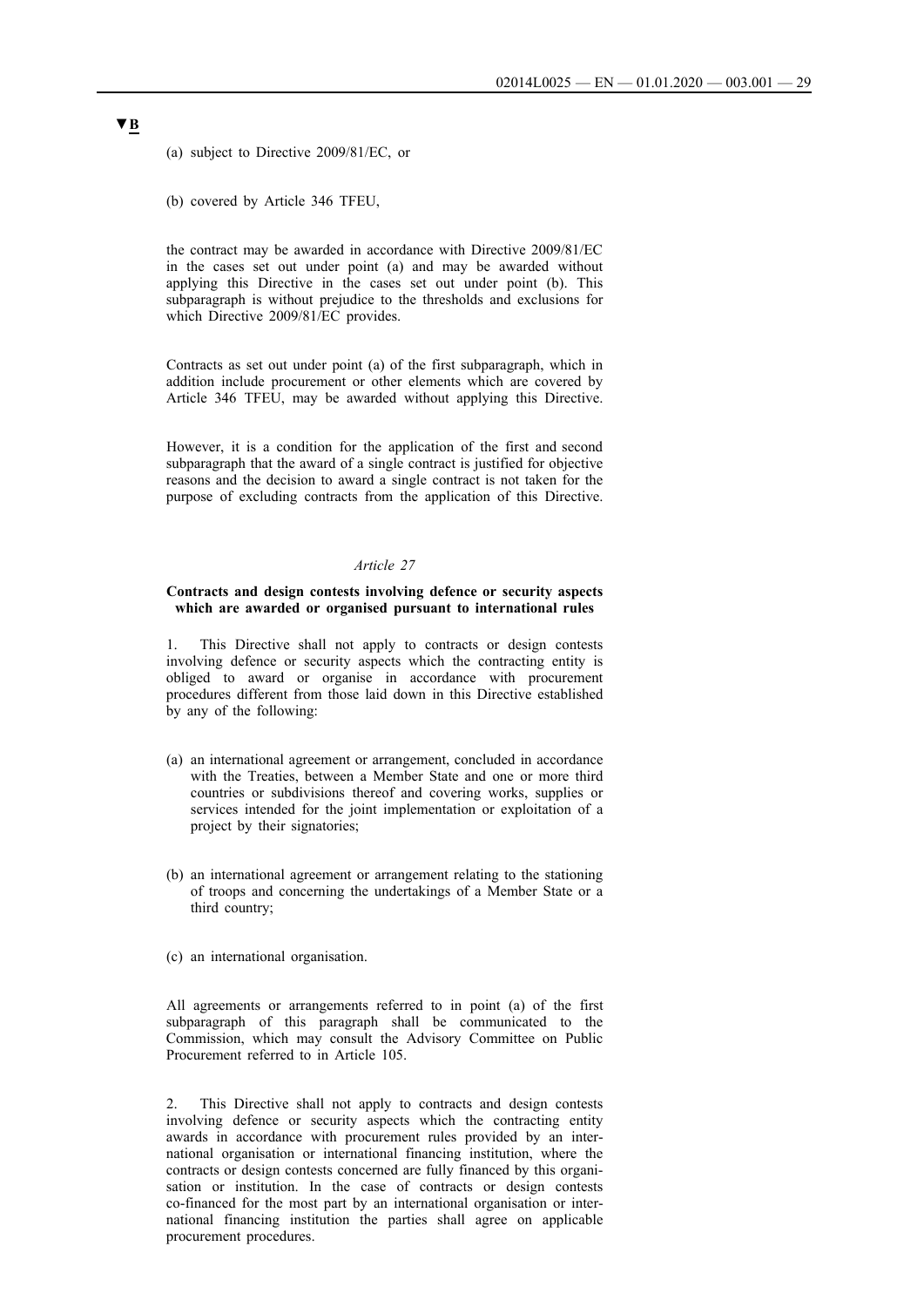#### Subsection 3

#### <span id="page-29-0"></span>Special relations (cooperation, affiliated undertakings and joint ventures)

#### *Article 28*

#### **Contracts between contracting authorities**

1. A contract awarded by a contracting authority to a legal person governed by private or public law shall fall outside the scope of this Directive where all of the following conditions are fulfilled:

- (a) the contracting authority exercises over the legal person concerned a control which is similar to that which it exercises over its own departments;
- (b) more than 80 % of the activities of the controlled legal person are carried out in the performance of tasks entrusted to it by the controlling contracting authority or by other legal persons controlled by that contracting authority;
- (c) there is no direct private capital participation in the controlled legal person with the exception of non-controlling and non-blocking forms of private capital participation required by national legislative provisions, in conformity with the Treaties, which do not exert a decisive influence on the controlled legal person.

A contracting authority shall be deemed to exercise over a legal person a control similar to that which it exercises over its own departments within the meaning of point (a) of the first subparagraph where it exercises a decisive influence over both strategic objectives and significant decisions of the controlled legal person. Such control may also be exercised by another legal person, which is itself controlled in the same way by the contracting authority.

2. Paragraph 1 also applies where a controlled person which is a contracting authority awards a contract to its controlling contracting authority, or to another legal person controlled by the same contracting authority, provided that there is no direct private capital participation in the legal person being awarded the public contract with the exception of non-controlling and non-blocking forms of private capital participation required by national legislative provisions, in conformity with the Treaties, which do not exert a decisive influence on the controlled legal person.

3. A contracting authority, which does not exercise over a legal person governed by private or public law control within the meaning of paragraph 1, may nevertheless award a contract to that legal person without applying this Directive, where all of the following conditions are fulfilled:

- (a) the contracting authority exercises jointly with other contracting authorities a control over that legal person which is similar to that which they exercise over their own departments;
- (b) more than 80 % of the activities of that legal person are carried out in the performance of tasks entrusted to it by the controlling contracting authorities or by other legal persons controlled by the same contracting authorities; and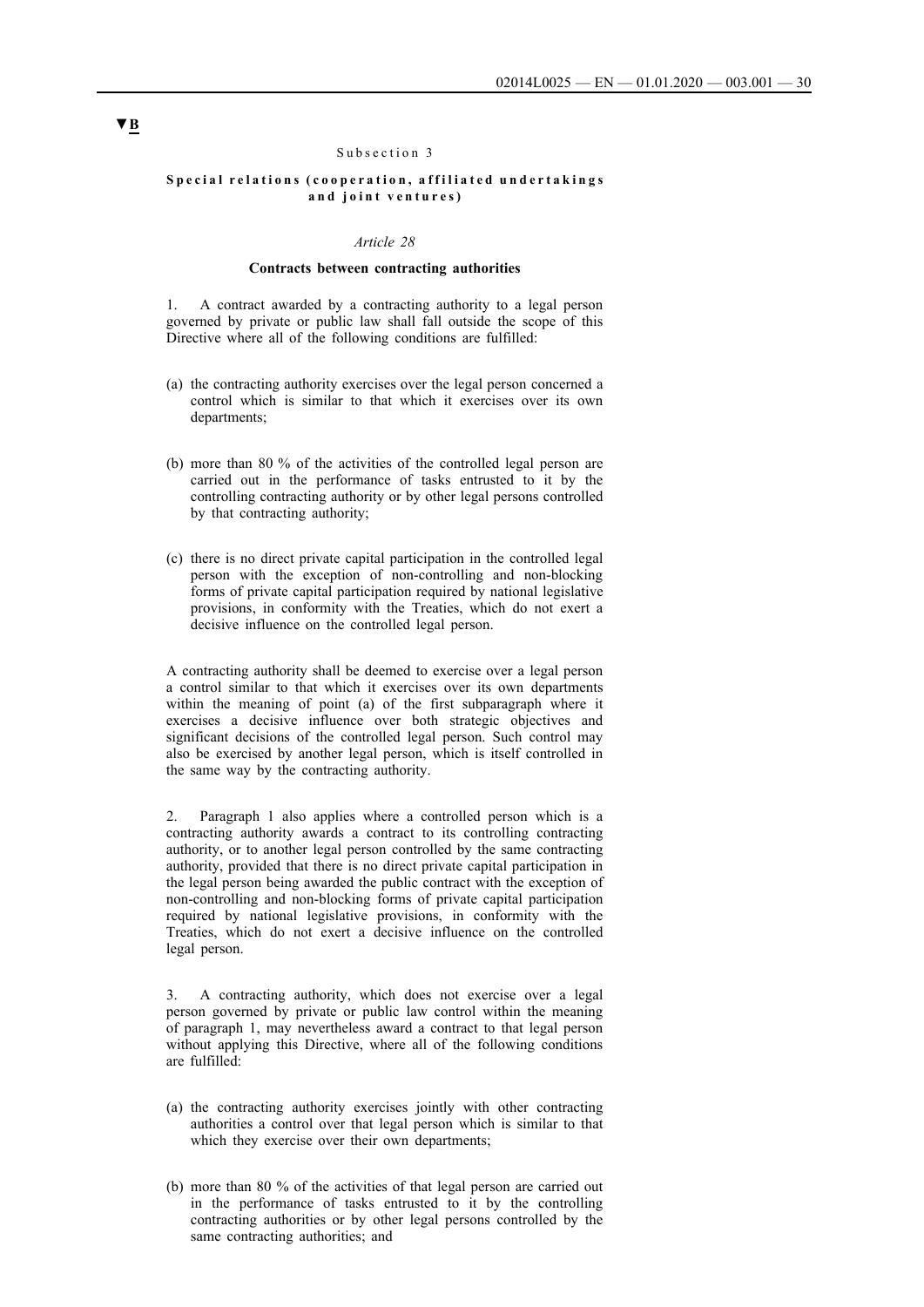(c) there is no direct private capital participation in the controlled legal person with the exception of non-controlling and non-blocking forms of private capital participation required by national legislative provisions, in conformity with the Treaties, which do not exert a decisive influence on the controlled legal person.

For the purposes of point (a) of the first subparagraph, contracting authorities shall be deemed to exercise joint control over a legal person where all of the following conditions are fulfilled:

- (i) the decision-making bodies of the controlled legal person are composed of representatives of all participating contracting authorities. Individual representatives may represent several or all of the participating contracting authorities;
- (ii) those contracting authorities are able to jointly exert decisive influence over the strategic objectives and significant decisions of the controlled legal person; and
- (iii) the controlled legal person does not pursue any interests which are contrary to those of the controlling contracting authorities.

4. A contract concluded exclusively between two or more contracting authorities shall fall outside the scope of this Directive, where all of the following conditions are met:

- (a) the contract establishes or implements a cooperation between the participating contracting authorities with the aim of ensuring that public services they have to perform are provided with a view to achieving objectives they have in common;
- (b) the implementation of that cooperation is governed solely by considerations relating to the public interest; and
- (c) the participating contracting authorities perform on the open market less than 20 % of the activities concerned by the cooperation.

5. For the determination of the percentage of activities referred to in point (b) of the first subparagraph of paragraph 1, point (b) of the first subparagraph of paragraph 3 and point (c) of paragraph 4, the average total turnover, or an appropriate alternative activity based measure such as costs incurred by the relevant legal person with respect to services, supplies and works for the three years preceding the contract award shall be taken into consideration.

Where, because of the date on which the relevant legal person was created or commenced activities or because of a reorganisation of its activities, the turnover, or alternative activity based measure such as costs, are either not available for the preceding three years or no longer relevant, it shall be sufficient to show that the measurement of activity is credible, particularly by means of business projections.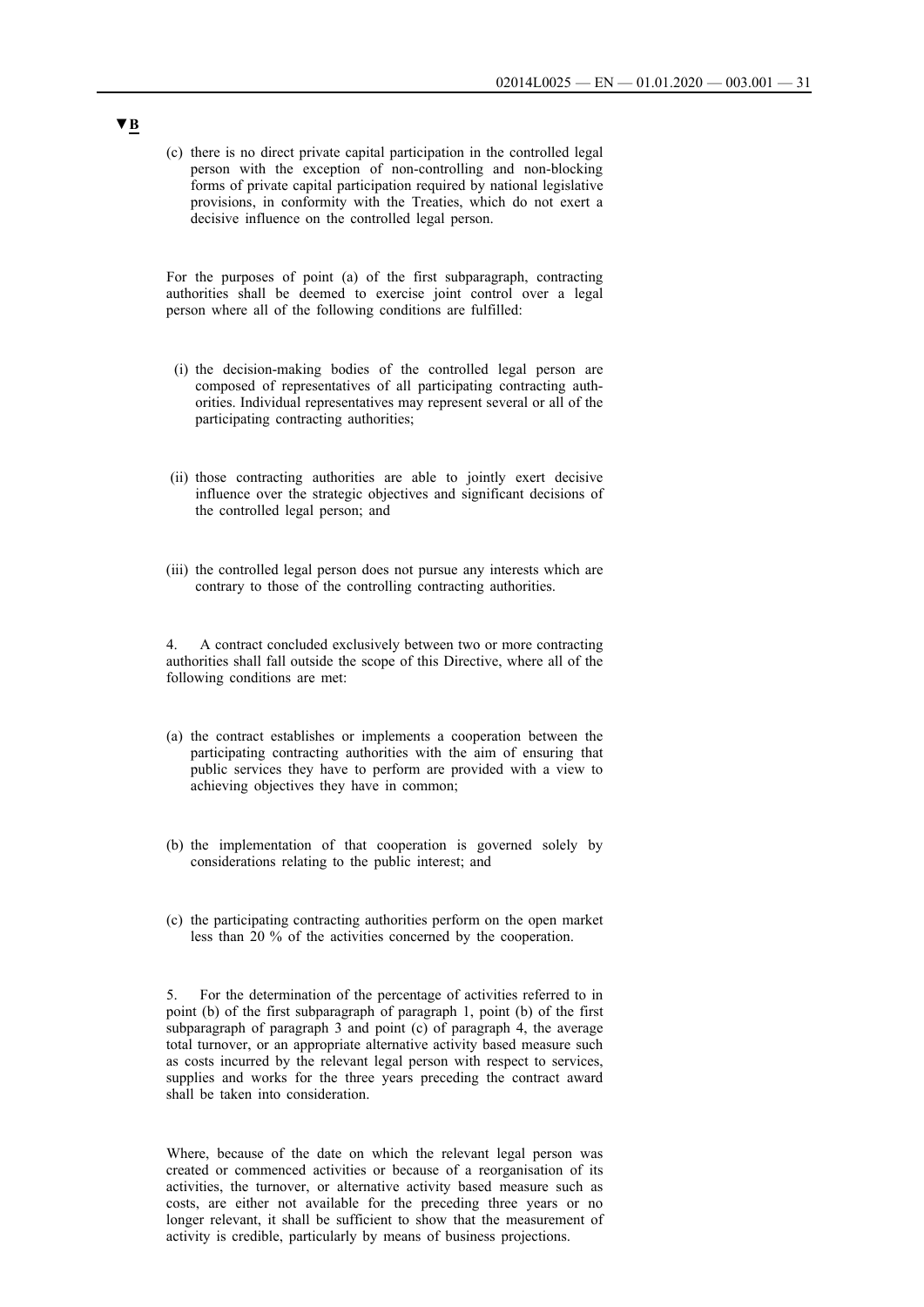### **Contracts awarded to an affiliated undertaking**

<span id="page-31-0"></span>1. For the purposes of this Article, 'affiliated undertaking' means any undertaking the annual accounts of which are consolidated with those of the contracting entity in accordance with the requirements of the Directive 2013/34/EU.

2. In the case of entities, which are not subject to Directive 2013/34/EU, 'affiliated undertaking' shall mean any undertaking that:

- (a) may be, directly or indirectly, subject to a dominant influence by the contracting entity;
- (b) may exercise a dominant influence over the contracting entity; or
- (c) in common with the contracting entity, is subject to the dominant influence of another undertaking by virtue of ownership, financial participation, or the rules which govern it.

For the purposes of this paragraph, 'dominant influence' shall have the same meaning as in the second subparagraph of Article 4(2).

3. Notwithstanding Article 28 and provided that the conditions in paragraph 4 of this Article are met, this Directive shall not apply to contracts awarded:

(a) by a contracting entity to an affiliated undertaking, or

- (b) by a joint venture, formed exclusively by a number of contracting entities for the purpose of carrying out activities described in Articles 8 to 14, to an undertaking which is affiliated with one of those contracting entities.
- 4. Paragraph 3 shall apply to:
- (a) service contracts provided that at least 80 % of the average total turnover of the affiliated undertaking over the preceding three years, taking into account all services provided by that undertaking, derives from the provision of services to the contracting entity or other undertakings with which it is affiliated;
- (b) supply contracts provided that at least 80 % of the average total turnover of the affiliated undertaking, taking into account all supplies provided by that undertaking, over the preceding three years derives from the provision of supplies to the contracting entity or other undertakings with which it is affiliated;
- (c) to works contracts provided that at least 80 % of the average total turnover of the affiliated undertaking, taking into account all works provided by that undertaking, over the preceding three years derives from the provision of works to the contracting entity or other undertakings with which it is affiliated.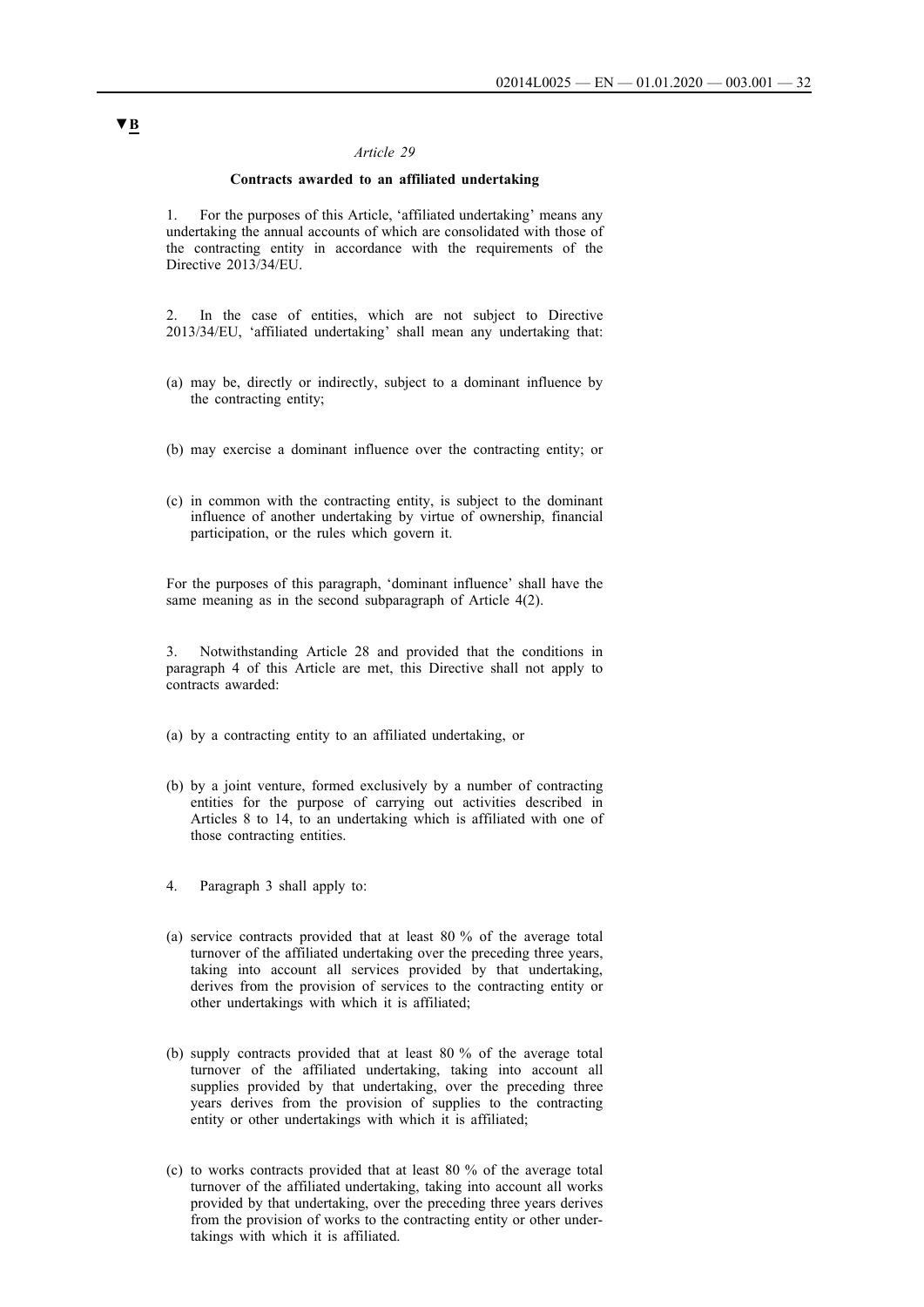<span id="page-32-0"></span>5. Where, because of the date on which an affiliated undertaking was created or commenced activities, the turnover is not available for the preceding three years, it shall be sufficient for that undertaking to show that the turnover referred to in points  $(a)$ ,  $(b)$  or  $(c)$  of paragraph 4 is credible, in particular by means of business projections.

6. Where more than one undertaking affiliated with the contracting entity with which they form an economic group provides the same or similar services, supplies or works, the percentages shall be calculated taking into account the total turnover deriving respectively from the provision of services, supplies or works by those affiliated undertakings.

#### *Article 30*

### **Contracts awarded to a joint venture or to a contracting entity forming part of a joint venture**

Notwithstanding Article 28 and provided that the joint venture has been set up in order to carry out the activity concerned over a period of at least three years and that the instrument setting up the joint venture stipulates that the contracting entities, which form it, will be part thereof for at least the same period, this Directive shall not apply to contracts awarded by any of the following:

- (a) by a joint venture, formed exclusively by a number of contracting entities for the purpose of carrying out activities within the meaning of Articles 8 to 14, to one of those contracting entities; or
- (b) by a contracting entity to such a joint venture of which it forms part.

### *Article 31*

#### **Notification of information**

Contracting entities shall notify to the Commission, if so requested, the following information regarding the application of Article 29(2) and (3) and Article 30:

- (a) the names of the undertakings or joint ventures concerned,
- (b) the nature and value of the contracts involved,
- (c) proof deemed necessary by the Commission that the relationship between the undertaking or joint venture to which the contracts are awarded and the contracting entity complies with the requirements of Articles 29 or 30.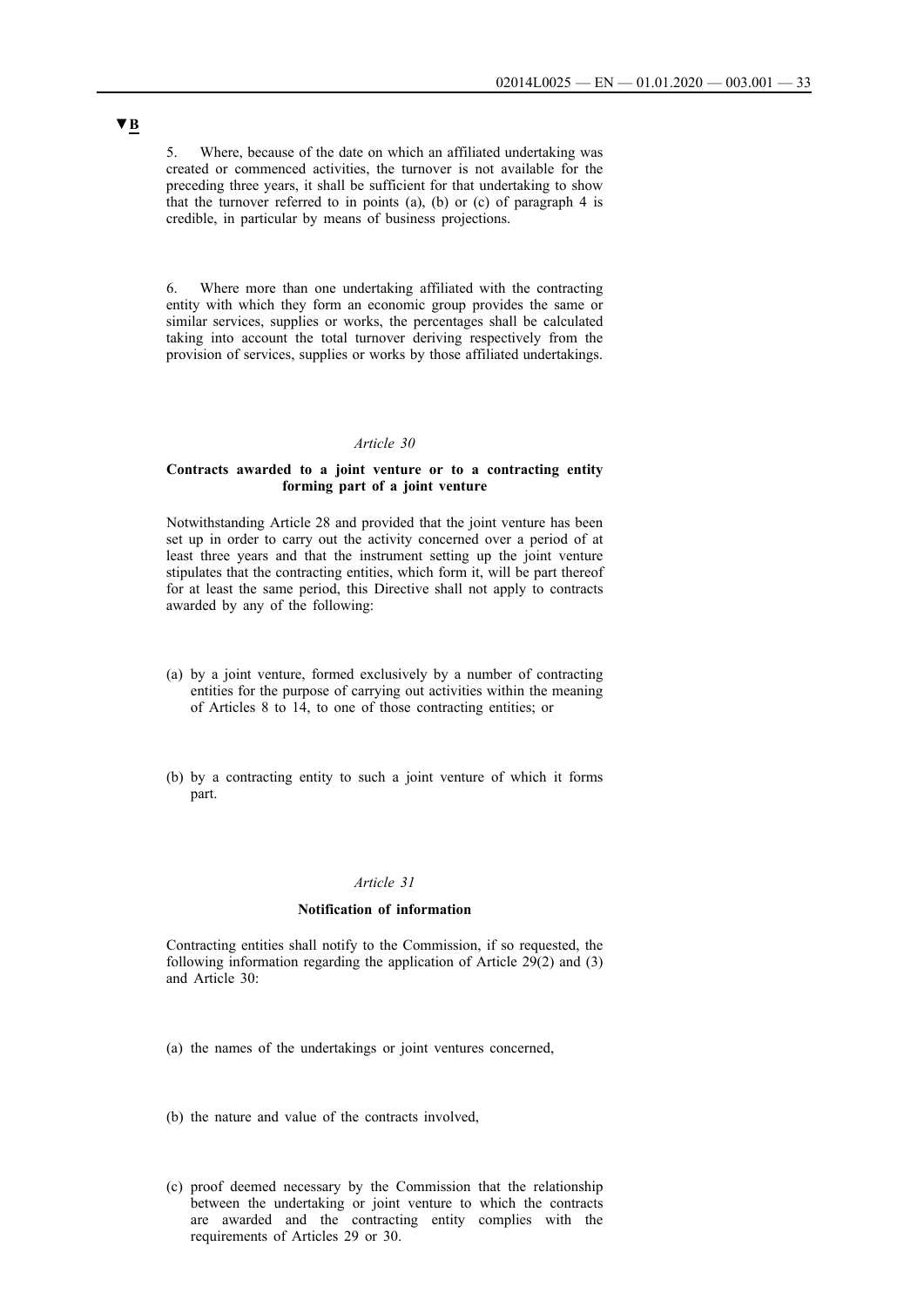#### Subsection 4

### **Specific situations**

#### *Article 32*

#### **Research and development services**

<span id="page-33-0"></span>This Directive shall only apply to service contracts for research and development services which are covered by CPV codes 73000000-2 to 73120000-9, 73300000-5, 73420000-2 and 73430000-5 provided that both of the following conditions are fulfilled:

- (a) the benefits accrue exclusively to the contracting entity for its use in the conduct of its own affairs, and
- (b) the service provided is wholly remunerated by the contracting entity.

#### *Article 33*

#### **Contracts subject to special arrangements**

1. Without prejudice to Article 34 of this Directive the Republicof Austriaand the Federal Republic of Germany shall ensure, by way of the conditions of authorisation or other appropriate measures, that any entity operating in the sectors mentioned in Commission Decision  $(1)$  $2002/205/EC$  and Commission Decision 2004/73/EC (2):

- (a) observes the principles of non-discrimination and competitive procurement in respect of the award of supplies, works and service contracts, in particular as regards the information which the entity makes available to economic operators concerning its procurement intentions;
- (b) communicates to the Commission, under the conditions defined in Commission Decision 93/327/EEC  $(3)$ , information relating to the contracts they award.

2. Without prejudice to Article 34, the United Kingdom shall ensure, by way of the conditions of authorisation or other appropriate measures, that any entity operating in the sectors mentioned in Decision 97/367/EEC applies points (a) and (b) of paragraph 1 of this Article in respect of contracts awarded for the pursuit of that activity in Northern Ireland.

<sup>(1)</sup> Commission Decision 2002/205/EC of 4 March 2002 following a request by Austriaapplying for the special regime provided for in Article 3 of Directive 93/38/EEC (OJ L 68, 12.3.2002, p. 31).

<sup>(2)</sup> Commission Decision 2004/73/EC of 15 January 2004 on a request from Germanyto apply the special procedure laid down in Article 3 of Directive 93/38/EEC (OJ L 16, 23.1.2004, p. 57).

<sup>(3)</sup> Commission Decision 93/327/EEC of 13 May 1993 defining the conditions under which contracting entities exploiting geographical areas for the purpose of exploring for or extracting oil, gas, coal or other solid fuels must communicate to the Commission information relating to the contracts they award (OJ L 129, 27.5.1993, p. 25).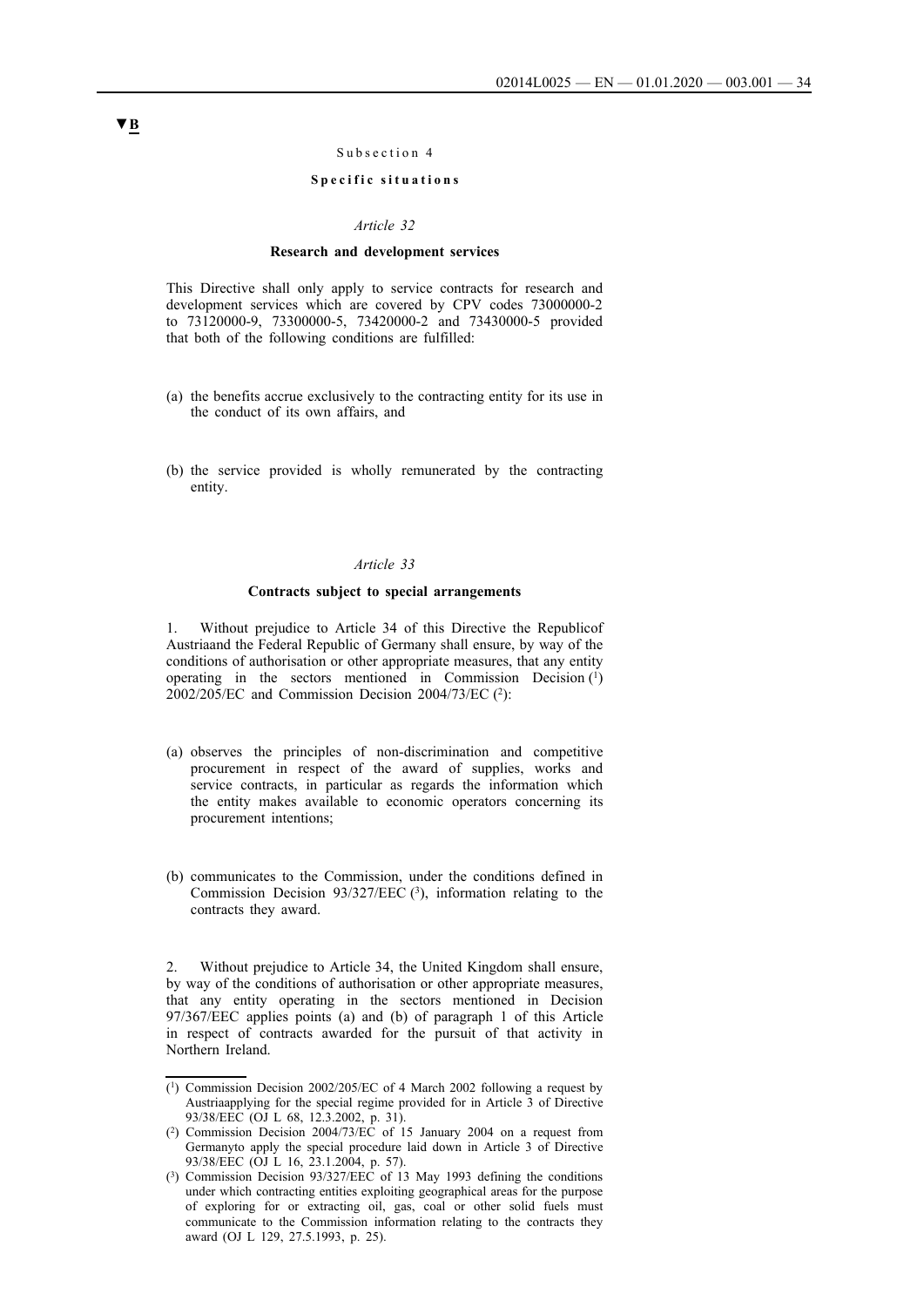<span id="page-34-0"></span>3. Paragraphs 1 and 2 shall not apply to contracts awarded for the purpose of exploring for oil or gas.

#### Subsection 5

#### Activities directly exposed to competition and **p r o c e d u r a l p r o v i s i o n s r e l a t i n g t h e r e t o**

### *Article 34*

### **Activities directly exposed to competition**

1. Contracts intended to enable an activity mentioned in Articles 8 to 14 to be carried out shall not be subject to this Directive if the Member State or the contracting entities having introduced the request pursuant to Article 35 can demonstrate that, in the Member State in which it is performed, the activity is directly exposed to competition on markets to which access is not restricted; nor shall design contests that are organised for the pursuit of such an activity in that geographic area be subject to this Directive. The activity concerned may form a part of a larger sector or be exercised only in certain parts of the Member State concerned. The competition assessment referred to in the first sentence of this paragraph, which will be made in the light of the information available to the Commission and for the purposes of this Directive, is without prejudice to the application of competition law. Such assessment shall be made having regard to the market for the activities in question and the geographical reference market within the meaning of paragraph 2.

2. For the purposes of paragraph 1 of this Article, the question of whether an activity is directly exposed to competition shall be decided on the basis of criteria that are in conformity with the provisions on competition of the TFEU. Those may include the characteristics of the products or services concerned, the existence of alternative products or services considered to be substitutable on the supply side or demand side, the prices and the actual or potential presence of more than one supplier of the products or provider of the services in question.

The geographical reference market, on the basis of which exposure to competition is assessed, shall consist of the area in which the undertakings concerned are involved in the supply and demand of products or services, in which the conditions of competition are sufficiently homogeneous and which can be distinguished from neighbouring areas because, in particular, conditions of competition are appreciably different in those areas. That assessment shall take account in particular of the nature and characteristics of the products or services concerned, of the existence of entry barriers or of consumer preferences, of appreciable differences of the undertakings' market shares between the area concerned and neighbouring areas or of substantial price differences.

3. For the purposes of paragraph 1 of this Article, access to a market shall be deemed not to be restricted if the Member State has implemented and applied the Union legislation listed in Annex III.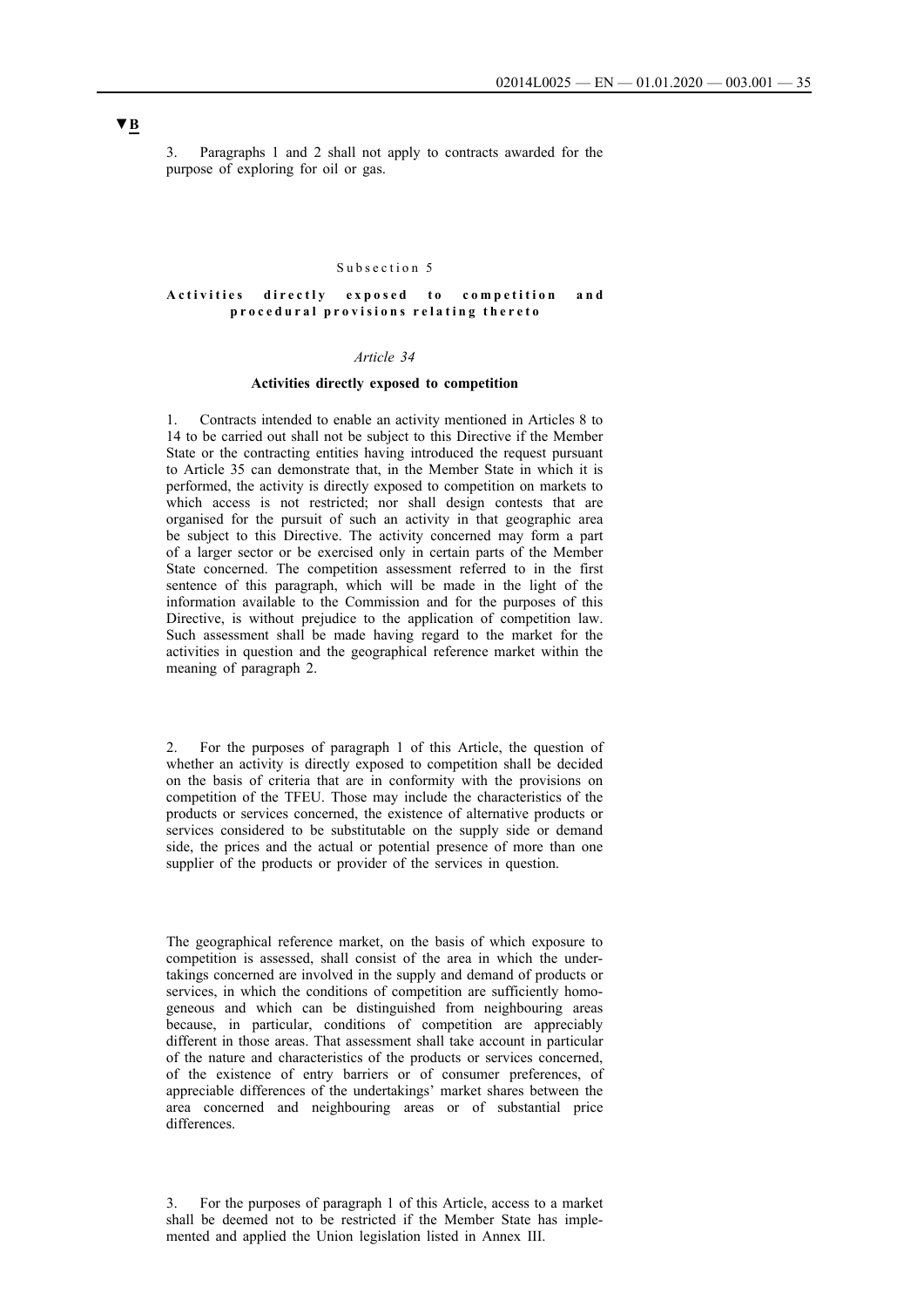<span id="page-35-0"></span>If free access to a given market cannot be presumed on the basis of the first subparagraph, it must be demonstrated that access to the market in question is free de facto and de jure.

### *Article 35*

#### **Procedure for establishing whether Article 34 is applicable**

1. Where a Member State or, where the legislation of the Member State concerned provides for it, a contracting entity considers that, on the basis of the criteria set out in Article 34(2) and (3), a given activity is directly exposed to competition on markets to which access is not restricted, it may submit a request to the Commission to establish that this Directive does not apply to the award of contracts or the organisation of design contests for the pursuit of that activity, where appropriate together with the position adopted by an independent national authority that is competent in relation to the activity concerned. Such requests may concern activities which are part of a larger sector or which are exercised only in certain parts of the Member State concerned.

In the request, the Member State or contracting entity concerned shall inform the Commission of all relevant facts, and in particular of any law, regulation, administrative provision or agreement concerning compliance with the conditions set out in Article 34(1).

2. Unless a request coming from a contracting entity is accompanied by a reasoned and substantiated position, adopted by an independent national authority that is competent in relation to the activity concerned, which thoroughly analyses the conditions for the possible applicability of Article 34(1) to the activity concerned in accordance with paragraphs 2 and 3 of that Article, the Commission shall immediately inform the Member State concerned. The Member State concerned shall in such cases inform the Commission of all relevant facts, and in particular of any law, regulation, administrative provision or agreement concerning compliance with the conditions set out in Article 34(1).

3. Upon request submitted in accordance with paragraph 1 of this Article, the Commission may, by means of implementing acts adopted within the periods set out in Annex IV, establish whether an activity referred to in Articles 8 to 14 is directly exposed to competition on the basis of the criteria set out in Article 34. Those implementing acts shall be adopted in accordance with the advisory procedure referred to in Article 105(2).

Contracts intended to enable the activity concerned to be carried out and design contests that are organised for the pursuit of such an activity shall cease to be subject to this Directive in any of the following cases:

- (a) The Commission has adopted the implementing act establishing the applicability of Article 34(1) within the period provided for in Annex IV;
- (b) has not adopted the implementing act within the period provided for in Annex IV.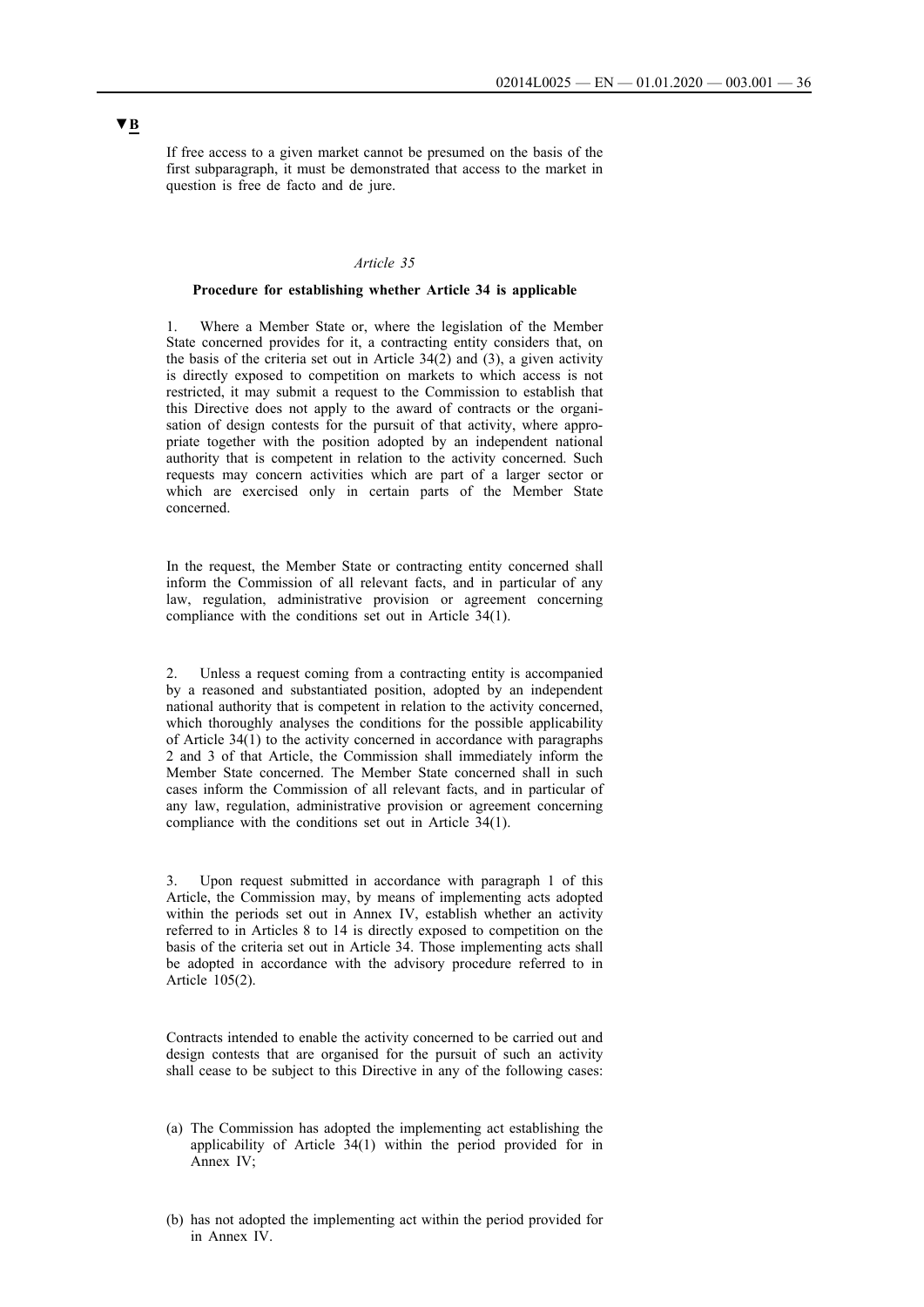4. After the submission of a request, the Member State or the contracting entity concerned may, with the Commission's agreement, substantially modify its request, in particular as regards the activities or the geographical areas concerned. In that case, a new period for the adoption of the implementing act shall apply, which shall be calculated in accordance with paragraph 1 of Annex IV, unless a shorter period is agreed on by the Commission and the Member State or contracting entity which has presented the request.

5. Where an activity in a given Member State is already the subject of a procedure under paragraphs 1, 2 and 4, further requests concerning the same activity in the same Member State before the expiry of the period opened in respect of the first request shall not be considered as new procedures and shall be treated in the context of the first request.

6. The Commission shall adopt an implementing act establishing detailed rules for the application of paragraphs 1 to 5. That implementing act shall include at least rules relating to:

- (a) the publication in the *Official Journal of the European Union*, for information, of the date on which the period set out in paragraph 1 of Annex IV begins and ends, including any prolongations or suspensions of those periods, as provided for in that Annex;
- (b) publication of the possible applicability of Article 34(1) in accordance with point (b) of the second subparagraph of paragraph 3 of this Article;
- (c) implementing provisions concerning the form, content and other details of requests pursuant to paragraph 1 of this Article;

Those implementing acts shall be adopted in accordance with the advisory procedure referred to in Article 105(2).

#### *CHAPTER IV*

#### *General principles*

## *Article 36*

### **Principles of procurement**

1. Contracting entities shall treat economic operators equally and without discrimination and shall act in a transparent and proportionate manner.

The design of the procurement shall not be made with the intention of excluding it from the scope of this Directive or of artificially narrowing competition. Competition shall be considered to be artificially narrowed where the design of the procurement is made with the intention of unduly favouring or disadvantaging certain economic operators.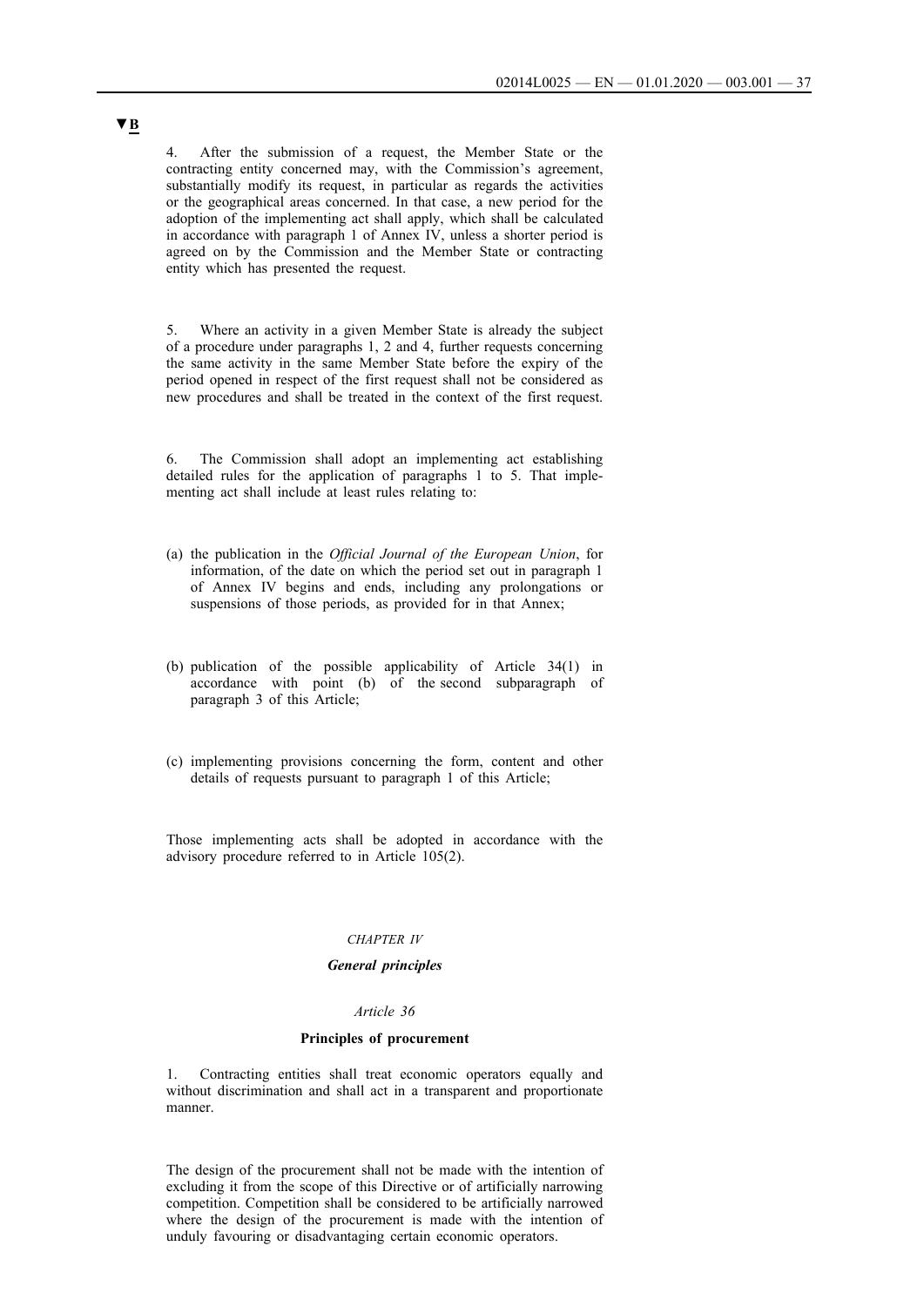2. Member States shall take appropriate measures to ensure that in the performance of public contracts economic operators comply with applicable obligations in the fields of environmental, social and labour law established by Union law, national law, collective agreements or by the international environmental, social and labour law provisions listed in Annex XIV.

## *Article 37*

#### **Economic operators**

1. Economic operators that, under the law of the Member State in which they are established, are entitled to provide the relevant service, shall not be rejected solely on the ground that, under the law of the Member State in which the contract is awarded, they would be required to be either natural or legal persons.

However, in the case of service and works contracts as well as supply contracts covering in addition services or siting and installation operations, legal persons may be required to indicate, in the tender or the request to participate, the names and relevant professional qualifications of the staff responsible for the performance of the contract in question.

2. Groups of economic operators, including temporary associations, may participate in procurement procedures. They shall not be required by contracting entities to have a specific legal form in order to submit a tender or a request to participate.

Where necessary, contracting entities may clarify in the procurement documents how groups of economic operators are to meet the criteria and requirements for qualification and qualitative selection referred to in Articles 77 to 81 provided that this is justified by objective reasons and is proportionate. Member States may establish standard terms for how groups of economic operators are to meet those requirements.

Any conditions for the performance of a contract by such groups of economic operators, which are different from those imposed on individual participants, shall also be justified by objective reasons and shall be proportionate.

3. Notwithstanding paragraph 2, contracting entities may require groups of economic operators to assume a specific legal form once they have been awarded the contract, to the extent that such a change is necessary for the satisfactory performance of the contract.

#### *Article 38*

#### **Reserved contracts**

1. Member States may reserve the right to participate in procurement procedures to sheltered workshops and economic operators whose main aim is the social and professional integration of disabled or disadvantaged persons or may provide for such contracts to be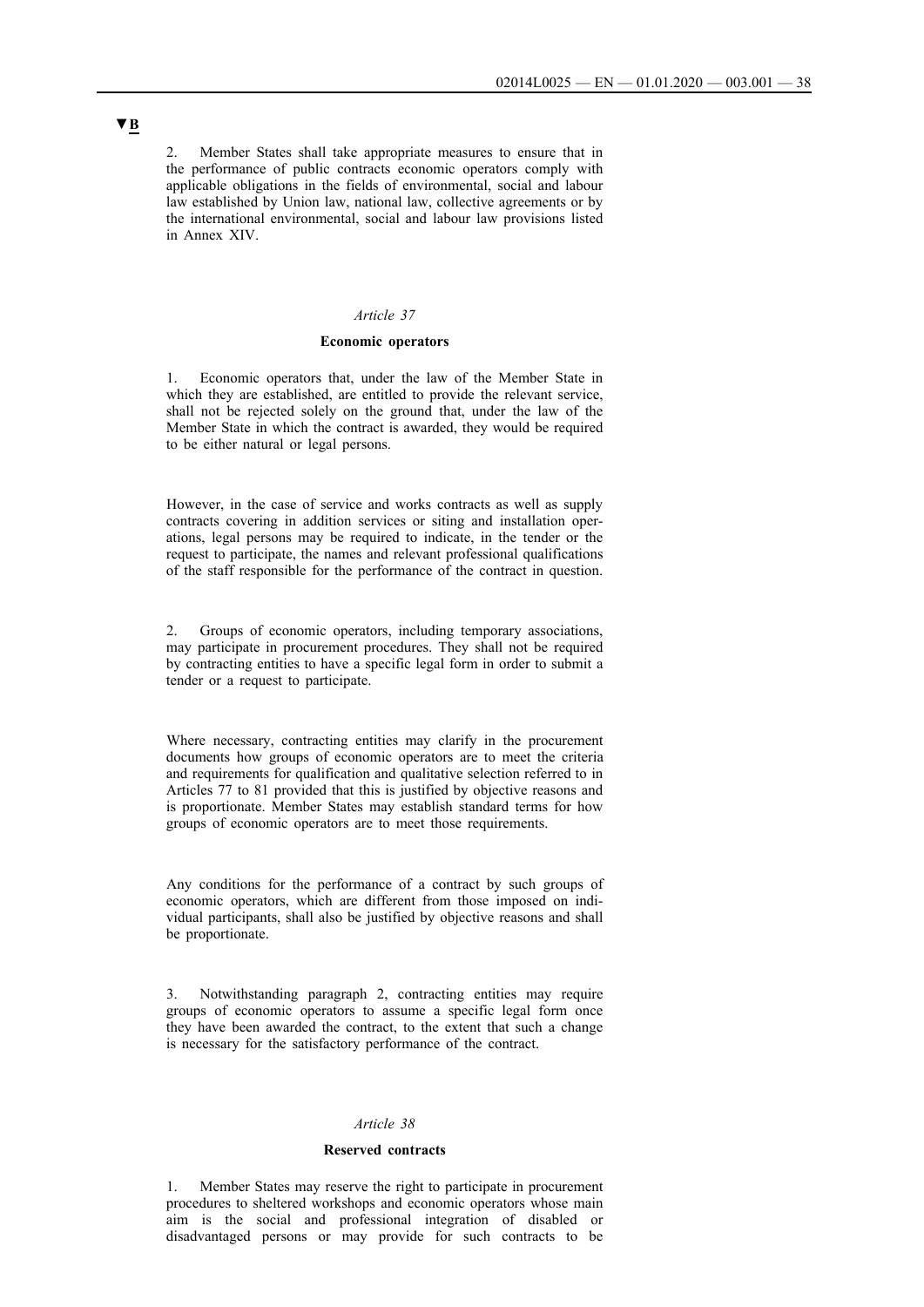performed in the context of sheltered employment programmes, provided that at least 30 % of the employees of those workshops, economic operators or programmes are disabled or disadvantaged workers.

2. The call for competition shall make reference to this Article.

### *Article 39*

### **Confidentiality**

1. Unless otherwise provided in this Directive or in the national law to which the contracting entity is subject, in particular legislation concerning access to information, and without prejudice to the obligations relating to the advertising of awarded contracts and to the information to candidates and tenderers set out in Articles 70 and 75, the contracting entity shall not disclose information forwarded to it by economic operators which they have designated as confidential, including, but not limited to, technical or trade secrets and the confidential aspects of tenders.

2. Contracting entities may impose on economic operators requirements aimed at protecting the confidential nature of information which the contracting entities make available throughout the procurement procedure, including information made available in connection with the operation of a qualification system, whether or not this has been the subject of a notice on the existence of a qualification system used as a means of calling for competition.

#### *Article 40*

#### **Rules applicable to communication**

1. Member States shall ensure that all communication and information exchange under this Directive, in particular electronic submission, are performed using electronic means of communication in accordance with the requirements of this Article. The tools and devices to be used for communicating by electronic means, as well as their technical characteristics, shall be non-discriminatory, generally available and interoperable with the ICT products in general use and shall not restrict economic operators' access to the procurement procedure.

Notwithstanding the first subparagraph, contracting entities shall not be obliged to require electronic means of communication in the submission process in the following situations:

(a) due to the specialised nature of the procurement, the use of electronic means of communication would require specific tools, devices or file formats that are not generally available or supported by generally available applications;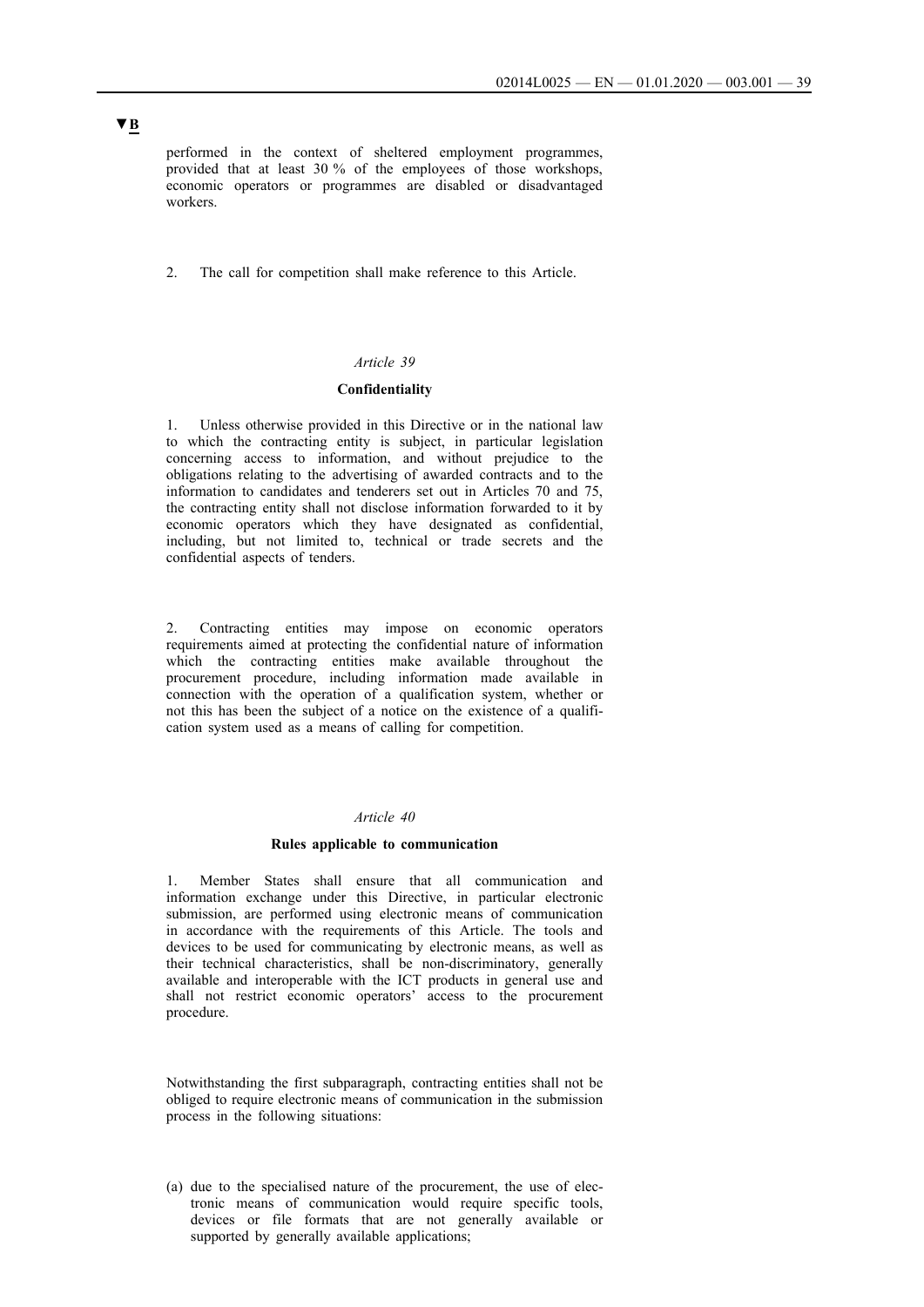- (b) the applications supporting file formats that are suitable for the description of the tenders use file formats that cannot be handled by any other open or generally available applications or are under a proprietary licensing scheme and cannot be made available for downloading or remote use by the contracting entity;
- (c) the use of electronic means of communication would require specialised office equipment that is not generally available to contracting entities;
- (d) the procurement documents require the submission of physical or scale models which cannot be transmitted using electronic means.

In respect of communications for which electronic means of communication are not used pursuant to the second subparagraph, communication shall be carried out by post or other suitable carrier or by a combination of post or other suitable carrier and electronic means.

Notwithstanding the first subparagraph of this paragraph, contracting entities are not obliged to require electronic means of communication in the submission process to the extent that the use of means of communication other than electronic means is necessary either because of a breach of security of the electronic means of communications or for the protection of the particularly sensitive nature of information requiring such a high level of protection that it cannot be properly ensured by using electronic tools and devices that are either generally available to economic operators or can be made available to them by alternative means of access within the meaning of paragraph 5.

It shall be the responsibility of the contracting entities requiring, in accordance with the second subparagraph of this paragraph, means of communication other than electronic means in the submission process to indicate in the individual report referred to in Article 100 the reasons for this requirement. Where applicable, contracting entities shall indicate in the individual report the reasons why use of means of communication other than electronic means has been considered necessary in application of the fourth subparagraph of this paragraph.

2. Notwithstanding paragraph 1, oral communication may be used in respect of communications other than those concerning the essential elements of a procurement procedure, provided that the content of the oral communication is documented to a sufficient degree. For this purpose, the essential elements of the procurement procedure include the procurement documents, requests for participation and confirmations of interest and tenders. In particular, oral communications with tenderers which could have a substantial impact on the content and assessment of the tenders shall be documented to a sufficient extent and by appropriate means, such as written or audio records or summaries of the main elements of the communication.

3. In all communication, exchange and storage of information, contracting entities shall ensure that the integrity of data and the confidentiality of tenders and requests to participate are preserved. They shall examine the content of tenders and requests to participate only after the time limit set for submitting them has expired.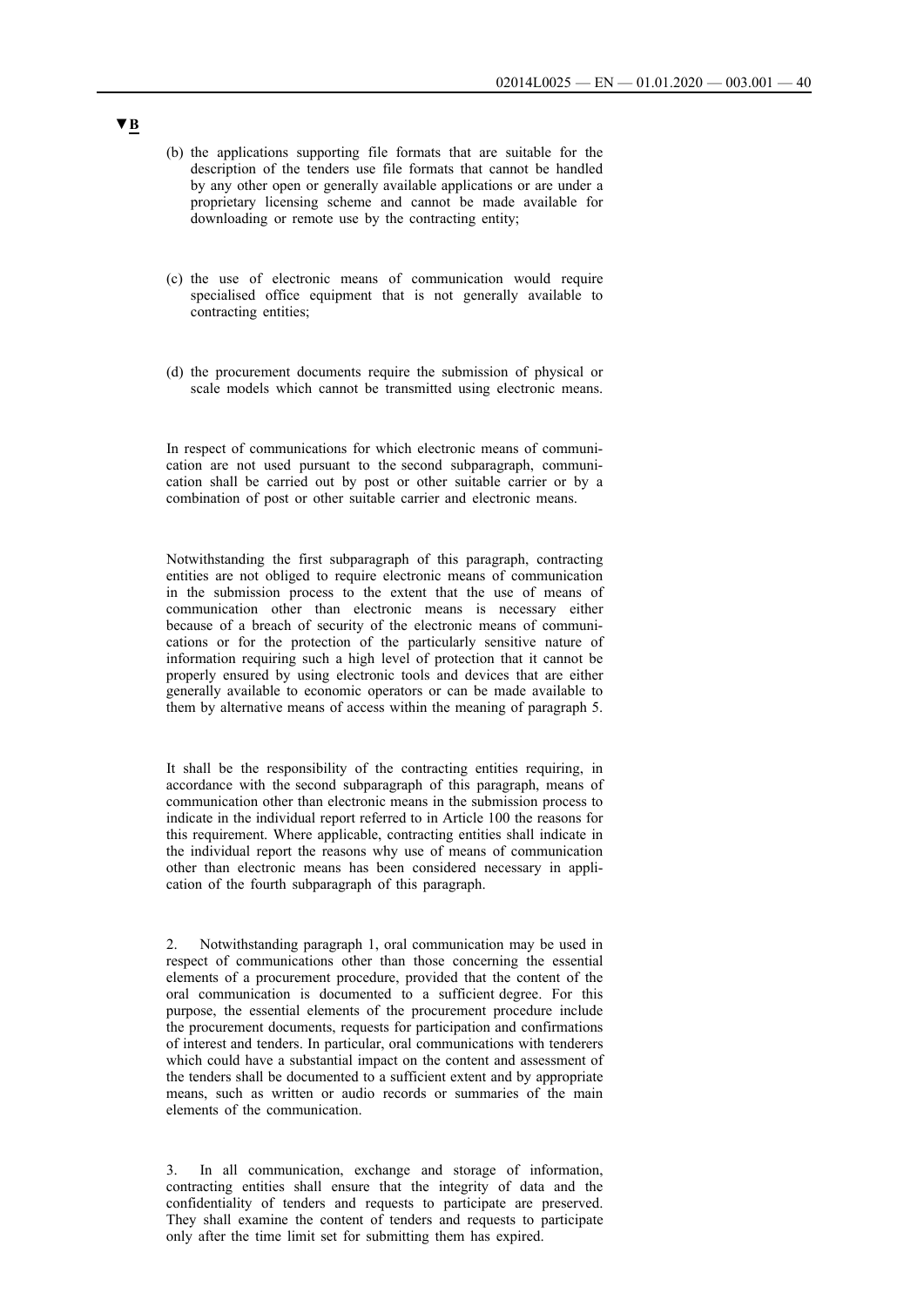4. For public works contracts and design contests, Member States may require the use of specific electronic tools, such as of building information electronic modelling tools or similar. In such cases the contracting entities shall offer alternative means of access as provided for in paragraph 5, until such time as those tools become generally available within the meaning of the second sentence of the first subparagraph of paragraph 1.

5. Contracting entities may, where necessary, require the use of tools which are not generally available, provided that the contracting entities offer alternative means of access.

Contracting entities shall be deemed to offer suitable alternative means of access in any of the following situations, where they:

- (a) offer unrestricted and full direct access free of charge by electronic means to those tools and devices from the date of publication of the notice in accordance with Annex IX or from the date on which the invitation to confirm interest is sent. The text of the notice or the invitation to confirm interest shall specify the internet address at which those tools and devices are accessible;
- (b) ensure that tenderers having no access to the tools and devices concerned, or no possibility of obtaining them within the relevant time limits, provided that the lack of access is not attributable to the tenderer concerned, may access the procurement procedure through the use of provisional tokens made available free of charge online; or
- (c) support an alternative channel for electronic submission of tenders.

6. In addition to the requirements set out in Annex V, the following rules shall apply to tools and devices for the electronic transmission and receipt of tenders and for the electronic receipt of requests to participate:

- (a) information on specifications for the electronic submission of tenders and requests to participate, including encryption and time-stamping, shall be available to interested parties;
- (b) Member States, or contracting entities acting within an overall framework established by the Member State concerned, shall specify the level of security required for the electronic means of communication to be used in the various stages of the specific procurement procedure; that level shall be proportionate to the risks attached;
- (c) where Member States, or contracting entities acting within an overall framework established by the Member State concerned,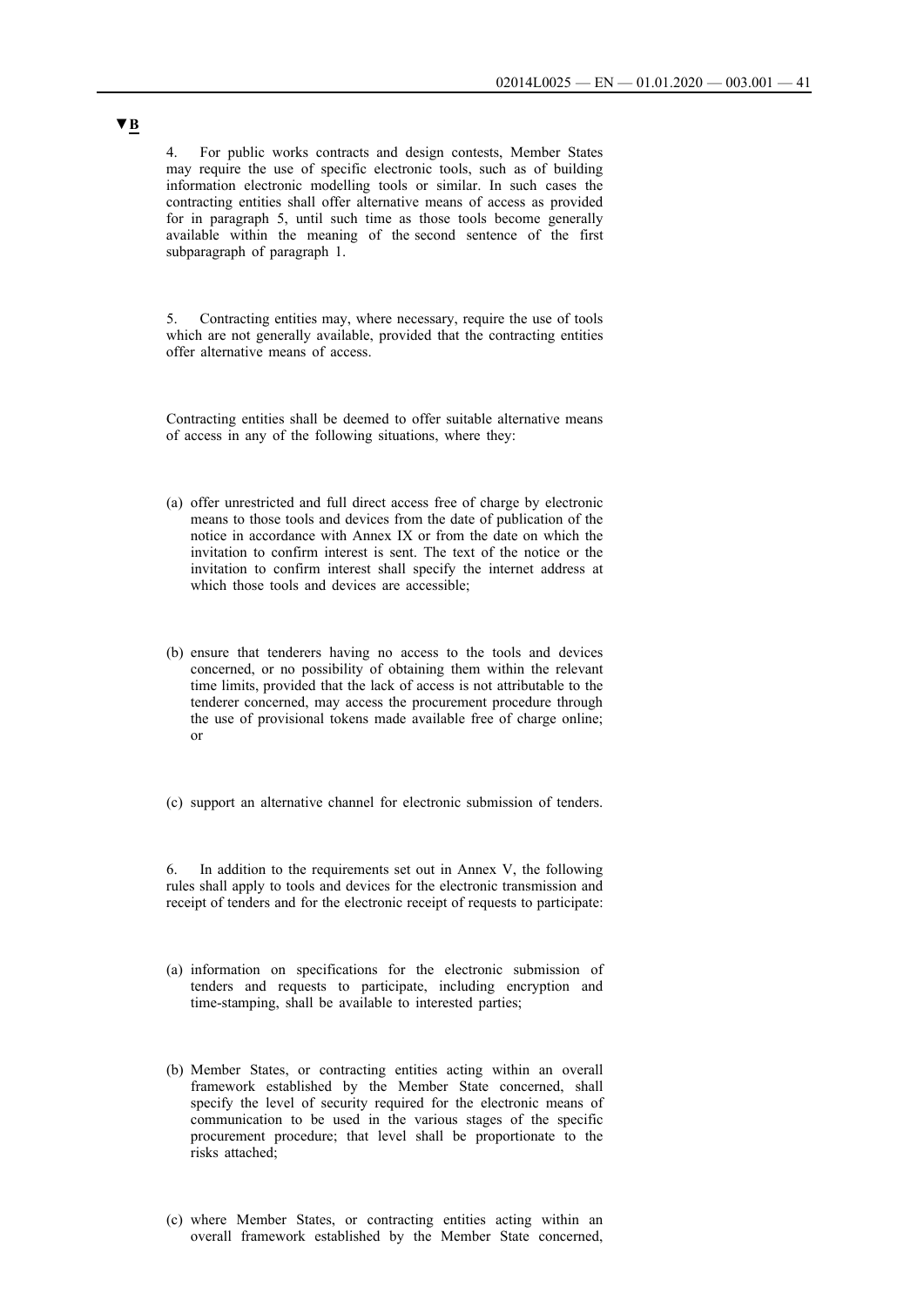conclude that the level of risks, assessed under point (b) of this paragraph, is such that advanced electronic signatures as defined by Directive 1999/93/EC of the European Parliament and of the Coun- $\text{cil}$  (1) are required, contracting entities shall accept advanced electronic signatures supported by a qualified certificate, taking into account whether those certificates are provided by a certificate services provider, which is on a trusted list as provided for in Commission Decision 2009/767/EC (2), created with or without a secure signature creation device, subject to compliance with the following conditions:

- (i) the contracting entities shall establish the required advanced signature format on the basis of formats established in Commission Decision  $2011/130/EU$  (3) and shall put in place necessary measures to be able to process those formats technically; in case a different format of electronic signature is used, the electronic signature or the electronic document carrier shall include information on existing validation possibilities, which shall be under the responsibility of the Member State. The validation possibilities shall allow the contracting entity to validate online, free of charge and in a way that is understandable for non-native speakers, the received electronic signature as an advanced electronic signature supported by a qualified certificate. Member States shall notify information on the provider of validation services to the Commission, which shall make the information received from the Member States available to the public on the internet;
- (ii) where a tender is signed with the support of a qualified certificate that is included on a trusted list, the contracting entities shall not apply additional requirements that may hinder the use of those signatures by tenderers.

In respect of documents used in the context of a procurement procedure that are signed by a competent authority of a Member State or by another issuing entity, the competent issuing authority or entity may establish the required advanced signature format in accordance with the requirements set out in Article 1(2) of Decision 2011/130/EU. They shall put in place the necessary measures to be able to process that format technically by including the information required for the purpose of processing the signature in the document concerned. Such documents shall contain in the electronic signature or in the electronic document carrier information on existing validation possibilities that allow the validation of the received electronic signature online, free of charge and in a way that is understandable for non-native speakers.

<sup>(1)</sup> Directive 1999/93/EC of the European Parliament and of the Council of 13 December 1999 on a Community framework for electronic signatures (OJ L 13, 19.1.2000, p. 12).

<sup>(2)</sup> Commission Decision 2009/767/EC of 16 October 2009 setting out measures facilitating the use of procedures by electronic means through the points of single contact under Directive 2006/123/EC of the European Parliament and of the Council on services in the internal market (OJ L 274, 20.10.2009, p. 36).

<sup>(3)</sup> Commission Decision 2011/130/EU of 25 February 2011 establishing minimum requirements for the cross-border processing of documents signed electronically by competent authorities under Directive 2006/123/EC of the European Parliament and of the Council on services in the internal market (OJ L 53, 26.2.2011, p. 66).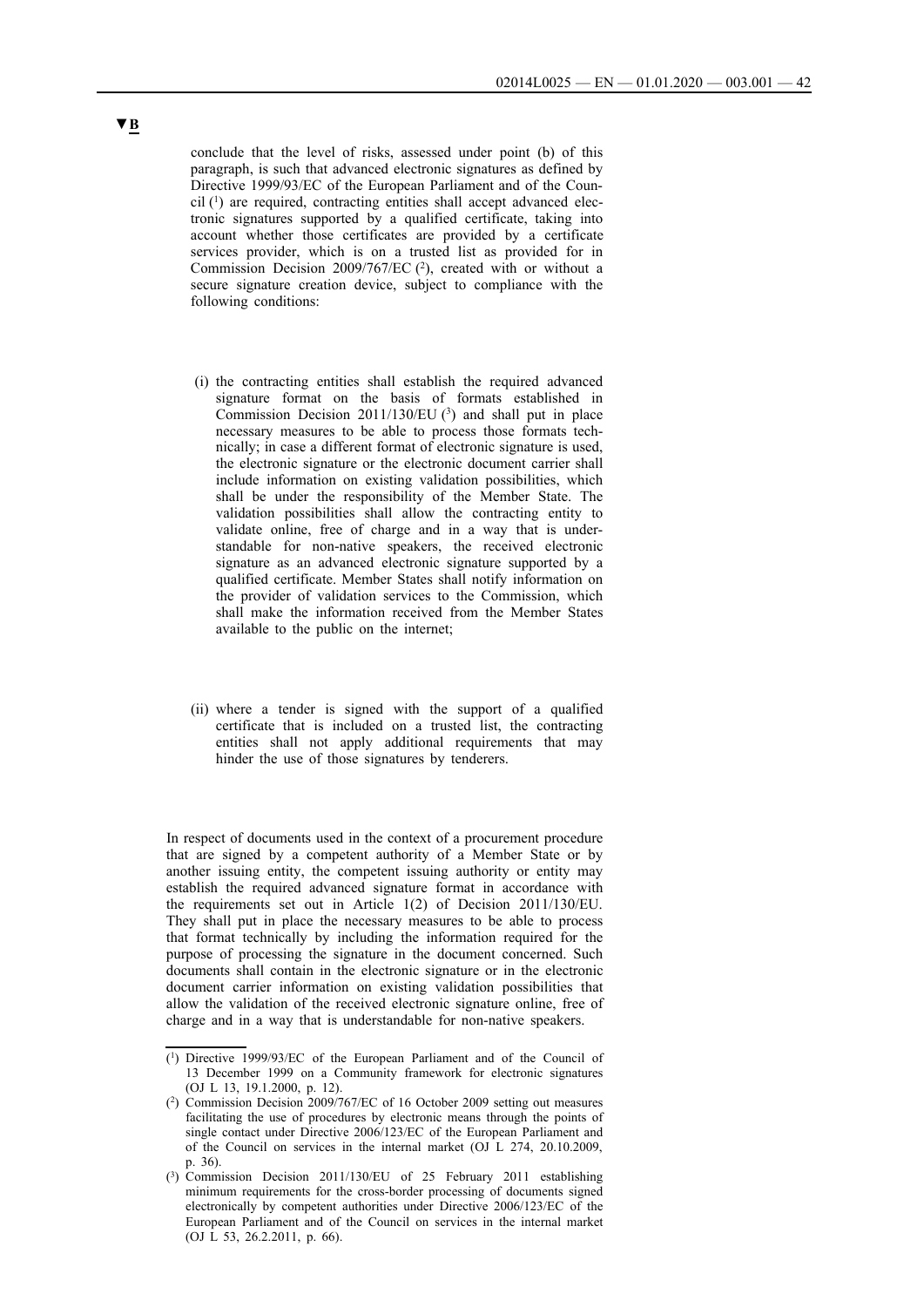7. The Commission shall be empowered to adopt delegated acts in accordance with Article 103 to amend the technical details and characteristics set out in Annex V to take account of technical developments.

The Commission shall be empowered to adopt delegated acts in accordance with Article 103 to amend the list set out in points (a) to (d) of the second subparagraph of paragraph 1 of this Article where technological developments render continued exceptions from the use of electronic means of communication inappropriate or, exceptionally, where new exceptions must be provided for because of technological developments.

To ensure the interoperability of technical formats as well as of process and messaging standards, especially in a cross-border context, the Commission shall be empowered to adopt delegated acts in accordance with Article 103 to establish the mandatory use of such specific technical standards, in particular with regard to the use of electronic submission, electronic catalogues and means for electronic authentication, only where technical standards have been thoroughly tested and proved their usefulness in practice. Before making the use of any technical standard mandatory, the Commission shall also carefully consider the costs that this may entail, in particular in terms of adaptations to existing e-procurement solutions, including infrastructure, processes or software.

#### *Article 41*

#### **Nomenclatures**

1. Any references to nomenclatures in the context of public procurement shall be made using the Common Procurement Vocabulary (CPV) as adopted by Regulation (EC) No 2195/2002.

2. The Commission shall be empowered to adopt delegated acts in accordance with Article 103 to adapt the CPV codes referred to in this Directive, whenever changes in the CPV nomenclature have to be reflected in this Directive and they do not imply a modification of the scope of this Directive.

## *Article 42*

#### **Conflicts of interest**

Member States shall ensure that contracting authorities take appropriate measures to effectively prevent, identify and remedy conflicts of interest arising in the conduct of procurement procedures so as to avoid any distortion of competition and to ensure equal treatment of all economic operators.

The concept of conflicts of interest shall at least cover any situation where staff members of the contracting authority or of a procurement service provider acting on behalf of the contracting authority who are involved in the conduct of the procurement procedure or may influence the outcome of that procedure have, directly or indirectly, a financial, economic or other personal interest which might be perceived to compromise their impartiality and independence in the context of the procurement procedure.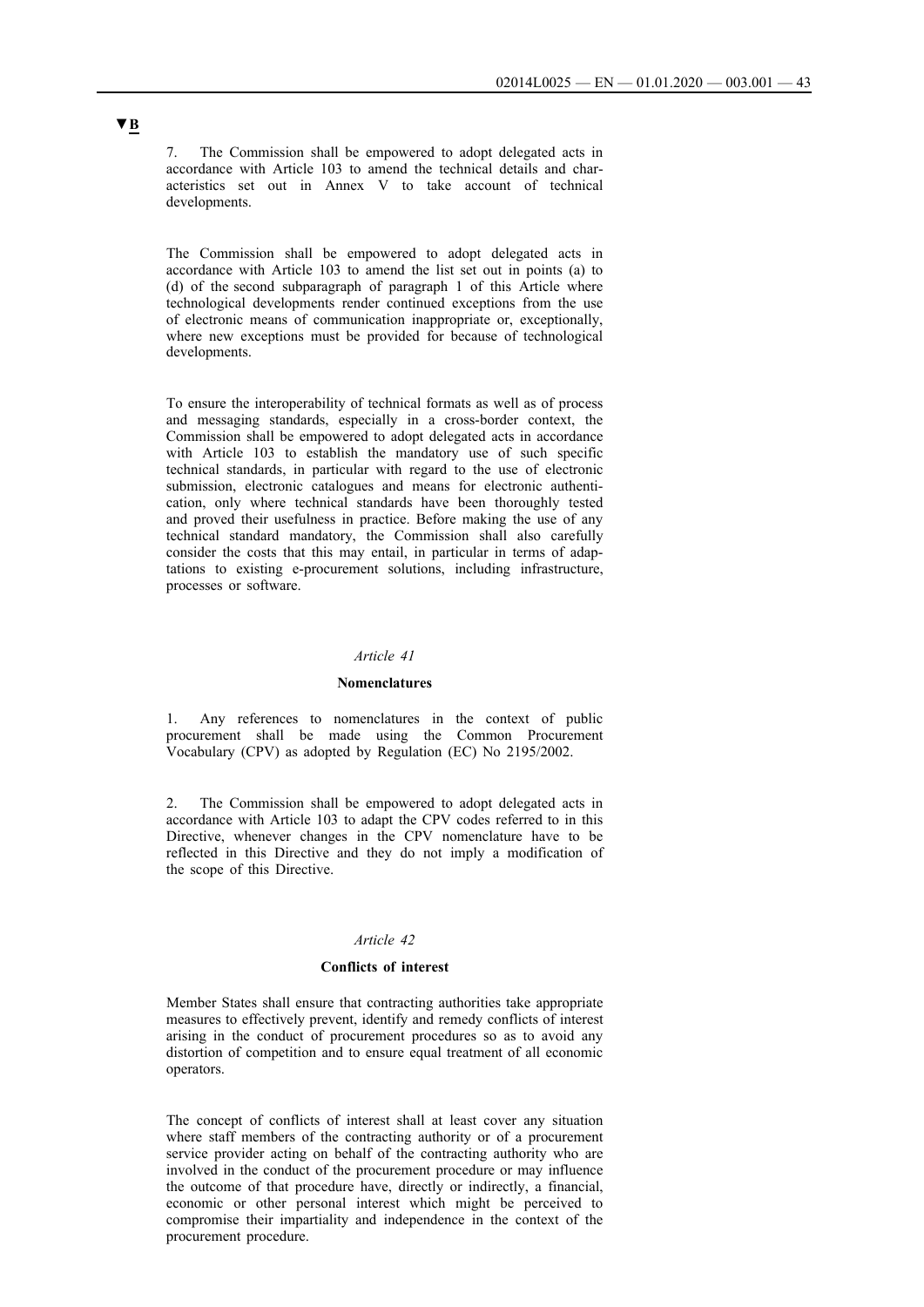#### TITLE II

### **RULES APPLICABLE TO CONTRACTS**

#### *CHAPTER I*

## *Procedures*

### *Article 43*

#### **Conditions relating to the GPA and other international agreements**

In so far as they are covered by Annexes 3, 4 and 5 and the General Notes to the European Union's Appendix I to the GPA and by the other international agreements by which the Union is bound, contracting entities within the meaning of Article  $4(1)(a)$  shall accord to the works, supplies, services and economic operators of the signatories to those agreements treatment no less favourable than the treatment accorded to the works, supplies, services and economic operators of the Union.

#### *Article 44*

#### **Choice of procedures**

1. When awarding supply, works or service contracts, contracting entities shall apply the procedures adjusted to be in conformity with this Directive, provided that, without prejudice to Article 47, a call for competition has been published in accordance with this Directive.

2. Member States shall provide that contracting entities may apply open or restricted procedures or negotiated procedures with prior call for competition as regulated in this Directive.

3. Member States shall provide that contracting entities may apply competitive dialogues and innovation partnerships as regulated in this Directive.

4. The call for competition may be made by one of the following means:

- (a) a periodic indicative notice pursuant to Article 67 where the contract is awarded by restricted or negotiated procedure;
- (b) a notice on the existence of a qualification system pursuant to Article 68 where the contract is awarded by restricted or negotiated procedure or by a competitive dialogue or an innovation partnership;
- (c) by means of a contract notice pursuant to Article 69.

In the case referred to in point (a) of this paragraph, economic operators having expressed their interest following the publication of the periodic indicative notice shall subsequently be invited to confirm their interest in writing by means of an invitation to confirm interest in conformity with Article 74.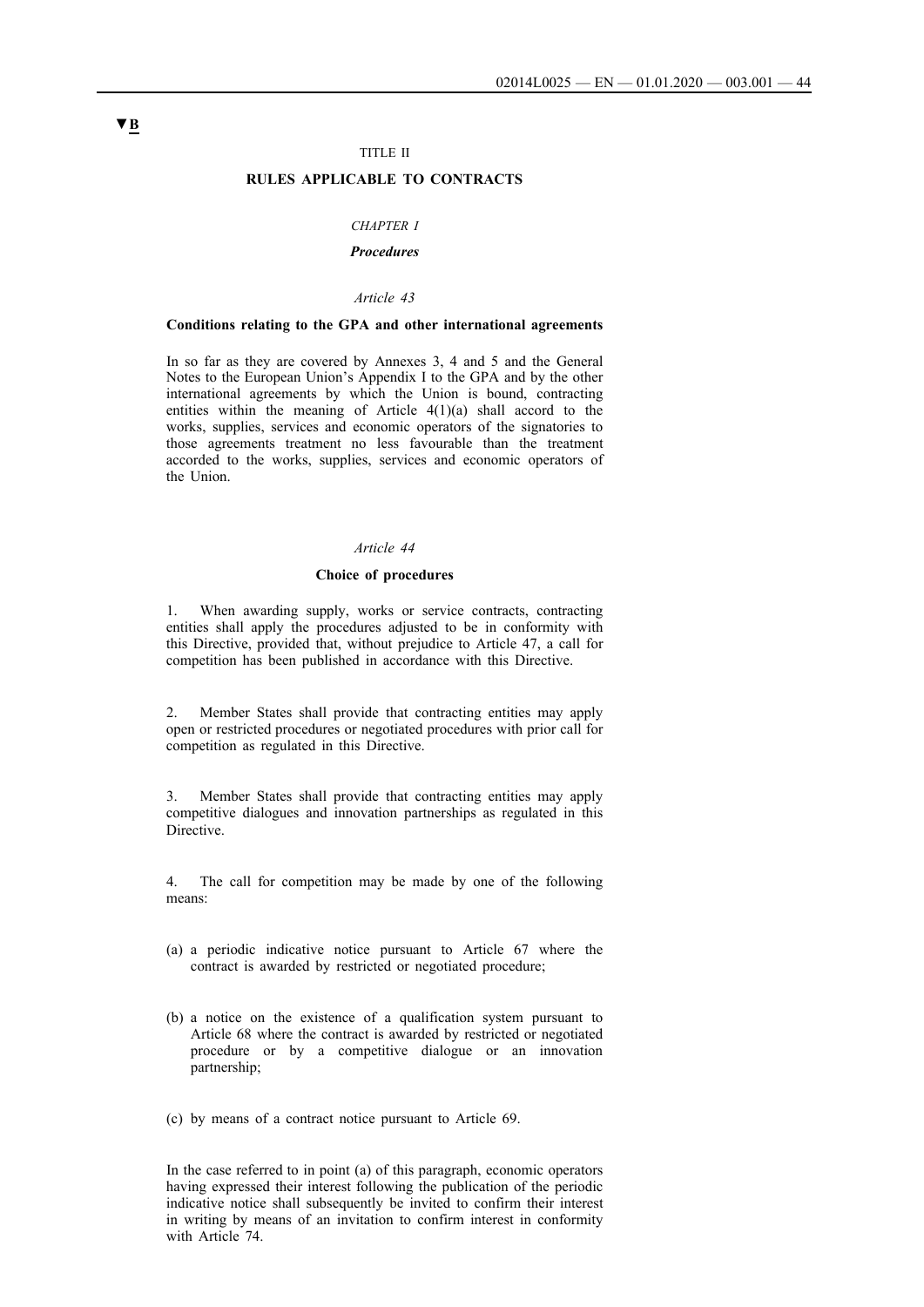5. In the specific cases and circumstances referred to expressly in Article 50, Member States may provide that contracting entities may apply a negotiated procedure without prior call for competition. Member States shall not allow the application of that procedure in any other cases than those referred to in Article 50.

#### *Article 45*

## **Open procedure**

1. In open procedures any interested economic operator may submit a tender in response to a call for competition

The minimum time limit for the receipt of tenders shall be 35 days from the date on which the contract notice was sent.

The tender shall be accompanied by the information for qualitative selection that is requested by the contracting entity.

2. Where contracting entities have published a periodic indicative notice which was not itself used as a means of calling for competition, the minimum time limit for the receipt of tenders, as laid down in the second subparagraph of paragraph 1 of this Article, may be shortened to 15 days, provided that all of the following conditions are fulfilled:

- (a) the periodic indicative notice included, in addition to the information required by Section I of Part A of Annex VI, all the information required by Section II of Part A of Annex VI, insofar as the latter information was available at the time the periodic indicative notice was published;
- (b) the periodic indicative notice was sent for publication between 35 days and 12 months before the date on which the contract notice was sent.

3. Where a state of urgency duly substantiated by the contracting entity renders impracticable the time limit laid down in the second subparagraph of paragraph 1, it may fix a time limit which shall be not less than 15 days from the date on which the contract notice was sent.

4. The contracting entity may reduce by five days the time limit for receipt of tenders set out in the second subparagraph of paragraph 1 of this Article where it accepts that tenders may be submitted by electronic means in accordance with first subparagraph of Article 40(4) and Article  $40(5)$  and  $(6)$ .

#### *Article 46*

#### **Restricted procedure**

1. In restricted procedures, any economic operator may submit a request to participate in response to a call for competition by providing the information for qualitative selection that is requested by the contracting entity.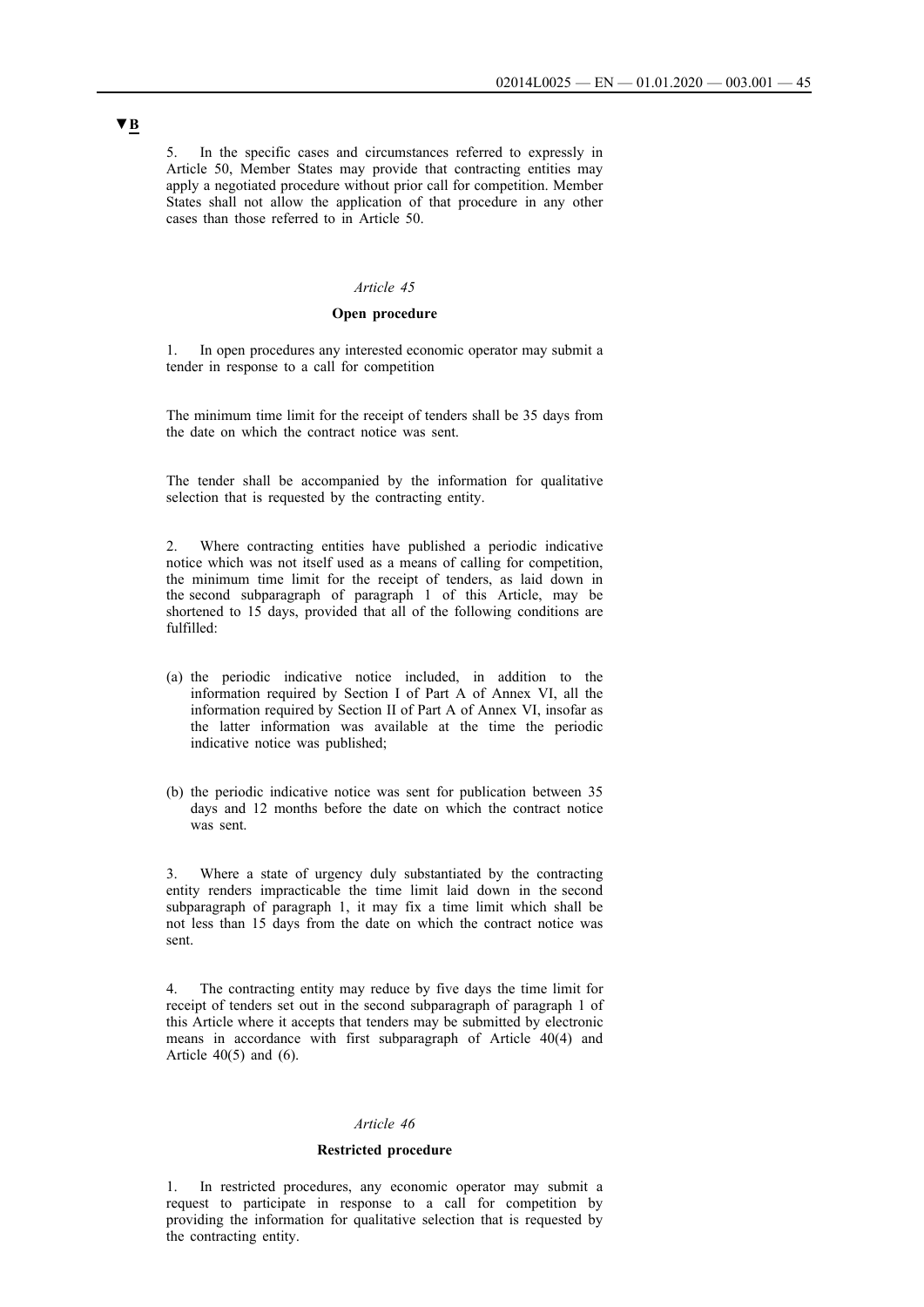The minimum time limit for the receipt of requests to participate shall, as a general rule, be fixed at no less than 30 days from the date on which the contract notice or the invitation to confirm interest was sent and shall in any event not be less than 15 days.

2. Only those economic operators invited to do so by the contracting entity following its assessment of the information provided may submit a tender. Contracting entities may limit the number of suitable candidates to be invited to participate in the procedure in accordance with Article 78(2).

The time limit for the receipt of tenders may be set by mutual agreement between the contracting entity and the selected candidates, provided that all selected candidates have the same time to prepare and submit their tenders.

In the absence of agreement on the time limit for the receipt of tenders, the time limit shall be at least 10 days from the date on which the invitation to tender was sent.

### *Article 47*

#### **Negotiated procedure with prior call for competition**

1. In negotiated procedures with prior call for competition, any economic operator may submit a request to participate in response to a call for competition by providing the information for qualitative selection that is requested by the contracting entity.

The minimum time limit for the receipt of requests to participate shall, as a general rule, be fixed at no less than 30 days from the date on which the contract notice or, where a periodic indicative notice is used as a means of calling for competition, the invitation to confirm interest was sent and shall in any event not be less than 15 days.

2. Only those economic operators invited by the contracting entity following its assessment of the information provided may participate in the negotiations. Contracting entities may limit the number of suitable candidates to be invited to participate in the procedure in accordance with Article 78(2).

The time limit for the receipt of tenders may be set by mutual agreement between the contracting entity and the selected candidates, provided that they all have the same time to prepare and submit their tenders.

In the absence of agreement on the time limit for the receipt of tenders, the time limit shall be at least 10 days from the date on which the invitation to tender was sent.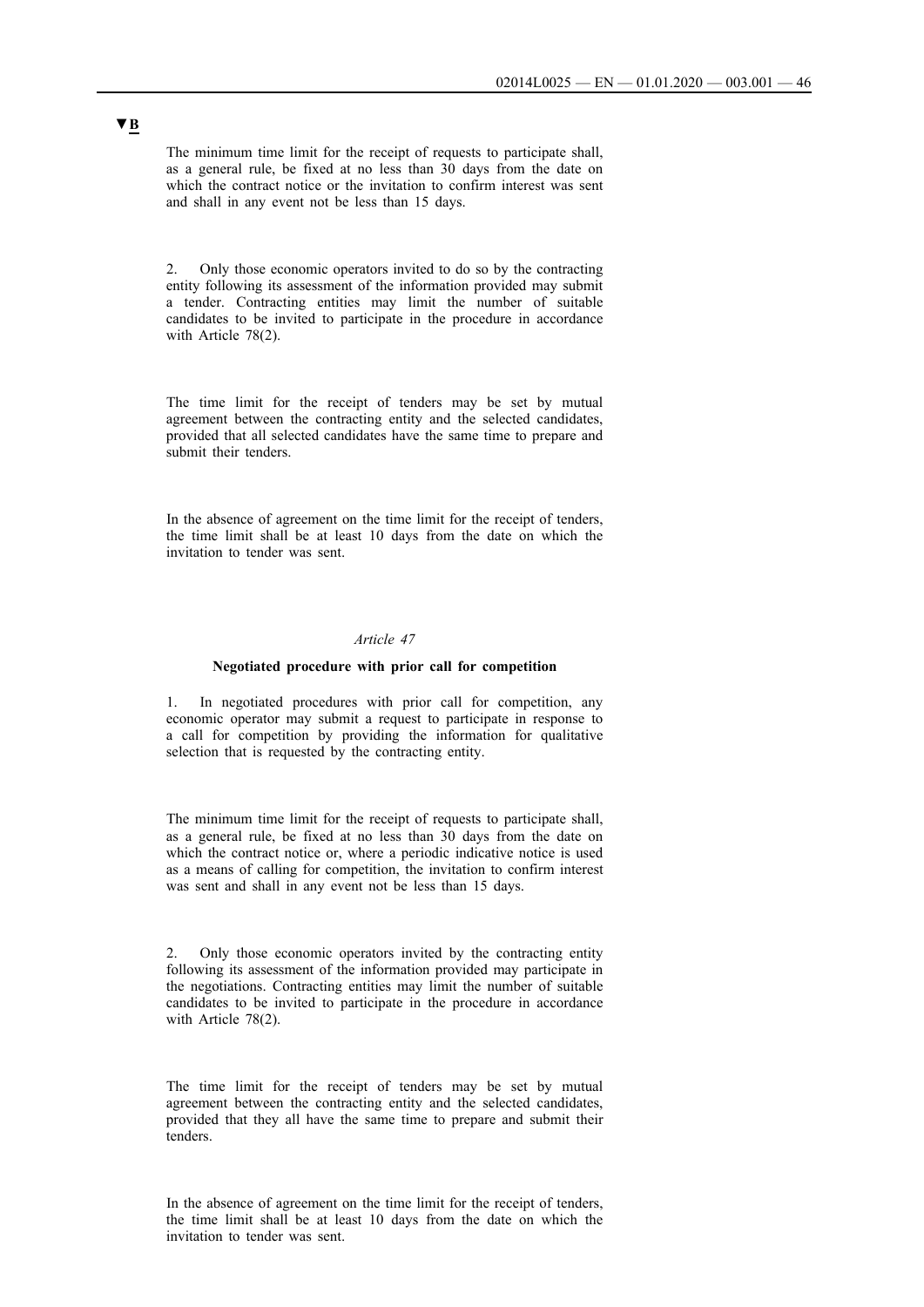### *Article 48*

## **Competitive dialogue**

1. In competitive dialogues, any economic operator may submit a request to participate in response to a call for competition in accordance with points (b) and (c) of Article 44(4) by providing the information for qualitative selection that is requested by the contracting entity.

The minimum time limit for receipt of requests to participate shall, as a general rule, be fixed at no less than 30 days from the date on which the contract notice or, where a periodic indicative notice is used as a means of calling for competition, the invitation to confirm interest was sent and shall in any event not be less than 15 days.

Only those economic operators invited by the contracting entity following the assessment of the information provided may participate in the dialogue. Contracting entities may limit the number of suitable candidates to be invited to participate in the procedure in accordance with Article 78(2). The contract shall be awarded on the sole basis of the award criterion of the tender presenting the best price-quality ratio in accordance with Article 82(2).

2. Contracting entities shall set out and define their needs and requirements in the call for competition and/or in a descriptive document. At the same time and in the same documents, they shall also set out and define the chosen award criteria and set out an indicative timeframe.

3. Contracting entities shall open, with the participants selected in accordance with the relevant provisions of Articles 76 to 81, a dialogue the aim of which shall be to identify and define the means best suited to satisfying their needs. They may discuss all aspects of the procurement with the chosen participants during this dialogue.

During the dialogue, contracting entities shall ensure equality of treatment among all participants. To that end, they shall not provide information in a discriminatory manner which may give some participants an advantage over others.

In accordance with Article 39, contracting entities shall not reveal to the other participants solutions proposed or other confidential information communicated by a participating candidate or tenderer in the dialogue without its agreement. Such agreement shall not take the form of a general waiver but shall be given with reference to the intended communication of specific information.

4. Competitive dialogues may take place in successive stages in order to reduce the number of solutions to be discussed during the dialogue stage by applying the award criteria laid down in the call for competition or in the descriptive document. In the call for competition or the descriptive document, the contracting entity shall indicate whether it will use that option.

5. The contracting entity shall continue the dialogue until it can identify the solution or solutions which are capable of meeting its needs.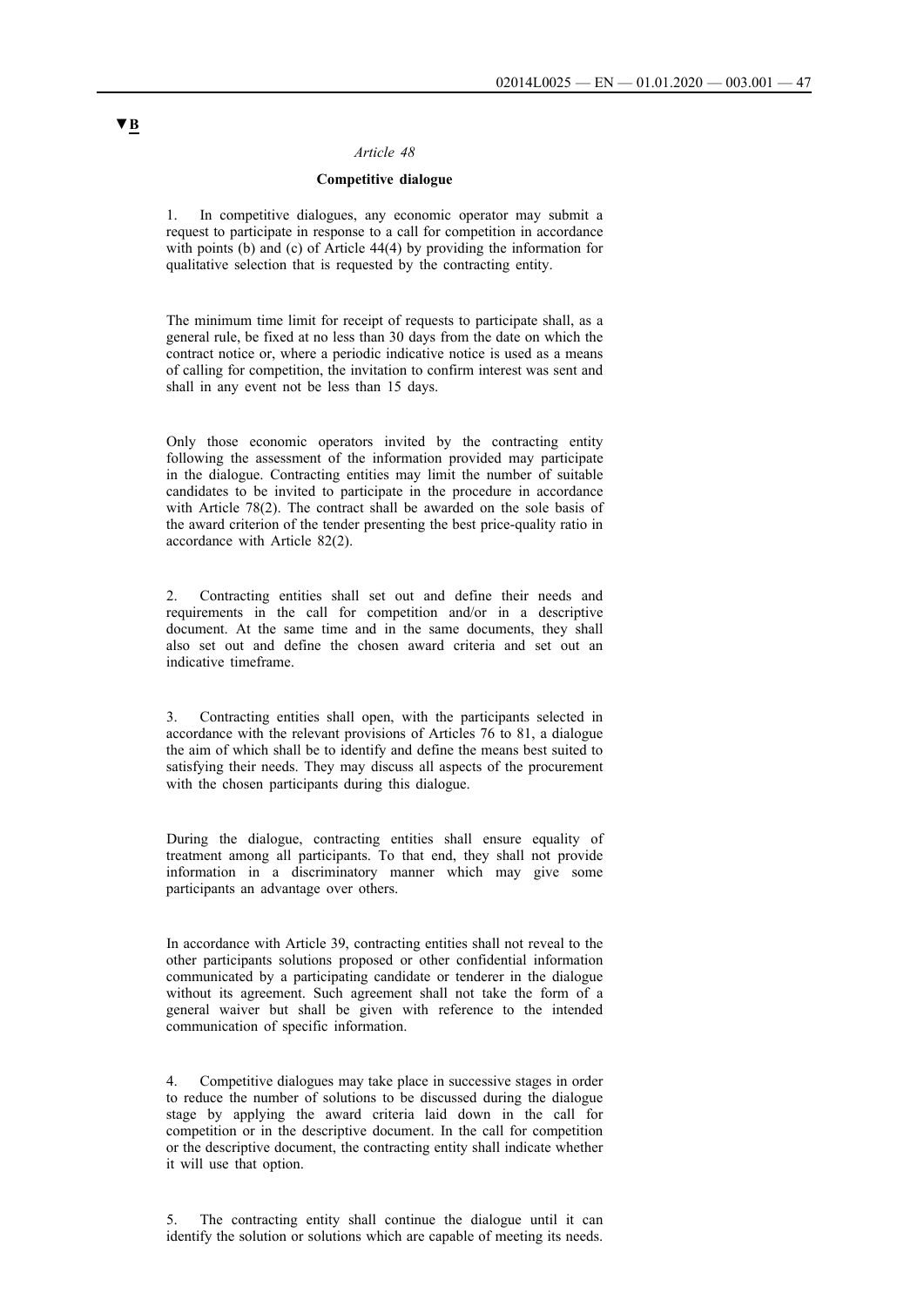6. Having declared that the dialogue is concluded and having so informed the remaining participants, contracting entities shall ask them to submit their final tenders on the basis of the solution or solutions presented and specified during the dialogue. Those tenders shall contain all the elements required and necessary for the performance of the project.

Those tenders may be clarified, specified and optimised at the request of the contracting entity. However, such clarification, specification, optimisation or additional information may not involve changes to the essential aspects of the tender or of the procurement, including the needs and requirements set out in the call for competition or in the descriptive document, where variations to those aspects, needs and requirements are likely to distort competition or have a discriminatory effect.

7. Contracting entities shall assess the tenders received on the basis of the award criteria laid down in the call for competition or in the descriptive document.

At the request of the contracting entity, negotiations with the tenderer identified as having submitted the tender presenting the best price-quality ratio in accordance with Article 82(2) may be carried out to confirm financial commitments or other terms contained in the tender by finalising the terms of the contract provided such negotiations do not have the effect of materially modifying essential aspects of the tender or of the procurement, including the needs and requirements set out in the call for competition or in the descriptive document and does not risk distorting competition or causing discrimination.

Contracting entities may specify prizes or payments to the participants in the dialogue.

#### *Article 49*

#### **Innovation partnership**

1. In innovation partnerships, any economic operator may submit a request to participate in response to a call for competition in accordance with points (b) and (c) of Article 44(4) by providing the information for qualitative selection that is requested by the contracting entity.

In the procurement documents, the contracting entity shall identify the need for an innovative product, service or works that cannot be met by purchasing products, services or works already available on the market. It shall indicate which elements of this description define the minimum requirements to be met by all tenders. The indications shall be sufficiently precise to enable economic operators to identify the nature and scope of the required solution and decide whether to request to participate in the procedure.

The contracting entity may decide to set up the innovation partnership with one partner or with several partners conducting separate research and development activities.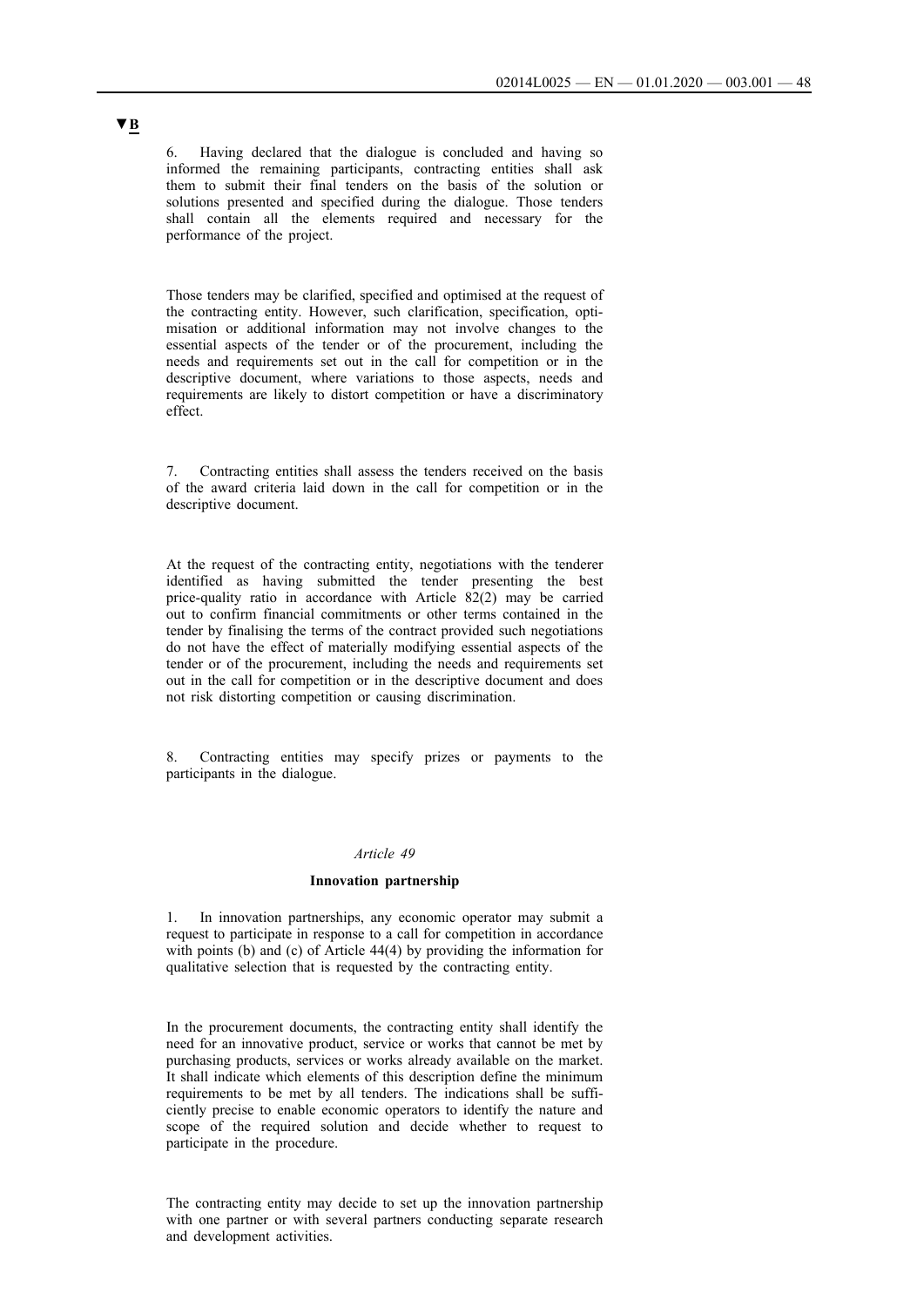The minimum time limit for receipt of requests to participate shall, as a general rule, be fixed at no less than 30 days from the date on which the contract notice is sent and shall in any event not be less than 15 days. Only those economic operators invited by the contracting entity following the assessment of the information provided may participate in the procedure. Contracting entities may limit the number of suitable candidates to be invited to participate in the procedure in accordance with Article 78(2).The contracts shall be awarded on the sole basis of the award criterion of the tender presenting the best price-quality ratio in accordance with Article 82(2).

2. The innovation partnership shall aim at the development of an innovative product, service or works and the subsequent purchase of the resulting supplies, services or works, provided that they correspond to the performance levels and maximum costs agreed between the contracting entities and the participants.

The innovation partnership shall be structured in successive phases following the sequence of steps in the research and innovation process, which may include the manufacturing of the products, the provision of the services or the completion of the works. The innovation partnership shall set intermediate targets to be attained by the partners and provide for payment of the remuneration in appropriate instalments.

Based on those targets, the contracting entity may decide after each phase to terminate the innovation partnership or, in the case of an innovation partnership with several partners, to reduce the number of partners by terminating individual contracts, provided that the contracting entity has indicated in the procurement documents those possibilities and the conditions for their use.

Unless otherwise provided for in this Article, contracting entities shall negotiate with tenderers the initial and all subsequent tenders submitted by them, except for the final tender, to improve the content thereof.

The minimum requirements and the award criteria shall not be subject to negotiations.

4. During the negotiations, contracting entities shall ensure the equal treatment of all tenderers. To that end, they shall not provide information in a discriminatory manner which may give some tenderers an advantage over others. They shall inform all tenderers, whose tenders have not been eliminated, pursuant to paragraph 5, in writing of any changes to the technical specifications or other procurement documents other than those setting out the minimum requirements. Following those changes, contracting entities shall provide sufficient time for tenderers to modify and re-submit amended tenders, as appropriate.

In accordance with Article 39, contracting entities shall not reveal to the other participants confidential information communicated by a candidate or tenderer participating in the negotiations without its agreement. Such agreement shall not take the form of a general waiver but shall be given with reference to the intended communication of specific information.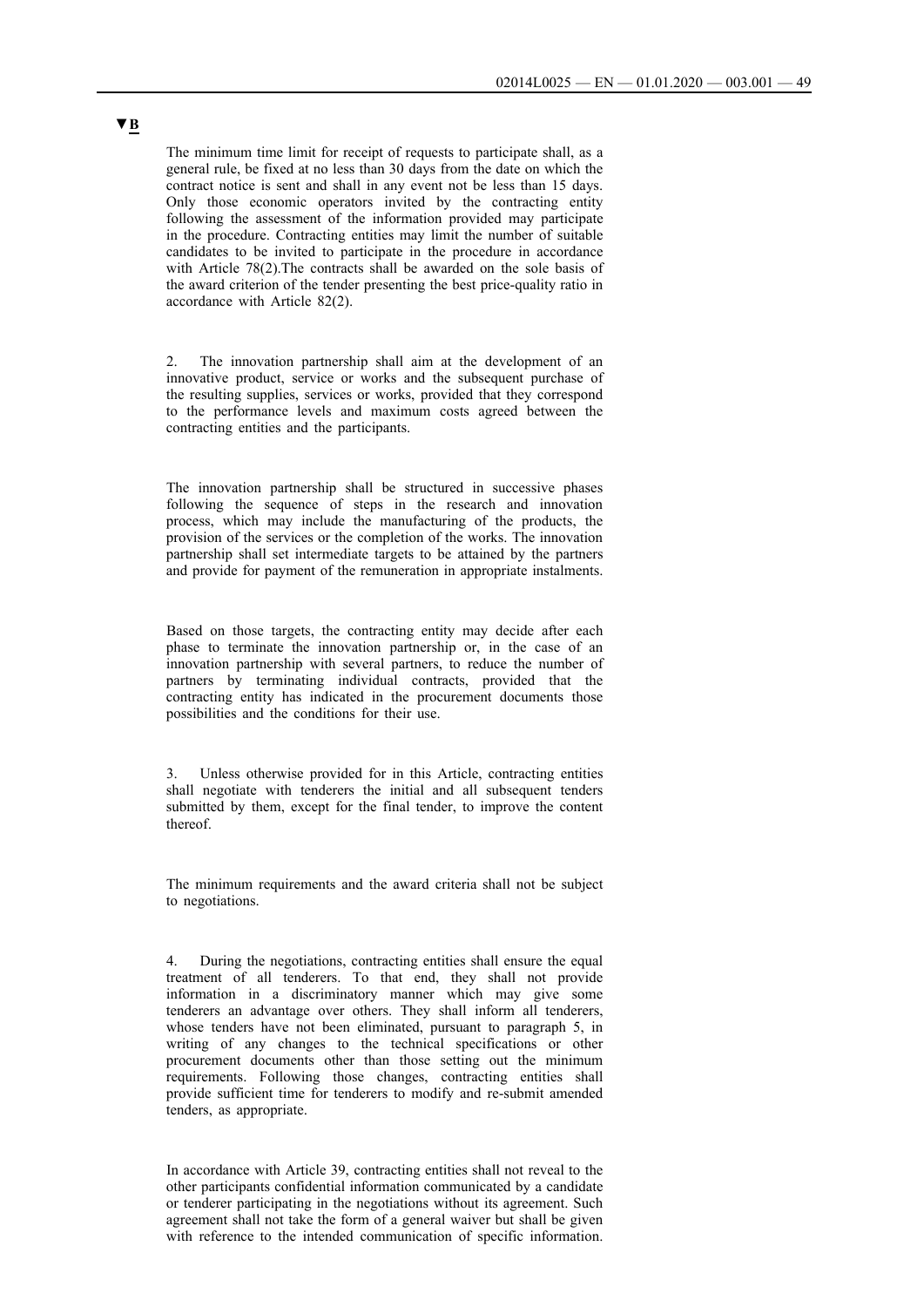5. Negotiations during innovation partnership procedures may take place in successive stages in order to reduce the number of tenders to be negotiated by applying the award criteria specified in the contract notice, in the invitation to confirm interest or in the procurement documents. In the contract notice, the invitation to confirm interest or in the procurement documents, the contracting entity shall indicate whether it will use that option.

6. In selecting candidates, contracting entities shall in particular apply criteria concerning the candidates' capacity in the field of research and development and of developing and implementing innovative solutions.

Only those economic operators invited by the contracting entity following its assessment of the requested information may submit research and innovation projects aimed at meeting the needs identified by the contracting entity that cannot be met by existing solutions.

In the procurement documents, the contracting entity shall define the arrangements applicable to intellectual property rights. In the case of an innovation partnership with several partners, the contracting entity shall not, in accordance with Article 39, reveal to the other partners solutions proposed or other confidential information communicated by a partner in the framework of the partnership without that partner's agreement. Such agreement shall not take the form of a general waiver but shall be given with reference to the intended communication of specific information.

7. The contracting entity shall ensure that the structure of the partnership and, in particular the duration and value of the different phases reflect the degree of innovation of the proposed solution and the sequence of the research and innovation activities required for the development of an innovative solution not yet available on the market. The estimated value of supplies, services or works purchased shall not be disproportionate in relation to the investment for their development.

#### *Article 50*

#### **Use of the negotiated procedure without prior call for competition**

Contracting entities may use a negotiated procedure without prior call for competition in the following cases:

(a) where no tenders or no suitable tenders or no requests to participate or no suitable requests to participate have been submitted in response to a procedure with a prior call for competition, provided that the initial conditions of the contract are not substantially altered;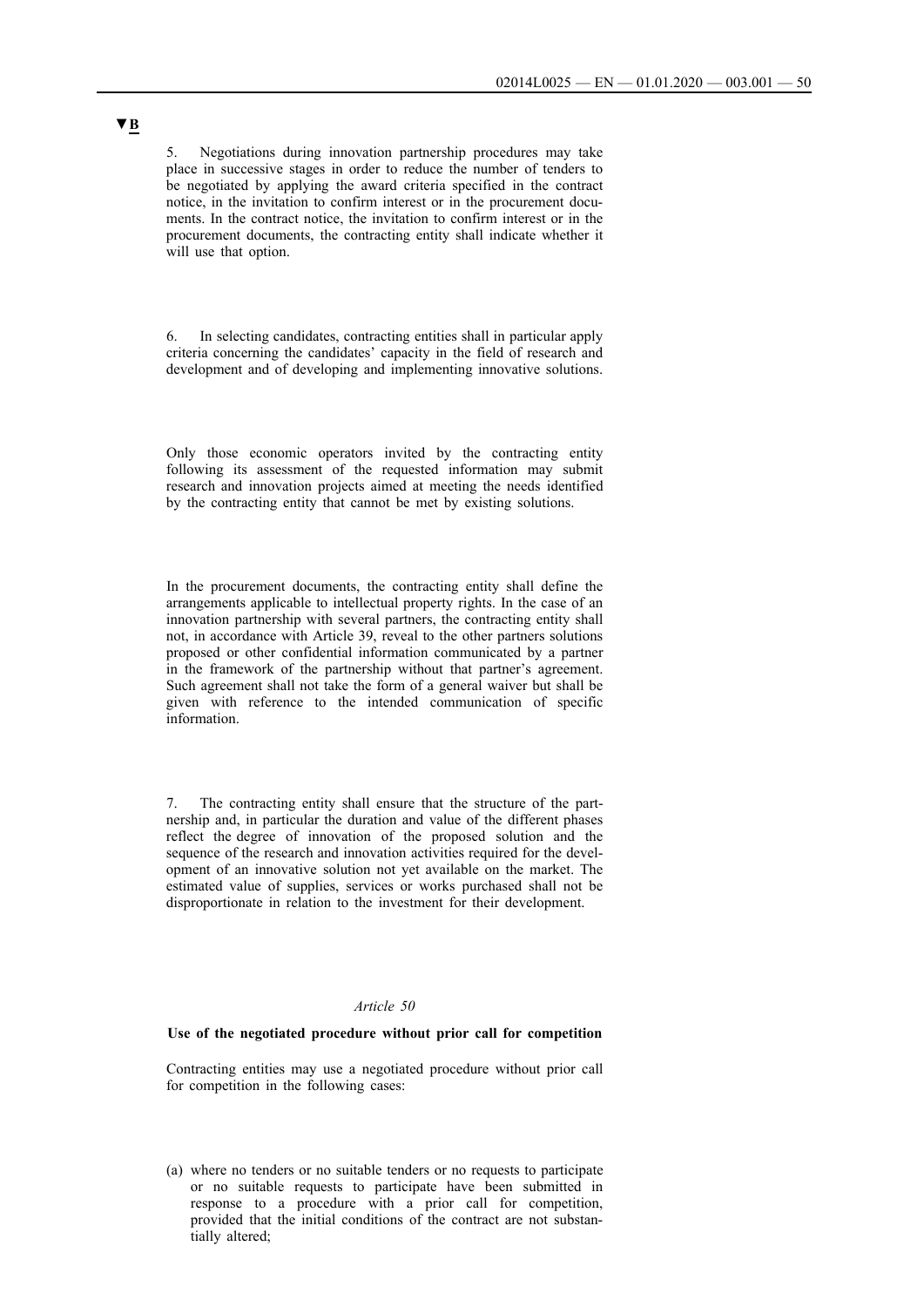A tender shall be considered not to be suitable where it is irrelevant to the contract, being manifestly incapable, without substantial changes, of meeting the contracting entity's needs and requirements as specified in the procurement documents. A request for participation shall be considered not to be suitable where the economic operator concerned is to be or may be excluded pursuant to Articles 78(1) or 80(1), or does not meet the selection criteria laid down by the contracting entity pursuant to Articles 78 or 80;

- (b) where a contract is purely for the purpose of research, experiment, study or development, and not for the purpose of securing a profit or of recovering research and development costs, and insofar as the award of such contract does not prejudice the competitive award of subsequent contracts which do seek, in particular, those ends;
- (c) where the works, supplies or services can be supplied only by a particular economic operator for any of the following reasons:
	- (i) the aim of the procurement is the creation or acquisition of a unique work of art or artistic performance;
	- (ii) competition is absent for technical reasons;
	- (iii) the protection of exclusive rights, including intellectual property rights.

The exceptions set out in points (ii) and (iii) shall only apply when no reasonable alternative or substitute exists and the absence of competition is not the result of an artificial narrowing down of the parameters of the procurement;

- (d) in so far as is strictly necessary where, for reasons of extreme urgency brought about by events unforeseeable by the contracting entity, the time limits laid down for open procedures, restricted procedures and negotiated procedures with prior call for competition cannot be complied with. The circumstances invoked to justify extreme urgency shall not in any event be attributable to the contracting entity;
- (e) in the case of supply contracts for additional deliveries by the original supplier which are intended either as a partial replacement of supplies or installations or as the extension of existing supplies or installations, where a change of supplier would oblige the contracting entity to acquire supplies having different technical characteristics which would result in incompatibility or disproportionate technical difficulties in operation and maintenance;
- (f) for new works or services consisting in the repetition of similar works or services assigned to the contractor to which the same contracting entities awarded an earlier contract, provided that such works or services conform to a basic project for which a first contract was awarded according to a procedure in accordance with Article 44(1).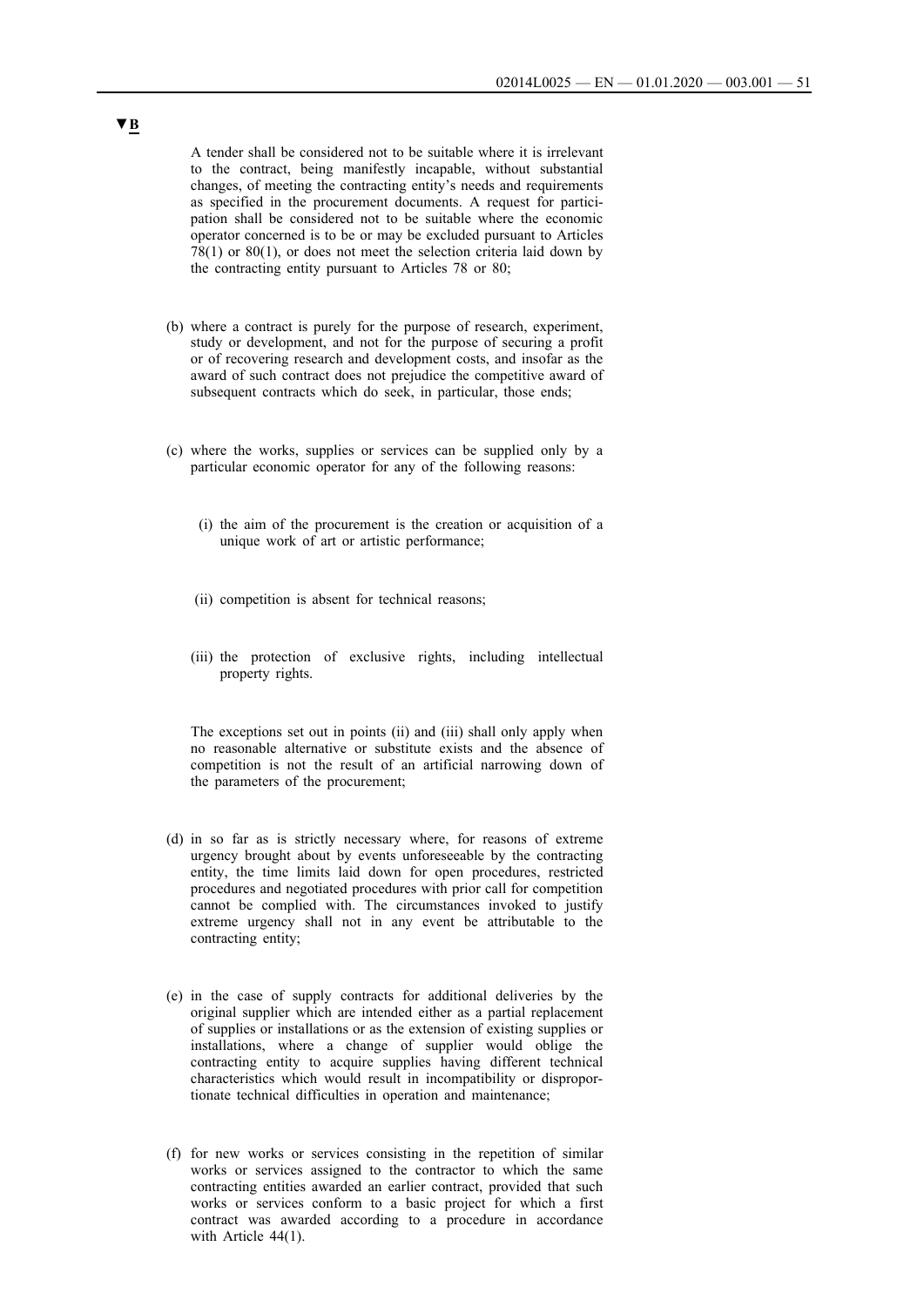The basic project shall indicate the extent of possible additional works or services and the conditions under which they will be awarded. As soon as the first project is put up for tender, the possible use of this procedure shall be disclosed and the total estimated cost of subsequent works or services shall be taken into consideration by the contracting entities when they apply Articles 15 and 16;

- (g) for supplies quoted and purchased on a commodity market;
- (h) for bargain purchases, where it is possible to procure supplies by taking advantage of a particularly advantageous opportunity available for a very short time at a price considerably lower than normal market prices;
- (i) for purchases of supplies or services under particularly advantageous conditions from either a supplier which is definitively winding up its business activities or the liquidator in an insolvency procedure, an arrangement with creditors or a similar procedure under national laws or regulations;
- (j) where the service contract concerned follows a design contest organised in accordance with this Directive and is to be awarded, under the rules provided for in the design contest, to the winner or to one of the winners of that contest; in the latter case, all the winners shall be invited to participate in the negotiations.

#### *CHAPTER II*

## *Techniques and instruments for electronic and aggregated procurement*

#### *Article 51*

#### **Framework agreements**

1. Contracting entities may conclude framework agreements, provided that they apply the procedures provided for in this Directive.

A framework agreement means an agreement between one or more contracting entities and one or more economic operators, the purpose of which is to establish the terms governing contracts to be awarded during a given period, in particular with regard to price and, where appropriate, the quantities envisaged.

The term of a framework agreement shall not exceed eight years, save in exceptional cases duly justified, in particular by the subject of the framework agreement.

2. Contracts based on a framework agreement shall be awarded on the basis of objective rules and criteria, which may include reopening the competition among those economic operators party to the framework agreement as concluded. These rules and criteria shall be set out in the procurement documents for the framework agreement.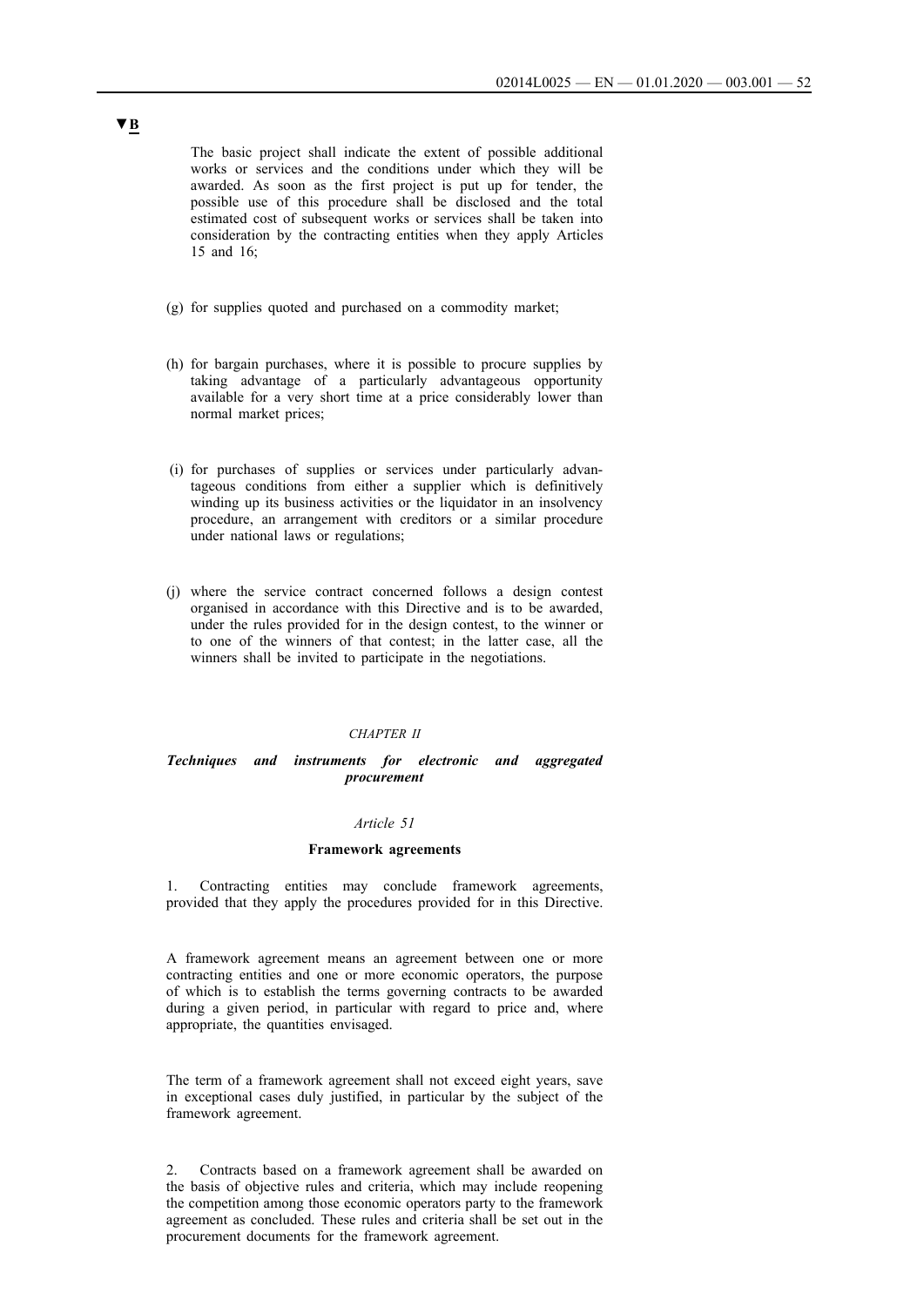The objective rules and criteria referred to in the first subparagraph shall ensure equal treatment of the economic operators who are parties to the agreement. Where a reopening the competition is included, contracting entities shall set a time limit which is sufficiently long to allow tenders for each specific contract to be submitted and contracting entities shall award each contract to the tenderer that has submitted the best tender on the basis of the award criteria set out in the specifications of the framework agreement.

Contracting entities shall not use framework agreements improperly or in such a way as to prevent, restrict or distort competition.

## *Article 52*

#### **Dynamic purchasing systems**

1. For commonly used purchases, the characteristics of which, as generally available on the market, meet the requirements of the contracting entities, they may use a dynamic purchasing system. The dynamic purchasing system shall be operated as a completely electronic process and shall be open throughout the period of validity of the purchasing system to any economic operator that satisfies the selection criteria. It may be divided into categories of products, works or services that are objectively defined on the basis of characteristics of the procurement to be undertaken under the category concerned. Such characteristics may include reference to the maximum allowable size of the subsequent specific contracts or to a specific geographic area in which subsequent specific contracts will be performed.

2. In order to procure under a dynamic purchasing system, contracting entities shall follow the rules of the restricted procedure. All the candidates who satisfy the selection criteria shall be admitted to the system, and the number of candidates to be admitted to the system shall not be limited in accordance with Article 78(2). Where contracting entities have divided the system into categories of products, works or services in accordance with paragraph 1 of this Article, they shall specify the applicable selection criteria for each category.

Notwithstanding Article 46, the following time limits shall apply:

- (a) the minimum time limit for receipt of requests to participate shall, as a general rule, be fixed at no less than 30 days from the date on which the contract notice or, where a periodic indicative notice is used as a means of calling for competition, the invitation to confirm interest is sent and shall in any event not be less than 15 days. No further time limits for receipt of requests to participate shall apply once the invitation to tender for the first specific procurement under the dynamic purchasing system has been sent.
- (b) The minimum time limit for receipt of tenders shall be at least 10 days from the date on which the invitation to tender is sent. The second and third subparagraphs of Article 46(2) shall apply.

3. All communications in the context of a dynamic purchasing system shall only be made by electronic means in accordance with Article  $40(1)$ ,  $(3)$ ,  $(5)$  and  $(6)$ .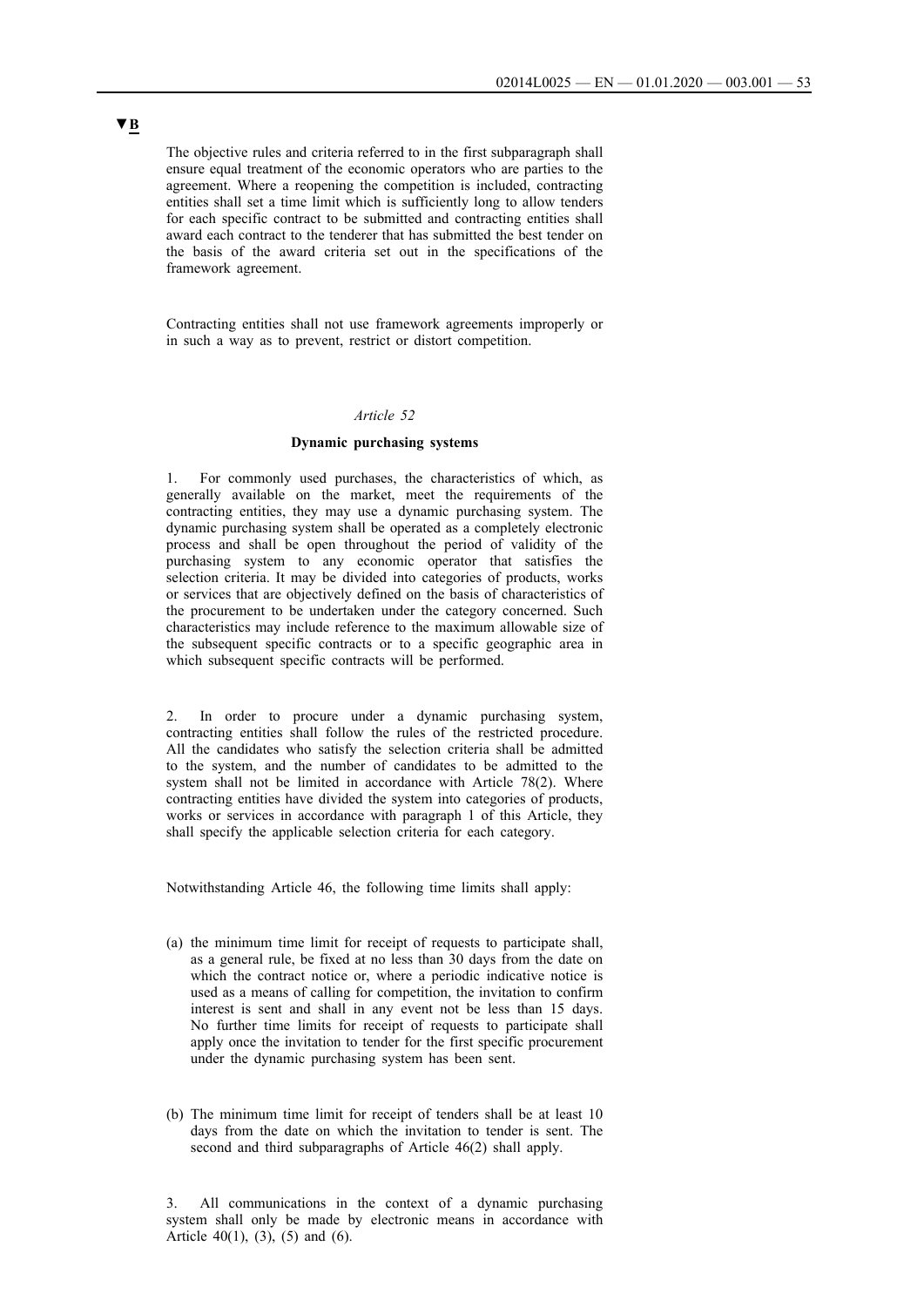4. For the purposes of awarding contracts under a dynamic purchasing system, contracting entities shall:

- (a) publish a call for competition making it clear that a dynamic purchasing system is involved;
- (b) indicate in the procurement documents at least the nature and estimated quantity of the purchases envisaged, as well as all the necessary information concerning the dynamic purchasing system, including how the dynamic purchasing system operates, the electronic equipment used and the technical connection arrangements and specifications;
- (c) indicate any division into categories of products, works or services and the characteristics defining them;
- (d) offer unrestricted and full direct access, as long as the system is valid, to the procurement documents in accordance with Article 73.

5. Contracting entities shall give any economic operator, throughout the entire period of validity of the dynamic purchasing system, the possibility of requesting to participate in the system under the conditions referred to in paragraph 2. Contracting entities shall finalise their assessment of such requests in accordance with the selection criteria within 10 working days following their receipt. That deadline may be prolonged to 15 working days in individual cases where justified, in particular because of the need to examine additional documentation or to otherwise verify whether the selection criteria are met.

Notwithstanding the first subparagraph, as long as the invitation to tender for the first specific procurement under the dynamic purchasing system has not been sent, contracting entities may extend the evaluation period provided that no invitation to tender is issued during the extended evaluation period. Contracting entities shall indicate in the procurement documents the length of the extended period that they intend to apply.

Contracting entities shall inform the economic operator concerned at the earliest possible opportunity of whether or not it has been admitted to the dynamic purchasing system.

6. Contracting entities shall invite all admitted participants to submit a tender for each specific procurement under the dynamic purchasing system, in accordance with Article 74. Where the dynamic purchasing system has been divided into categories of works, products or services, contracting entities shall invite all participants having been admitted to the category corresponding to the specific procurement concerned to submit a tender.

They shall award the contract to the tenderer that submitted the best tender on the basis of the award criteria set out in the contract notice for the dynamic purchasing system, in the invitation to confirm interest, or, where the means of calling for competition is a notice on the existence of a qualification system, in the invitation to tender. Those criteria may, where appropriate, be formulated more precisely in the invitation to tender.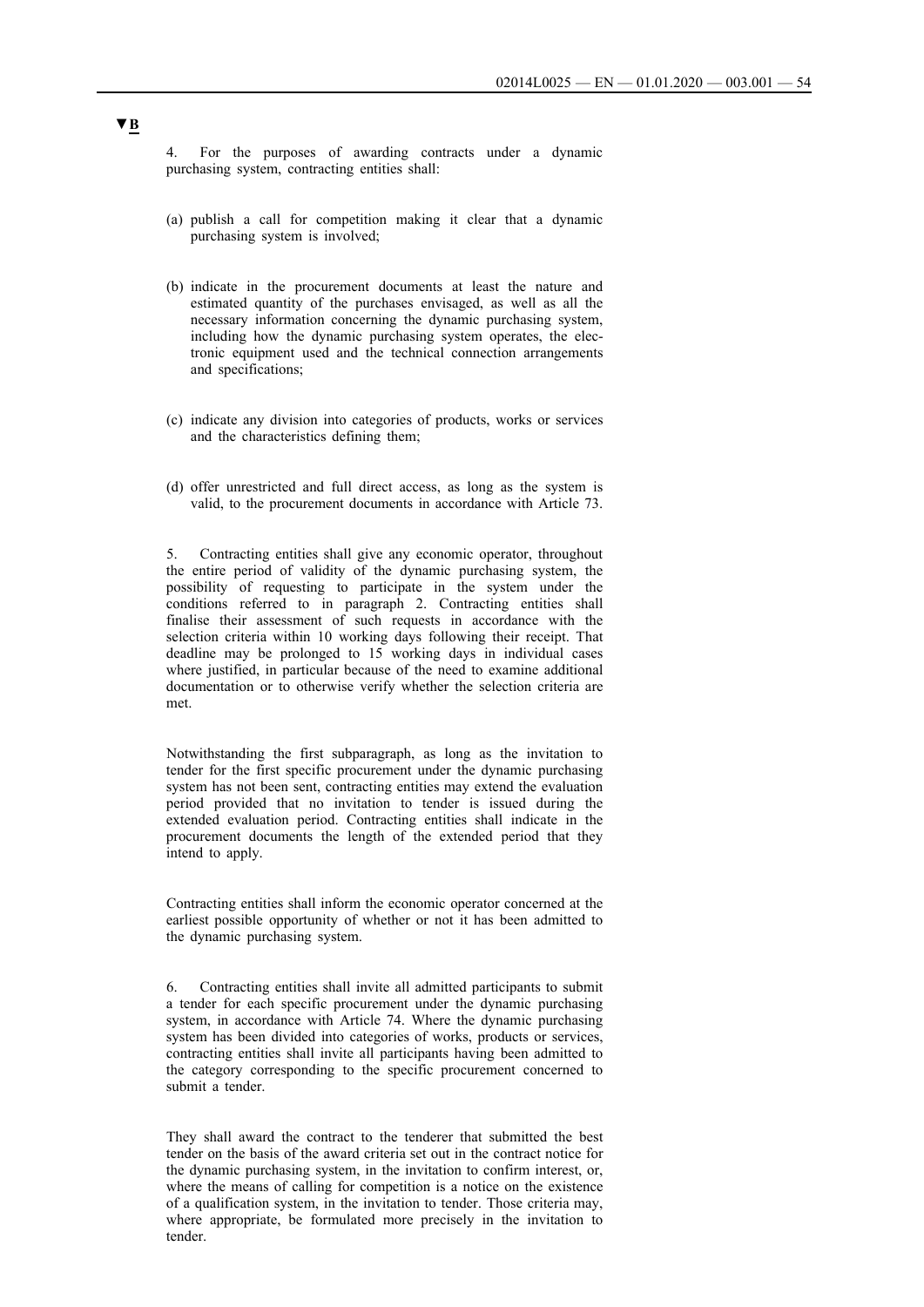7. Contracting entities who, pursuant to Article 80, apply exclusion grounds and selection criteria provided for under Directive 2014/24/EU, may, at any time during the period of validity of the dynamic purchasing system, require admitted participants to submit a renewed and updated self-declaration as provided for in Article 59(1) of that Directive, within five working days from the date on which that request is transmitted.

Paragraphs 2 to 4 of Article 59 shall apply throughout the entire period of validity of the dynamic purchasing system.

8. Contracting entities shall indicate the period of validity of the dynamic purchasing system in the call for competition. They shall notify the Commission of any change in period of validity, using the following standard forms:

- (a) where the period of validity is changed without terminating the system, the form used initially for the call for competition for the dynamic purchasing system;
- (b) where the system is terminated, a contract award notice referred to in Article 70.

9. No charges may be billed prior to or during the period of validity of the dynamic purchasing system to the economic operators interested in or party to the dynamic purchasing system.

#### *Article 53*

#### **Electronic auctions**

1. Contracting entities may use electronic auctions in which new prices, revised downwards, and/or new values concerning certain elements of tenders are presented.

For this purpose, contracting entities shall structure the electronic auction as a repetitive electronic process, which occurs after an initial full evaluation of the tenders, enabling them to be ranked using automatic evaluation methods.

Certain service contracts and certain works contracts having as their subject-matter intellectual performances, such as the design of works, which cannot be ranked using automatic evaluation methods, shall not be the object of electronic auctions.

2. In open or restricted procedures or negotiated procedures with a prior call for competition, the contracting entities may decide that the award of a contract shall be preceded by an electronic auction when the content of the procurement documents, in particular the technical specifications, can be established with precision.

In the same circumstances, an electronic auction may be held on the reopening of competition among the parties to a framework agreement as provided for in Article 51(2) and on the opening for competition of contracts to be awarded under the dynamic purchasing system referred to in Article 52.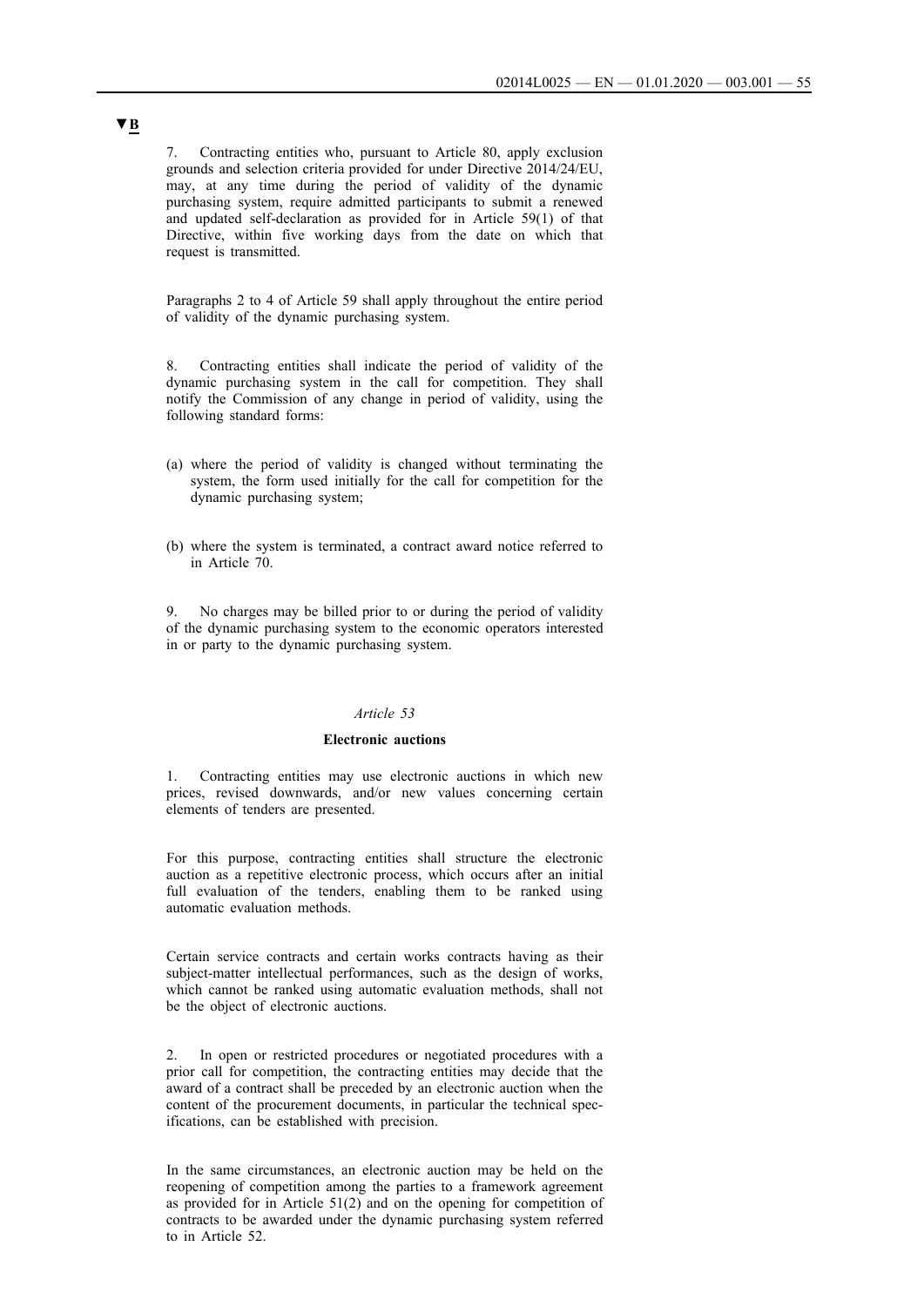The electronic auction shall be based on one of the following elements of the tenders:

- (a) solely on prices where the contract is awarded on the basis of price only,
- (b) on prices and/or on the new values of the features of the tenders indicated in the procurement documents, where the contract is awarded on the basis of the best price-quality ratio or to the tender with the lowest cost using a cost-effectiveness approach.

4. Contracting entities which decide to hold an electronic auction shall state that fact in the contract notice, in the invitation to confirm interest or, where a notice on the existence of a qualification system is used as a means of calling for competition, in the invitation to tender. The procurement documents shall include at least the information set out in Annex VII.

5. Before proceeding with the electronic auction, contracting entities shall make a full initial evaluation of the tenders in accordance with the award criterion or criteria and with the weighting fixed for them.

A tender shall be considered admissible where it has been submitted by a tenderer, who has not been excluded pursuant to Article 78(1) or  $80(1)$ and who meets the selection criteria laid down pursuant to Articles 78 and 80, and whose tender is in conformity with the technical specifications without being irregular or unacceptable or unsuitable.

In particular, tenders which do not comply with the procurement documents, which were received late, where there is evidence of collusion or corruption, or which have been found by the contracting authority to be abnormally low, shall be considered as being irregular. In particular tenders submitted by tenderers that do not have the required qualifications, and tenders whose price exceeds the contracting authority's budget as determined and documented prior to the launching of the procurement procedure shall be considered as unacceptable.

A tender shall be considered not to be suitable where it is irrelevant to the contract, being manifestly incapable, without substantial changes, of meeting the contracting entity's needs and requirements as specified in the procurement documents. A request for participation shall be considered not to be suitable where the economic operator concerned is to be or may be excluded pursuant to Articles  $78(1)$  or  $80(1)$ , or does not meet the selection criteria laid down by the contracting entity pursuant to Articles 78 or 80.

All tenderers that have submitted admissible tenders shall be invited simultaneously by electronic means to participate in the electronic auction using, as of the specified date and time, the connections in accordance with the instructions set out in the invitation. The electronic auction may take place in a number of successive phases. The electronic auction shall not start sooner than two working days after the date on which invitations are sent out.

6. The invitation shall be accompanied by the outcome of a full evaluation of the relevant tender, carried out in accordance with the weighting provided for in the first subparagraph of Article 82(5).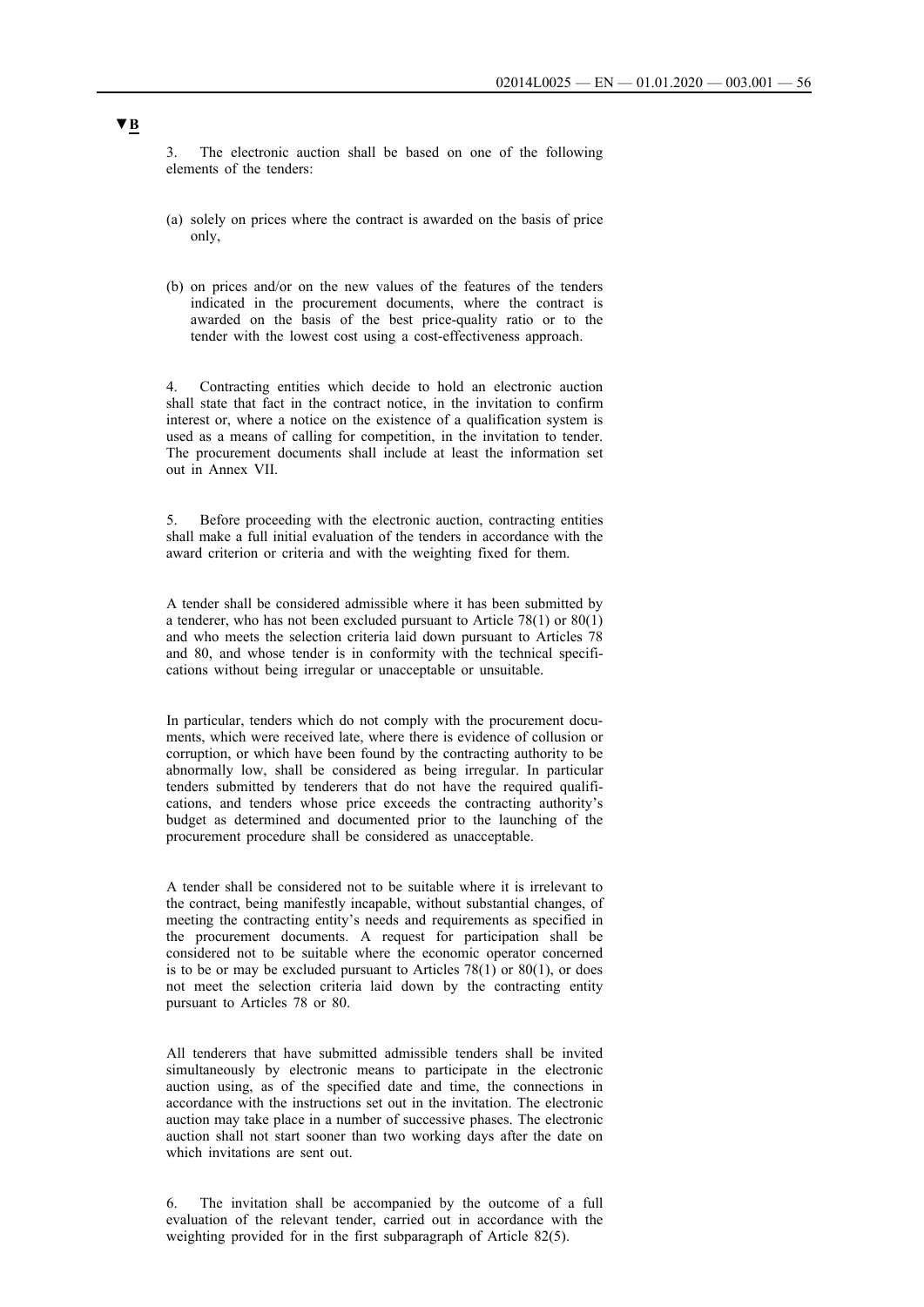The invitation shall also state the mathematical formula to be used in the electronic auction to determine automatic re-rankings on the basis of the new prices and/or new values submitted. Except where the most economically advantageous offer is identified on the basis of price alone, that formula shall incorporate the weighting of all the criteria established to determine the most economically advantageous tender, as indicated in the notice used as a means of calling for competition or in other procurement documents. For that purpose, any ranges shall, however, be reduced beforehand to a specified value.

Where variants are authorised, a separate formula shall be provided for each variant.

7. Throughout each phase of an electronic auction the contracting entities shall instantaneously communicate to all tenderers sufficient information to enable them to ascertain their relative rankings at any moment. They may also communicate other information concerning other prices or values submitted, provided that that is stated in the specifications. They may also at any time announce the number of participants in that phase of the auction. In no case, however, may they disclose the identities of the tenderers during any phase of an electronic auction.

8. Contracting entities shall close an electronic auction in one or more of the following manners:

- (a) at the previously indicated date and time;
- (b) when they receive no more new prices or new values which meet the requirements concerning minimum differences, provided that they have previously stated the time which they will allow to elapse after receiving the last submission before they close the electronic auction; or
- (c) when the previously indicated number of phases in the auction has been completed.

Where the contracting entities intend to close an electronic auction in accordance with point (c) of the first subparagraph, possibly in combination with the arrangements laid down in point (b) thereof, the invitation to take part in the auction shall indicate the timetable for each phase of the auction.

After closing an electronic auction the contracting entities shall award the contract in accordance with Article 82 on the basis of the results of the electronic auction.

#### *Article 54*

## **Electronic catalogues**

1. Where use of electronic means of communication is required, contracting entities may require tenders to be presented in the format of an electronic catalogue or to include an electronic catalogue.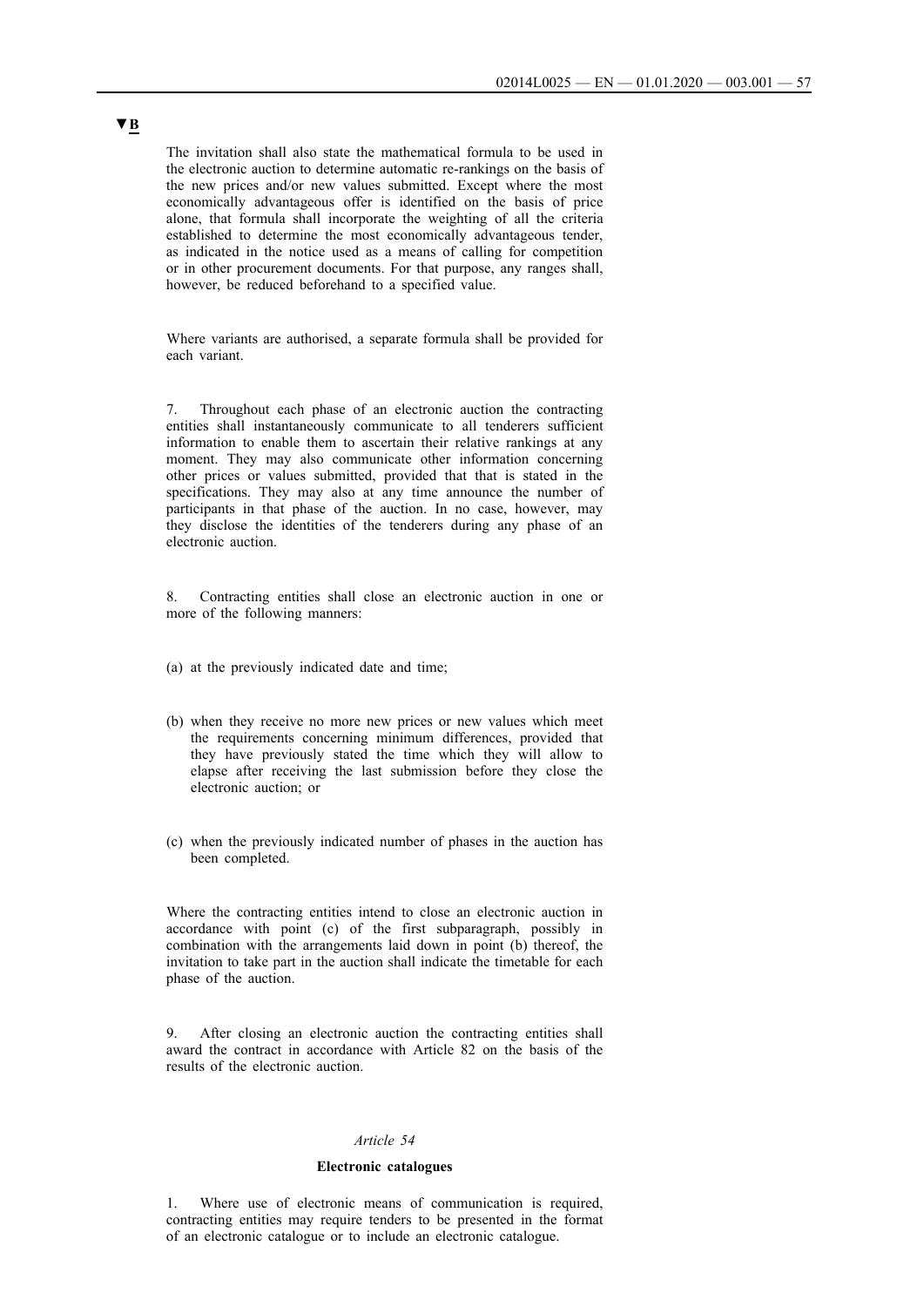Member States may render the use of electronic catalogues mandatory in connection with certain types of procurement.

Tenders presented in the form of an electronic catalogue may be accompanied by other documents, completing the tender.

2. Electronic catalogues shall be established by the candidates or tenderers with a view to participating in a given procurement procedure in accordance with the technical specifications and format established by the contracting entity.

Furthermore, electronic catalogues shall comply with the requirements for electronic communication tools as well as with any additional requirements set by the contracting entity in accordance with Article 40.

3. Where the presentation of tenders in the form of electronic catalogues is accepted or required, contracting entities shall:

- (a) state so in the contract notice, in the invitation to confirm interest, or, where the means of calling for competition is a notice on the existence of a qualification system, in the invitation to tender or to negotiate;
- (b) indicate in the procurement documents all the necessary information pursuant to Article 40(6) concerning the format, the electronic equipment used and the technical connection arrangements and specifications for the catalogue.

Where a framework agreement has been concluded with more than one economic operator following the submission of tenders in the form of electronic catalogues, contracting entities may provide that the reopening of competition for specific contracts takes place on the basis of updated catalogues. In such a case, contracting entities shall use one of the following methods:

- (a) invite tenderers to resubmit their electronic catalogues, adapted to the requirements of the contract in question; or
- (b) notify tenderers that they intend to collect from the electronic catalogues which have already been submitted the information needed to constitute tenders adapted to the requirements of the contract in question, provided that the use of that method has been announced in the procurement documents for the framework agreement.

5. Where contracting entities reopen competition for specific contracts in accordance with point (b) of paragraph 4, they shall notify the tenderers of the date and time at which they intend to collect the information needed to constitute tenders adapted to the requirements of the specific contract in question and shall give tenderers the possibility to refuse such collection of information.

Contracting entities shall allow for an adequate period between the notification and the actual collection of information.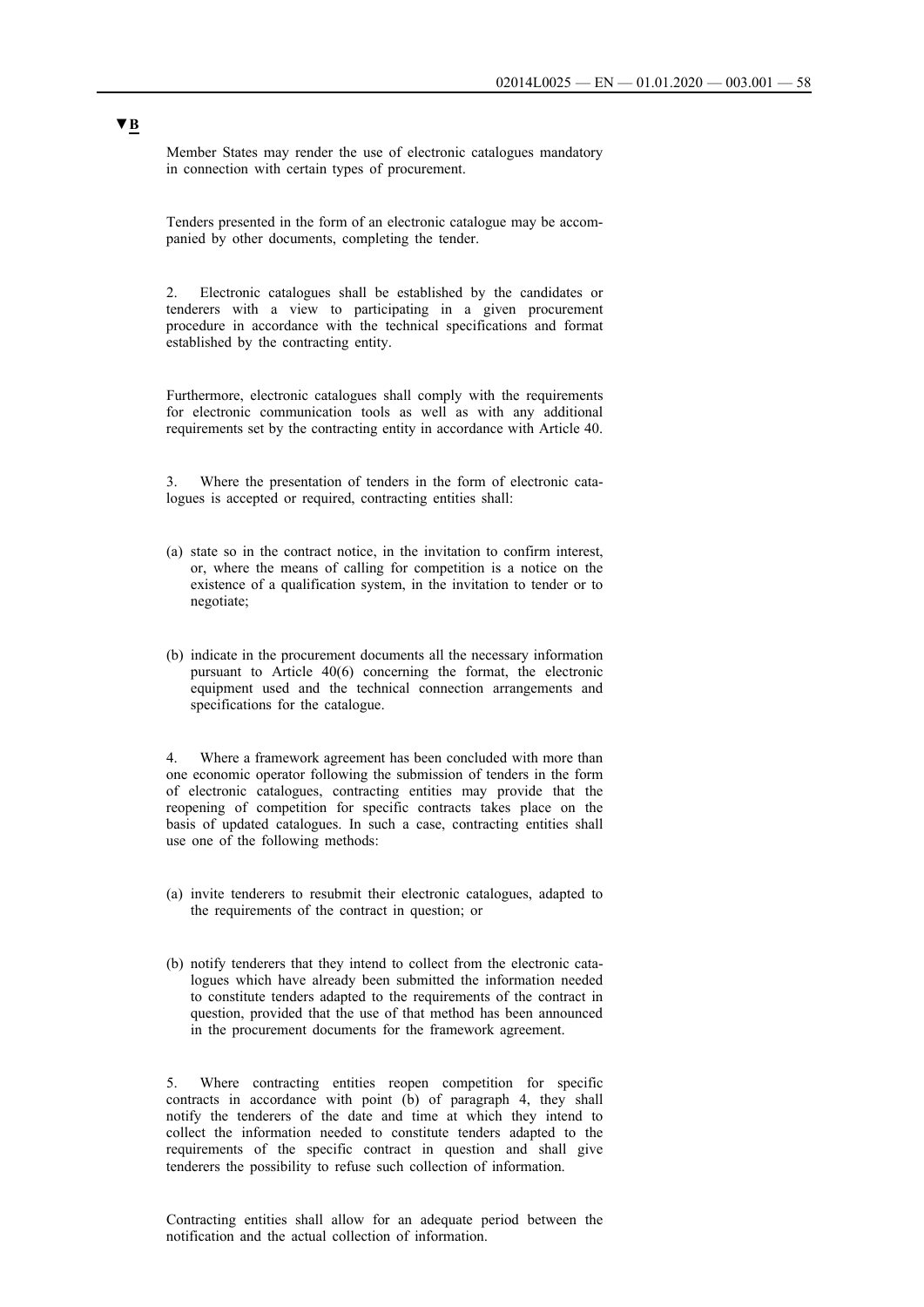Before awarding the contract, contracting entities shall present the collected information to the tenderer concerned so as to give it the opportunity to contest or confirm that the tender thus constituted does not contain any material errors.

6. Contracting entities may award contracts based on a dynamic purchasing system by requiring that offers for specific contract are to be presented in the format of an electronic catalogue.

Contracting entities may also award contracts based on a dynamic purchasing system in accordance with point (b) of paragraph 4 and paragraph 5 provided that the request for participation in the dynamic purchasing system is accompanied by an electronic catalogue in accordance with the technical specifications and format established by the contracting entity. That catalogue shall be completed subsequently by the candidates, when they are informed of the contracting entity's intention to constitute tenders by means of the procedure set out in point (b) of paragraph 4.

#### *Article 55*

### **Centralised purchasing activities and central purchasing bodies**

Member States may provide that contracting entities may acquire works, supplies and/or services from a central purchasing body offering the centralised purchasing activity referred to in point (a) of point (10) of Article 2.

Member States may also provide that contracting entities may acquire works, supplies and services by using contracts awarded by a central purchasing body, by using dynamic purchasing systems operated by a central purchasing body or by using a framework agreement concluded by a central purchasing body offering the centralised purchasing activity referred to in point (b) of point (10) of Article 2. Where a dynamic purchasing system which is operated by a central purchasing body may be used by other contracting entities, this shall be mentioned in the call for competition setting up that dynamic purchasing system.

In relation to the first and second subparagraphs, Member States may provide that certain procurements are to be made by having recourse to central purchasing bodies or to one or more specific central purchasing bodies.

2. A contracting entity fulfils its obligations pursuant to this Directive when it acquires supplies or services from a central purchasing body offering the centralised purchasing activity referred to in point (a) of point (10) of Article 2.

Furthermore, a contracting entity also fulfils its obligations pursuant to this Directive where it acquires works, supplies or services by using contracts awarded by the central purchasing body, by using dynamic purchasing systems operated by the central purchasing body or by using a framework agreement concluded by the central purchasing body offering the centralised purchasing activity referred to in point (b) of point (10) of Article 2.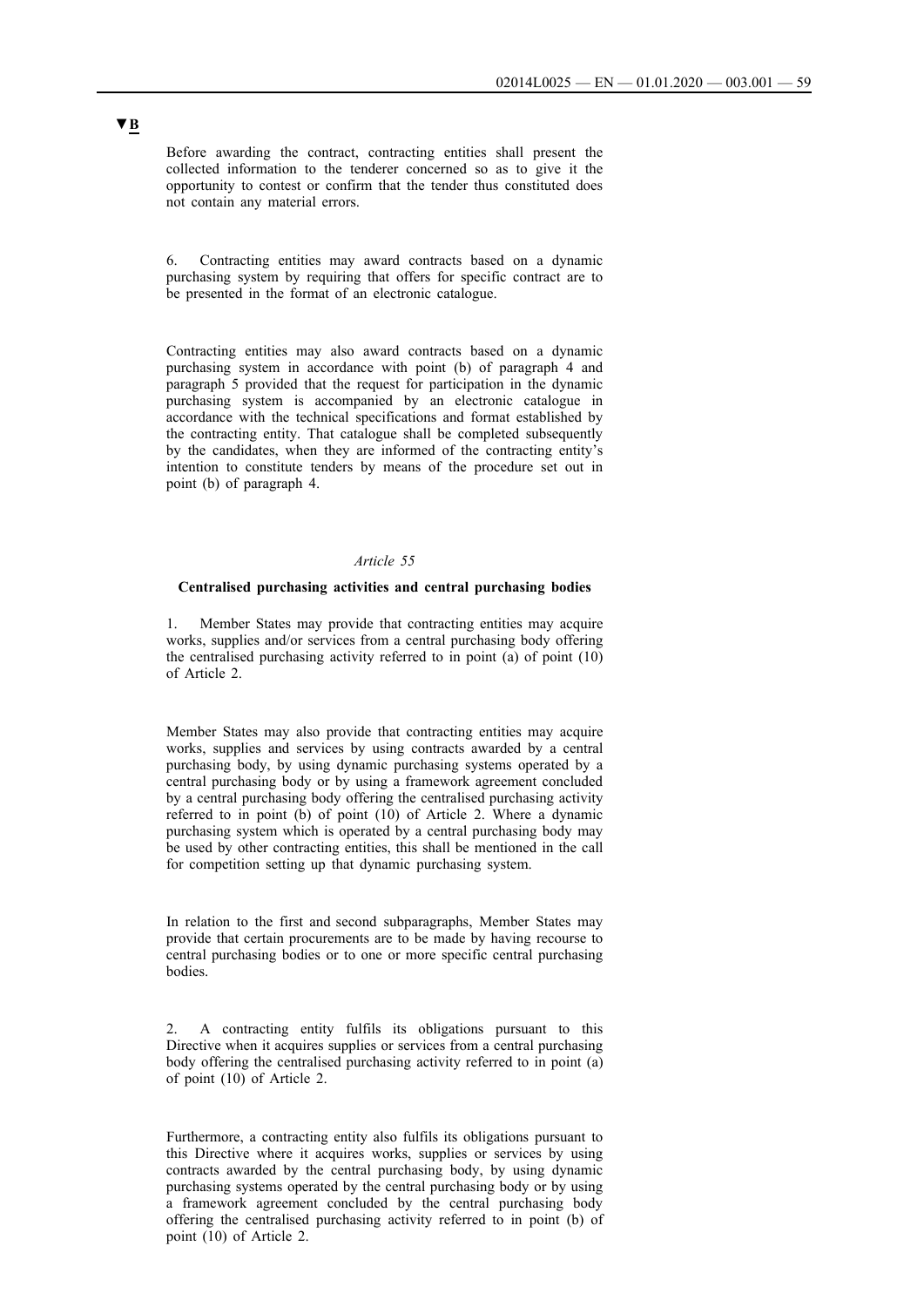However, the contracting entity concerned shall be responsible for fulfilling the obligations pursuant to this Directive in respect of the parts it conducts itself, such as:

- (a) awarding a contract under a dynamic purchasing system, which is operated by a central purchasing body; or
- (b) conducting a reopening of competition under a framework agreement that has been concluded by a central purchasing body.

3. All procurement procedures conducted by a central purchasing body shall be performed using electronic means of communication, in accordance with the requirements set out in Article 40.

4. Contracting entities may, without applying the procedures provided for in this Directive, award a service contract for the provision of centralised purchasing activities to a central purchasing body.

Such service contracts may also include the provision of ancillary purchasing activities.

### *Article 56*

#### **Occasional joint procurement**

1. Two or more contracting entities may agree to perform certain specific procurements jointly.

2. Where the conduct of a procurement procedure in its entirety is carried out jointly in the name and on behalf of all the contracting entities concerned, they shall be jointly responsible for fulfilling their obligations pursuant to this Directive. This applies also in cases where one contracting entity alone manages the procurement procedure, acting on its own behalf and on the behalf of the other contracting entities concerned.

Where the conduct of a procurement procedure is not in its entirety carried out in the name and on behalf of the contracting entities concerned, they shall be jointly responsible only for those parts carried out jointly. Each contracting entity shall have sole responsibility for fulfilling its obligations pursuant to this Directive in respect of the parts it conducts in its own name and on its own behalf.

## *Article 57*

#### **Procurement involving contracting entities from different Member States**

1. Without prejudice to Articles 28 to 31, contracting entities from different Member States may act jointly in the award of contracts by using one of the means provided for in this Article.

Contracting entities shall not use the means provided in this Article for the purpose of avoiding the application of mandatory public law provisions in conformity with Union law to which they are subject in their Member State.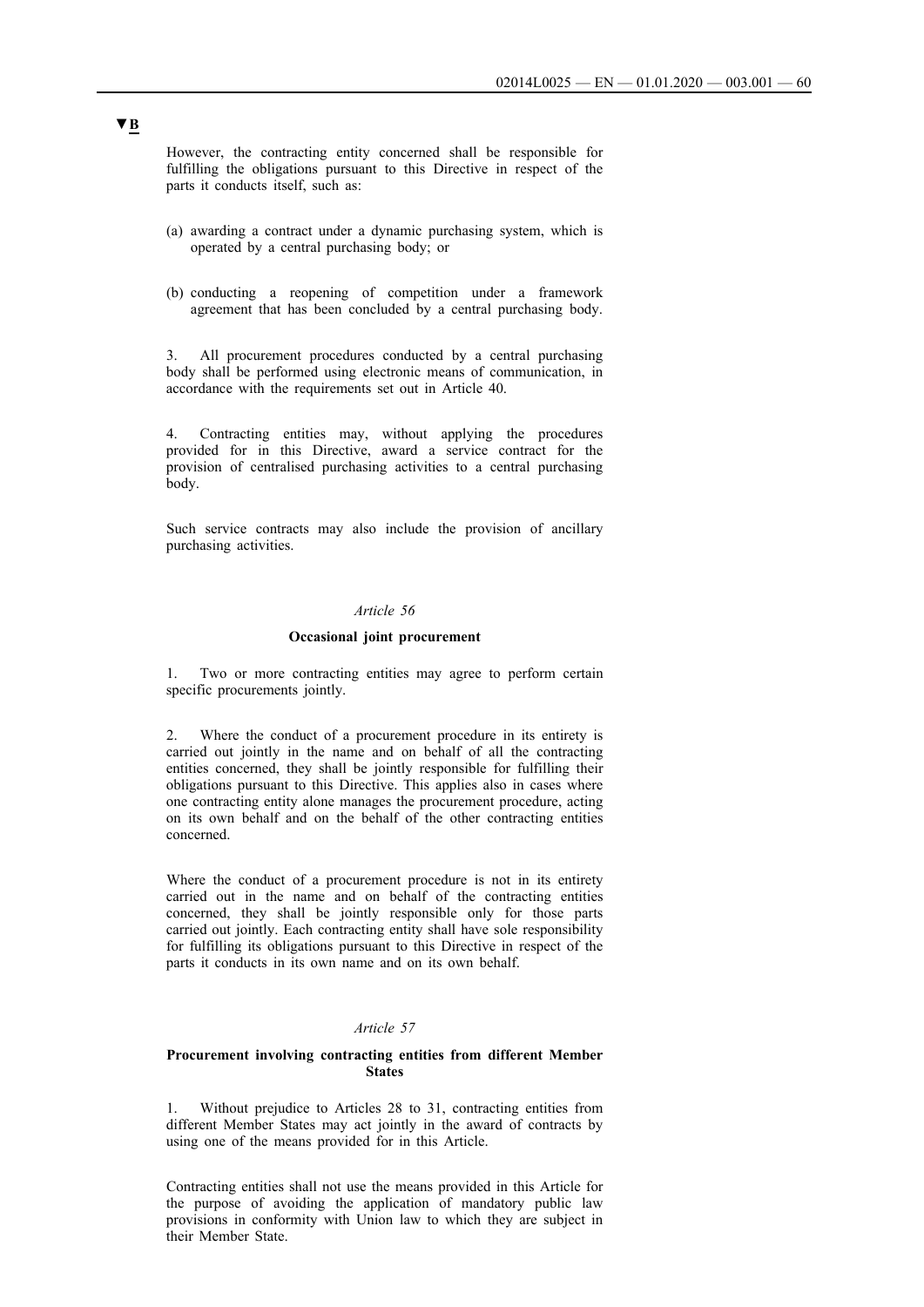2. A Member State shall not prohibit its contracting entities from using centralised purchasing activities offered by central purchasing bodies located in another Member State.

In respect of centralised purchasing activities offered by a central purchasing body located in another Member State than the contracting entity, Member States may, however, choose to specify that their contracting entities may only use the centralised purchasing activities as defined in either point (a) or in point (b) of point (10) of Article 2.

3. The provision of centralised purchasing activities by a central purchasing body located in another Member State shall be conducted in accordance with the national provisions of the Member State where the central purchasing body is located.

The national provisions of the Member State where the central purchasing body is located shall also apply to the following:

- (a) the award of a contract under a dynamic purchasing system;
- (b) the conduct of a reopening of competition under a framework agreement.

Several contracting entities from different Member States may jointly award a contract, conclude a framework agreement or operate a dynamic purchasing system. They may also award contracts based on the framework agreement or on the dynamic purchasing system. Unless the necessary elements have been regulated by an international agreement concluded between the Member States concerned, the participating contracting entities shall conclude an agreement that determines:

- (a) the responsibilities of the parties and the relevant applicable national provisions;
- (b) the internal organisation of the procurement procedure, including the management of the procedure, the distribution of the works, supplies or services to be procured, and the conclusion of contracts.

A participating contracting entity fulfils its obligations pursuant to this Directive when it purchases works, supplies or services from a contracting entity which is responsible for the procurement procedure. When determining responsibilities and the applicable national law as referred to in point (a), the participating contracting entities may allocate specific responsibilities among them and determine the applicable provisions of the national laws of any of their respective Member States. The allocation of responsibilities and the applicable national law shall be referred to in the procurement documents for jointly awarded contracts.

5. Where several contracting entities from different Member States have set up a joint entity, including European Groupings of territorial cooperation under Regulation (EC) No 1082/2006 of the European Parliament and of the Council (1) or other entities established under Union law, the participating contracting entities shall, by a decision of the competent body of the joint entity, agree on the applicable national procurement rules of one of the following Member States:

<sup>(1)</sup> Regulation (EC) No 1082/2006 of the European Parliament and of the Council of 5 July 2006 on a European grouping of territorial cooperation (EGTC) (OJ L 210, 31.7.2006, p. 19).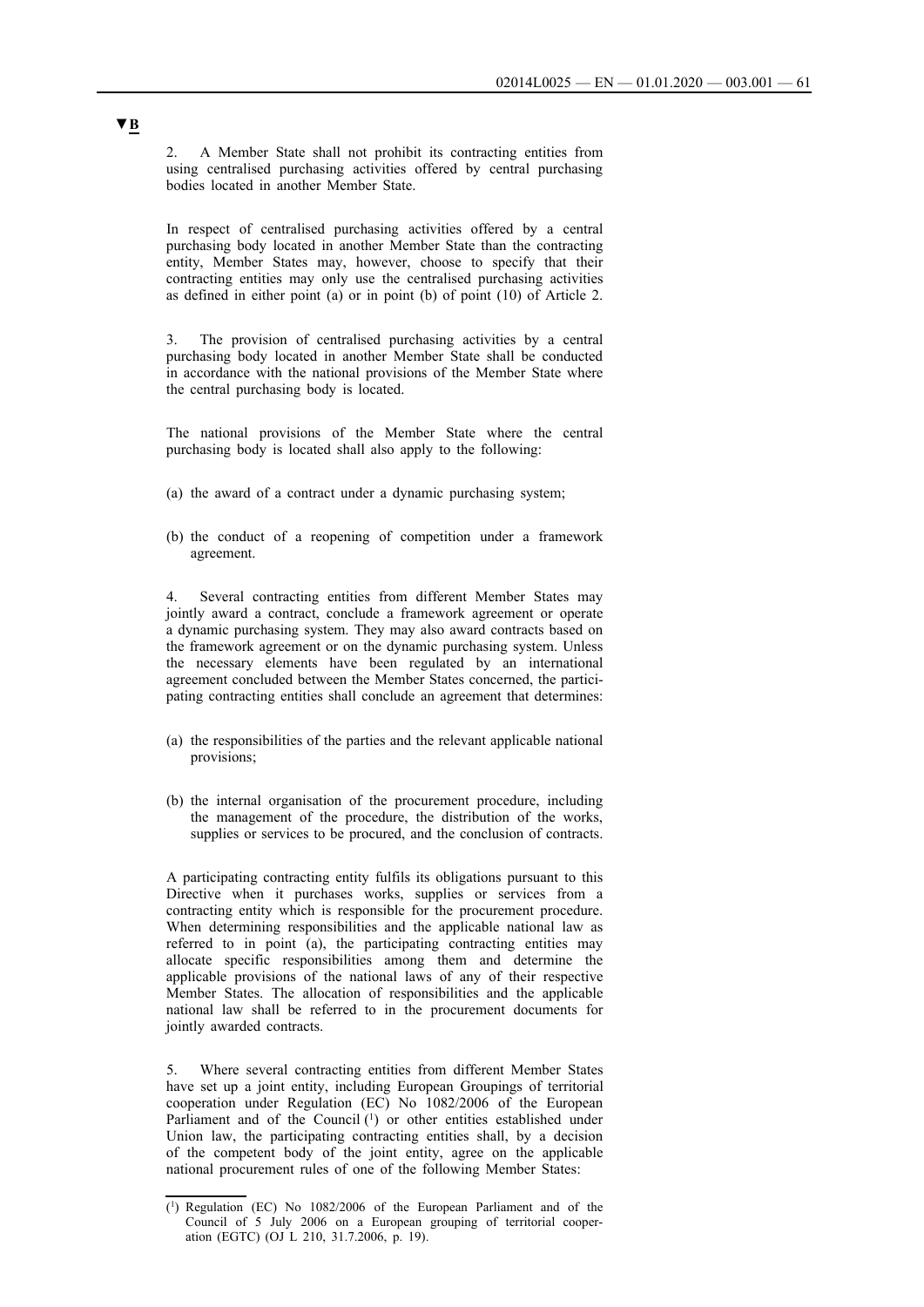- (a) the national provisions of the Member State where the joint entity has its registered office;
- (b) the national provisions of the Member State where the joint entity is carrying out its activities.

The agreement referred to in the first subparagraph may either apply for an undetermined period, when fixed in the constitutive act of the joint entity, or may be limited to a certain period of time, certain types of contracts or to one or more individual contract awards.

#### *CHAPTER III*

#### *Conduct of the procedure*

## Section 1

### **P r e p a r a t i o n**

#### *Article 58*

#### **Preliminary market consultations**

Before launching a procurement procedure, contracting entities may conduct market consultations with a view to preparing the procurement and informing economic operators of their procurement plans and requirements.

For this purpose, contracting entities may for example seek or accept advice from independent experts or authorities or from market participants. That advice may be used in the planning and conduct of the procurement procedure, provided that such advice does not have the effect of distorting competition and does not result in a violation of the principles of non-discrimination and transparency.

#### *Article 59*

### **Prior involvement of candidates or tenderers**

Where a candidate or tenderer or an undertaking related to a candidate or tenderer has advised the contracting entity, whether in the context of Article 58 or not, or has otherwise been involved in the preparation of the procurement procedure, the contracting entity shall take appropriate measures to ensure that competition is not distorted by the participation of that candidate or tenderer.

Such measures shall include the communication to the other candidates and tenderers of relevant information exchanged in the context of or resulting from the involvement of the candidate or tenderer in the preparation of the procurement procedure and the fixing of adequate time limits for the receipt of tenders. The candidate or tenderer concerned shall only be excluded from the procedure where there are no other means to ensure compliance with the duty to observe the principle of equal treatment.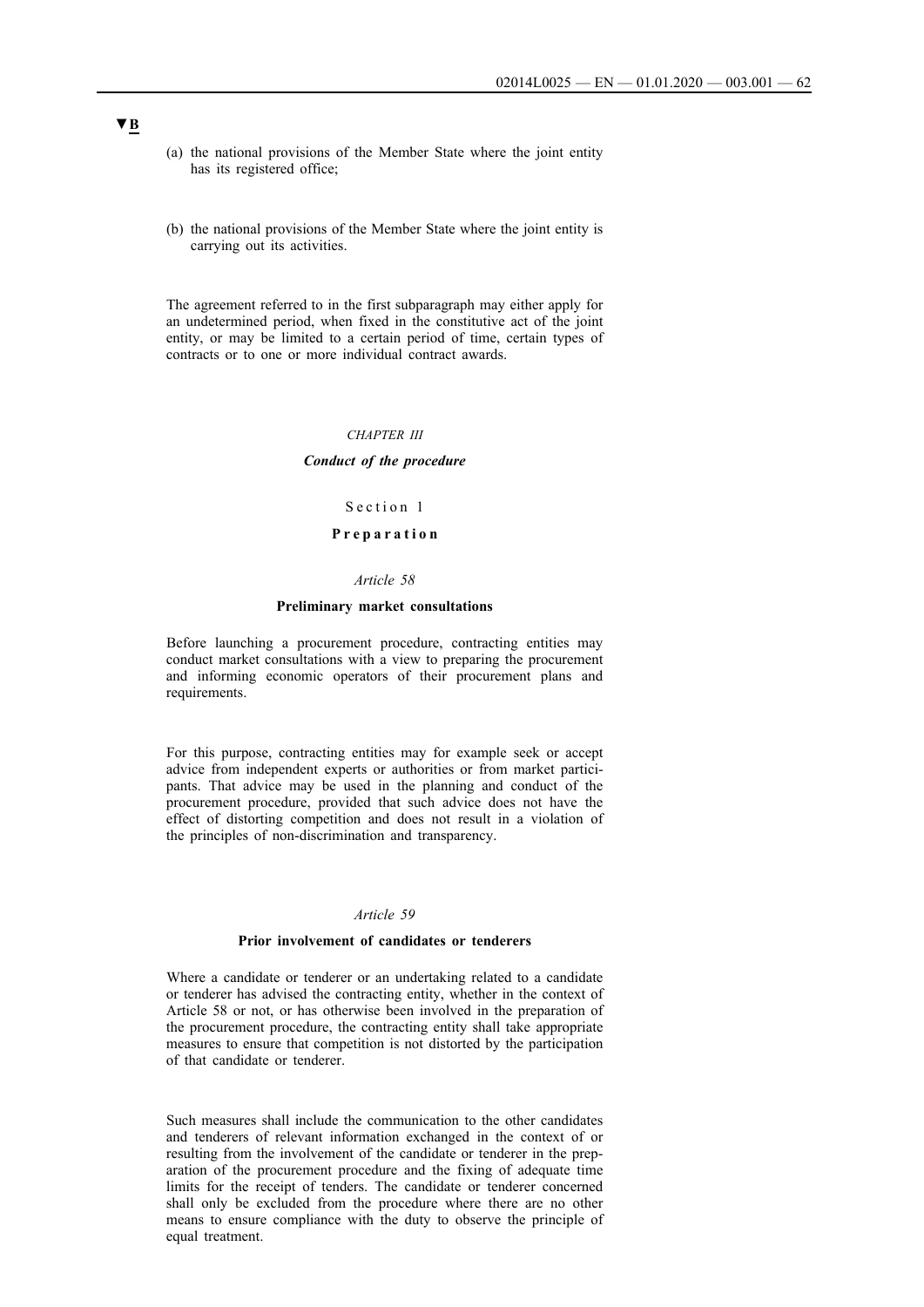Prior to any such exclusion, candidates or tenderers shall be given the opportunity to prove that their involvement in preparing the procurement procedure is not capable of distorting competition. The measures taken shall be documented in the individual report required by to Article 100.

#### *Article 60*

### **Technical specifications**

1. The technical specifications as defined in point 1 of Annex VIII shall be set out in the procurement documents. The technical specifications shall lay down the characteristics required of a works, service or supply.

Those characteristics may also refer to the specific process or method of production or provision of the requested works, supplies or services or to a specific process for another stage of its life cycle even where such factors do not form part of their material substance, provided that they are linked to the subject-matter of the contract and proportionate to its value and its objectives.

The technical specifications may also specify whether the transfer of intellectual property rights will be required.

For all procurement which is intended for use by natural persons, whether general public or staff of the contracting entity, the technical specifications shall, except in duly justified cases, be drawn up so as to take into account accessibility criteria for persons with disabilities or design for all users.

Where mandatory accessibility requirements are adopted by a legal act of the Union, technical specifications shall, as far as accessibility criteria for persons with disabilities or design for all users are concerned, be defined by reference thereto.

2. Technical specifications shall afford equal access of economic operators to the procurement procedure and shall not have the effect of creating unjustified obstacles to the opening up of public procurement to competition.

3. Without prejudice to mandatory national technical rules, to the extent that they are compatible with Union law, the technical specifications shall be formulated in one of the following ways:

(a) in terms of performance or functional requirements, including environmental characteristics, provided that the parameters are sufficiently precise to allow tenderers to determine the subject-matter of the contract and to allow contracting entities to award the contract;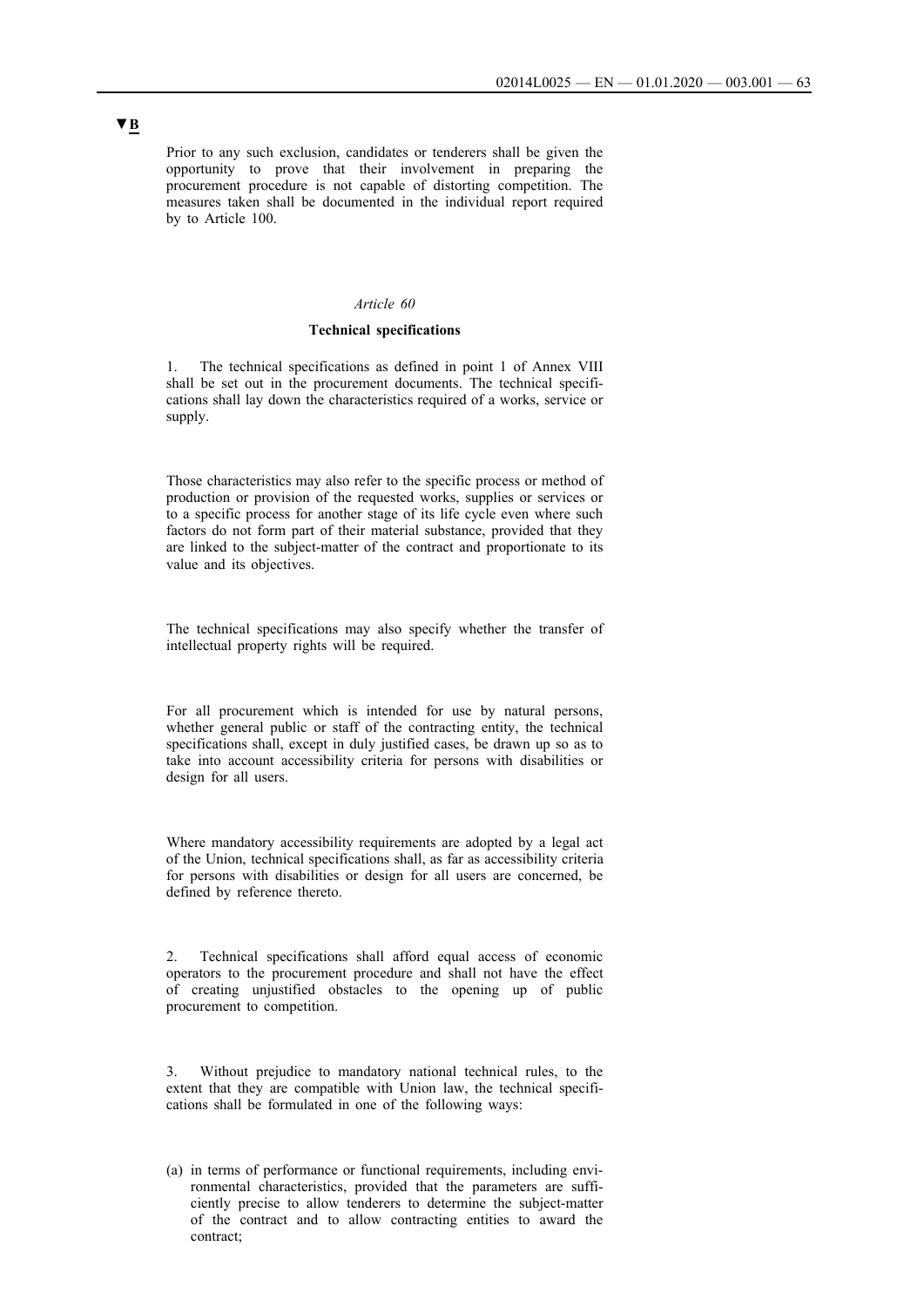- (b) by reference to technical specifications and, in order of preference, to national standards transposing European standards, European Technical Assessments, common technical specifications, international standards, other technical reference systems established by the European standardisation bodies or — when any of those do not exist — national standards, national technical approvals or national technical specifications relating to the design, calculation and execution of the works and use of the supplies; each reference shall be accompanied by the words 'or equivalent';
- (c) in terms of performance or functional requirements referred to in point (a), with reference to the technical specifications referred to in point (b) as a means of presuming conformity with such performance or functional requirements;
- (d) by reference to the technical specifications referred to in point (b) for certain characteristics, and by reference to the performance or functional requirements referred to in point (a) for other characteristics.

4. Unless justified by the subject-matter of the contract, technical specifications shall not refer to a specific make or source, or to a particular process which characterises the products or services provided by a specific economic operator, or to trade marks, patents, types or a specific origin or production with the effect of favouring or eliminating certain undertakings or certain products. Such reference shall be permitted, on an exceptional basis, where a sufficiently precise and intelligible description of the subject-matter of the contract pursuant to paragraph 3 is not possible. Such reference shall be accompanied by the words 'or equivalent'.

5. Where a contracting entity uses the option of referring to the technical specifications referred to in point (b) of paragraph 3, it shall not reject a tender on the ground that the works, supplies or services tendered for do not comply with the technical specifications to which it has referred, once the tenderer proves in its tender by any appropriate means, including the means of proof referred to in Article 62, that the solutions proposed satisfy in an equivalent manner the requirements defined by the technical specifications.

6. Where a contracting entity uses the option provided for in point (a) of paragraph 3 to formulate technical specifications in terms of performance or functional requirements, it shall not reject a tender for supplies, services or works which comply with a national standard transposing a European standard, with a European technical approval, a common technical specification, an international standard or a technical reference system established by a European standardisation body, where those specifications address the performance or functional requirements which it has laid down.

In its tender, the tenderer shall prove by any appropriate means including those referred to in Article 62, that the supplies, service or work in compliance with the standard meets the performance or functional requirements of the contracting entity.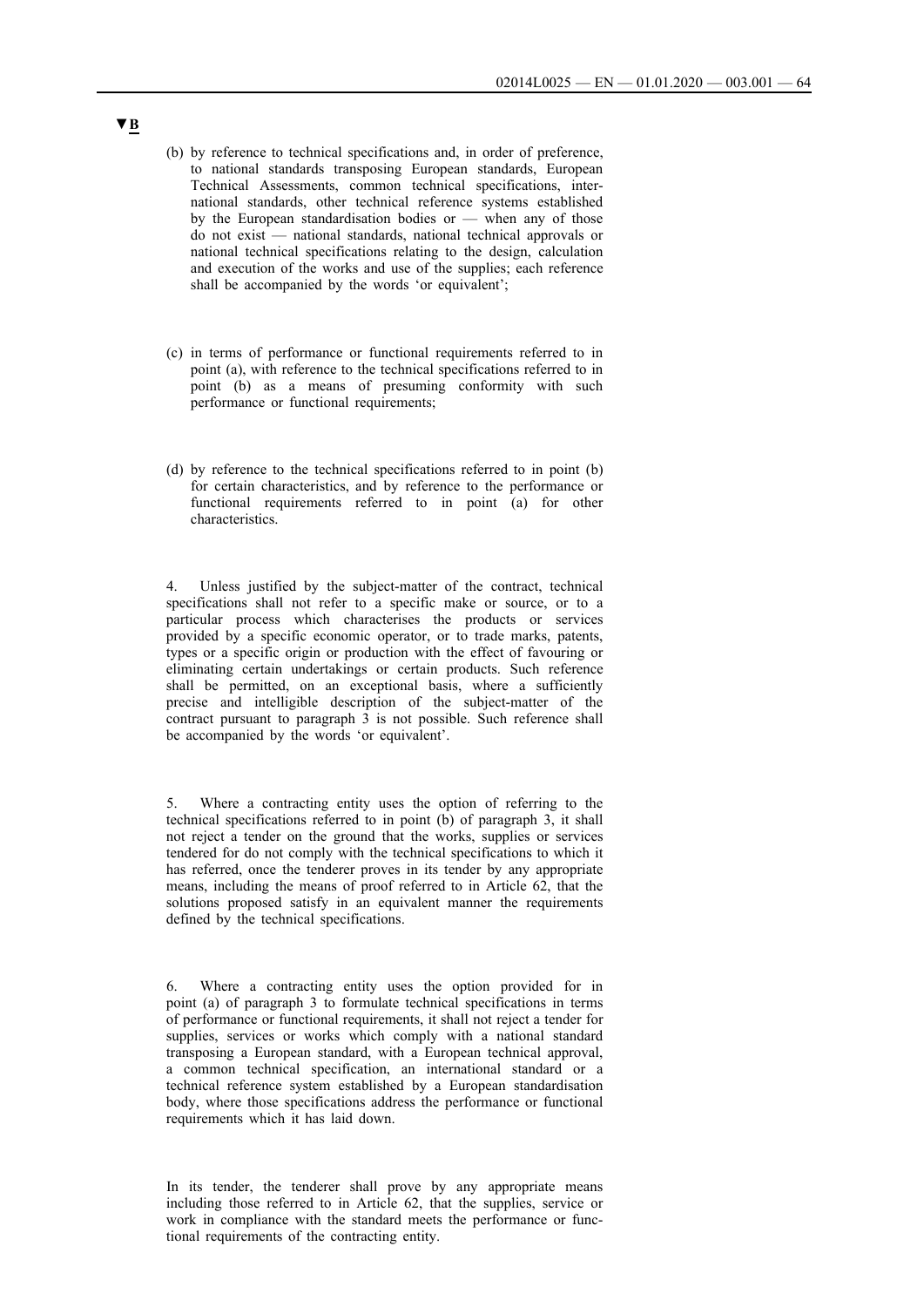#### *Article 61*

## **Labels**

1. Where contracting entities intend to purchase works, supplies or services with specific environmental, social or other characteristics they may, in the technical specifications, the award criteria or the contract performance conditions, require a specific label as means of proof that the works, supplies or services correspond to the required characteristics, provided that all of the following conditions are fulfilled:

- (a) the label requirements only concern criteria which are linked to the subject-matter of the contract and are appropriate to define the characteristics of the works, supplies or services that are the subject-matter of the contract;
- (b) the label requirements are based on objectively verifiable and non-discriminatory criteria;
- (c) the labels are established in an open and transparent procedure in which all relevant stakeholders, including government bodies, consumers, social partners, manufacturers, distributors and non-governmental organisations may participate;
- (d) the labels are accessible to all interested parties;
- (e) the label requirements are set by a third party over which the economic operator applying for the label cannot exercise a decisive influence.

Where contracting entities do not require the works, supplies or services to meet all of the label requirements, they shall indicate which label requirements are referred to.

Contracting entities requiring a specific label shall accept all labels confirm that the works, supplies or services meet equivalent label requirements.

Where an economic operator had demonstrably no possibility of obtaining the specific label indicated by the contracting entity or an equivalent label within the relevant time limits for reasons that are not attributable to that economic operator, the contracting entity shall accept other appropriate means of proof, which may include a technical dossier of the manufacturer, provided that the economic operator concerned proves that the works, supplies and services to be provided by it fulfil the requirements of the specific label or the specific requirements indicated by the contracting entity.

Where a label fulfils the conditions of provided in points  $(b)$ ,  $(c)$ , (d) and (e) of paragraph 1 but also sets outs out requirements not linked to the subject-matter of the contract, contracting entities shall not require the label as such but may define the technical specification by reference to those of the detailed specifications of that label, or, if necessary, parts thereof, that are linked to the subject-matter of the contract and are appropriate to define characteristics of this subject-matter.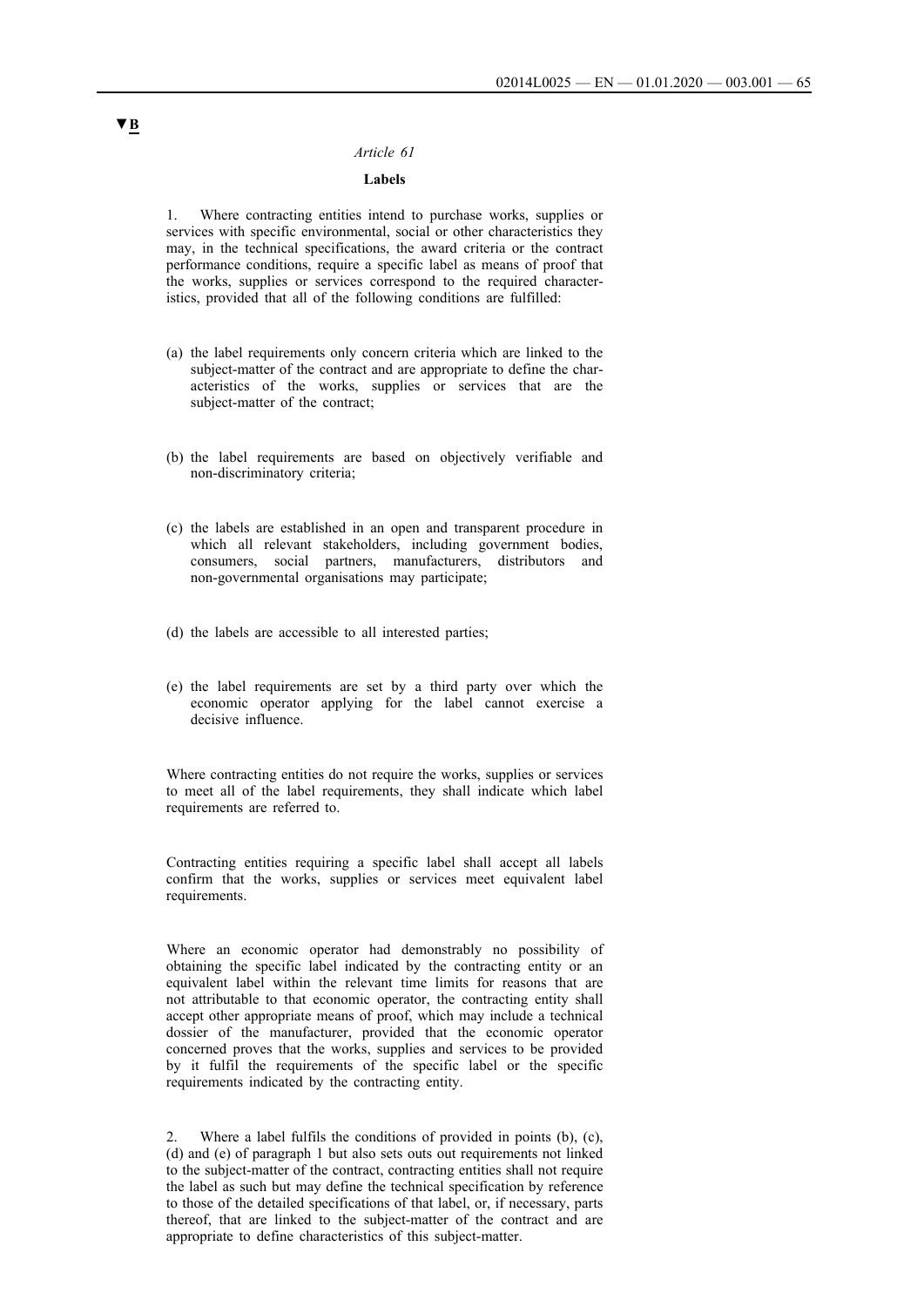### *Article 62*

#### **Test reports, certification and other means of proof**

1. Contracting entities may require that economic operators provide a test report from a conformity assessment body or a certificate issued by such a body as means of proof of conformity with requirements or criteria set out in the technical specifications, the award criteria or the contract performance conditions.

Where contracting entities require the submission of certificates drawn up by a specific conformity assessment body, certificates from equivalent other conformity assessment bodies shall also be accepted by the contracting entities.

For the purpose of this paragraph, a conformity assessment body shall be a body that performs conformity assessment activities including calibration, testing, certification and inspection accredited in accordance with Regulation (EC) No 765/2008 of the European Parliament and of the Council (1).

2. Contracting entities shall accept other appropriate means of proof than those referred to in paragraph 1, such as a technical dossier of the manufacturer where the economic operator concerned had no access to such certificates or test reports referred to in paragraph 1, or no possibility of obtaining them within the relevant time limits, provided that the lack of access is not attributable to the economic operator concerned and provided that the economic operator concerned thereby proves that the works, supplies or services meet the requirements or criteria set out in the technical specifications, the award criteria or the contract performance conditions.

3. Member States shall make available to other Member States, upon request, any information related to the evidence and documents submitted in accordance with Article 60(6), Article 61 and paragraphs 1 and 2 of this Article. The competent authorities of the Member State of establishment of the economic operator shall provide this information in accordance with Article 102.

#### *Article 63*

#### **Communication of technical specifications**

1. On request from economic operators interested in obtaining a contract, contracting entities shall make available the technical specifications regularly referred to in their supply, works or service contracts, or the technical specifications which they intend to apply to contracts for which the call for competition is a periodic indicative notice. Those specifications shall be made available by electronic means through unrestricted and full direct access free of charge.

<sup>(1)</sup> Regulation (EC) No 765/2008 of the European Parliament and of the Council of 9 July 2008 setting out the requirements for accreditation and market surveillance relating to the marketing of products and repealing Regulation (EEC) No 339/93 (OJ L 218, 13.8.2008, p. 30).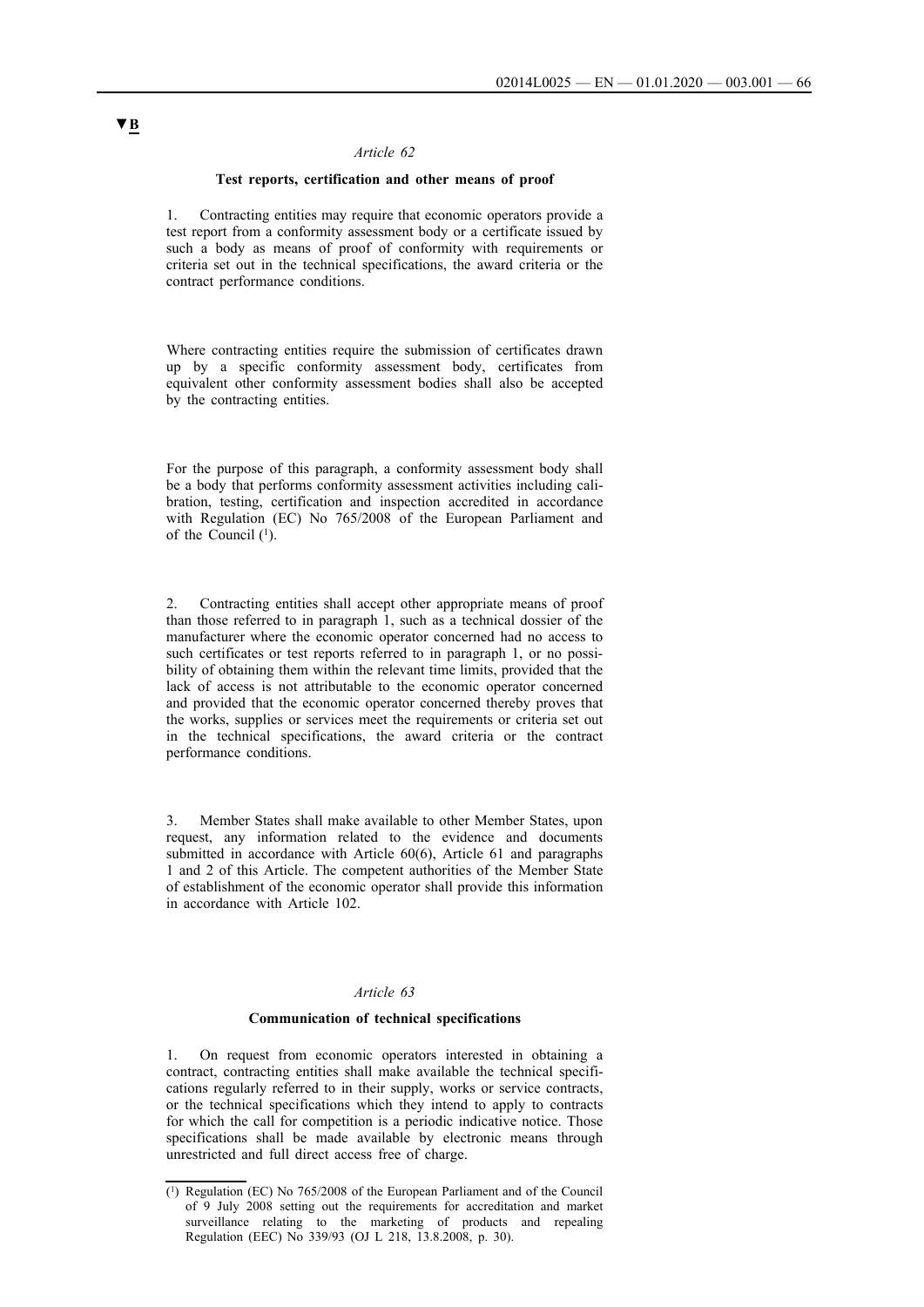However, the technical specifications shall be transmitted by other means than electronic means where unrestricted and full direct access free of charge by electronic means to certain procurement documents cannot be offered for one of the reasons set out in the second subparagraph of Article 40(1) or where unrestricted and full direct access free of charge by electronic means to certain procurement documents cannot be offered because contracting entities intend to apply Article 39(2).

2. Where the technical specifications are based on documents available by electronic means through unrestricted and full direct access free of charge to interested economic operators, the inclusion of a reference to those documents shall be sufficient.

### *Article 64*

### **Variants**

1. Contracting entities may authorise or require tenderers to submit variants which meet the minimum requirements specified by the contracting entities.

Contracting entities shall indicate in the procurement documents whether or not they authorise or require variants and, if so, the minimum requirements to be met by the variants and any specific requirements for their presentation, in particular whether variants may be submitted only where a tender, which is not a variant, has also been submitted. Where variants are authorised or required, they shall also ensure that the chosen award criteria can be applied to variants meeting those minimum requirements as well as to conforming tenders which are not variants.

In procedures for awarding supply or service contracts, contracting entities that have authorised or required variants shall not reject a variant on the sole ground that it would, where successful, lead either to a service contract rather than a supply contract or to a supply contract rather than a service contract.

## *Article 65*

#### **Division of contracts into lots**

1. Contracting entities may decide to award a contract in the form of separate lots and may determine the size and subject-matter of such lots.

Contracting entities shall indicate, in the contract notice, in the invitation to confirm interest, or, where the means of calling for competition is a notice on the existence of a qualification system, in the invitation to tender or to negotiate, whether tenders may be submitted for one, for several or for all of the lots.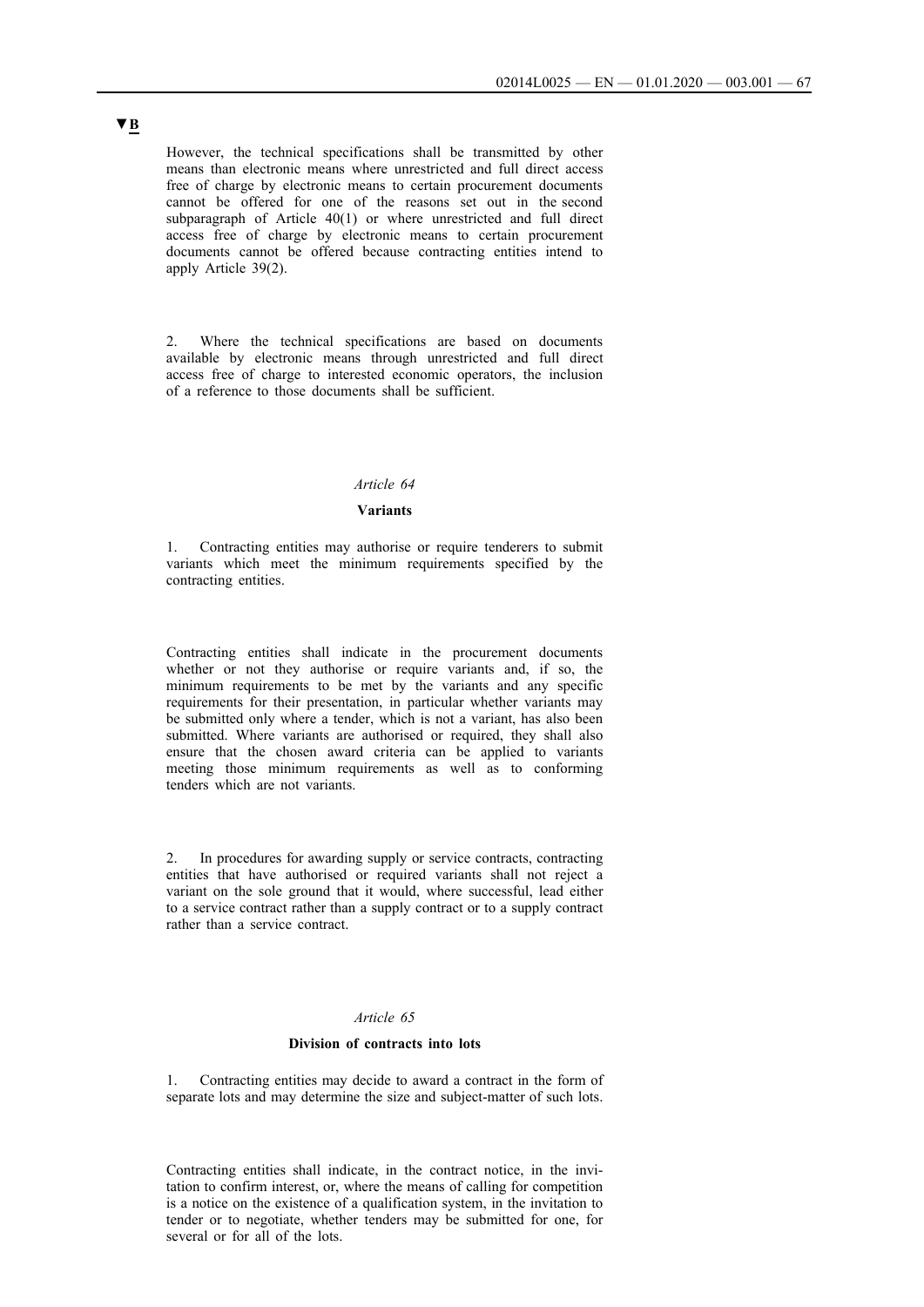2. Contracting entities may, even where tenders may be submitted for several or all lots, limit the number of lots that may be awarded to one tenderer provided that the maximum number of lots per tenderer is stated in the contract notice or in the invitation to confirm interest, to tender or to negotiate. Contracting entities shall indicate in the procurement documents the objective and non-discriminatory criteria or rules they intend to apply for determining which lots will be awarded where the application of the award criteria would result in one tenderer being awarded more lots than the maximum number.

3. Member States may provide that, where more than one lot may be awarded to the same tenderer, contracting entities may award a contract combining several or all lots where they have specified in the contract notice or in the invitation to confirm interest, to tender or to negotiate that they reserve the possibility of doing so and indicate the lots or groups of lots that may be combined.

4. Member States may render it obligatory to award contracts in the form of separate lots under conditions to be specified in accordance with their national law and having regard for Union law. The second subparagraph of paragraph 1 and, where appropriate, paragraph 3 shall apply.

### *Article 66*

#### **Setting time limits**

1. When fixing the time limits for requests to participate and the receipt of tenders, contracting entities shall take particular account of the complexity of the contract and the time required for drawing up tenders, without prejudice to the minimum time limits set out in Articles 45 to 49.

2. Where tenders can be made only after a visit to the site or after on-the-spot inspection of the documents supporting the procurement documents, the time limits for the receipt of tenders, which shall be longer than the minimum time limits set out in Articles 45 to 49, shall be fixed, so that all economic operators concerned may be aware of all the information needed to produce tenders.

3. Contracting entities shall extend the time limits for the receipt of tenders so that all economic operators concerned may be aware of all the information needed to produce tenders in the following cases:

(a) where, for whatever reason, additional information, although requested by the economic operator in good time, is not supplied at the latest six days before the time limit fixed for the receipt of tenders. In the event of an accelerated open procedure as referred to in Article 45(3), that period shall be four days;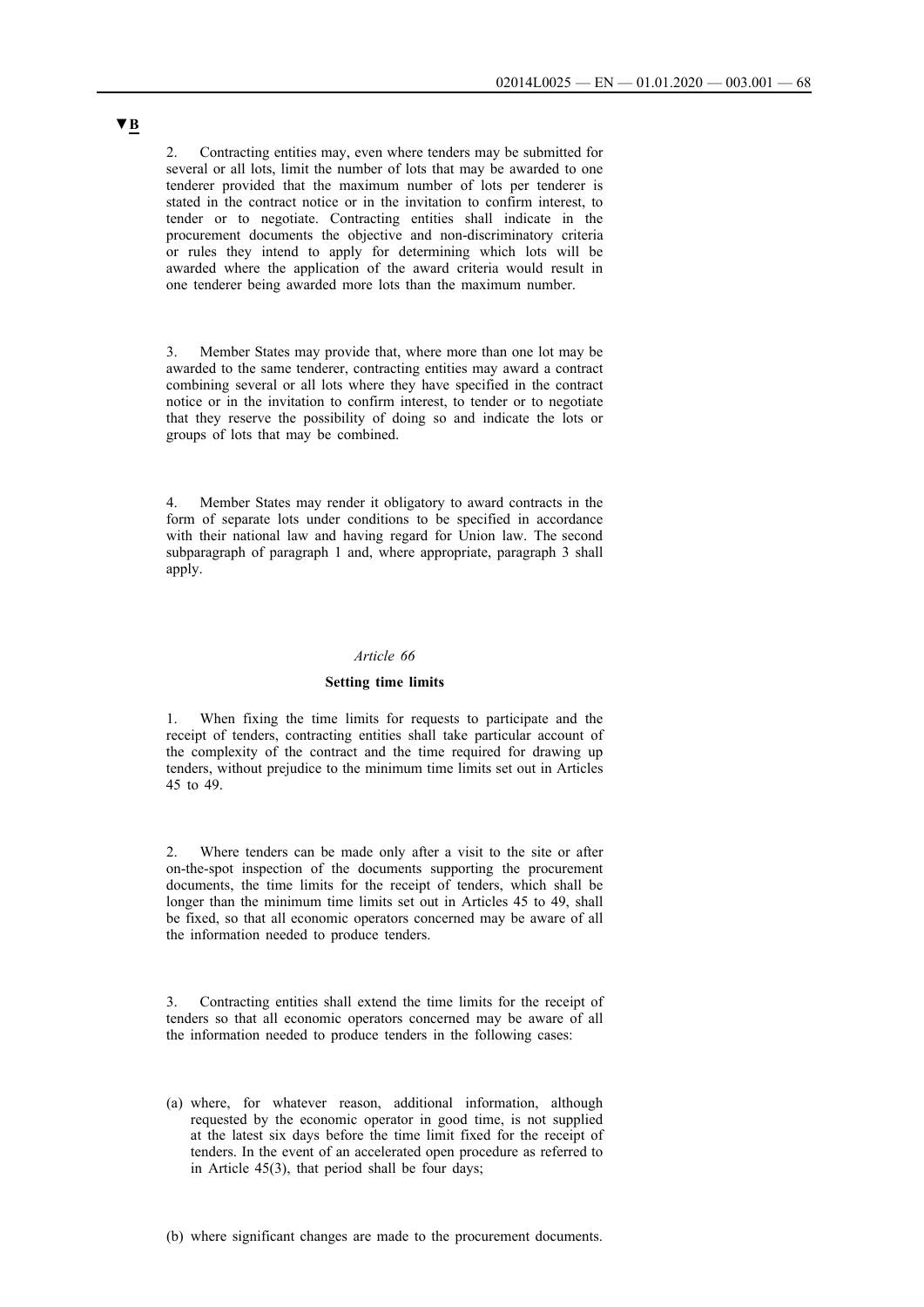The length of the extension shall be proportionate to the importance of the information or change.

Where the additional information has either not been requested in good time or its importance with a view to preparing responsive tenders is insignificant, contracting entities shall not be required to extend the time limits.

## Section 2

## **P u b l i c a t i o n a n d T r a n s p a r e n c y**

#### *Article 67*

### **Periodic indicative notices**

1. Contracting entities may make known their intentions of planned procurement through the publication of a periodic indicative notice. Those notices shall contain the information set out in part A, section I of Annex VI. They shall be published either by the Publications Office of the European Union or by the contracting entities on their buyer profiles in accordance with point 2(b) of Annex IX. Where the periodic indicative notice is published by the contracting entities on their buyer profile, they shall send a notice of the publication of the periodic indicative notice on a buyer profile to the Publications Office of the European Union in accordance with point 3 of Annex IX. Those notices shall contain the information set out in Annex VI Part B.

When a call for competition is made by means of a periodic indicative notice in respect of restricted procedures and negotiated procedures with prior call for competition, the notice shall meet all the following requirements:

- (a) it refers specifically to the supplies, works or services that will be the subject of the contract to be awarded;
- (b) it indicates that the contract will be awarded by restricted or negotiated procedure without further publication of a call for competition and invites interested economic operators to express their interest;
- (c) it contains, in addition to the information set out in part A, section I of Annex VI, the information set out in part A, section II of Annex VI;
- (d) it has been sent for publication between 35 days and 12 months prior to the date on which the invitation to confirm interest is sent.

Such notices shall not be published on a buyer profile. However, the additional publication at national level pursuant to Article 72, if any, may be made on a buyer profile.

The period covered by the periodic indicative notice shall be a maximum of 12 months from the date the notice is transmitted for publication. However, in the case of contracts for social and other specific services, the periodic indicative notice referred to in point (b) of Article 92(1) may cover a period which is longer than 12 months.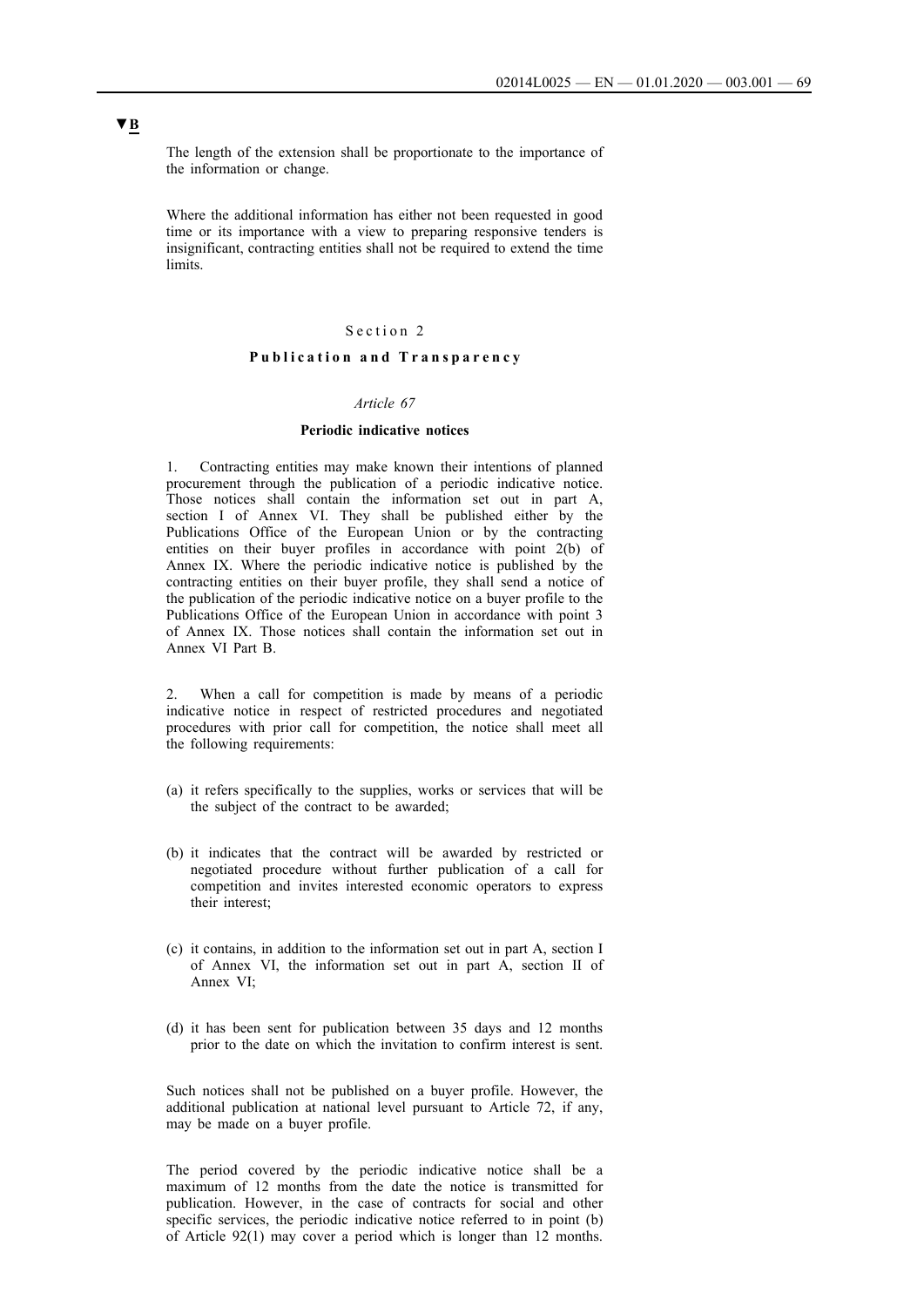#### *Article 68*

#### **Notices on the existence of a qualification system**

1. Where contracting entities choose to set up a qualification system in accordance with Article 77, the system shall be the subject of a notice as referred to in Annex X, indicating the purpose of the qualification system and how to have access to the rules concerning its operation.

2. Contracting entities shall indicate the period of validity of the qualification system in the notice on the existence of the system. They shall notify the Publications Office of the European Union of any change in period of validity, using the following standard forms:

- (a) where the period of validity is changed without terminating the system, the form for notices on the existence of qualification systems;
- (b) where the system is terminated, a contract award notice referred to in Article 70.

## *Article 69*

#### **Contract notices**

Contract notices may be used as a means of calling for competition in respect of all procedures. They shall contain the information set out in the relevant part of Annex XI and shall be published in accordance with Article 71.

#### *Article 70*

#### **Contract award notices**

1. Not later than 30 days after the conclusion of a contract or of a framework agreement following the decision to award or conclude it, contracting entities shall send a contract award notice on the results of the procurement procedure.

Such notice shall contain the information set out in Annex XII and shall be published in accordance with Article 71.

2. Where the call for competition for the contract concerned has been made in the form of a periodic indicative notice and the contracting entity has decided that it will not award further contracts during the period covered by the periodic indicative notice, the contract award notice shall contain a specific indication to that effect.

In the case of framework agreements concluded in accordance with Article 51, contracting entities shall not be bound to send a notice of the results of the procurement procedure for each contract based on that agreement. Member States may provide that contracting entities shall group notices of the results of the procurement procedure for contracts based on the framework agreement on a quarterly basis. In that case, contracting entities shall send the grouped notices within 30 days of the end of each quarter.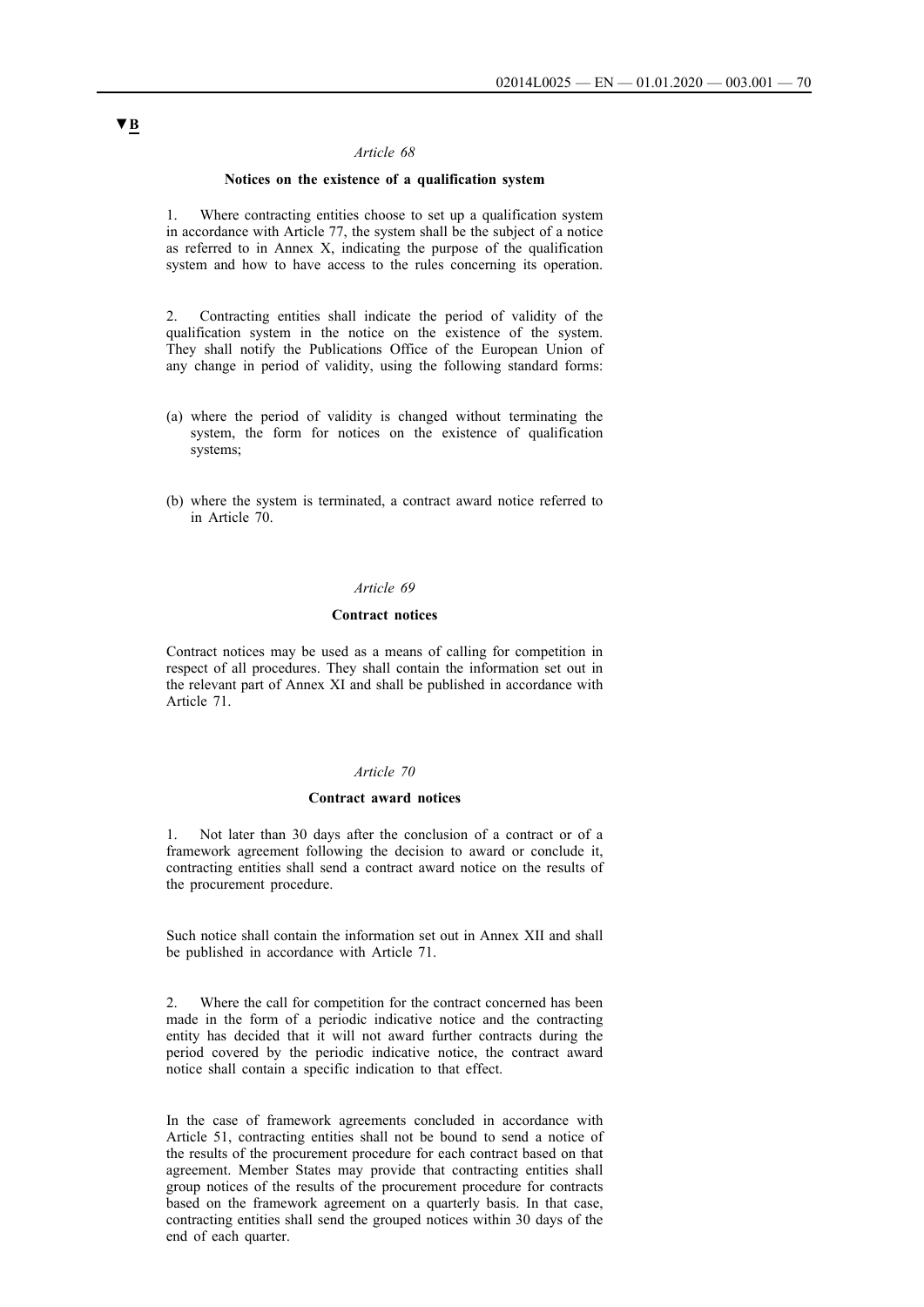Contracting entities shall send a contract award notice within 30 days after the award of each contract based on a dynamic purchasing system. They may, however, group such notices on a quarterly basis. In that case, they shall send the grouped notices within 30 days of the end of each quarter.

3. The information provided in accordance with Annex XII and intended for publication shall be published in accordance with Annex IX. Certain information on the contract award or the conclusion of the framework agreement may be withheld from publication where its release would impede law enforcement or otherwise be contrary to the public interest or would prejudice the legitimate commercial interests of a particular economic operator, public or private, or might prejudice fair competition between economic operators.

In the case of contracts for research-and-development services ('R & D services'), the information concerning the nature and quantity of the services may be limited to:

- (a) the indication 'R & D services' where the contract has been awarded by a negotiated procedure without a call for competition in accordance with Article 50(b);
- (b) information at least as detailed as was indicated in the notice that was used as a means of calling for competition.

4. Information provided in accordance with Annex XII and marked as not being intended for publication shall be published only in simplified form and in accordance with Annex IX for statistical purposes.

### *Article 71*

#### **Form and manner of publication of notices**

Notices referred to in Articles 67 to 70 shall include the information set out in Annexes VI Part A, VI Part B, X, XI, and XII and in the format of standard forms, including standard forms for corrigenda.

The Commission shall establish those standard forms by means of implementing acts. Those implementing acts shall be adopted in accordance with the advisory procedure referred to in Article 105.

2. Notices referred to in Articles 67 to 70 shall be drawn up, transmitted by electronic means to the Publications Office of the European Union and published in accordance with Annex IX. Notices shall be published not later than five days after they are sent. The costs of publication of the notices by Publications Office of the European Union shall be borne by the Union.

3. Notices referred to in Articles 67 to 70 shall be published in full in the official language(s) of the institutions of the Union chosen by the contracting entity. That language version or those language versions shall constitute the sole authentic text(s). A summary of the important elements of each notice shall be published in the other official languages of the institutions of the Union.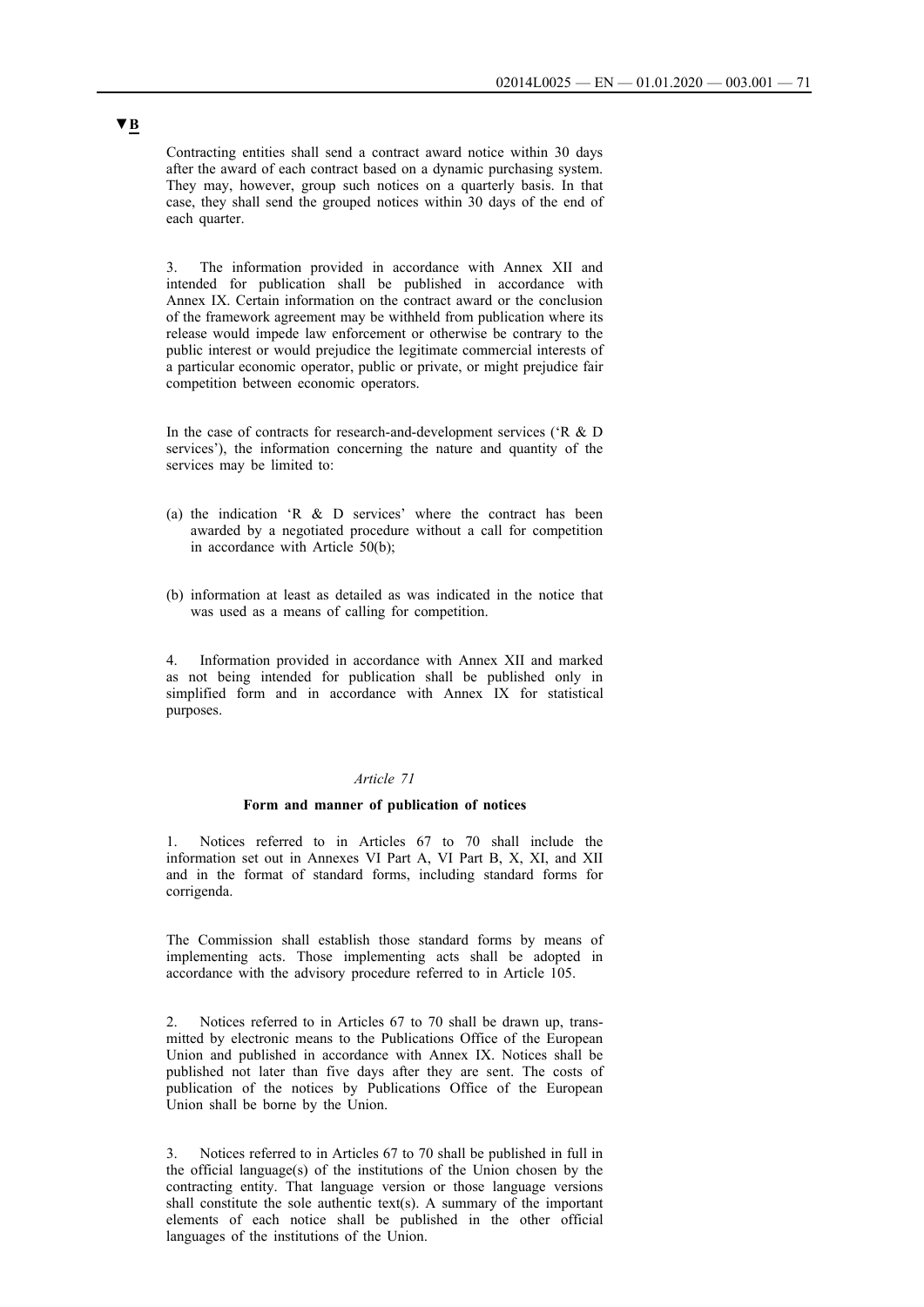4. The Publications Office of the European Union shall ensure that the full text and the summary of periodic indicative notices referred to in Article 67(2), calls for competition setting up a dynamic purchasing system as referred to in point (a) of Article 52(4) and notices on the existence of a qualification system used as a means of calling for competition in accordance with point (b) of Article 44(4) continue to be published:

- (a) in the case of periodic indicative notices for 12 months or until receipt of a contract award notice as provided for in Article 70(2) indicating that no further contracts will be awarded during the 12 month period covered by the call for competition. However, in the case of contracts for social and other specific services, the periodic indicative notice referred to in point (b) of Article 92(1) shall continue to be published until the end of its originally indicated period of validity or until receipt of a contract award notice as provided for in Article 70 indicating that no further contracts will be awarded during the period covered by the call for competition;
- (b) in the case of calls for competition setting up a dynamic purchasing system for the period of validity of the dynamic purchasing system;
- (c) in the case of notices on the existence of a qualification system for its period of validity.

5. Contracting entities shall be able to supply proof of the dates on which notices are dispatched.

The Publications Office of the European Union shall give the contracting entity confirmation of the receipt of the notice and of the publication of the information sent, indicating the date of that publication. Such confirmation shall constitute proof of publication.

6. Contracting entities may publish notices for works, supply or service contracts that are not subject to the publication requirements laid down in this Directive provided that those notices are sent to the Publications Office of the European Union by electronic means in accordance with the format and procedures for transmission indicated in Annex IX.

## *Article 72*

#### **Publication at national level**

1. Notices referred to in Articles 67 to 70 and the information contained therein shall not be published at national level before the publication pursuant to Article 71. However, publication may in any event take place at the national level where contracting entities have not been notified of the publication within 48 hours after confirmation of the receipt of the notice in accordance with Article 71.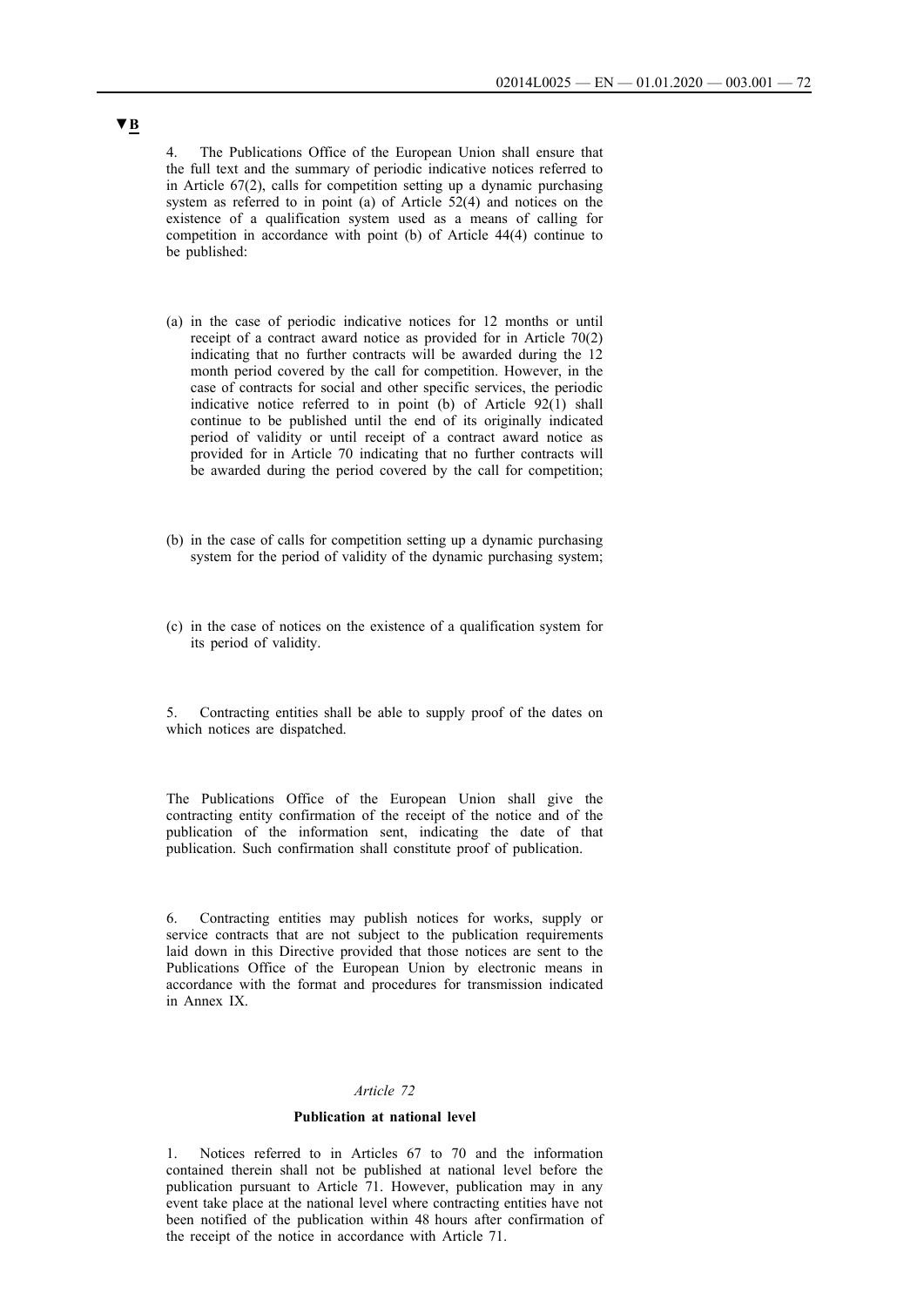2. Notices published at national level shall not contain information other than that contained in the notices dispatched to the Publications Office of the European Union or published on a buyer profile, but shall indicate the date of dispatch of the notice to the Publications Office of the European Union or its publication on the buyer profile.

3. Periodic indicative notices shall not be published on a buyer profile before the dispatch to the Publications Office of the European Union of the notice of their publication in that form; they shall indicate the date of that dispatch.

#### *Article 73*

#### **Electronic availability of procurement documents**

1. Contracting entities shall by electronic means offer unrestricted and full direct access free of charge to the procurement documents from the date of publication of a notice in accordance with Article 71 or the date on which an invitation to confirm interest was sent.

Where the means of calling for competition is a notice on the existence of a qualification system, such access shall be offered as soon as possible and at the latest when the invitation to tender or to negotiate is sent. The text of the notice or of those invitations shall specify the internet address at which the procurement documents are accessible.

Where unrestricted and full direct access free of charge by electronic means to certain procurement documents cannot be offered for one of the reasons set out in the second subparagraph of Article 40(1), contracting entities may indicate in the notice or the invitation to confirm interest that the procurement documents concerned will be transmitted by other means than electronic means in accordance with paragraph 2 of this Article. In such a case, the time limit for the submission of tenders shall be prolonged by five days, except in the cases of duly substantiated urgency referred to in Article 45(3) and where the time limit is set by mutual agreement pursuant to the second subparagraph of Article 46(2) or the second subparagraph of Article  $\overline{47(2)}$ .

Where unrestricted and full direct access free of charge by electronic means to certain procurement documents cannot be offered because contracting entities intend to apply Article 39(2), they shall indicate in the notice or the invitation to confirm interest or, where the means of calling for competition is a notice on the existence of a qualification system, in the procurement documents which measures aimed at protecting the confidential nature of the information they require and how access can be obtained to the documents concerned. In such case, the time limit for the submission of tenders shall be prolonged by five days, except in the cases of duly substantiated urgency referred to in Article 45(3) and where the time limit is set by mutual agreement pursuant to the second subparagraph of Article 46(2) or the second subparagraph of Article 47(2).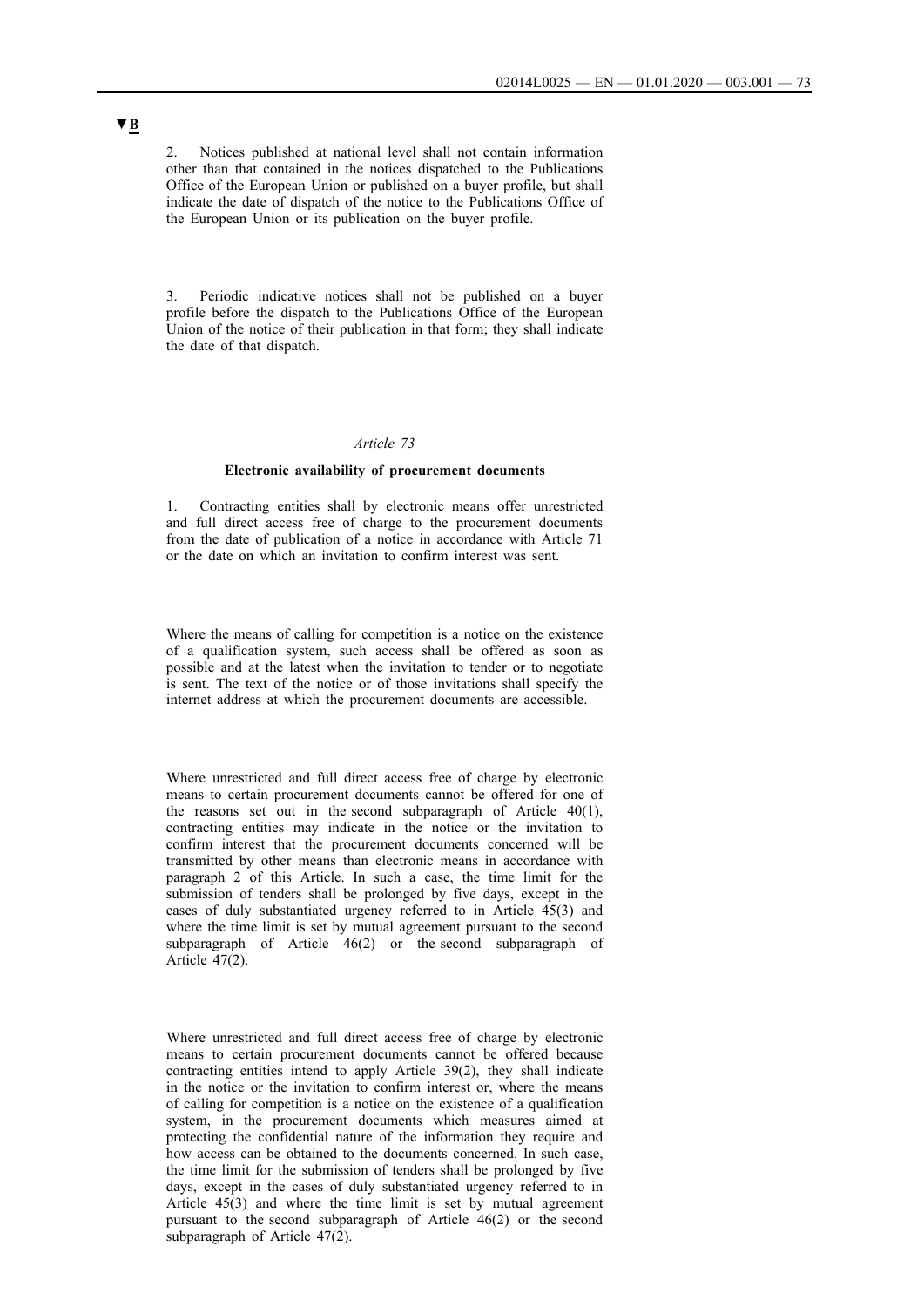2. Provided that it has been requested in good time, the contracting entities shall supply to all tenderers taking part in the procurement procedure additional information relating to the specifications and any supporting documents not later than six days before the time limit fixed for the receipt of tenders. In the event of an accelerated open procedure as referred to in Article 45(3), that period shall be four days.

### *Article 74*

### **Invitations to candidates**

1. In restricted procedures, competitive dialogue procedures, innovation partnerships and negotiated procedures with prior call for competition, contracting entities shall simultaneously and in writing invite the selected candidates to submit their tenders, to take part in the dialogue or to negotiate.

Where a periodic indicative notice is used as a call for competition pursuant to point (a) of Article 44(4), contracting entities shall simultaneously and in writing invite the economic operators which have expressed their interest to confirm their continuing interest.

2. The invitations referred to in paragraph 1 of this Article shall include a reference to the electronic address on which the procurement documents have been made directly available by electronic means. The invitations shall be accompanied by the procurement documents, where those documents have not been the subject of unrestricted and full direct access, free of charge, for the reasons set out in the third or fourth subparagraph of Article 73(1) and have not already been made otherwise available. In addition, the invitations referred to in paragraph 1 of this Article shall include the information set out in Annex XIII.

### *Article 75*

#### **Informing applicants for qualification, candidates and tenderers**

1. Contracting entities shall as soon as possible inform each candidate and tenderer of decisions reached concerning the conclusion of a framework agreement, the award of the contract or admittance to a dynamic purchasing system, including the grounds for any decision not to conclude a framework agreement or award a contract for which there has been a call for competition or to recommence the procedure, or not to implement a dynamic purchasing system.

2. On request from the candidate or tenderer concerned, contracting entities shall, as soon as possible, and in any event within 15 days from receipt of a written request, inform:

(a) any unsuccessful candidate of the reasons for the rejection of its request to participate;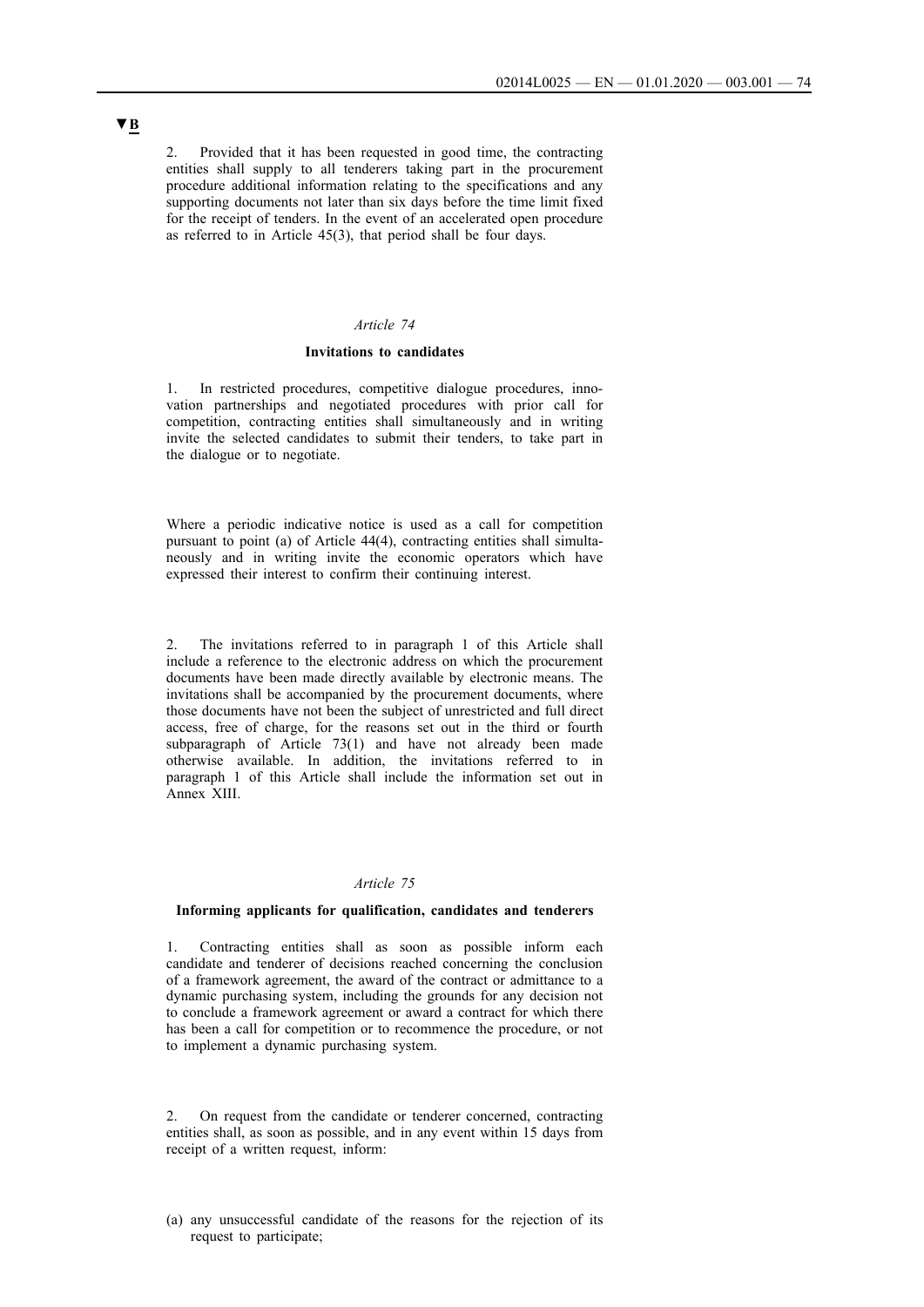- (b) any unsuccessful tenderer of the reasons for the rejection of its tender, including, for the cases referred to in Article 60(5) and (6), the reasons for their decision of non-equivalence or their decision that the works, supplies or services do not meet the performance or functional requirements;
- (c) any tenderer that has made an admissible tender of the characteristics and relative advantages of the tender selected, as well as the name of the successful tenderer or the parties to the framework agreement;
- (d) any tenderer that has made an admissible tender of the conduct and progress of negotiations and dialogue with tenderers.

3. Contracting entities may decide to withhold certain information referred to in paragraphs 1 and 2, regarding the contract award, the conclusion of the framework agreement or the admittance to a dynamic purchasing system is to be withheld where its release would impede law enforcement or otherwise be contrary to the public interest or would prejudice the legitimate commercial interests of a particular economic operator, public or private, or might prejudice fair competition between economic operators.

Contracting entities which establish and operate a system of qualification shall inform applicants of their decision as to qualification within a period of six months.

If the decision will take longer than four months from the presentation of an application, the contracting entity shall inform the applicant, within two months of the application, of the reasons justifying the longer period and of the date by which his application will be accepted or refused.

5. Applicants whose qualification is refused shall be informed of the refusal decision and the reasons for that decision as soon as possible and no more than 15 days later than the date of the refusal decision. The reasons shall be based on the criteria for qualification referred to in Article 77(2).

6. Contracting entities which establish and operate a system of qualification may bring the qualification of an economic operator to an end only for reasons based on the criteria for qualification referred to in Article 77(2). Any intention to bring the qualification to an end shall be notified in writing to the economic operator at least 15 days before the date on which the qualification is due to end, together with the reason or reasons justifying the proposed action.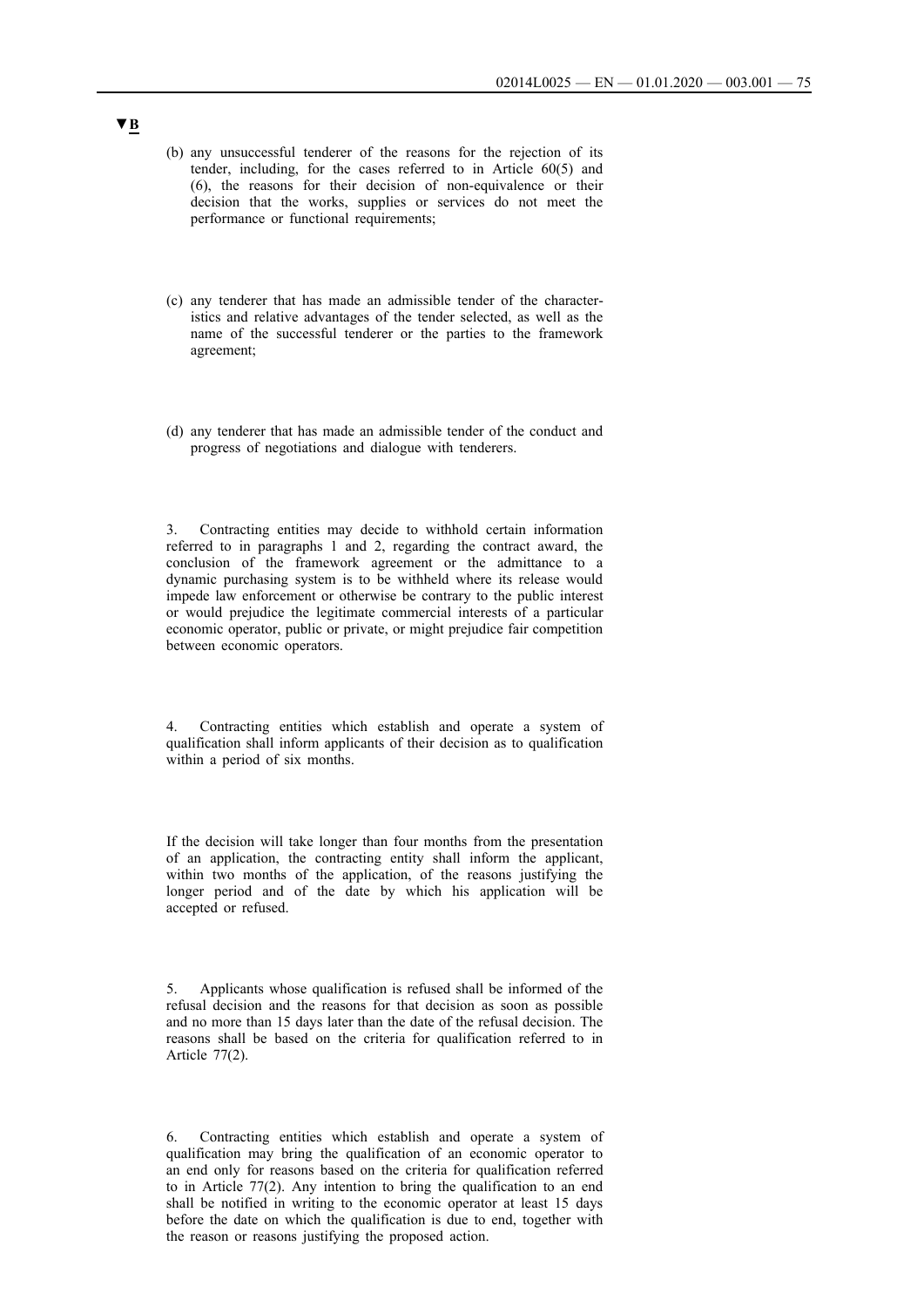#### Section 3

#### **Choice of participants and award of contracts**

#### *Article 76*

### **General principles**

1. For the purpose of selecting participants in their procurement procedures, the following rules shall all apply:

- (a) contracting entities having provided rules and criteria for the exclusion of tenderers or candidates in accordance with Article 78(1) or Article 80(1) shall exclude economic operators identified in accordance with such rules and fulfilling such criteria;
- (b) they shall select tenderers and candidates in accordance with the objective rules and criteria laid down pursuant to Articles 78 and  $80<sup>°</sup>$
- (c) in restricted procedures, in negotiated procedures with a call for competition, in competitive dialogues and in innovation partnerships, they shall where appropriate reduce in accordance with Article 78(2) the number of candidates selected pursuant to points (a) and (b) of this paragraph.

2. When a call for competition is made by means of a notice on the existence of a qualification system and for the purpose of selecting participants in procurement procedures for the specific contracts which are the subject of the call for competition, contracting entities shall:

- (a) qualify economic operators in accordance with Article 77;
- (b) apply to such qualified economic operators those provisions of paragraph 1 that are relevant to restricted or negotiated procedures, to competitive dialogues or to innovation partnerships.

When selecting participants for a restricted or negotiated procedure, a competitive dialogue or an innovation partnership, in reaching their decision as to qualification or when the criteria and rules are being updated, contracting entities shall not:

- (a) impose administrative, technical or financial conditions on certain economic operators which would not be imposed on others;
- (b) require tests or evidence which would duplicate objective evidence already available.

Where information or documentation to be submitted by economic operators is or appears to be incomplete or erroneous, or where specific documents are missing, contracting entities may, unless otherwise provided for by the national law implementing this Directive, request the economic operators concerned to submit, supplement, clarify or complete the relevant information or documentation within an appropriate time limit, provided that such requests are made in full compliance with the principles of equal treatment and transparency.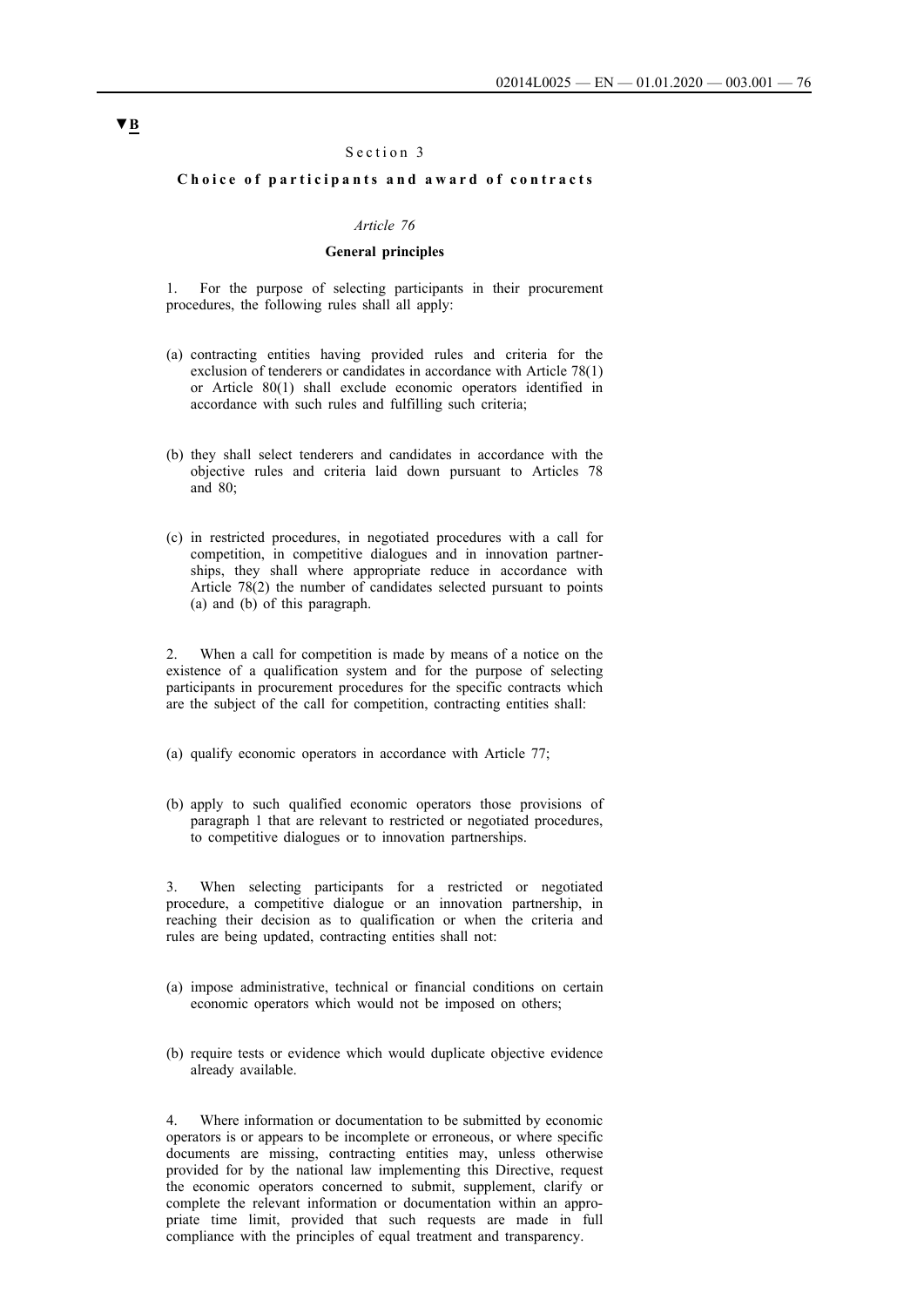5. Contracting entities shall verify that the tenders submitted by the selected tenderers comply with the rules and requirements applicable to tenders and award the contract on the basis of the criteria laid down in Articles 82 and 84, taking into account Article 64.

6. Contracting entities may decide not to award a contract to the tenderer submitting the best tender where they have established that the tender does not comply with the applicable obligations referred to in Article 36(2).

7. In open procedures, contracting entities may decide to examine tenders before verifying the suitability of tenderers, provided that the relevant provisions of Articles 76 to 84 are observed, including the rule that the contract shall not be awarded to a tenderer who should have been excluded pursuant to Article 80 or who does not meet the selection criteria set out by the contracting entity in accordance with Article 78(1) and Article 80.

Member States may exclude the use of the procedure in the first subparagraph for, or restrict it to, certain types of procurement or specific circumstances.

8. The Commission shall be empowered to adopt delegated acts in accordance with Article 103 to amend the list in Annex XIV, where necessary, to add new international agreements that have been ratified by all Member States or where the existing international agreements referred to are no longer ratified by all Member States or they are otherwise changed, for instance in respect of their scope, content or denomination.

### Subsection 1

#### **Qualification and qualitative selection**

#### *Article 77*

### **Qualification systems**

1. Contracting entities which so wish may establish and operate a system of qualification of economic operators.

Contracting entities which establish or operate a system of qualification shall ensure that economic operators are at all times able to request qualification.

2. The system under paragraph 1 may involve different qualification stages.

Contracting entities shall establish objective rules and criteria for the exclusion and selection of economic operators requesting qualification and objective criteria and rules for the operation of the qualification system, covering matters such as inscription in the system, periodic updating of the qualifications, if any, and the duration of the system.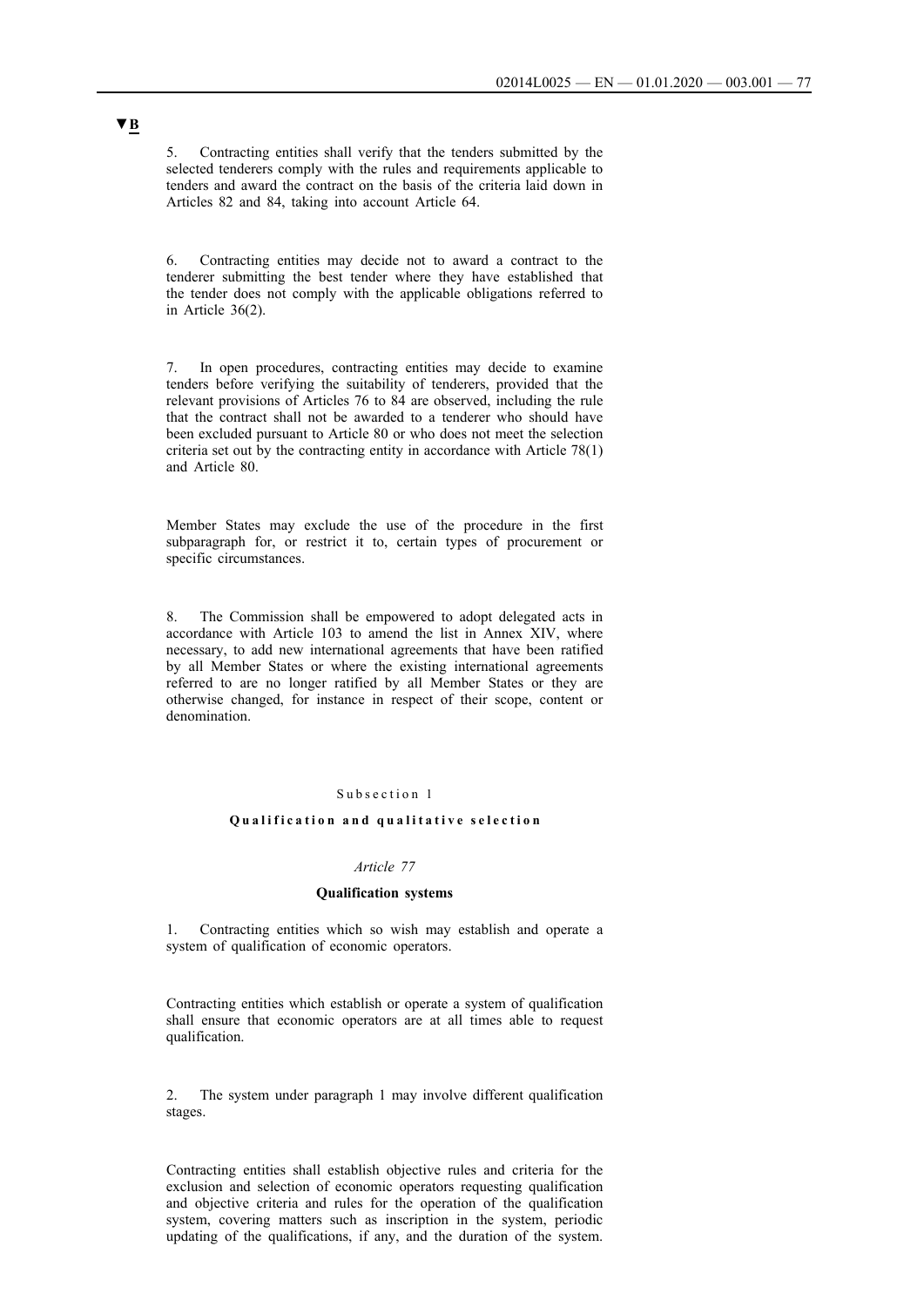Where those criteria and rules include technical specifications, Articles 60 to 62 shall apply. The criteria and rules may be updated as required.

3. The criteria and rules referred to in paragraph 2 shall be made available to economic operators on request. Those updated criteria and rules shall be communicated to interested economic operators.

Where a contracting entity considers that the qualification system of certain other entities or bodies meets its requirements, it shall communicate to interested economic operators the names of such other entities or bodies.

4. A written record of qualified economic operators shall be kept; it may be divided into categories according to the type of contract for which the qualification is valid.

5. When a call for competition is made by means of a notice on the existence of a qualification system, specific contracts for the works, supplies or services covered by the qualification system shall be awarded by restricted procedures or negotiated procedures, in which all tenderers and participants are selected among the candidates already qualified in accordance with such a system.

6. Any charges that are billed in connection with requests for qualification or with updating or conserving an already obtained qualification pursuant to the system shall be proportionate to the generated costs.

### *Article 78*

#### **Criteria for qualitative selection**

1. Contracting entities may establish objective rules and criteria for the exclusion and selection of tenderers or candidates; those rules and criteria shall be available to interested economic operators.

2. Where contracting entities need to ensure an appropriate balance between the particular characteristics of the procurement procedure and the resources required to conduct it, they may, in restricted or negotiated procedures, in competitive dialogues or in innovation partnerships, establish objective rules and criteria that reflect this need and enable the contracting entity to reduce the number of candidates that will be invited to tender or to negotiate. The number of candidates selected shall, however, take account of the need to ensure adequate competition.

#### *Article 79*

### **Reliance on the capacities of other entities**

1. Where the objective rules and criteria for the exclusion and selection of economic operators requesting qualification in a qualification system include requirements relating to the economic and financial capacity of the economic operator, or to its technical and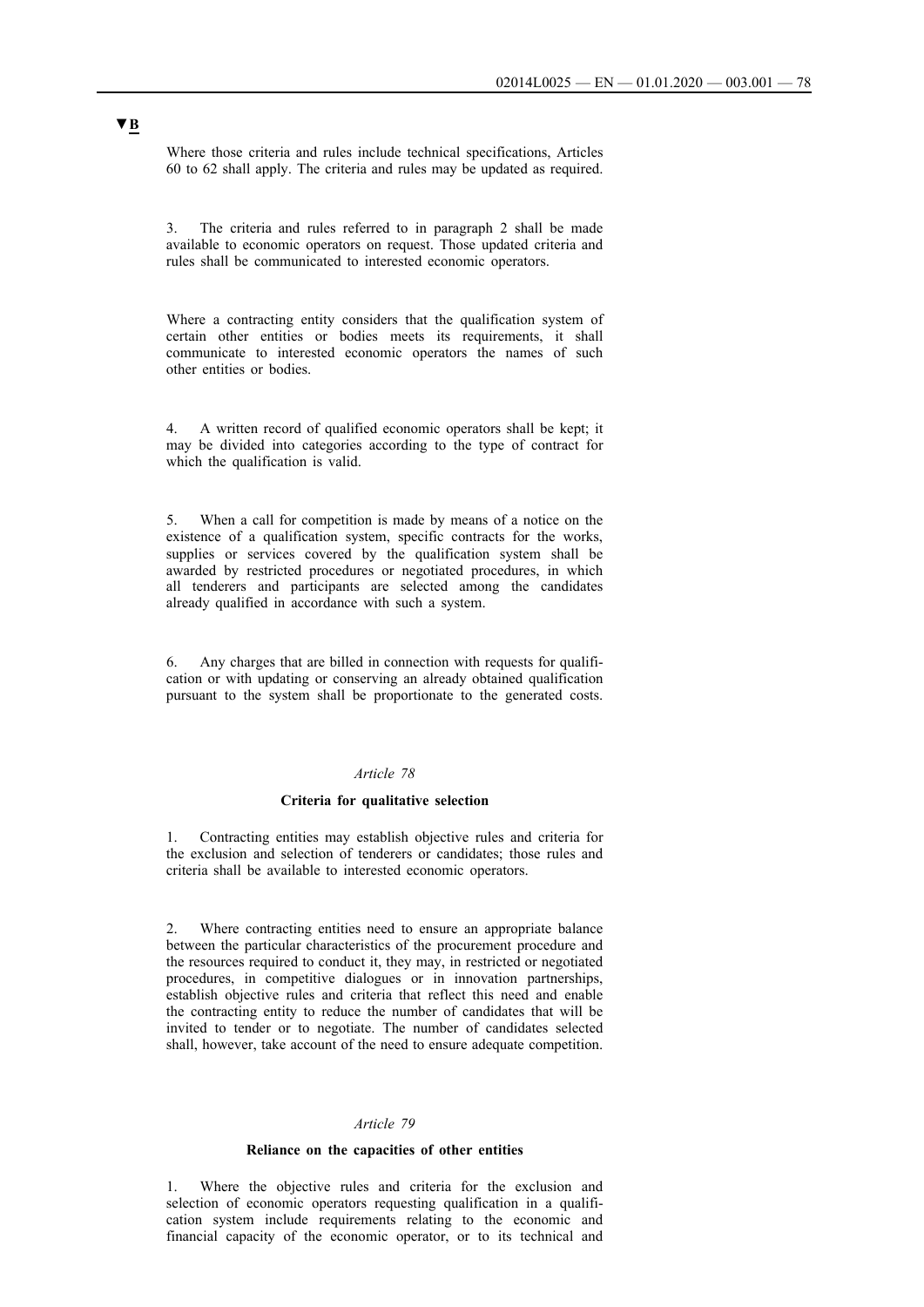professional abilities, the economic operator may where necessary rely on the capacity of other entities, whatever the legal nature of the link between itself and those entities. With regard to criteria relating to the educational and professional qualifications of the service provider or contractor or those of the undertaking's managerial staff or to the relevant professional experience, economic operators may however only rely on the capacities of other entities where the latter will perform the works or services for which these capacities are required. Where an economic operator wants to rely on the capacities of other entities, it shall prove to the contracting entity that those resources will be available to it throughout the period of the validity of the qualification system, for example by producing a commitment by those entities to that effect.

Where, pursuant to Article 80 of this Directive, contracting entities have referred to exclusion or selection criteria provided for under Directive 2014/24/EU, contracting entities shall verify in accordance with Article 80(3) of this Directive whether the other entities on whose capacity the economic operator intends to rely fulfil the relevant selection criteria or whether there are grounds for exclusion, to which the contracting entities have referred, pursuant to Article 57 of Directive 2014/24/EU. The contracting entity shall require that the economic operator replaces an entity in respect of which there are compulsory grounds for exclusion to which the contracting entity has referred. The contracting entity may require or may be required by the Member State to require that the economic operator replaces an entity in respect of which there are non-compulsory grounds for exclusion to which the contracting entity has referred.

Where an economic operator relies on the capacities of other entities with regard to criteria relating to economic and financial standing, the contracting entity may require that the economic operator and those entities be jointly liable for the execution of the contract.

Under the same conditions, a group of economic operators as referred to in Article 37(2) may rely on the capacity of participants in the group or of other entities.

2. Where the objective rules and criteria for the exclusion and selection of candidates and tenderers in open, restricted or negotiated procedures, in competitive dialogues or in innovation partnerships include requirements relating to the economic and financial capacity of the economic operator, or to its technical and professional abilities the economic operator may where necessary and for a particular contract rely on the capacity of other entities, whatever the legal nature of the link between itself and those entities. With regard to criteria relating to the educational and professional qualifications of the service provider or contractor or those of the undertaking's managerial staff or to the relevant professional experience, economic operators may however only rely on the capacities of other entities where the latter will perform the works or services for which these capacities are required. Where an economic operator wants to rely on the capacities of other entities, it shall prove to the contracting entity that the necessary resources will be available to it, for example by delivering a commitment by those entities to that effect.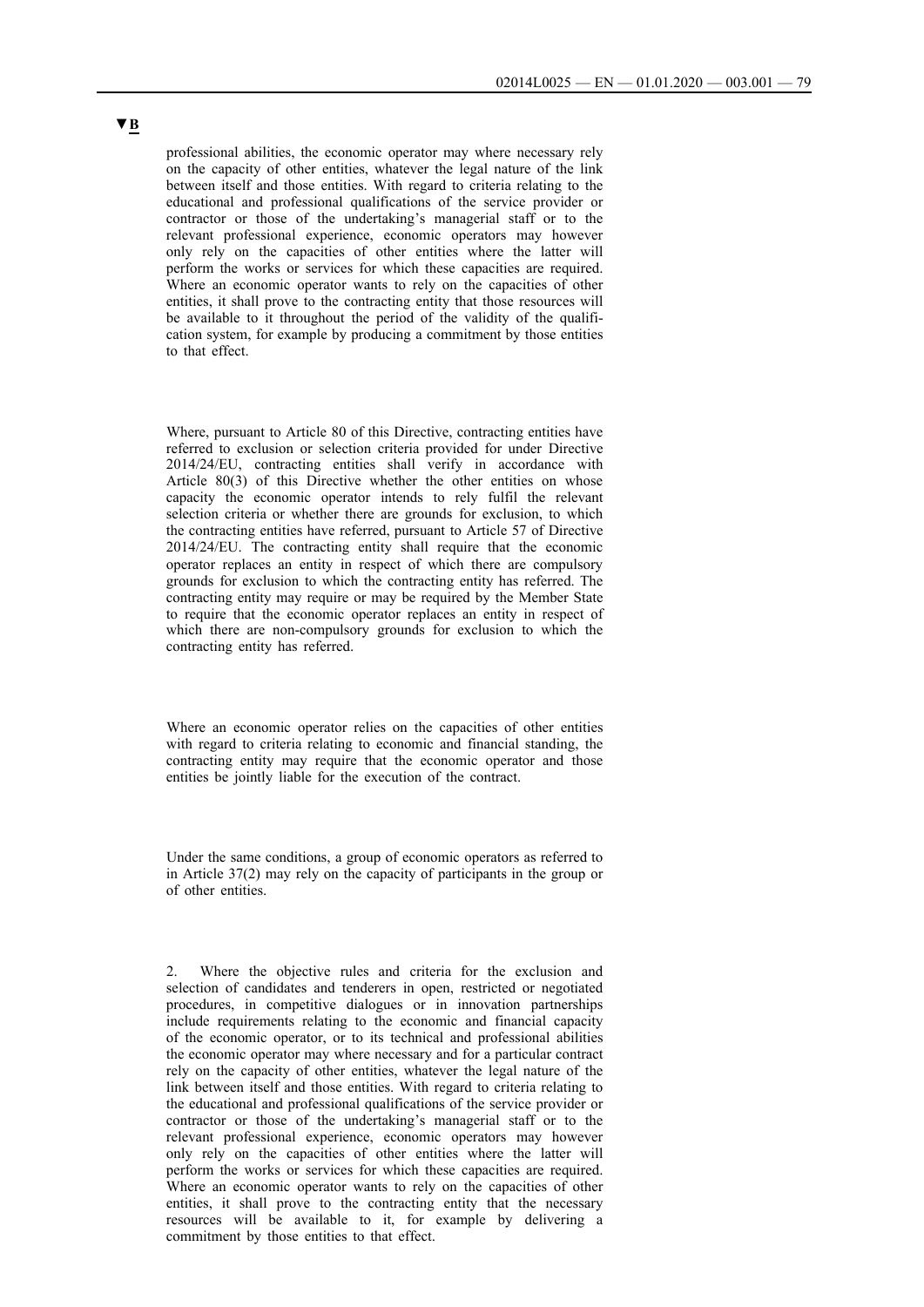Where, pursuant to Article 80 of this Directive, contracting entities have referred to exclusion or selection criteria provided for under Directive 2014/24/EU, contracting entities shall verify in accordance with Article 80(3) of this Directive whether the other entities on whose capacity the economic operator intends to rely fulfil the relevant selection criteria or whether there are grounds for exclusion, to which the contracting entities have referred, pursuant to Article 57 of Directive 2014/24/EU. The contracting entity shall require that the economic operator replaces an entity which does not meet a relevant selection criterion, or in respect of which there are compulsory grounds for exclusion to which the contracting entity has referred. The contracting entity may require or may be required by the Member State to require that the economic operator replaces an entity in respect of which there are non-compulsory grounds for exclusion to which the contracting entity has referred.

Where an economic operator relies on the capacities of other entities with regard to criteria relating to economic and financial standing, the contracting entity may require that the economic operator and those entities be jointly liable for the execution of the contract.

Under the same conditions, a group of economic operators as referred to in Article 37 may rely on the capacities of participants in the group or of other entities.

3. In the case of works contracts, service contracts and siting and installation operations in the context of a supply contract, contracting entities may require that certain critical tasks be performed directly by the tenderer itself or, where the tender is submitted by a group of economic operators as referred to in Article 37(2), a participant in that group.

#### *Article 80*

#### **Use of exclusion grounds and selection criteria provided for under Directive 2014/24/EU**

1. The objective rules and criteria for the exclusion and selection of economic operators requesting qualification in a qualification system and the objective rules and criteria for the exclusion and selection of candidates and tenderers in open, restricted or negotiated procedures, in competitive dialogues or in innovation partnerships may include the exclusion grounds listed in Article 57 of Directive 2014/24/EU on the terms and conditions set out therein.

Where the contracting entity is a contracting authority, those criteria and rules shall include the exclusion grounds listed in Article 57(1) and (2) of Directive 2014/24/EU on the terms and conditions set out in that Article.

If so required by Member States, those criteria and rules shall, in addition, include the exclusion grounds listed in Article 57(4) of Directive 2014/24/EU on the terms and conditions set out in that Article.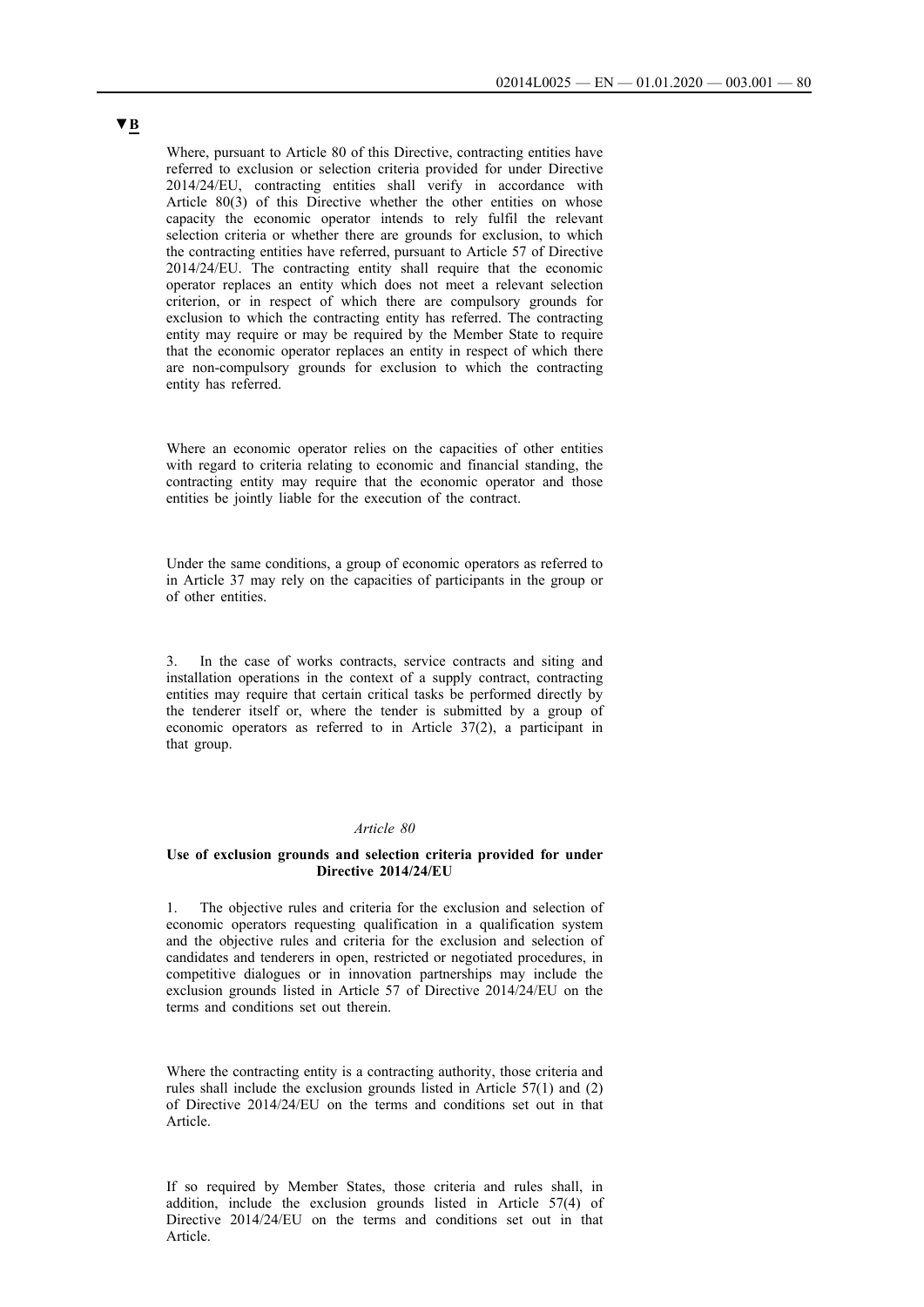2. The criteria and rules referred to in paragraph 1 of this Article may include the selection criteria set out in Article 58 of Directive 2014/24/EU on the terms and conditions set out therein, notably as regards the limits to requirements concerning yearly turnovers, as provided for under the second subparagraph of paragraph 3 of that Article.

3. For the purpose of applying paragraphs 1 and 2 of this Article, Articles 59 to 61 of Directive 2014/24/EU shall apply.

#### *Article 81*

### **Quality assurance standards and environmental management standards**

1. Contracting entities shall, where they require the production of certificates drawn up by independent bodies attesting that the economic operator complies with certain quality assurance standards, including on accessibility for disabled persons, refer to quality assurance systems based on the relevant European standards series certified by accredited bodies. They shall recognise equivalent certificates from bodies established in other Member States. They shall also accept other evidence of equivalent quality assurance measures where the economic operator concerned had no possibility of obtaining such certificates within the relevant time limits for reasons that are not attributable to that economic operator provided that the economic operator proves that the proposed quality assurance measures comply with the required quality assurance standards.

2. Where contracting entities require the production of certificates drawn up by independent bodies attesting that the economic operator complies with certain environmental management systems or standards, they shall refer to the Eco-Management and Audit Scheme (EMAS) of the Union or to other environmental management systems as recognised in accordance with Article 45 of Regulation (EC) No 1221/2009 or other environmental management standards based on the relevant European or international standards by accredited bodies. They shall recognise equivalent certificates from bodies established in other Member States.

Where an economic operator had demonstrably no access to such certificates, or no possibility of obtaining them within the relevant time limits for reasons that are not attributable to that economic operator, the contracting entity shall also accept other evidence of environmental management measures, provided that the economic operator proves that these measures are equivalent to those required under the applicable environmental management system or standard.

3. Upon request, Member States shall make available to other Member States any information relating to the documents produced as evidence of compliance with quality and environmental standards referred to in paragraphs 1 and 2.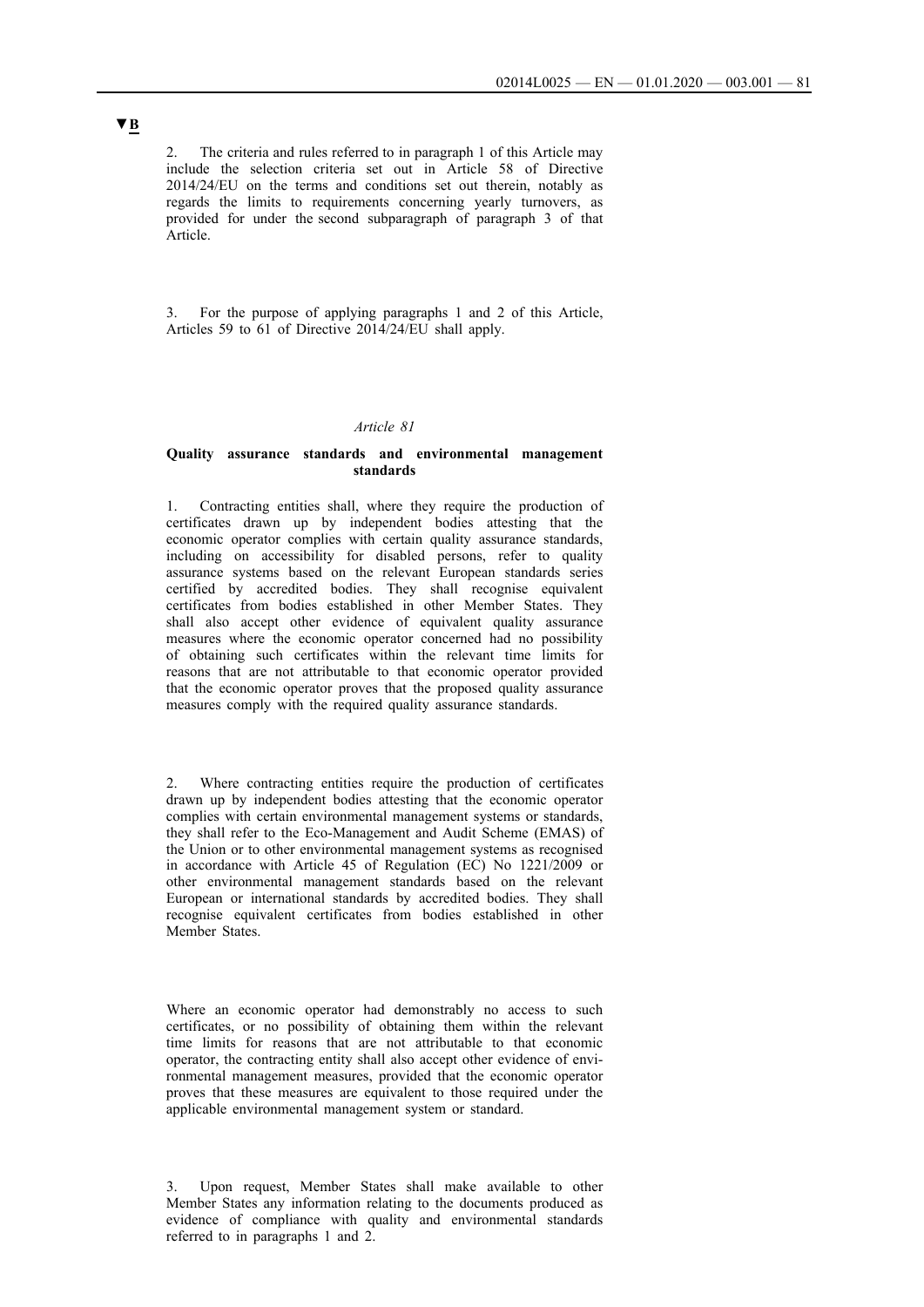#### Subsection 2

### Award of the contract

#### *Article 82*

#### **Contract award criteria**

1. Without prejudice to national laws, regulations or administrative provisions on the price of certain supplies or the remuneration of certain services, contracting entities shall base the award of contracts on the most economically advantageous tender.

2. The most economically advantageous tender from the point of view of the contracting entity shall be identified on the basis of the price or cost, using a cost-effectiveness approach, such as life-cycle costing in accordance with Article 83, and may include the best price-quality ratio, which shall be assessed on the basis of criteria, including qualitative, environmental and/or social aspects, linked to the subject-matter of the contract in question. Such criteria may comprise, for instance:

- (a) quality, including technical merit, aesthetic and functional characteristics, accessibility, design for all users, social, environmental and innovative characteristics and trading and its conditions;
- (b) organisation, qualification and experience of staff assigned to performing the contract, where the quality of the staff assigned can have a significant impact on the level of performance of the contract; or
- (c) after-sales service and technical assistance, delivery conditions such as delivery date, delivery process and delivery period or period of completion, commitments with regard to parts and security of supply.

The cost element may also take the form of a fixed price or cost on the basis of which economic operators will compete on quality criteria only.

Member States may provide that contracting entities may not use price only or cost only as the sole award criterion or restrict their use to certain categories of contracting entities or certain types of contracts.

Award criteria shall be considered to be linked to the subject-matter of the public contract where they relate to the works, supplies or services to be provided under that contract in any respect and at any stage of their life cycle, including factors involved in:

- (a) the specific process of production, provision or trading of those works, supplies or services; or
- (b) a specific process for another stage of their life cycle,

even where such factors do not form part of their material substance.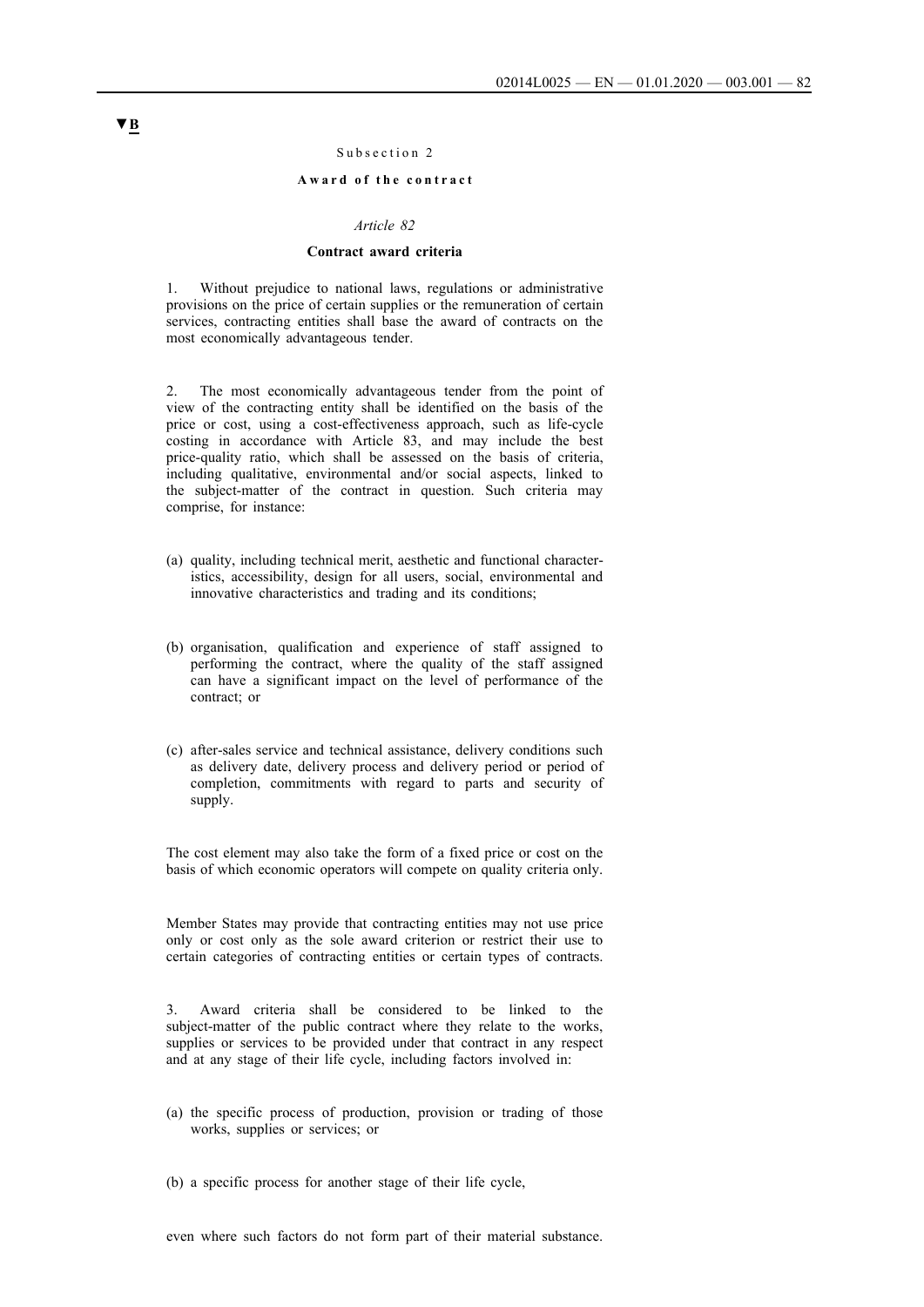4. Award criteria shall not have the effect of conferring an unrestricted freedom of choice on the contracting entity. They shall ensure the possibility of effective competition and shall be accompanied by specifications that allow the information provided by the tenderers to be effectively verified in order to assess how well the tenders meet the award criteria. In case of doubt, contracting entities shall verify effectively the accuracy of the information and proof provided by the tenderers.

5. The contracting entity shall specify in the procurement documents, the relative weighting which it gives to each of the criteria chosen to determine the most economically advantageous tender, except where this is identified on the basis of price alone.

Those weightings may be expressed by providing for a range with an appropriate maximum spread.

Where weighting is not possible for objective reasons, the contracting entity shall indicate the criteria in descending order of importance.

### *Article 83*

## **Life-cycle costing**

1. Life-cycle costing shall to the extent relevant cover parts or all of the following costs over the life cycle of a product, service or works

(a) costs, borne by the contracting entity or other users, such as:

- (i) costs relating to acquisition,
- (ii) costs of use, such as consumption of energy and other resources,
- (iii) maintenance costs,
- (iv) end of life costs, such as collection and recycling costs
- (b) cost imputed to environmental externalities linked to the product, service or works during its life cycle, provided their monetary value can be determined and verified; such costs may include the cost of emissions of greenhouse gases and of other pollutant emissions and other climate change mitigation costs.

2. Where contracting entities assess the costs using a life-cycle costing approach, they shall indicate in the procurement documents the data to be provided by the tenderers and the method which the contracting entity will use to determine the life-cycle costs on the basis of those data.

The method used for the assessment of costs imputed to environmental externalities shall fulfil all of the following conditions: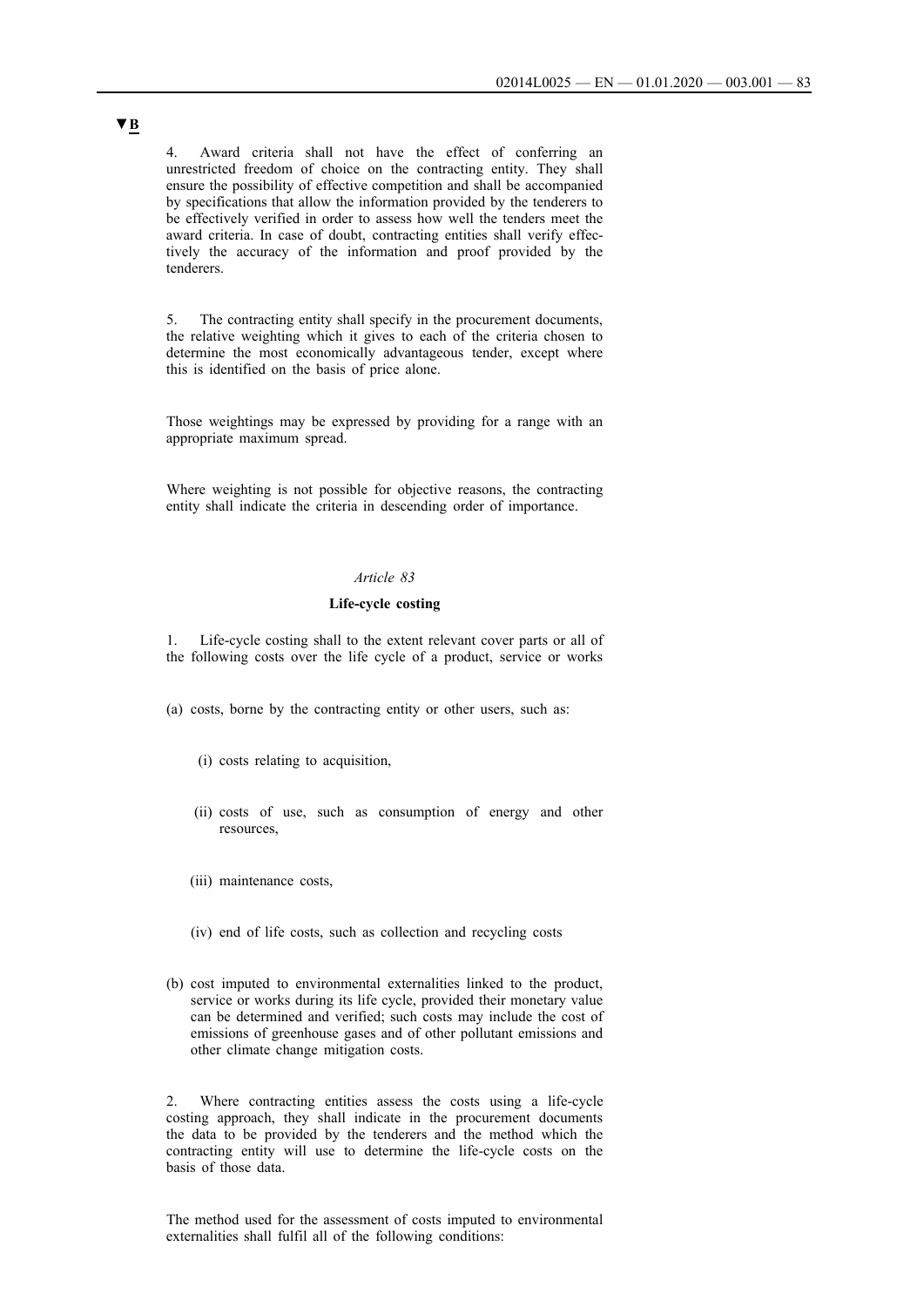- (a) it is based on objectively verifiable and non-discriminatory criteria. In particular where it has not been established for repeated or continuous application, it shall not unduly favour or disadvantage certain economic operators;
- (b) it is accessible to all interested parties;
- (c) the data required can be provided with reasonable effort by normally diligent economic operators, including economic operators from third countries party to the GPA or other international agreements by which the Union is bound.

3. Whenever a common method for the calculation of life-cycle costs has been made mandatory by a legislative act of the Union that common method shall be applied for the assessment of life-cycle costs.

A list of such legislative acts, and where necessary the delegated acts supplementing them, is set out in Annex XV.

The Commission, shall be empowered to adopt delegated acts in accordance with Article 103 concerning the update of that list, when an update of the list is necessary due to the adoption of new legislation making a common method mandatory or the repeal or modification of existing legal acts.

#### *Article 84*

## **Abnormally low tenders**

1. Contracting entities shall require economic operators to explain the price or costs proposed in the tender where tenders appear to be abnormally low in relation to the works, supplies or services.

2. The explanations referred to in paragraph 1 may in particular relate to:

- (a) the economics of the manufacturing process, of the services provided or of the construction method;
- (b) the technical solutions chosen or any exceptionally favourable conditions available to the tenderer for the supply of the products or services or for the execution of the work;
- (c) the originality of the supplies, services or work proposed by the tenderer;
- (d) compliance with obligations referred to in Article 36(2);
- (e) compliance with obligations referred to in Article 88;
- (f) the possibility of the tenderer obtaining State aid.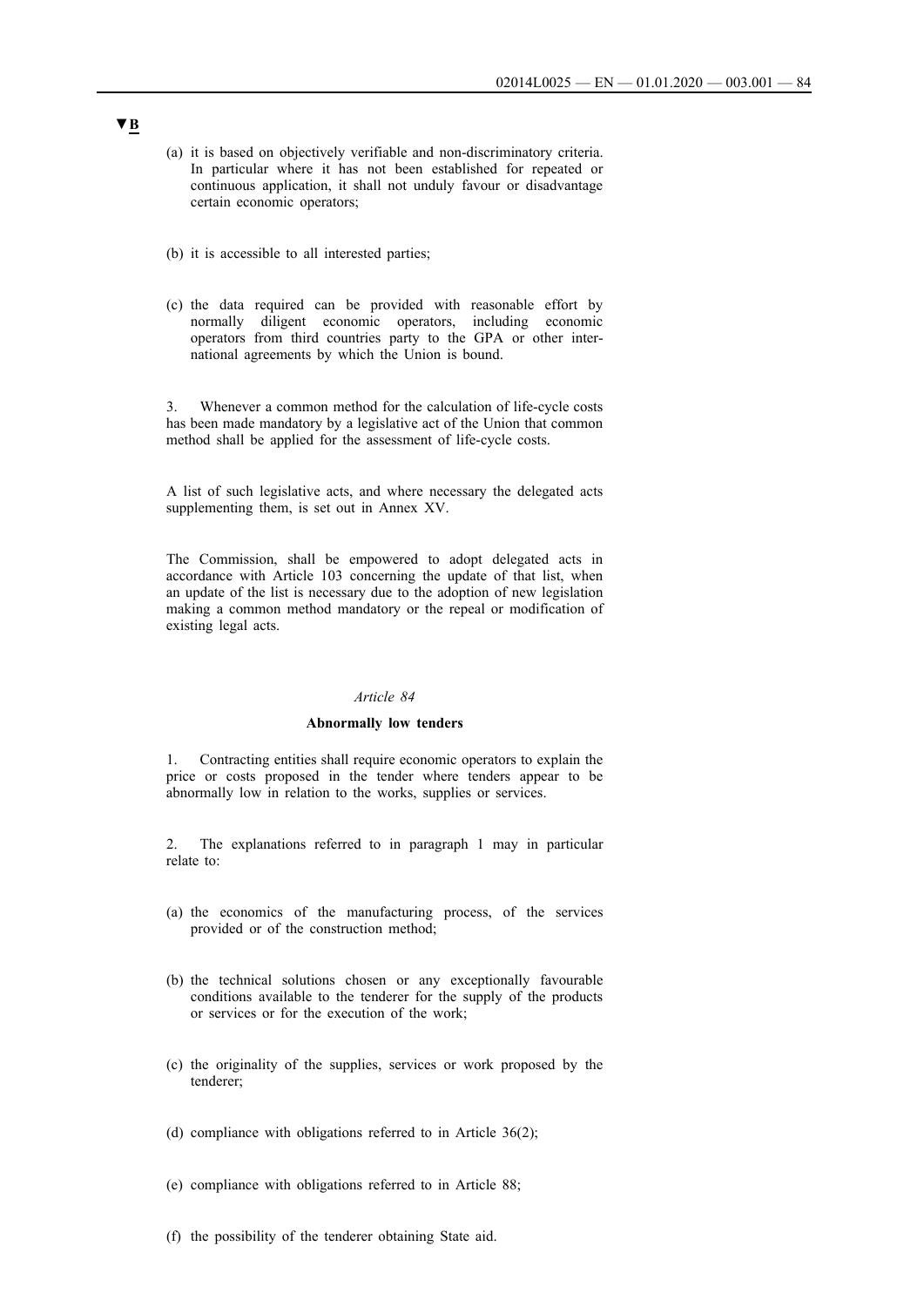3. The contracting entity shall assess the information provided by consulting the tenderer. It may only reject the tender where the evidence supplied does not satisfactorily account for the low level of price or costs proposed, taking into account the elements referred to in paragraph 2.

Contracting entities shall reject the tender, where they have established that the tender is abnormally low because it does not comply with applicable obligations referred to in Article 36(2).

4. Where a contracting entity establishes that a tender is abnormally low because the tenderer has obtained State aid, the tender may be rejected on that ground alone only after consultation with the tenderer where the latter is unable to prove, within a sufficient time limit fixed by the contracting entity, that the aid in question was compatible with the internal market within the meaning of Article 107 TFEU. Where the contracting entity rejects a tender in those circumstances, it shall inform the Commission thereof.

5. Upon request, Member States shall make available to other Member States by means of administrative cooperation any information at its disposal, such as laws, regulations, universally applicable collective agreements or national technical standards, relating to the evidence and documents produced in relation to details listed in paragraph 2.

#### Section 4

#### Tenders comprising products originating in third countries and relations with those **c o u n t r i e s**

#### *Article 85*

### **Tenders comprising products originating in third countries**

1. This Article shall apply to tenders covering products originating in third countries with which the Union has not concluded, whether multilaterally or bilaterally, an agreement ensuring comparable and effective access for Union undertakings to the markets of those third countries. It shall be without prejudice to the obligations of the Union or its Member States in respect of third countries.

2. Any tender submitted for the award of a supply contract may be rejected where the proportion of the products originating in third countries, as determined in accordance with Regulation (EU) No 952/2013 of the European Parliament and of the Council  $(1)$ , exceeds 50 % of the total value of the products constituting the tender.

For the purposes of this Article, software used in telecommunications network equipment shall be regarded as products.

<sup>(1)</sup> Regulation (EU) No 952/2013 of the European Parliament and of the Council of 9 October 2013 laying down the Union Customs Code (OJ L 269, 10.10.2013, p. 1).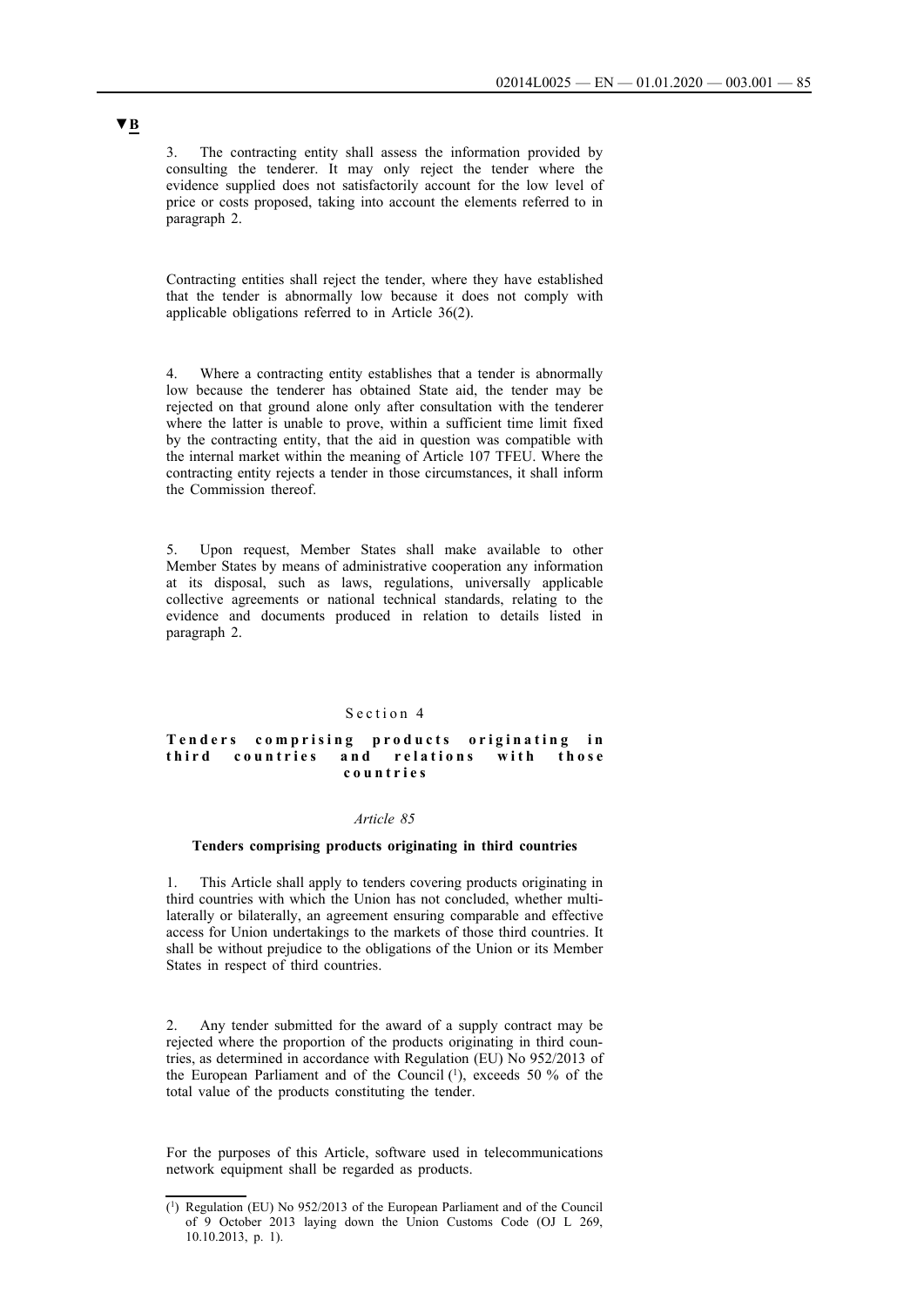3. Subject to the second subparagraph of this paragraph, where two or more tenders are equivalent in the light of the contract award criteria defined in Article 82, preference shall be given to those tenders which may not be rejected pursuant to paragraph 2 of this Article. The prices of those tenders shall be considered equivalent for the purposes of this Article, if the price difference does not exceed 3 %.

However, a tender shall not be preferred to another pursuant to the first subparagraph where its acceptance would oblige the contracting entity to acquire equipment having technical characteristics different from those of existing equipment, resulting in incompatibility, technical difficulties in operation and maintenance, or disproportionate costs.

4. For the purposes of this Article, those third countries to which the benefit of this Directive has been extended by a Council Decision in accordance with paragraph 1 shall not be taken into account for determining the proportion, referred to in paragraph 2, of products originating in third countries.

5. By 31 December 2015 and every year thereafter, the Commission shall submit an annual report to the Council, on progress made in multilateral or bilateral negotiations regarding access for Union undertakings to the markets of third countries in the fields covered by this Directive, on any result which such negotiations may have achieved, and on the implementation in practice of all the agreements which have been concluded.

#### *Article 86*

### **Relations with third countries as regards works, supplies and service contracts**

1. Member States shall inform the Commission of any general difficulties, in law or in fact, encountered and reported by their undertakings in securing the award of service contracts in third countries.

2. The Commission shall report to the Council by 18 April 2019, and periodically thereafter, on the opening up of service contracts in third countries and on progress in negotiations with these countries on this subject, particularly within the framework of the World Trade Organisation (WTO).

3. The Commission shall endeavour, by approaching the third country concerned, to remedy any situation whereby it finds, on the basis either of the reports referred to in paragraph 2 or of other information, that, in the context of the award of service contracts, a third country:

- (a) does not grant Union undertakings effective access comparable to that granted by the Union to undertakings from that country;
- (b) does not grant Union undertakings national treatment or the same competitive opportunities as are available to national undertakings; or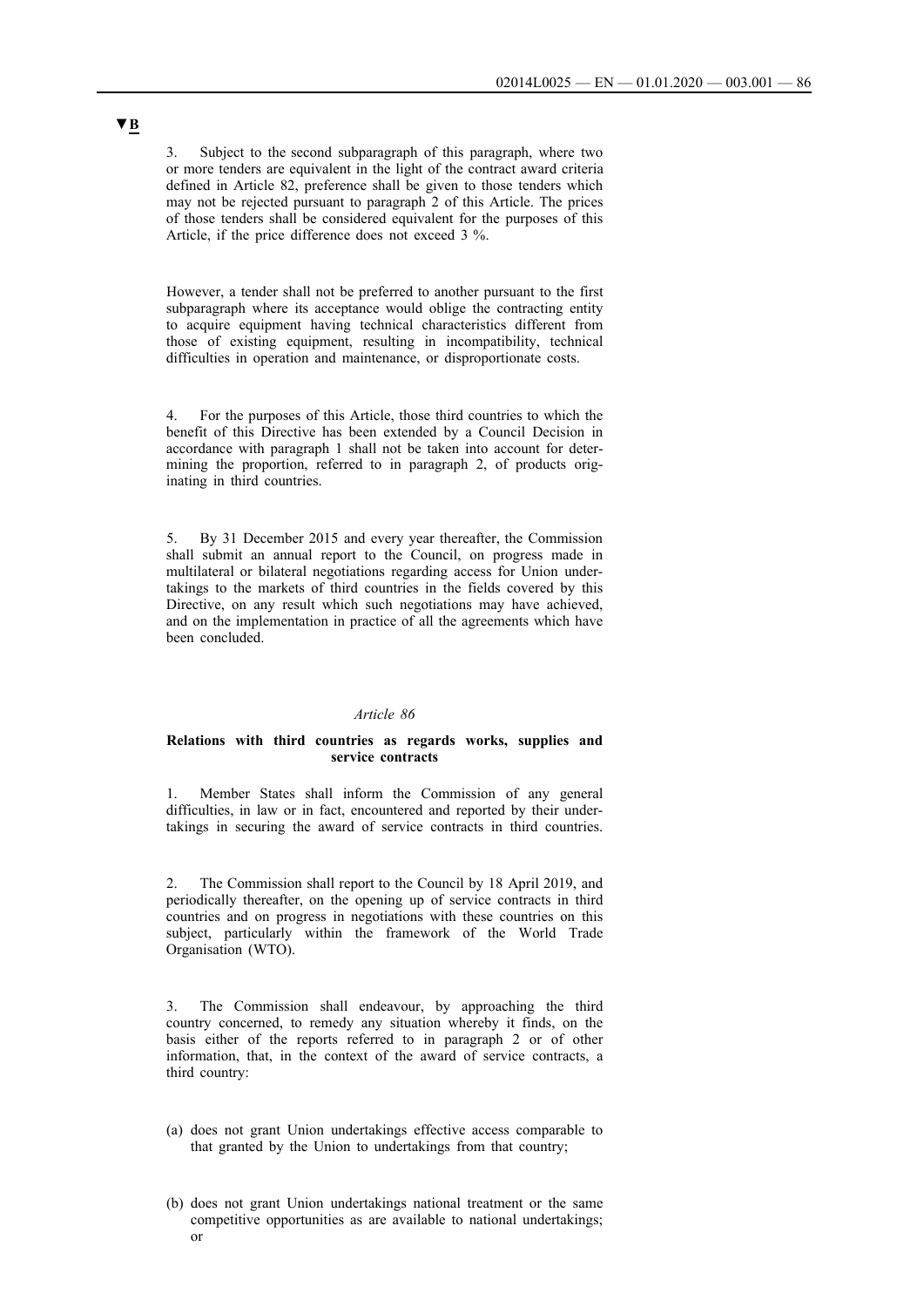(c) grants undertakings from other third countries more favourable treatment than Union undertakings.

4. Member States shall inform the Commission of any difficulties, in law or in fact, encountered and reported by their undertakings and which are due to the non-observance of the international labour law provisions listed in Annex XIV when those undertakings have tried to secure the award of contracts in third countries.

5. In the circumstances referred to in paragraphs 3 and 4, the Commission may at any time propose that the Council adopt an implementing act to suspend or restrict, over a period to be laid down in that implementing act, the award of service contracts to:

- (a) undertakings governed by the law of the third country in question;
- (b) undertakings affiliated to the undertakings specified in point (a) and having their registered office in the Union but having no direct and effective link with the economy of a Member State;
- (c) undertakings submitting tenders which have as their subject-matter services originating in the third country in question.

The Council shall act, by qualified majority, as soon as possible.

The Commission may propose those measures on its own initiative or at the request of a Member State.

6. This Article shall be without prejudice to the commitments of the Union in relation to third countries ensuing from international agreements on public procurement, particularly within the framework of the WTO.

#### *CHAPTER IV*

#### *Contract performance*

### *Article 87*

### **Conditions for performance of contracts**

Contracting entities may lay down special conditions relating to the performance of a contract, provided that they are linked to the subject-matter of the contract within the meaning of Article 82(3) and indicated in the call for competition or in the procurement documents. Those conditions may include economic, innovation-related, environmental, social or employment-related considerations.

#### *Article 88*

#### **Subcontracting**

1. Observance of the obligations referred to in Article 36(2) by subcontractors is ensured through appropriate action by the competent national authorities acting within the scope of their responsibility and remit.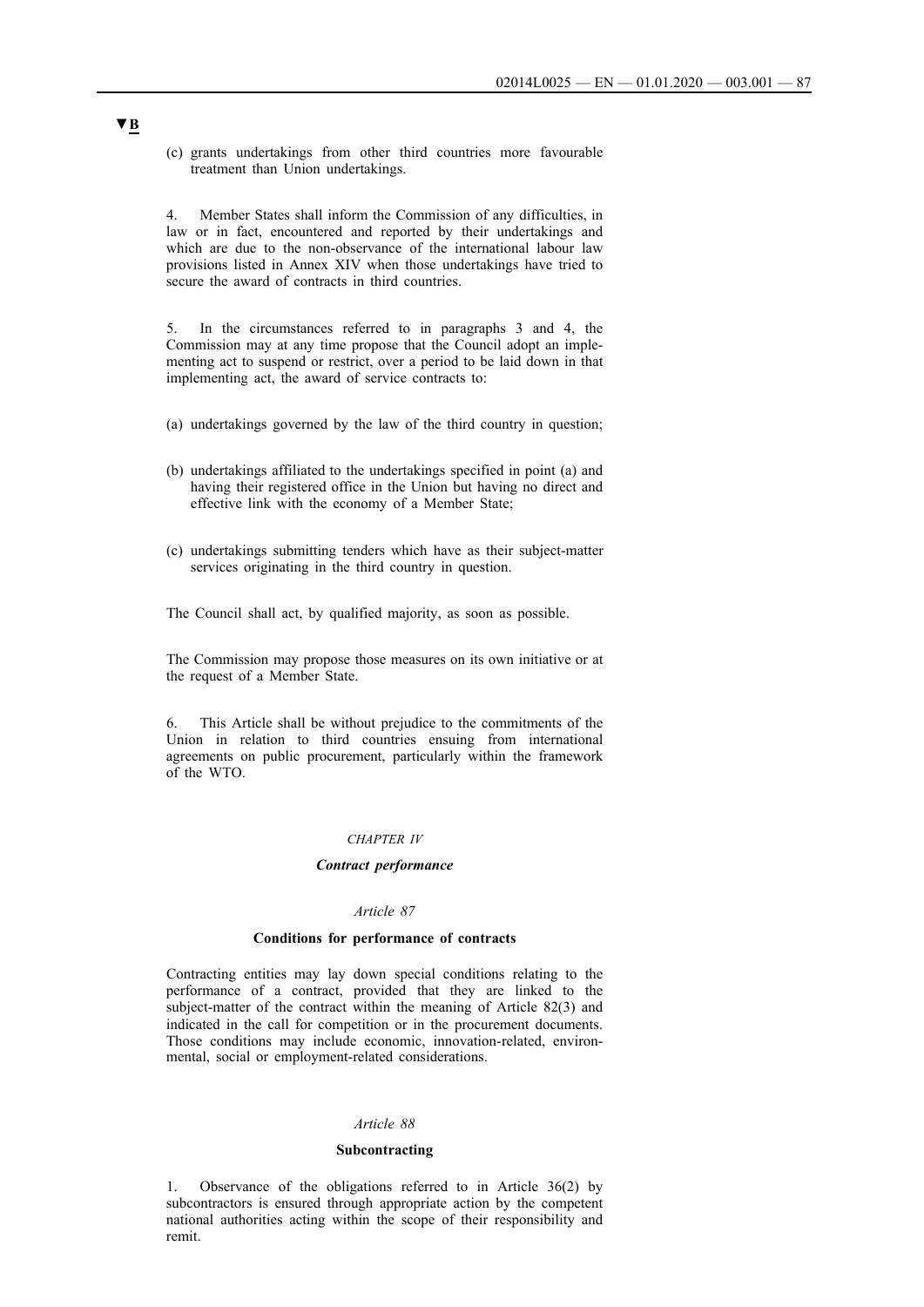2. In the procurement documents, the contracting entity may ask, or may be required by a Member State to ask, the tenderer to indicate in its tender any share of the contract it may intend to subcontract to third parties and any proposed subcontractors.

3. Member States may provide that at the request of the subcontractor and where the nature of the contract so allows, the contracting entity shall transfer due payments directly to the subcontractor for services, supplies or works provided to the economic operator to whom the contract has been awarded (the main contractor). Such measures may include appropriate mechanisms permitting the main contractor to object to undue payments. The arrangements concerning that mode of payment shall be set out in the procurement documents.

4. Paragraphs 1 to 3 shall be without prejudice to the question of the main contractor's liability.

5. In the case of works contracts and in respect of services to be provided at a facility under the direct oversight of the contracting entity, after the award of the contract and at the latest when the performance of the contract commences, the contracting entity shall require the main contractor to indicate to the contracting entity the name, contact details and legal representatives of its subcontractors, involved in such works or services, insofar as known at this point in time. The contracting entity shall require the main contractor to notify the contracting entity of any changes to this information during the course of the contract as well as of the required information for any new subcontractors which it subsequently involves in such works or services.

Notwithstanding the first subparagraph, Member States may impose the obligation to deliver the required information directly on the main contractor.

Where necessary for the purposes of point (b) of paragraph 6 of this Article, the required information shall be accompanied by the subcontractors' self-declarations as referred to in Article 80(3). The implementing measures pursuant to paragraph 8 of this Article may provide that subcontractors which are presented after the award of the contract shall provide the certificates and other supporting documents instead of the self-declaration.

The first subparagraph shall not apply to suppliers.

Contracting entities may extend or may be required by Member States to extend the obligations provided for in the first subparagraph to for instance:

- (a) supply contracts, to services contracts other than those concerning services to be provided at the facilities under the direct oversight of the contracting entity or to suppliers involved in works or services contracts;
- (b) subcontractors of the main contractor's subcontractors or further down the subcontracting chain.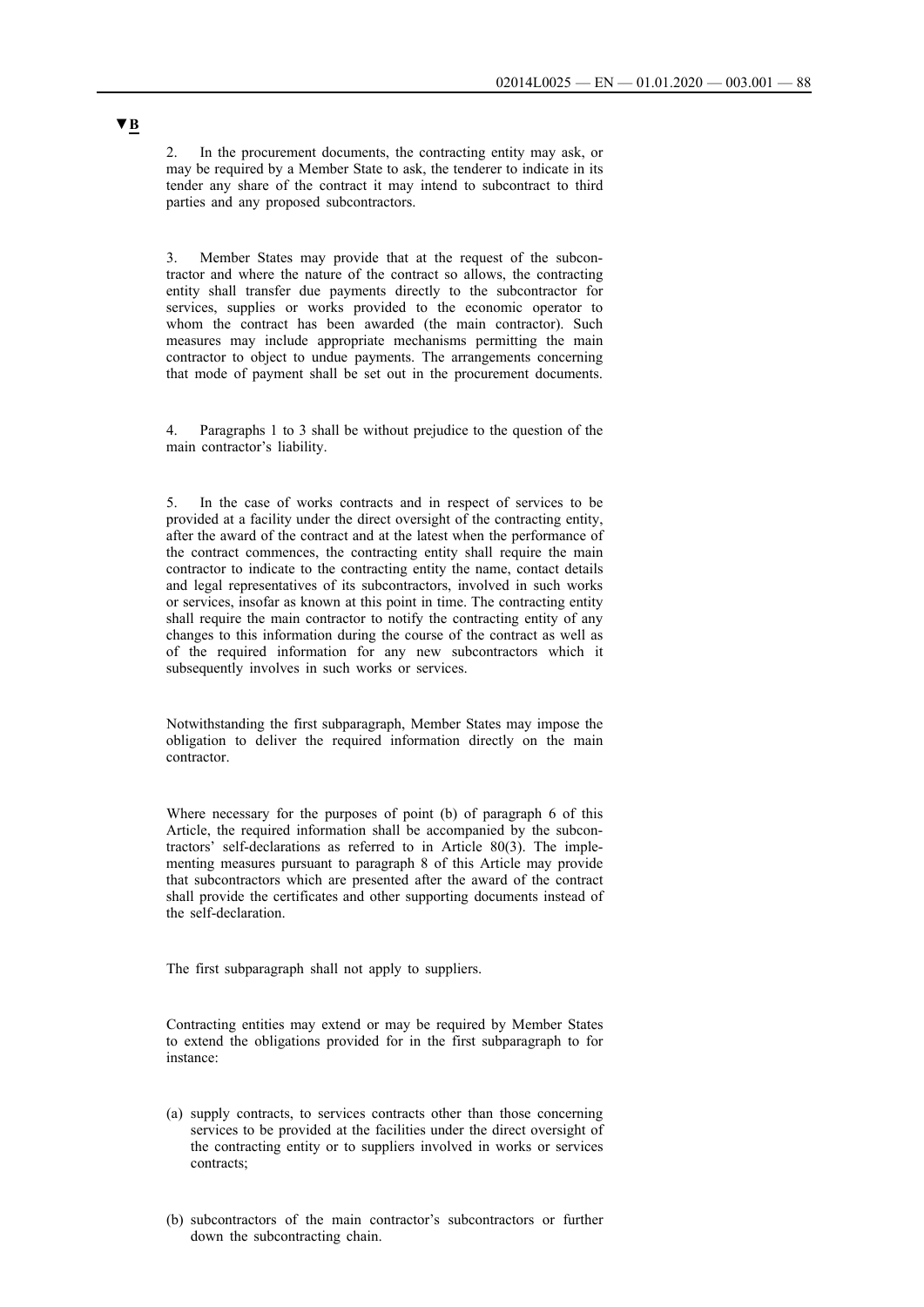6. With the aim of avoiding breaches of the obligations referred to in Article 36(2), appropriate measures may be taken, such as:

- (a) Where the national law of a Member State provides for a mechanism of joint liability between subcontractors and the main contractor, the Member State concerned shall ensure that the relevant rules are applied in compliance with the conditions set out in Article 36(2).
- (b) Contracting authorities may, in accordance with Article 80(3) of this Directive, verify or may be required by Member States to verify whether there are grounds for exclusion of subcontractors pursuant to Article 57 of Directive 2014/24/EU. In such cases, the contracting authority shall require that the economic operator replaces a subcontractor in respect of which the verification has shown that there are compulsory grounds for exclusion. The contracting authority may require or may be required by a Member State to require that the economic operator replaces a subcontractor in respect of which the verification has shown that there are non-compulsory grounds for exclusion.

7. Member States may provide for more stringent liability rules under national law or to go further under national law on direct payments to subcontractors, for instance by providing for direct payments to subcontractors without it being necessary for them to request such direct payment.

8. Member States having chosen to provide for measures pursuant to paragraphs 3, 5 or 6 shall, by law, regulation or administrative provisions and having regard for Union law, specify the implementing conditions for those measures. In so doing, Member States may limit their applicability, for instance in respect of certain types of contracts, certain categories of contracting entities or economic operators or as of certain amounts.

#### *Article 89*

#### **Modification of contracts during their term**

1. Contracts and framework agreements may be modified without a new procurement procedure in accordance with this Directive in any of the following cases:

- (a) where the modifications, irrespective of their monetary value, have been provided for in the initial procurement documents in clear, precise and unequivocal review clauses, which may include price revision clauses, or options. Such clauses shall state the scope and nature of possible modifications or options as well as the conditions under which they may be used. They shall not provide for modifications or options that would alter the overall nature of the contract or framework agreement;
- (b) for additional works, services or supplies by the original contractor, irrespective of their value, that have become necessary and were not included in the initial procurement where a change of contractor: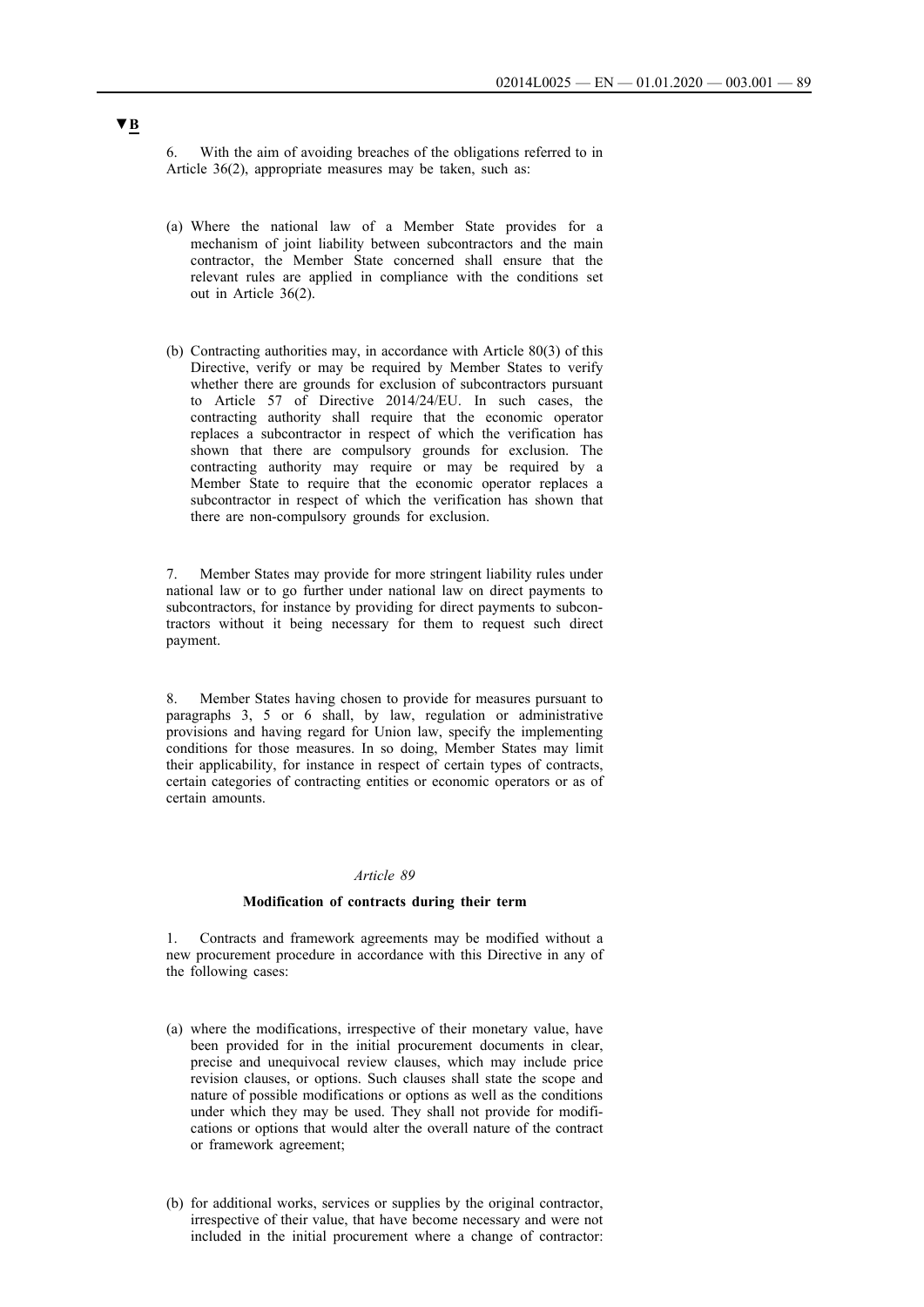- (i) cannot be made for economic or technical reasons such as requirements of interchangeability or interoperability with existing equipment, software, services or installations procured under the initial procurement; and
- (ii) would cause significant inconvenience or substantial duplication of costs for the contracting entity;
- (c) where all of the following conditions are fulfilled:
	- (i) the need for modification has been brought about by circumstances which a diligent contracting entity could not foresee;
	- (ii) the modification does not alter the overall nature of the contract;
- (d) Where a new contractor replaces the one to which the contracting entity had initially awarded the contract as a consequence of either:
	- (i) an unequivocal review clause or option in conformity with point (a),
	- (ii) universal or partial succession into the position of the initial contractor, following corporate restructuring, including takeover, merger, acquisition or insolvency, of another economic operator that fulfils the criteria for qualitative selection initially established provided that this does not entail other substantial modifications to the contract and is not aimed at circumventing the application of this Directive; or
	- (iii) in the event that the contracting entity itself assumes the main contractor's obligations towards its subcontractors where this possibility is provided for under national legislation pursuant to Article 88;
- (e) where the modifications, irrespective of their value, are not substantial within the meaning of paragraph 4.

Contracting entities having modified a contract in the cases set out under points (b) and (c) of this paragraph shall publish a notice to that effect in the *Official Journal of the European Union*. Such notice shall contain the information set out in Annex XVI and shall be published in accordance with Article 71.

2. Furthermore, and without any need to verify whether the conditions set out under points (a) to (d) of paragraph 4 are met, contracts may equally be modified without a new procurement procedure in accordance with this Directive being necessary where the value of the modification is below both of the following values:

- (i) the thresholds set out in Article 15; and
- (ii) 10 % of the initial contract value for service and supply contracts and below 15 % of the initial contract value for works contracts.

However, the modification may not alter the overall nature of the contract or framework agreement. Where several successive modifications are made, the value shall be assessed on the basis of the net cumulative value of the successive modifications.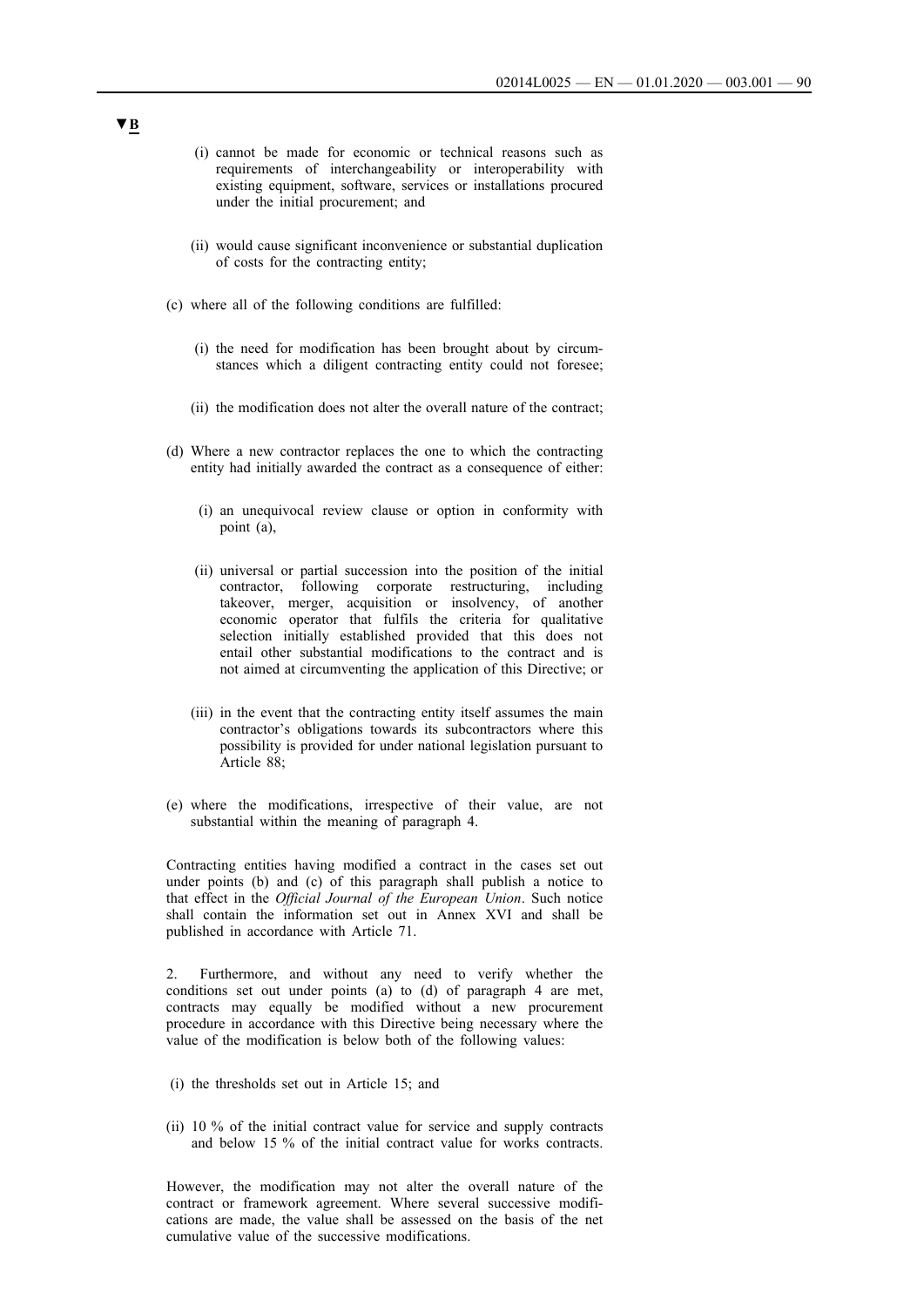3. For the purpose of the calculation of the price referred to in paragraph 2, the updated price shall be the reference value when the contract includes an indexation clause.

4. A modification of a contract or a framework agreement during its term shall be considered to be substantial within the meaning of point (e) of paragraph 1, where it renders the contract or the framework agreement materially different in character from the one initially concluded. In any event, without prejudice to paragraphs 1 and 2, a modification shall be considered to be substantial where one or more of the following conditions is met:

- (a) the modification introduces conditions which, had they been part of the initial procurement procedure, would have allowed for the admission of other candidates than those initially selected or for the acceptance of a tender other than that originally accepted or would have attracted additional participants in the procurement procedure;
- (b) the modification changes the economic balance of the contract or the framework agreement in favour of the contractor in a manner which was not provided for in the initial contract or framework agreement;
- (c) the modification extends the scope of the contract or framework agreement considerably;
- (d) where a new contractor replaces the one to which the contracting entity had initially awarded the contract in other cases than those provided for under point (d) of paragraph 1.

5. A new procurement procedure in accordance with this Directive shall be required for other modifications of the provisions of a works, supply or service contract or a framework agreement during its term than those provided for under paragraphs 1 and 2.

### *Article 90*

## **Termination of contracts**

Member States shall ensure that contracting entities have the possibility, at least under the following circumstances and under the conditions determined by the applicable national law, to terminate a works, supply or service contract during its term, where:

- (a) the contract has been subject to a substantial modification which would have required a new procurement procedure pursuant to Article 89;
- (b) the contractor has, at the time of contract award, been in one of the situations referred to in Article 57(1) of Directive 2014/24/EU and should therefore have been excluded from the procurement procedure pursuant to the second subparagraph of Article 80(1) of this Directive;
- (c) the contract should not have been awarded to the contractor in view of a serious infringement of the obligations under the Treaties and this Directive that has been declared by the Court of Justice of the European Union in a procedure under Article 258 TFEU.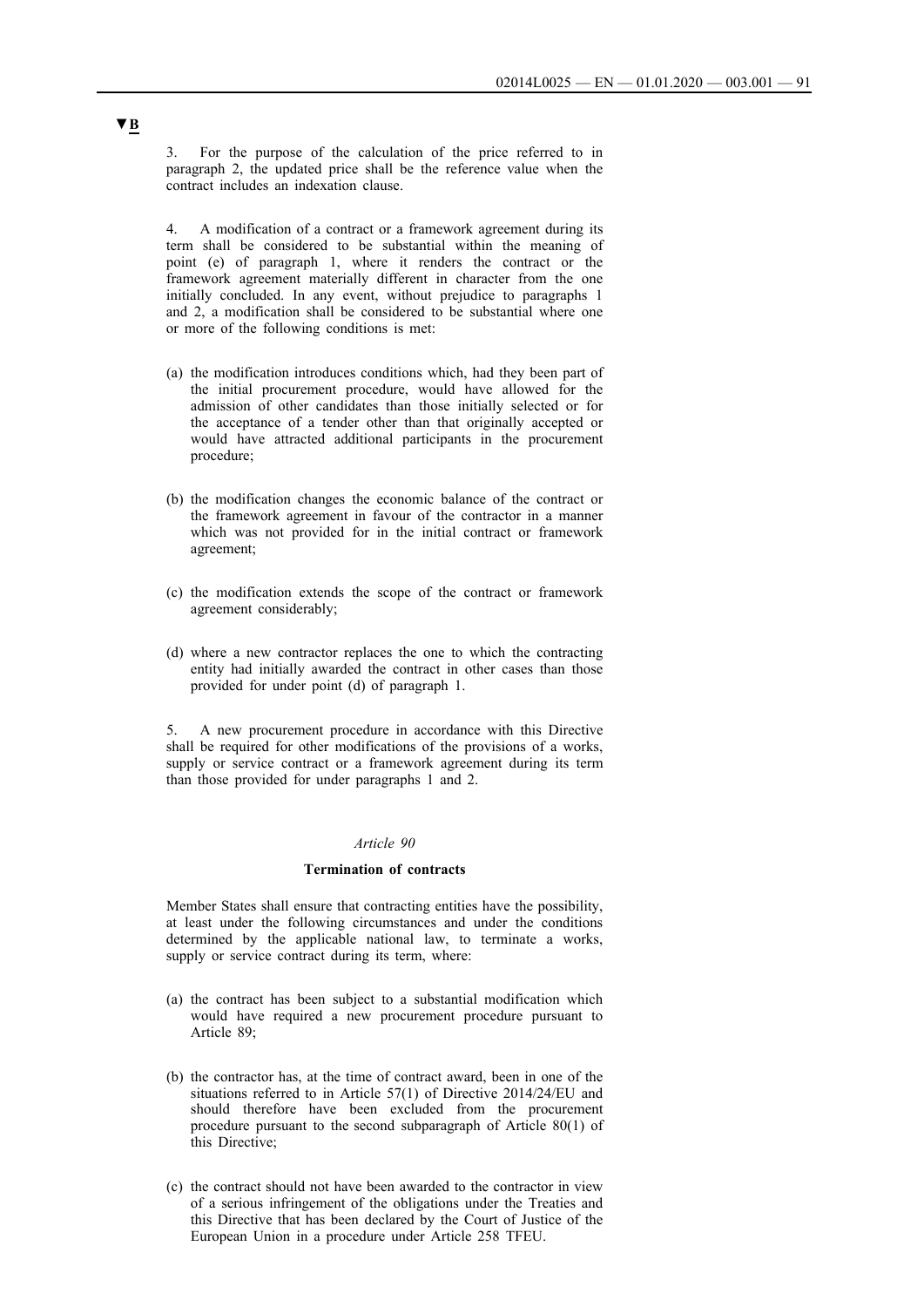### TITLE III

## **PARTICULAR PROCUREMENT REGIMES**

#### *CHAPTER I*

#### *Social and other specific services*

### *Article 91*

#### **Award of contracts for social and other specific services**

Contracts for social and other specific services, listed in Annex XVII shall be awarded in accordance with this Chapter where the value of the contracts is equal to or greater than the threshold indicated in point (c) Article 15.

## *Article 92*

### **Publication of notices**

1. Contracting entities intending to award a contract for the services referred to in Article 91 shall make known their intention by any of the following means:

- (a) by means of a contract notice; or
- (b) by means of a periodic indicative notice, which shall be published continuously. The periodic indicative notice shall refer specifically to the types of services that will be the subject of the contracts to be awarded. It shall indicate that the contracts will be awarded without further publication and invite interested economic operators to express their interest in writing; or
- (c) by means of a notice on the existence of a qualification system, which shall be published continuously.

The first subparagraph shall, however, not apply where a negotiated procedure without prior call for competition could have been used in conformity with Article 50 for the award of a service contract.

2. Contracting entities that have awarded a contract for the services referred to in Article 91 shall make known the results by means of contract award notice. They may, however, group such notices on a quarterly basis. In that case, they shall send the grouped notices within 30 days of the end of each quarter.

3. The notices referred to in paragraphs 1 and 2 of this Article shall contain the information referred to in Annex XVIII, respectively in parts A, B, C or D, in accordance with the standard model notices. The Commission shall establish the standard forms by means of implementing acts. Those implementing acts shall be adopted in accordance with the advisory procedure referred to in Article 105.

4. The notices referred to in this Article shall be published in accordance with Article 71.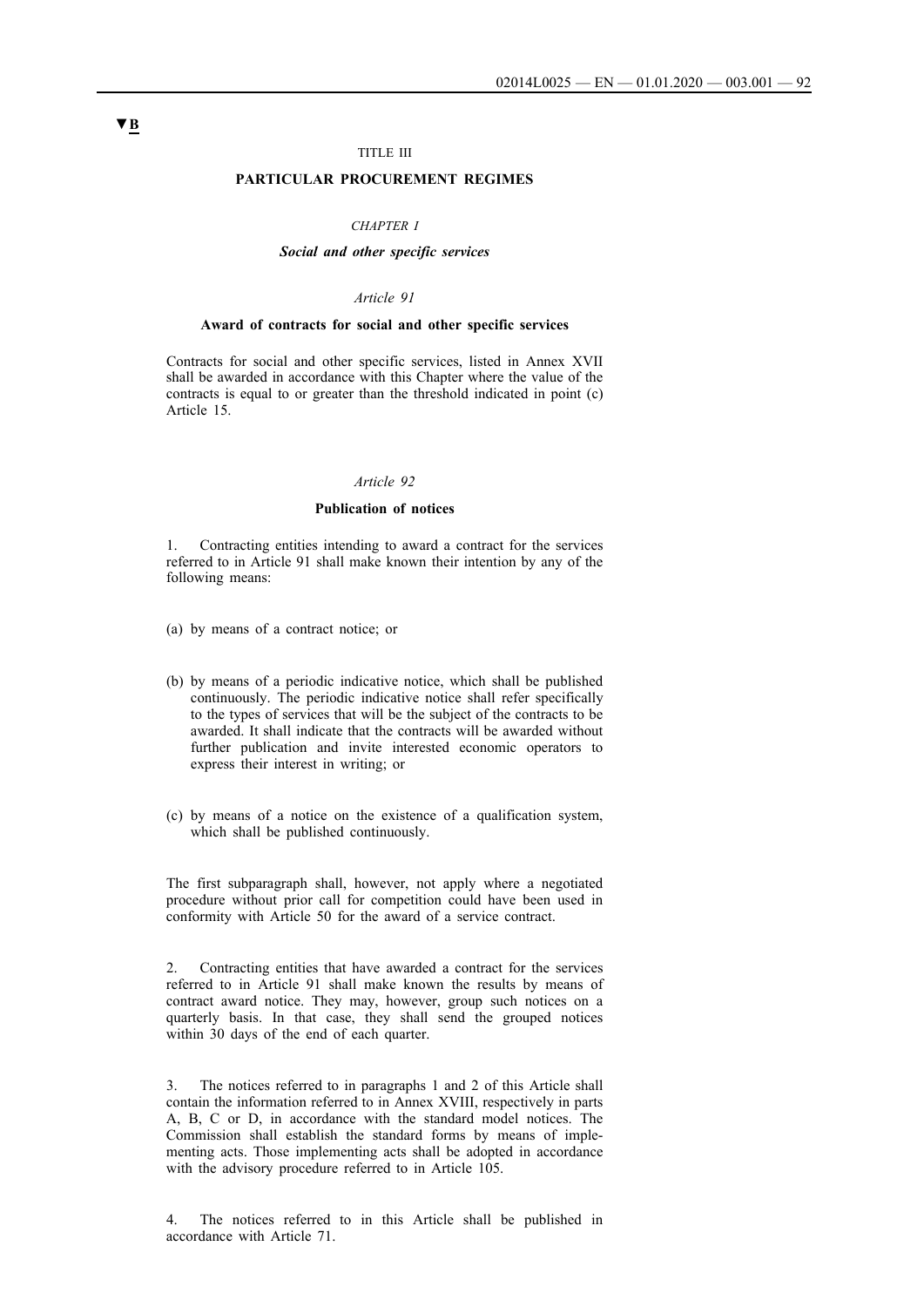#### *Article 93*

#### **Principles of awarding contracts**

1. Member States shall put in place national rules for the award of contracts subject to this Chapter, in order to ensure contracting entities comply with the principles of transparency and equal treatment of economic operators. Member States are free to determine the procedural rules applicable as long as such rules allow contracting entities to take into account the specificities of the services in question.

2. Member States shall ensure that contracting entities may take into account the need to ensure quality, continuity, accessibility, affordability, availability and comprehensiveness of the services, the specific needs of different categories of users, including disadvantaged and vulnerable groups, the involvement and empowerment of users and innovation. Member States may also provide that the choice of the service provider shall be made on the basis of the tender presenting the best price-quality ratio, taking into account quality and sustainability criteria for social services.

#### *Article 94*

### **Reserved contracts for certain services**

1. Member States may provide that contracting entities which are contracting authorities may reserve the right for organisations to participate in procedures for the award of public contracts exclusively for those health, social and cultural services referred to in Article 91, which are covered by CPV codes 75121000-0, 75122000-7, 75123000- 4, 79622000-0, 79624000-4, 79625000-1, 80110000-8, 80300000-7, 80420000-4, 80430000-7, 80511000-9, 80520000-5, 80590000-6, from 85000000-9 to 85323000-9, 92500000-6, 92600000-7, 98133000-4, 98133110-8.

2. An organisation referred to in paragraph 1 shall fulfil all of the following conditions:

- (a) its objective is the pursuit of a public service mission linked to the delivery of the services referred to in paragraph 1;
- (b) profits are reinvested with a view to achieving the organisation's objective. Where profits are distributed or redistributed, this should be based on participatory considerations;
- (c) the structures of management or ownership of the organisation performing the contract are based on employee ownership or participatory principles, or require the active participation of employees, users or stakeholders; and
- (d) the organisation has not been awarded a contract for the services concerned by the contracting authority concerned pursuant to this Article within the past three years.

3. The maximum duration of the contract shall not be longer than three years.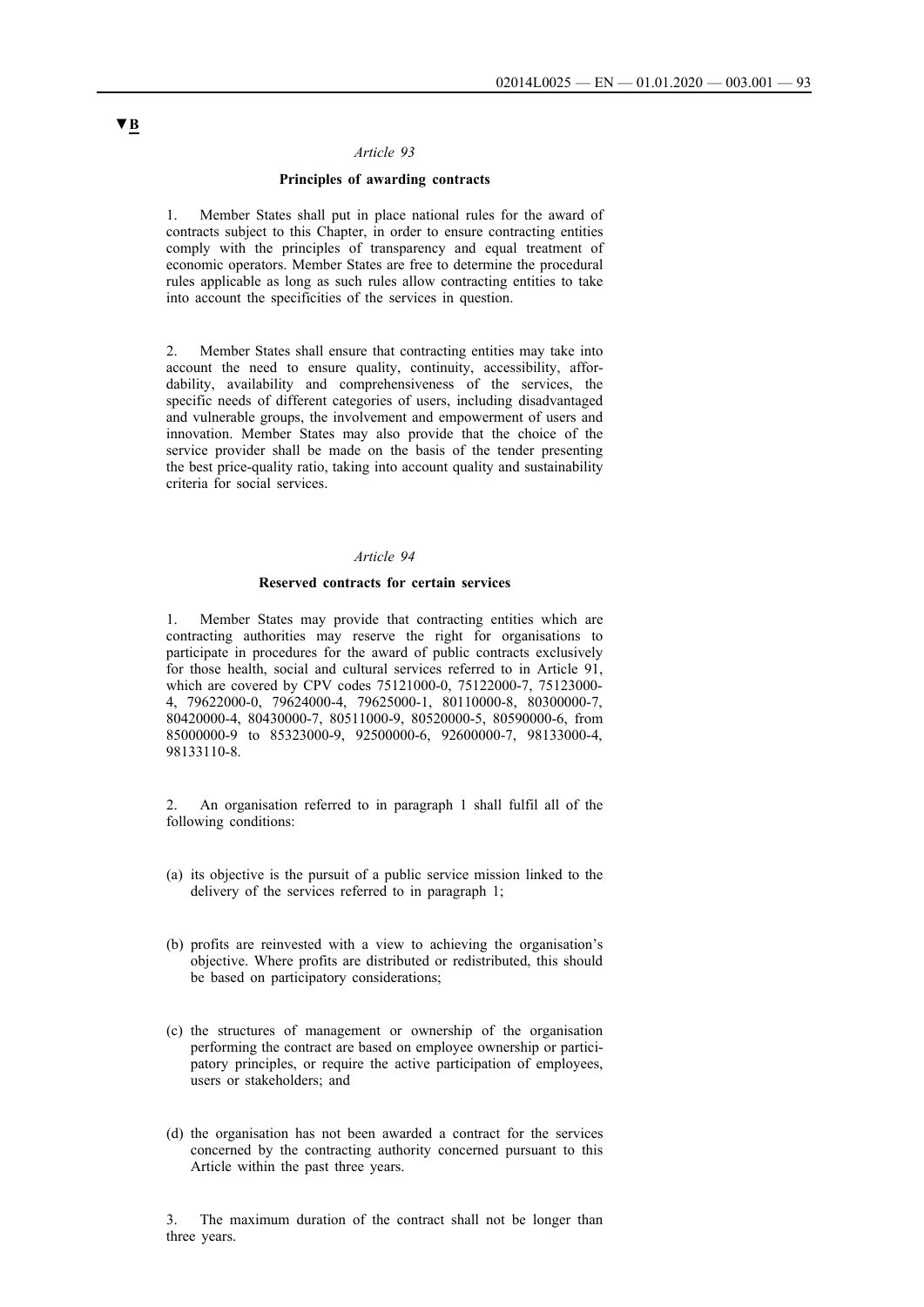4. The call for competition shall make reference to this Article.

5. Notwithstanding Article 108, the Commission shall assess the effects of this Article and report to the European Parliament and the Council by 18 April 2019.

### *CHAPTER II*

#### *Rules governing design contests*

#### *Article 95*

### **Scope**

1. This Chapter shall apply to design contests organised as part of a procurement procedure for a service contract, provided that the estimated value of the contract, net of VAT, and including any possible prizes or payments to participants, is equal to or greater than the amount set out in point (a) of Article 15.

2. This Chapter shall apply to all design contests where the total amount of contest prizes and payments to participants, including the estimated value net of VAT of the service contract which might subsequently be concluded under point (j) of Article 50 if the contracting entity does not exclude such an award in the contest notice, is equal to or greater than the amount set out in point (a) of Article 15.

#### *Article 96*

## **Notices**

1. Contracting entities that intend to organise a design contest shall call for competition by means of a contest notice.

Where they intend to award a subsequent service contract pursuant to point (j) of Article 50, this shall be indicated in the design contest notice.

Contracting entities that have held a design contest shall make the results known by means of a notice.

2. The call for competition shall include the information set out in Annex XIX and the notice of the results of a design contest shall include the information set out in Annex XX in the format of standard forms. The Commission shall establish those standard forms by means of implementing acts. Those implementing acts shall be adopted in accordance with the advisory procedure referred to in Article 105.

The notice of the results of a design contest shall be forwarded to the Publication Office of the European Union within 30 days of the closure of the design contest.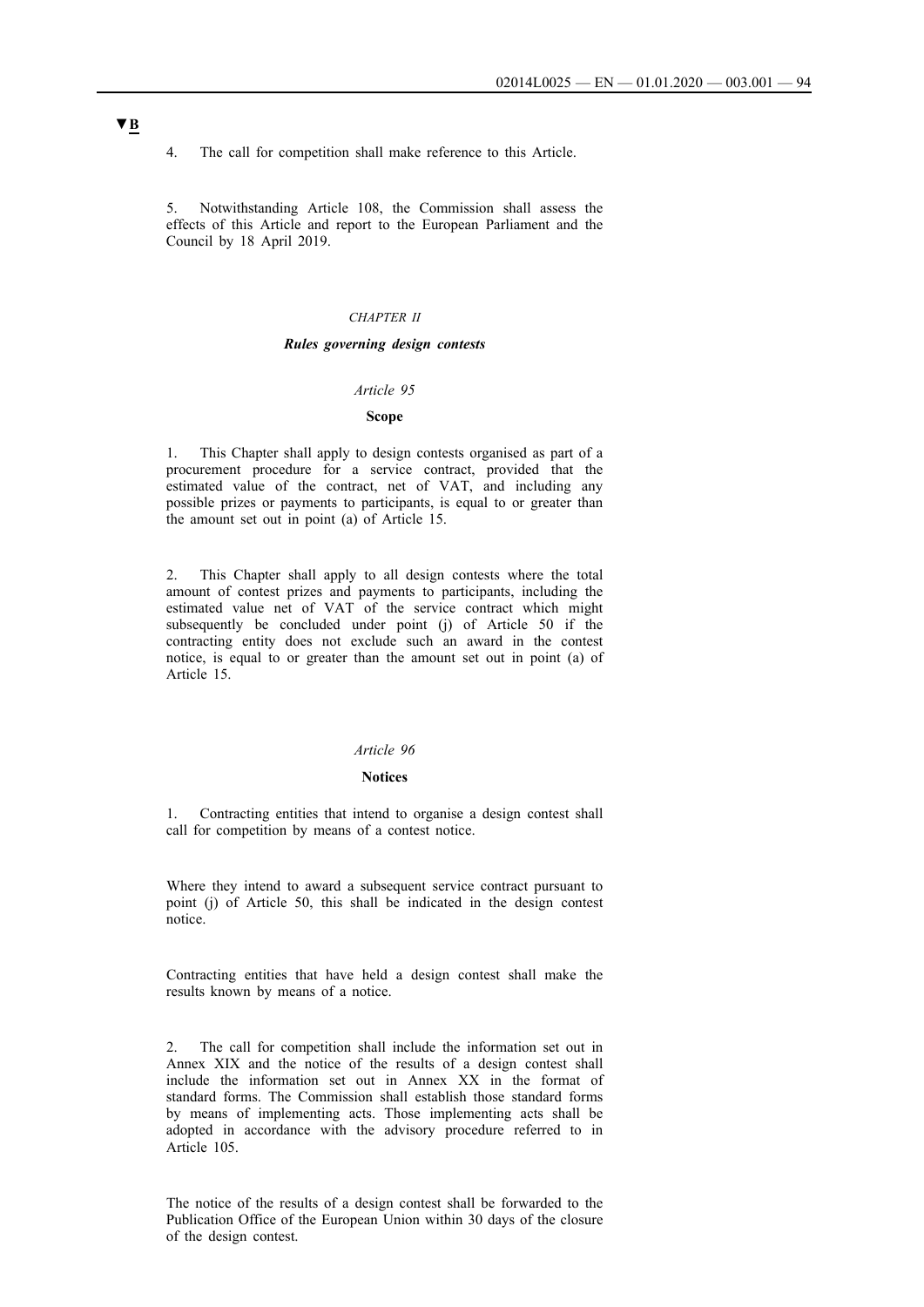Where the release of information on the outcome of the contest would impede law enforcement, would be contrary to the public interest or would prejudice the legitimate commercial interests of a particular economic operator, whether public or private, or might prejudice fair competition between economic operators, such information may be withheld from publication.

3. Article 71(2) to (6) shall also apply to notices relating to design contests.

## *Article 97*

### **Rules on the organisation of design contests, the selection of participants and the jury**

1. When organising design contests, contracting entities shall apply procedures which are adapted to Title I and this Chapter.

2. The admission of participants to design contests shall not be limited:

- (a) by reference to the territory or part of the territory of a Member State;
- (b) on the grounds that, under the law of the Member State in which the contest is organised, they would be required to be either natural or legal persons.

3. Where design contests are restricted to a limited number of participants, contracting entities shall establish clear and non-discriminatory selection criteria. In any event, the number of candidates invited to participate shall be sufficient to ensure genuine competition.

4. The jury shall be composed exclusively of natural persons who are independent of participants in the contest. Where a particular professional qualification is required of participants in a contest, at least a third of the jury members shall have that qualification or an equivalent qualification.

## *Article 98*

### **Decisions of the jury**

1. The jury shall be autonomous in its decisions or opinions.

2. The jury shall examine the plans and projects submitted by the candidates anonymously and solely on the basis of the criteria indicated in the contest notice.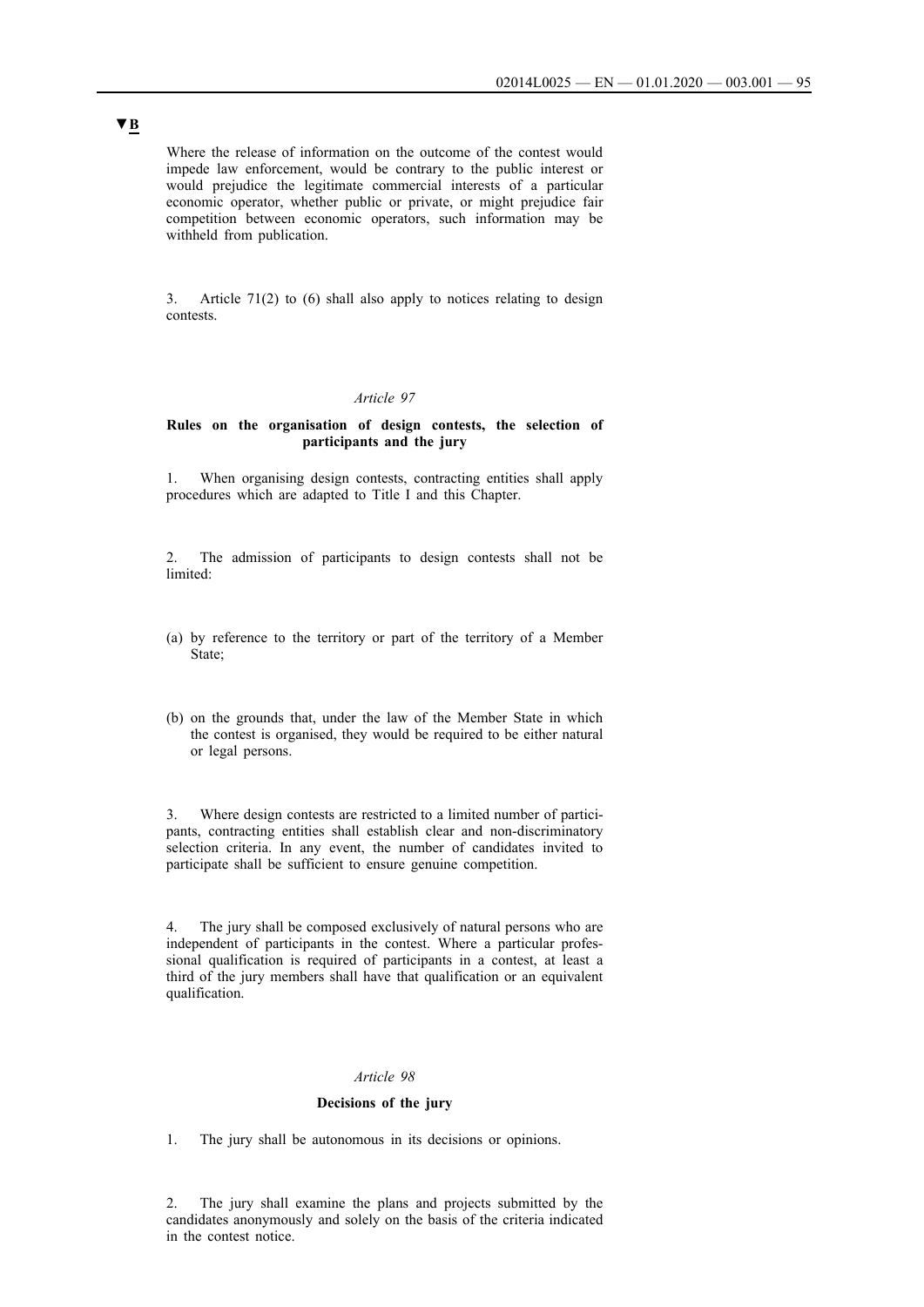3. The jury shall record its ranking of projects in a report, signed by its members, made according to the merits of each project, together with its remarks and any points that may need clarification.

4. Anonymity shall be observed until the jury has reached its opinion or decision.

5. Candidates may be invited, if need be, to answer questions that the jury has recorded in the minutes to clarify any aspects of the projects.

6. Complete minutes shall be drawn up of the dialogue between jury members and candidates.

## TITLE IV

### **GOVERNANCE**

## *Article 99*

### **Enforcement**

1. In order to effectively ensure correct and efficient implementation, Member States shall make sure that at least the tasks set out in this Article are performed by one or more authorities, bodies or structures. They shall indicate to the Commission all authorities or structures competent for those tasks.

2. Member States shall ensure that the application of public procurement rules is monitored.

Where monitoring authorities or structures identify by their own initiative or upon the receipt of information specific violations or systemic problems, they shall be empowered to indicate those problems to national auditing authorities, courts or tribunals or other appropriate authorities or structures, such as the ombudsman, national parliaments or committees thereof.

3. The results of the monitoring activities pursuant to paragraph 2 shall be made available to the public through appropriate means of information. Those results shall also be made available to the Commission. For instance, they may be integrated in the monitoring reports referred to in the second subparagraph of this paragraph.

By 18 April 2017 and every three years thereafter Member States shall submit to the Commission, a monitoring report covering, where applicable, information on the most frequent sources of wrong application or of legal uncertainty, including possible structural or recurring problems in the application of the rules, on the level of SME participation in public procurement and about prevention, detection and adequate reporting of cases of procurement fraud, corruption, conflict of interest and other serious irregularities.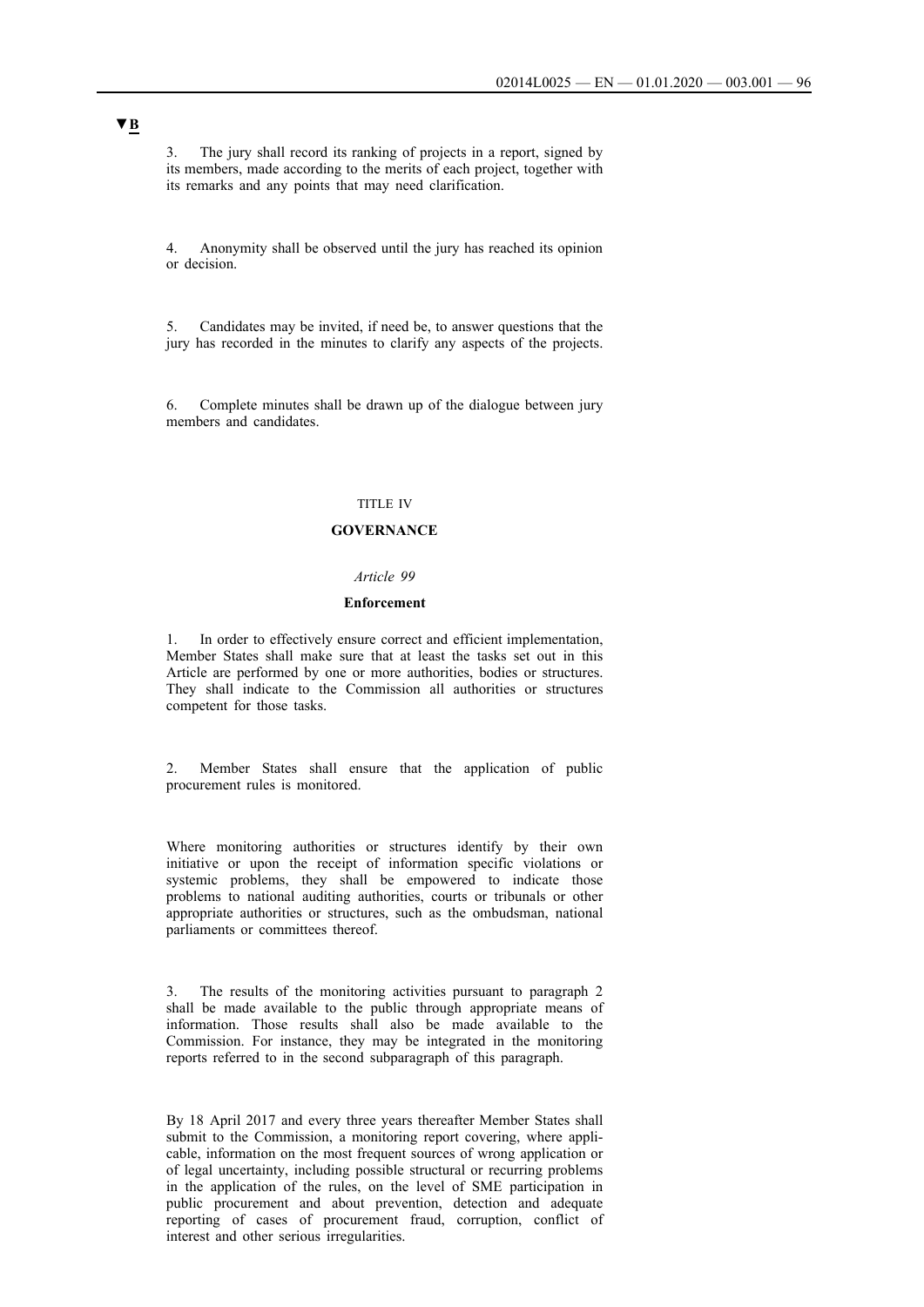The Commission may, not more than every three years, request Member States to provide information on the practical implementation of national strategic procurement policies.

For the purposes of this paragraph, 'SME' shall be understood as defined in Commission Recommendation 2003/361/EC (1).

On the basis of the data received under this paragraph, the Commission shall regularly issue a report on the implementation and best practices of national procurement policies in the internal market.

- 4. Member States shall ensure that:
- (a) information and guidance on the interpretation and application of the Union public procurement law is available free of charge to assist contracting authorities and economic operators, in particular SMEs, in correctly applying the Union public procurement rules; and
- (b) support is available to contracting authorities with regard to planning and carrying out procurement procedures.

5. Member States shall, without prejudice to the general procedures and working methods established by the Commission for its communications and contacts with Member States, designate a point of reference for cooperation with the Commission as regards the application of public procurement legislation.

6. Contracting authorities shall, at least for the duration of the contract, keep copies of all concluded contracts with a value equal to or greater than:

(a) 1 000 000 EUR in the case of supply contracts or service contracts;

(b) 10 000 000 EUR in the case of works contracts.

Contracting authorities shall grant access to those contracts; however, access to specific documents or items of information may be denied to the extent and on the conditions provided for in the applicable Union or national rules on access to documents and data protection.

### *Article 100*

### **Individual reports on procedures for the award of contracts**

1. Contracting entities shall keep appropriate information on each contract or framework agreement covered by this Directive and each time a dynamic purchasing system is established. This information shall be sufficient to permit them at a later date to justify decisions taken in connection with:

(a) the qualification and selection of economic operators and the award of contracts;

<sup>(1)</sup> Commission Recommendation of 6 May 2003 concerning the definition of micro, small and medium-sized enterprises, (OJ L 124, 20.5.2003, p. 36).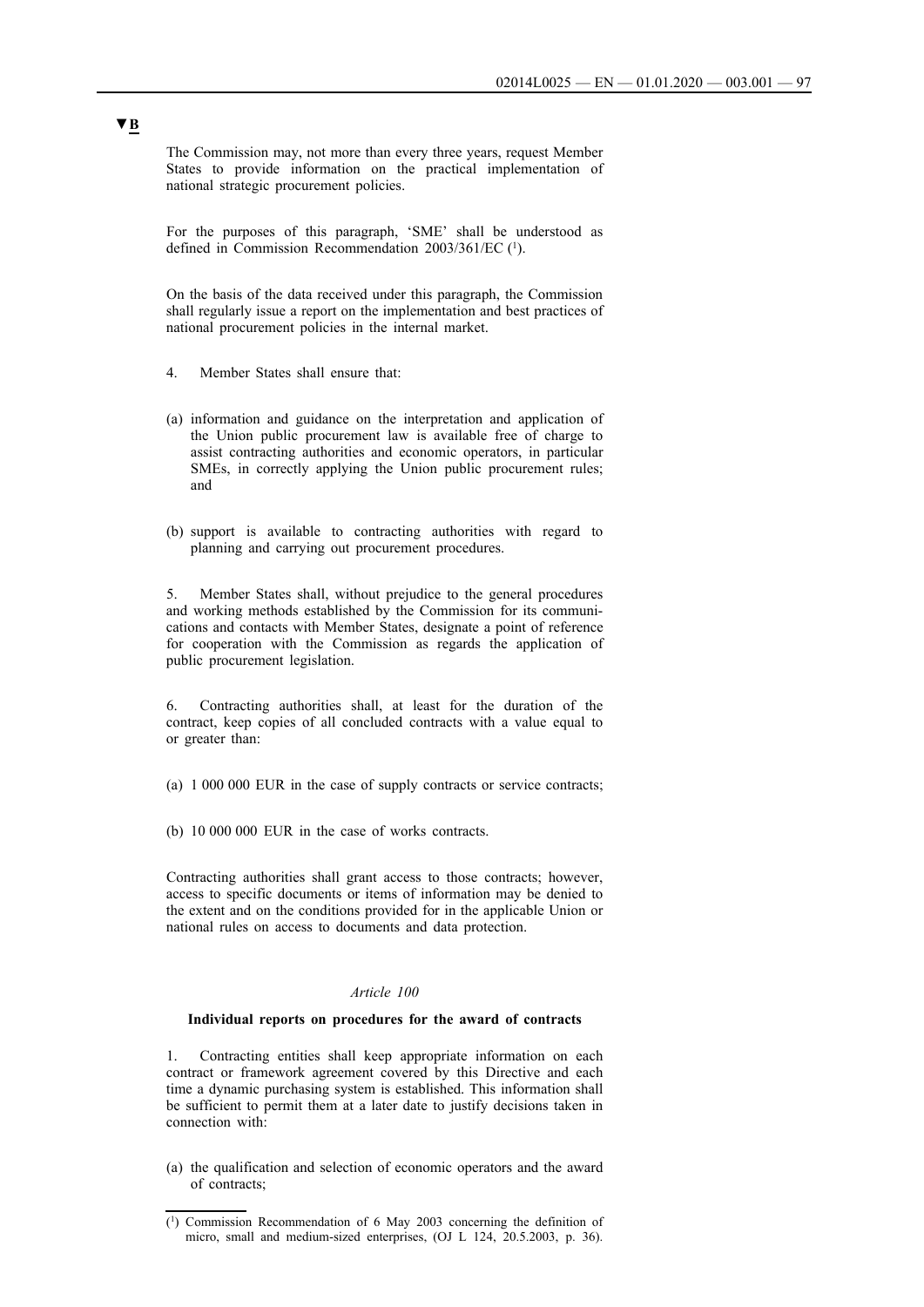- (b) the use of negotiated procedures without a call for competition by virtue of Article 50;
- (c) the non-application of Chapters II to IV of Title II by virtue of the derogations provided for in Chapters II and III of Title I;
- (d) where necessary, the reasons why other means of communication than electronic means for the electronic submission have been used.

To the extent that the contract award notice drawn up pursuant to Article 70 or Article 92(2) contains the information required in this paragraph, contracting entities may refer to that notice.

2. Contracting entities shall document the progress of all procurement procedures, whether or not the procedures are conducted by electronic means. To that end, they shall ensure that they keep sufficient documentation to justify decisions taken in all stages of the procurement procedure, such as documentation on communications with economic operators and internal deliberations, preparation of the procurement documents, dialogue or negotiation if any, selection and award of the contract. The documentation shall be kept for at least three years from the date of award of the contract.

3. The information or documentation, or the main elements thereof, shall be communicated to the Commission or the national authorities, bodies or structures referred to in Article 99 where they so request.

## *Article 101*

### **National reporting and statistical information**

1. The Commission shall review the quality and completeness of data that can be extracted from the notices, referred to in Articles 67 to 71, 92 and 96, which are published in accordance with Annex IX.

Where the quality and completeness of the data referred to in the first subparagraph of this paragraph is not compliant with the obligations stipulated in Articles 67(1), Article 68(1), Article 69, Article 70(1), Article 92(3) and Article 96(2), the Commission shall request complementary information from the Member State concerned. Within a reasonable time, the Member State concerned shall supply the missing statistical information requested by the Commission.

2. By 18 April 2017 and every three years thereafter, Member States shall forward to the Commission a statistical report for procurement which would have been covered by this Directive if its value had exceeded the relevant threshold laid down in Article 15, indicating an estimation of the aggregated total value of such procurement during the period concerned. That estimation may, in particular, be based on data available under national publication requirements or on sample-based estimates.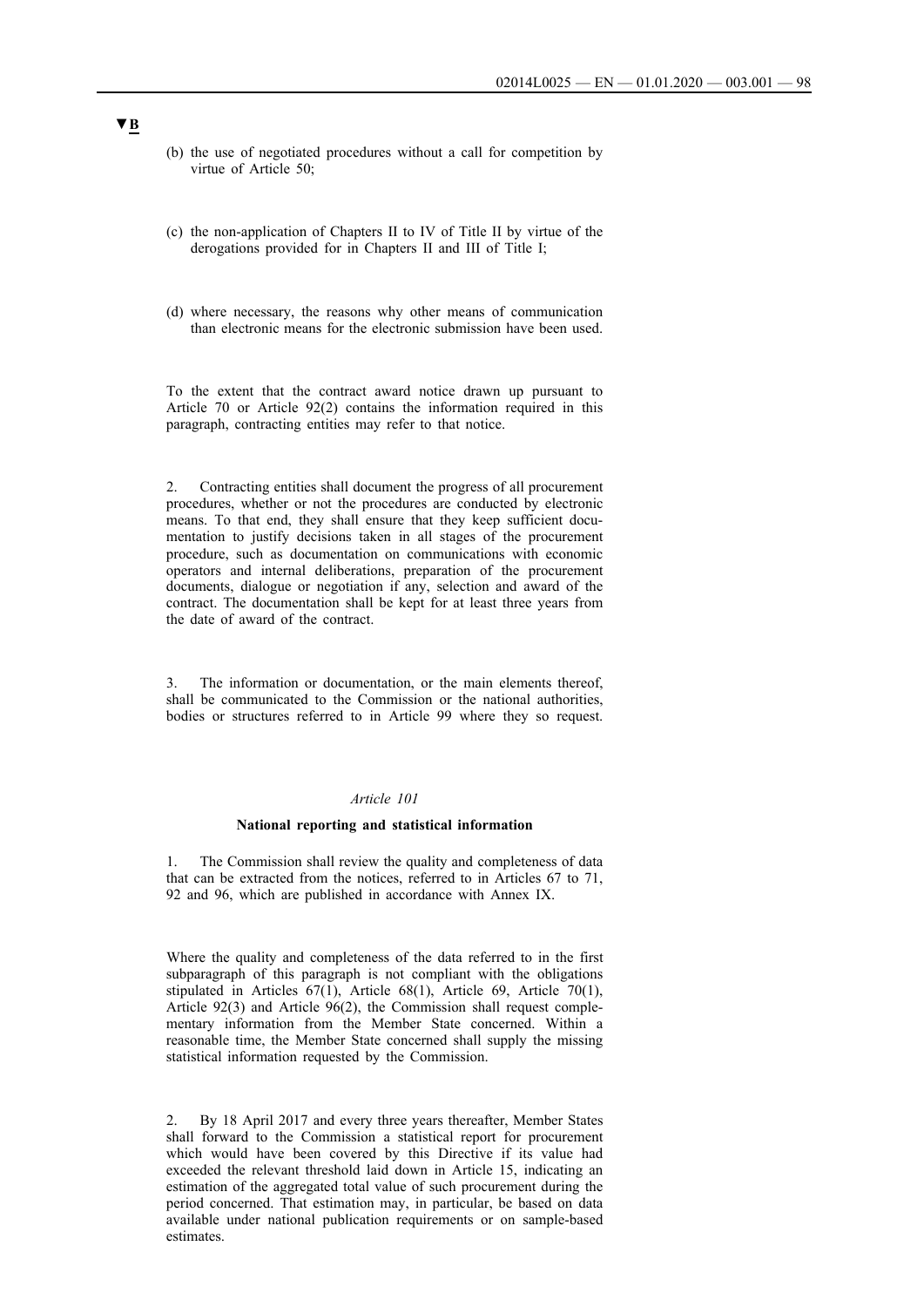That report may be included in the report referred to in Article 99(3).

### *Article 102*

#### **Administrative cooperation**

1. Member States shall provide mutual assistance to each other, and shall put in place measures for effective cooperation with one another, in order to ensure exchange of information on issues referred to in Articles 62, 81 and 84. They shall ensure the confidentiality of the information which they exchange.

2. The competent authorities of all Member States concerned shall exchange information in compliance with personal data protection rules provided for in Directive 95/46/EC of the European Parliament and of the Council (1) and Directive 2002/58/EC of the European Parliament and of the Council  $(2)$ .

3. To test the suitability of using the Internal Market Information System (IMI) established by Regulation (EU) No 1024/2012 for the purpose of exchanging information covered by this Directive, a pilot project shall be launched by 18 April 2015.

#### TITLE V

## **DELEGATED POWERS, IMPLEMENTING POWERS AND FINAL PROVISIONS**

#### *Article 103*

#### **Exercise of the delegation**

1. The power to adopt delegated acts is conferred on the Commission subject to the conditions laid down in this Article.

2. The power to adopt delegated acts referred to in Articles 4, 17, 40, 41, 76 and 83 shall be conferred on the Commission for an indeterminate period of time from 17 April 2014.

3. The delegation of power referred to in Articles 4, 17, 40, 41, 76 and 83 may be revoked at any time by the European Parliament or by the Council. A decision to revoke shall put an end to the delegation of the power specified in that decision. It shall take effect the day following the publication of the decision in the *Official Journal of the European Union* or at a later date specified therein. It shall not affect the validity of any delegated acts already in force.

<sup>(1)</sup> Directive 95/46/EC of the European Parliament and of the Council of 24 October 1995 on the protection of individuals with regard to the processing of personal data and on the free movement of such data (OJ L 281, 23.11.1995, p. 31).

<sup>(2)</sup> Directive 2002/58/EC of the European Parliament and of the Council of 12 July 2002 concerning the processing of personal data and the protection of privacy in the electronic communications sector (Directive on privacy and electronic communications) (OJ L 201, 31.7.2002, p. 37).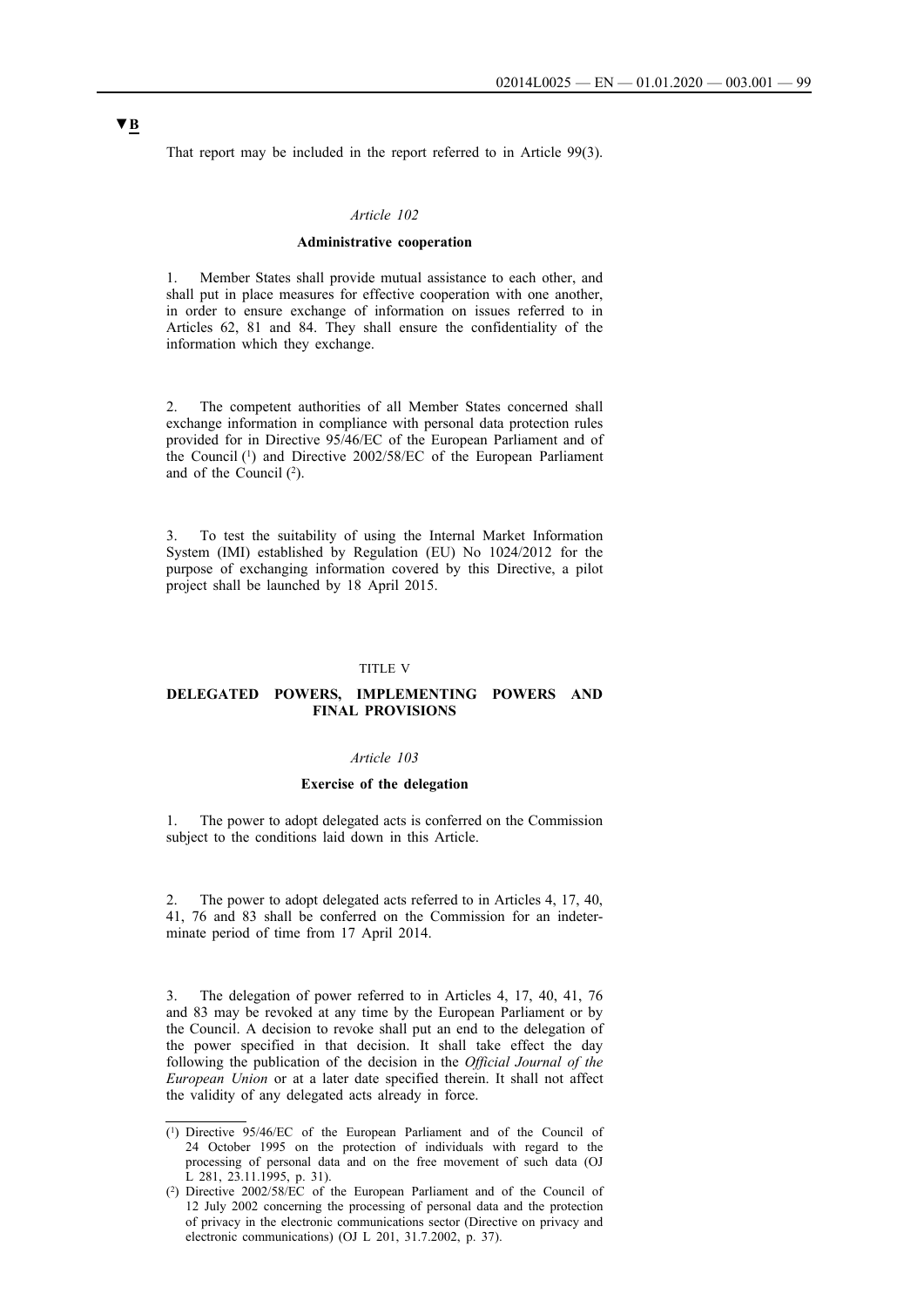4. As soon as it adopts a delegated act, the Commission shall notify it simultaneously to the European Parliament and to the Council.

5. A delegated act adopted pursuant to Articles 4, 17, 40, 41, 76 and 83 shall enter into force only if no objection has been expressed either by the European Parliament or by the Council within a period of two months of notification of the act to the European Parliament and the Council or if, before the expiry of that period, the European Parliament and the Council have both informed the Commission that they will not object. That period shall be extended by two months at the initiative of the European Parliament or of the Council.

## *Article 104*

#### **Urgency procedure**

1. Delegated acts adopted under this Article shall enter into force without delay and shall apply as long as no objection is expressed in accordance with paragraph 2. The notification of a delegated act to the European Parliament and to the Council shall state the reasons for the use of the urgency procedure.

Either the European Parliament or the Council may object to a delegated act in accordance with the procedure referred to in Article 103(5). In such a case, the Commission shall repeal the act without delay following the notification of the decision to object by the European Parliament or by the Council.

### *Article 105*

### **Committee procedure**

1. The Commission shall be assisted by the Advisory Committee on Public Procurement established by Council Decision 71/306/EEC (1). That committee shall be a committee within the meaning of Regulation (EU) No 182/2011.

2. Where reference is made to this paragraph, Article 4 of Regulation (EU) No 182/2011 shall apply.

3. Where reference is made to this paragraph, Article 5 of Regulation (EU) No 182/2011 shall apply.

### *Article 106*

#### **Transposition and transitional provisions**

1. Member States shall bring into force the laws, regulations and administrative provisions necessary to comply with this Directive by 18 April 2016. They shall forthwith communicate to the Commission the text of those measures.

<sup>(1)</sup> Council Decision 71/306/EEC of 26 July 1971 setting up an Advisory Committee for Public Works Contracts (OJ L 185, 16.8.1971, p. 15).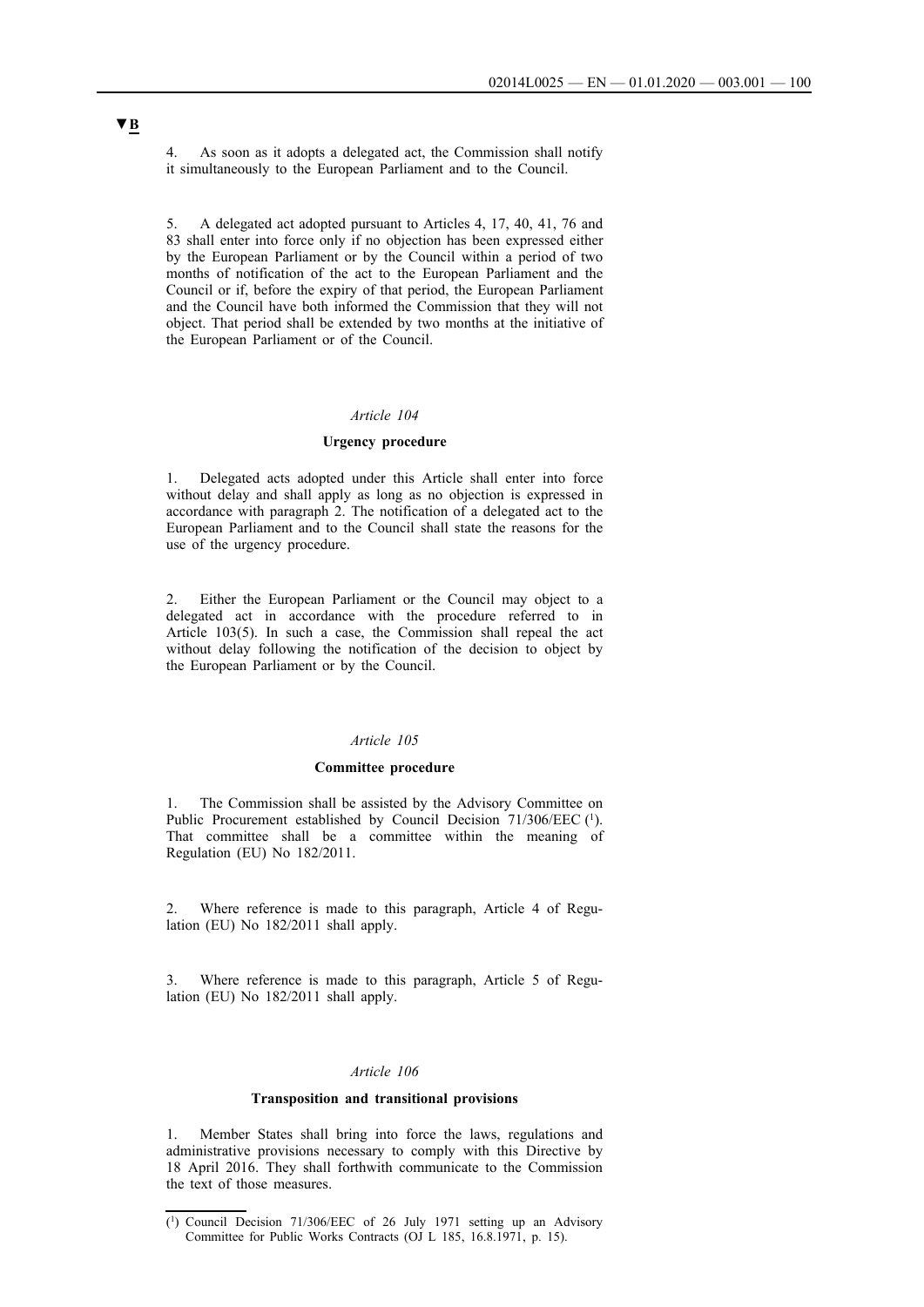2. Notwithstanding paragraph 1 of this Article, Member States may postpone the application of Article 40(1) until 18 October 2018, except where use of electronic means is mandatory pursuant to Articles 52, 53, 54, Article 55(3), Article 71(2) or Article 73.

Notwithstanding paragraph 1 of this Article, Member States may postpone the application of Article 40(1) for central purchasing bodies pursuant to Article 55(3) until 18 April 2017.

Where a Member State chooses to postpone the application of Article 40(1), that Member State shall provide that contracting entities may choose between the following means of communication for all communication and information exchange:

(a) electronic means in accordance with Article 40;

(b) post or other suitable carrier;

- (c) fax;
- (d) a combination of those means.

3. When Member States adopt the measures referred to in paragraphs 1 and 2, they shall contain a reference to this Directive or be accompanied by such a reference on the occasion of their official publication. Member States shall determine how such reference is to be made.

Member States shall communicate to the Commission the text of the main provisions of national law which they adopt in the field covered by this Directive.

### *Article 107*

#### **Repeal**

Directive 2004/17/EC is repealed with effect from 18 April 2016.

References to the repealed Directive shall be construed as being made to this Directive and shall be read in accordance with the correlation table in Annex XXI.

#### *Article 108*

### **Review**

The Commission shall review the economic effects on the internal market, in particular in terms of factors such as the cross-border award of contracts and transaction costs, resulting from the application of the thresholds set in Article 15 and report thereon to the European Parliament and the Council by 18 April 2019.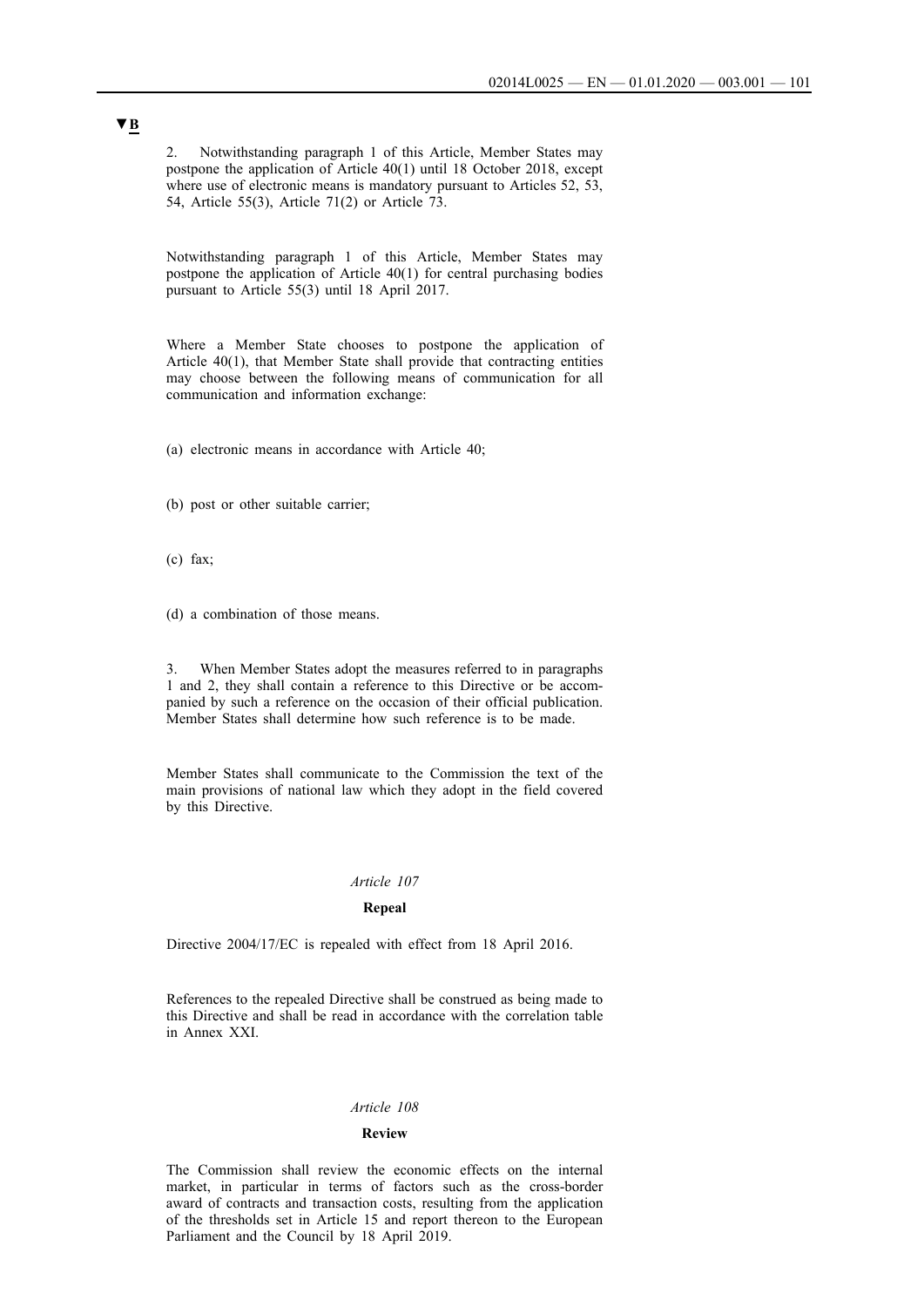The Commission shall, where possible and appropriate, consider suggesting an increase of the threshold amounts applicable under the GPA during the next round of negotiations. In the event of any change to the threshold amounts applicable under the GPA, the report shall, if appropriate, be followed by a legislative proposal amending the thresholds set out in this Directive.

## *Article 109*

## **Entry into force**

This Directive shall enter into force on the twentieth day following that of its publication in the *Official Journal of the European Union*.

### *Article 110*

## **Addressees**

This Directive is addressed to the Member States.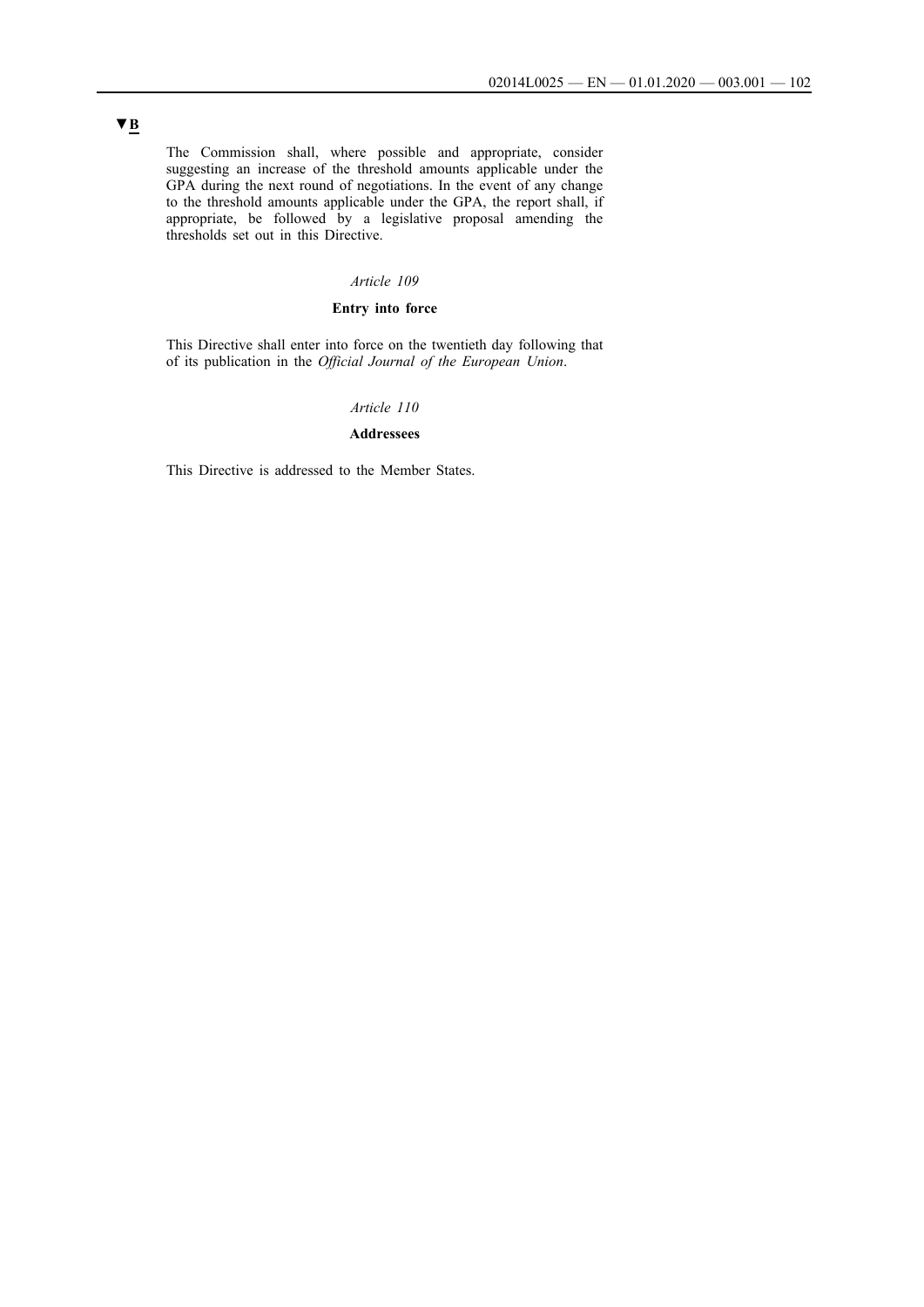# *ANNEX I*

# **LIST OF ACTIVITIES AS SET OUT IN POINT (A) OF POINT 2 OF ARTICLE 2**

In the event of any difference of interpretation between the CPV and the NACE, the CPV nomenclature will apply.

|          | <b>SECTION F</b> |       | <b>CONSTRUCTION</b>                                         |                                                                                                                                                                                                                                                                                                                                                                                                                                                                                                                                              | CPV code |
|----------|------------------|-------|-------------------------------------------------------------|----------------------------------------------------------------------------------------------------------------------------------------------------------------------------------------------------------------------------------------------------------------------------------------------------------------------------------------------------------------------------------------------------------------------------------------------------------------------------------------------------------------------------------------------|----------|
| Division | Group            | Class | Subject                                                     | <b>Notes</b>                                                                                                                                                                                                                                                                                                                                                                                                                                                                                                                                 |          |
| 45       |                  |       | Construction                                                | This division includes:<br>construction of new buildings and<br>restoring<br>and<br>works,<br>common<br>repairs.                                                                                                                                                                                                                                                                                                                                                                                                                             | 45000000 |
|          | 45.1             |       | Site preparation                                            |                                                                                                                                                                                                                                                                                                                                                                                                                                                                                                                                              | 45100000 |
|          |                  | 45.11 | Demolition and<br>wrecking of<br>buildings; earth<br>moving | This class includes:<br>- demolition of buildings<br>and<br>other structures,<br>clearing of building sites,<br>$\qquad \qquad$<br>moving:<br>earth<br>excavation,<br>landfill, levelling and grading of<br>construction<br>sites.<br>trench<br>digging, rock removal, blasting,<br>etc.<br>site preparation for mining:<br>overburden removal and other<br>development and preparation of<br>mineral properties and sites.<br>This class also includes:<br>- building site drainage.<br>drainage of<br>agricultural<br>or<br>forestry land. | 45110000 |
|          |                  | 45.12 | Test drilling and<br>boring                                 | This class includes:<br>test drilling, test boring and core<br>sampling<br>for<br>construction.<br>geophysical,<br>geological<br><b>or</b><br>similar purposes.<br>This class excludes:<br>drilling of production oil or gas<br>wells, see 11.20.<br>- water well drilling, see 45.25,<br>- shaft sinking, see 45.25,<br>oil and gas field exploration,<br>geophysical,<br>geological<br>and<br>seismic surveying, see 74.20.                                                                                                                | 45120000 |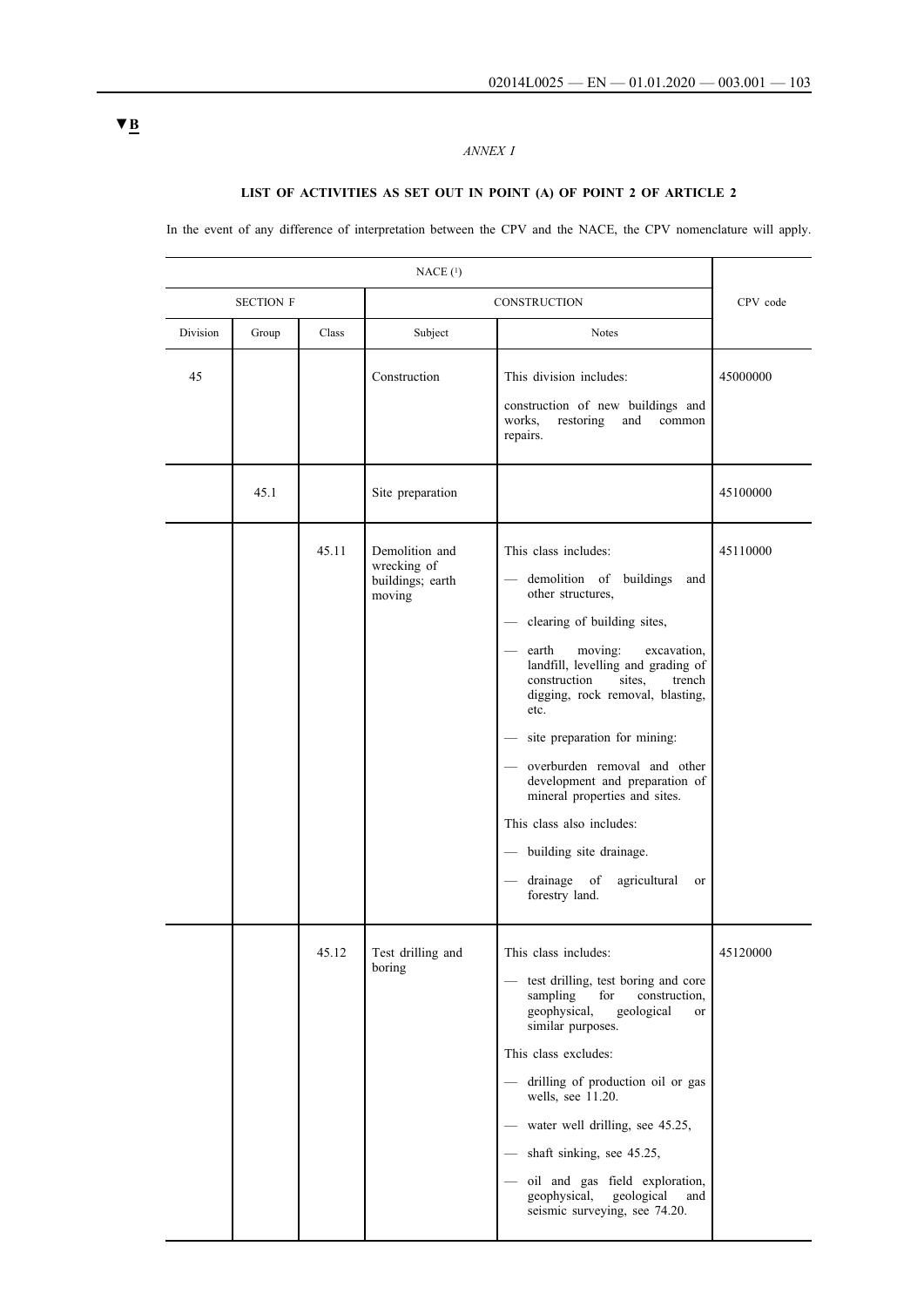|          | NACE <sub>(1)</sub> |       |                                                                                   |                                                                                                                                                                                                                                                                                                                                                                                                                                                                                                                                                                                                                                                                                                                                                                                                                                                                                                                                                                                                                                                                                                                                 |                                                                       |
|----------|---------------------|-------|-----------------------------------------------------------------------------------|---------------------------------------------------------------------------------------------------------------------------------------------------------------------------------------------------------------------------------------------------------------------------------------------------------------------------------------------------------------------------------------------------------------------------------------------------------------------------------------------------------------------------------------------------------------------------------------------------------------------------------------------------------------------------------------------------------------------------------------------------------------------------------------------------------------------------------------------------------------------------------------------------------------------------------------------------------------------------------------------------------------------------------------------------------------------------------------------------------------------------------|-----------------------------------------------------------------------|
|          | <b>SECTION F</b>    |       | CONSTRUCTION                                                                      |                                                                                                                                                                                                                                                                                                                                                                                                                                                                                                                                                                                                                                                                                                                                                                                                                                                                                                                                                                                                                                                                                                                                 | CPV code                                                              |
| Division | Group               | Class | Subject                                                                           | <b>Notes</b>                                                                                                                                                                                                                                                                                                                                                                                                                                                                                                                                                                                                                                                                                                                                                                                                                                                                                                                                                                                                                                                                                                                    |                                                                       |
|          | 45.2                |       | Building of complete<br>constructions or parts<br>thereof; civil engin-<br>eering |                                                                                                                                                                                                                                                                                                                                                                                                                                                                                                                                                                                                                                                                                                                                                                                                                                                                                                                                                                                                                                                                                                                                 | 45200000                                                              |
|          |                     | 45.21 | General construction<br>of buildings and civil<br>engineering works               | This class includes:<br>construction of all types of<br>$\overline{\phantom{0}}$<br>buildings construction of civil<br>engineering constructions,<br>including<br>bridges,<br>those for<br>elevated<br>highways,<br>viaducts.<br>tunnels and subways,<br>long-distance<br>pipelines,<br>communication and power lines,<br>urban pipelines, urban communi-<br>cation and power lines,<br>ancillary urban works,<br>assembly and erection of prefab-<br>ricated constructions on the site.<br>This class excludes:<br>service activities incidental to oil<br>and gas extraction, see 11.20,<br>erection of complete prefab-<br>constructions<br>from<br>ricated<br>self-manufactured parts not of<br>concrete, see divisions 20, 26<br>and 28,<br>construction work, other than<br>buildings,<br>for<br>stadiums.<br>swimming pools, gymnasiums,<br>tennis courts, golf courses and<br>other sports installations, see<br>45.23,<br>building installation, see 45.3,<br>building completion, see 45.4,<br>architectural and<br>engineering<br>activities, see 74.20,<br>project<br>management<br>for<br>construction, see 74.20. | 45210000<br>Except:<br>- 45213316<br>45220000<br>45231000<br>45232000 |
|          |                     | 45.22 | Erection of roof<br>covering and frames                                           | This class includes:<br>erection of roofs,<br>roof covering,<br>waterproofing.                                                                                                                                                                                                                                                                                                                                                                                                                                                                                                                                                                                                                                                                                                                                                                                                                                                                                                                                                                                                                                                  | 45261000                                                              |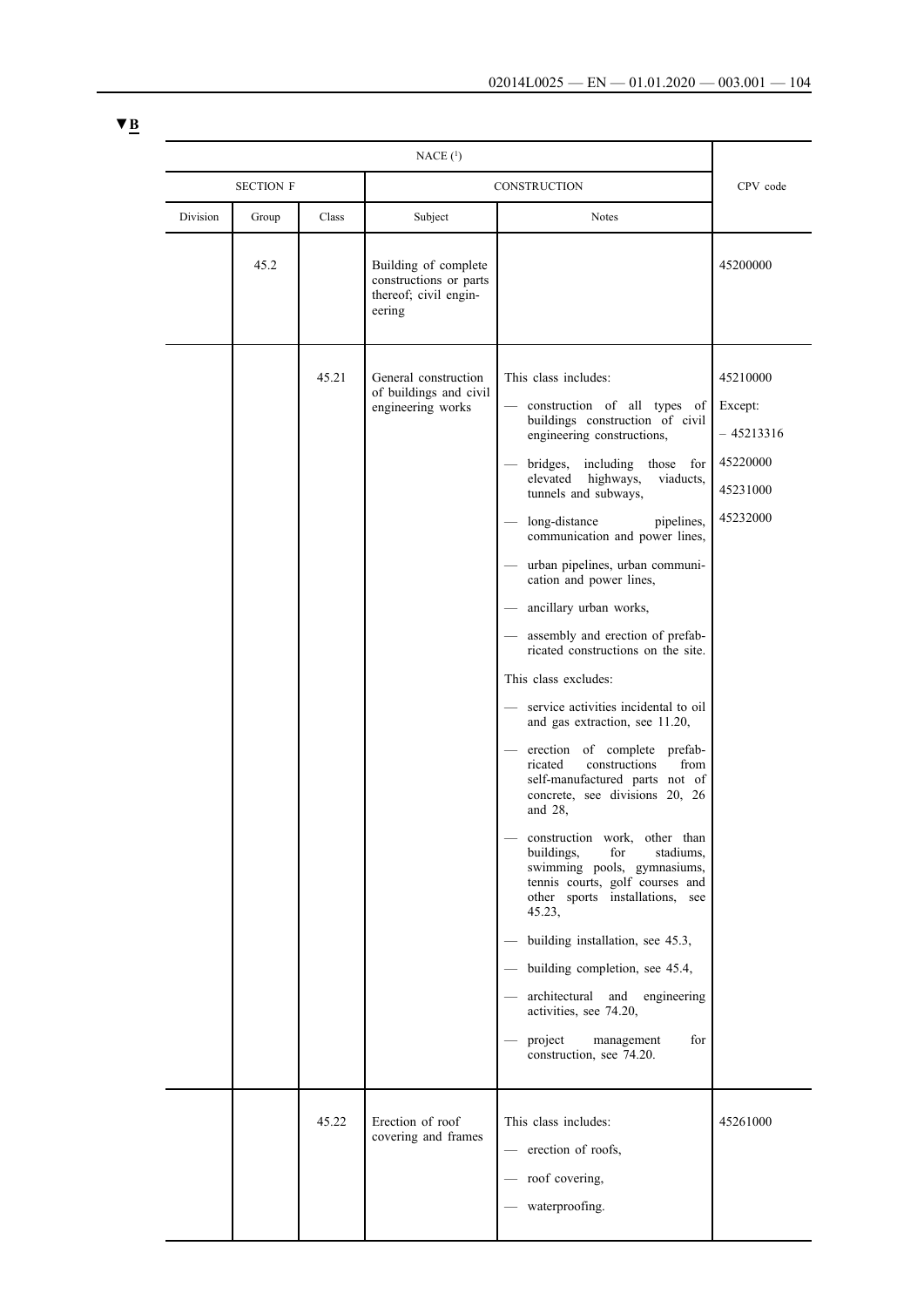|          | NACE(1)          |                                                                          |                                                                                                                                                                                                                                                                                                                                                                                                                                                                                                                                                                                                                                                                                                                                             |                                                                                          |  |  |
|----------|------------------|--------------------------------------------------------------------------|---------------------------------------------------------------------------------------------------------------------------------------------------------------------------------------------------------------------------------------------------------------------------------------------------------------------------------------------------------------------------------------------------------------------------------------------------------------------------------------------------------------------------------------------------------------------------------------------------------------------------------------------------------------------------------------------------------------------------------------------|------------------------------------------------------------------------------------------|--|--|
|          | <b>SECTION F</b> |                                                                          | CONSTRUCTION                                                                                                                                                                                                                                                                                                                                                                                                                                                                                                                                                                                                                                                                                                                                |                                                                                          |  |  |
| Division | Group<br>Class   | Subject                                                                  | <b>Notes</b>                                                                                                                                                                                                                                                                                                                                                                                                                                                                                                                                                                                                                                                                                                                                |                                                                                          |  |  |
|          | 45.23            | Construction of<br>highways, roads,<br>airfields and sport<br>facilities | This class includes:<br>construction of highways, streets,<br>other vehicular<br>roads.<br>and<br>pedestrian ways,<br>construction of railways,<br>- construction of airfield runways,<br>construction work, other than<br>buildings,<br>for<br>stadiums.<br>swimming pools, gymnasiums,<br>tennis courts, golf courses and<br>other sports installations,<br>painting of markings on road<br>surfaces and car parks.<br>This class excludes:<br>- preliminary earth moving, see<br>45.11.                                                                                                                                                                                                                                                  | 45212212 and<br>DA03<br>45230000<br>except:<br>$-45231000$<br>$-45232000$<br>$-45234115$ |  |  |
|          | 45.24            | Construction of water<br>projects                                        | This class includes<br>construction of:<br>waterways, harbour and river<br>works, pleasure ports (marinas),<br>locks, etc.,<br>dams and dykes,<br>dredging,<br>subsurface work.                                                                                                                                                                                                                                                                                                                                                                                                                                                                                                                                                             | 45240000                                                                                 |  |  |
|          | 45.25            | Other construction<br>work involving<br>special trades                   | This class includes:<br>construction<br>activities<br>specialising<br>aspect<br>in<br>one<br>common to different kinds of<br>structures, requiring specialised<br>skill or equipment,<br>construction<br>of<br>foundations.<br>including pile driving,<br>well<br>drilling<br>water<br>and<br>construction, shaft sinking,<br>of<br>erection<br>non-self-manu-<br>factured steel elements,<br>- steel bending,<br>- bricklaying and stone setting,<br>- scaffolds and work platform<br>erecting<br>and<br>dismantling,<br>including renting of scaffolds<br>and work platforms,<br>erection<br>of<br>chimneys<br>and<br>industrial ovens.<br>This class excludes:<br>renting of scaffolds without<br>erection and dismantling, see<br>71.32 | 45250000<br>45262000                                                                     |  |  |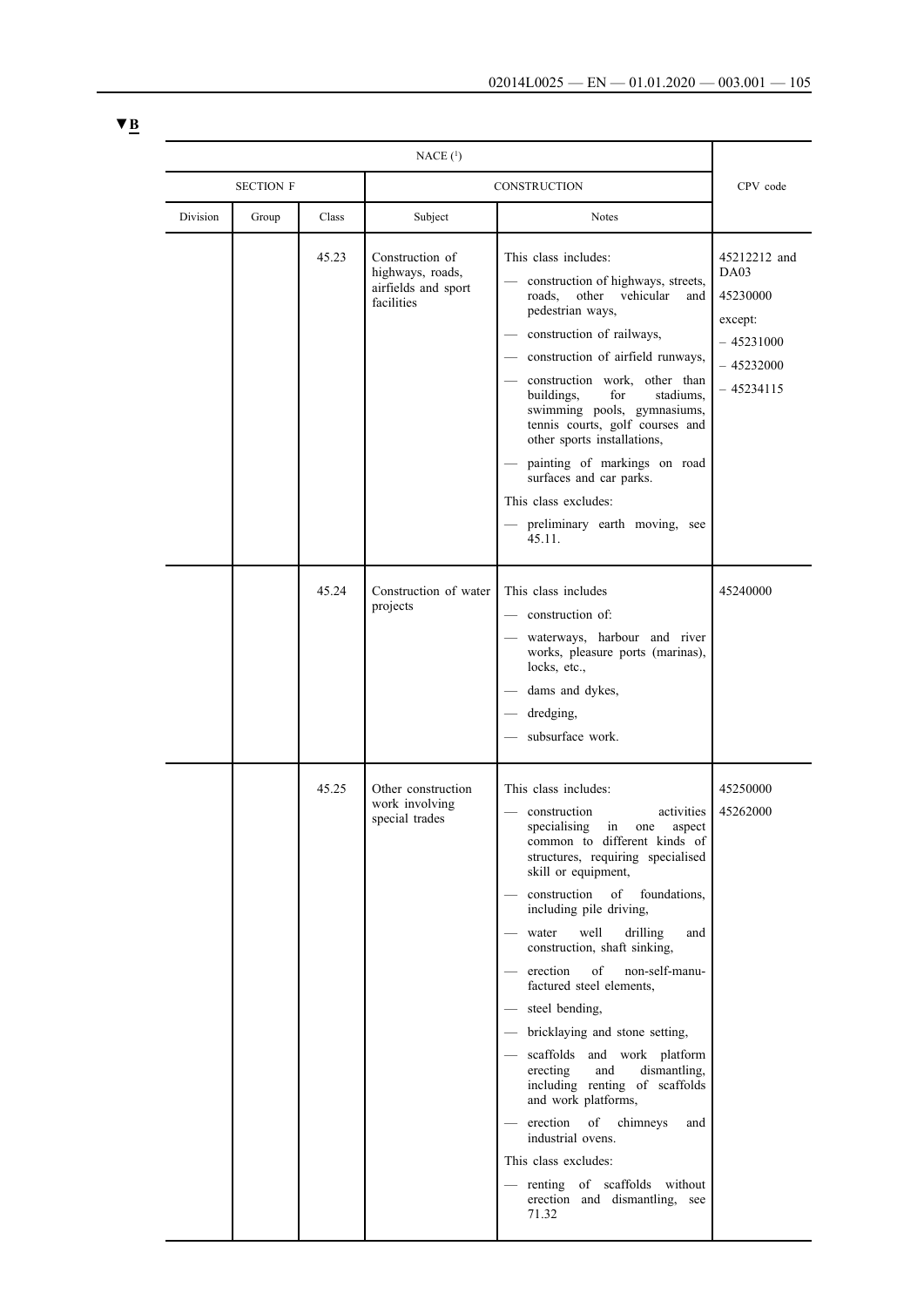| NACE(1)  |                  |       |                                                        |                                                                                                                                                                                                                                                                                                                                                                   |                                                |
|----------|------------------|-------|--------------------------------------------------------|-------------------------------------------------------------------------------------------------------------------------------------------------------------------------------------------------------------------------------------------------------------------------------------------------------------------------------------------------------------------|------------------------------------------------|
|          | <b>SECTION F</b> |       | CONSTRUCTION                                           |                                                                                                                                                                                                                                                                                                                                                                   | CPV code                                       |
| Division | Group            | Class | Subject                                                | <b>Notes</b>                                                                                                                                                                                                                                                                                                                                                      |                                                |
|          | 45.3             |       | Building installation                                  |                                                                                                                                                                                                                                                                                                                                                                   | 45300000                                       |
|          |                  | 45.31 | Installation of elec-<br>trical wiring and<br>fittings | This class includes:<br>installation in buildings or other<br>construction projects of:<br>electrical wiring and fittings,<br>$\qquad \qquad -$<br>- telecommunications systems,<br>- electrical heating systems,<br>- residential antennas and aerials,<br>- fire alarms,<br>- burglar alarm systems,<br>- lifts and escalators,<br>- lightning conductors, etc. | 45213316<br>45310000<br>Except:<br>$-45316000$ |
|          |                  | 45.32 | Insulation work<br>activities                          | This class includes:<br>installation in buildings or other<br>construction projects of thermal,<br>sound or vibration insulation.<br>This class excludes:<br>— waterproofing, see 45.22.                                                                                                                                                                          | 45320000                                       |
|          |                  | 45.33 | Plumbing                                               | This class includes:<br>installation in buildings or other<br>construction projects of:<br>plumbing<br>sanitary<br>and<br>equipment,<br>- gas fittings,<br>- heating, ventilation, refrigeration<br>or air-conditioning equipment<br>and ducts,<br>sprinkler systems.<br>This class excludes:<br>installation of electrical heating<br>systems, see 45.31.        | 45330000                                       |
|          |                  | 45.34 | Other building instal-<br>lation                       | This class includes:<br>installation of illumination and<br>signalling systems for roads,<br>railways, airports and harbours,<br>installation in buildings or other<br>construction projects of fittings<br>and fixtures n.e.c.                                                                                                                                   | 45234115<br>45316000<br>45340000               |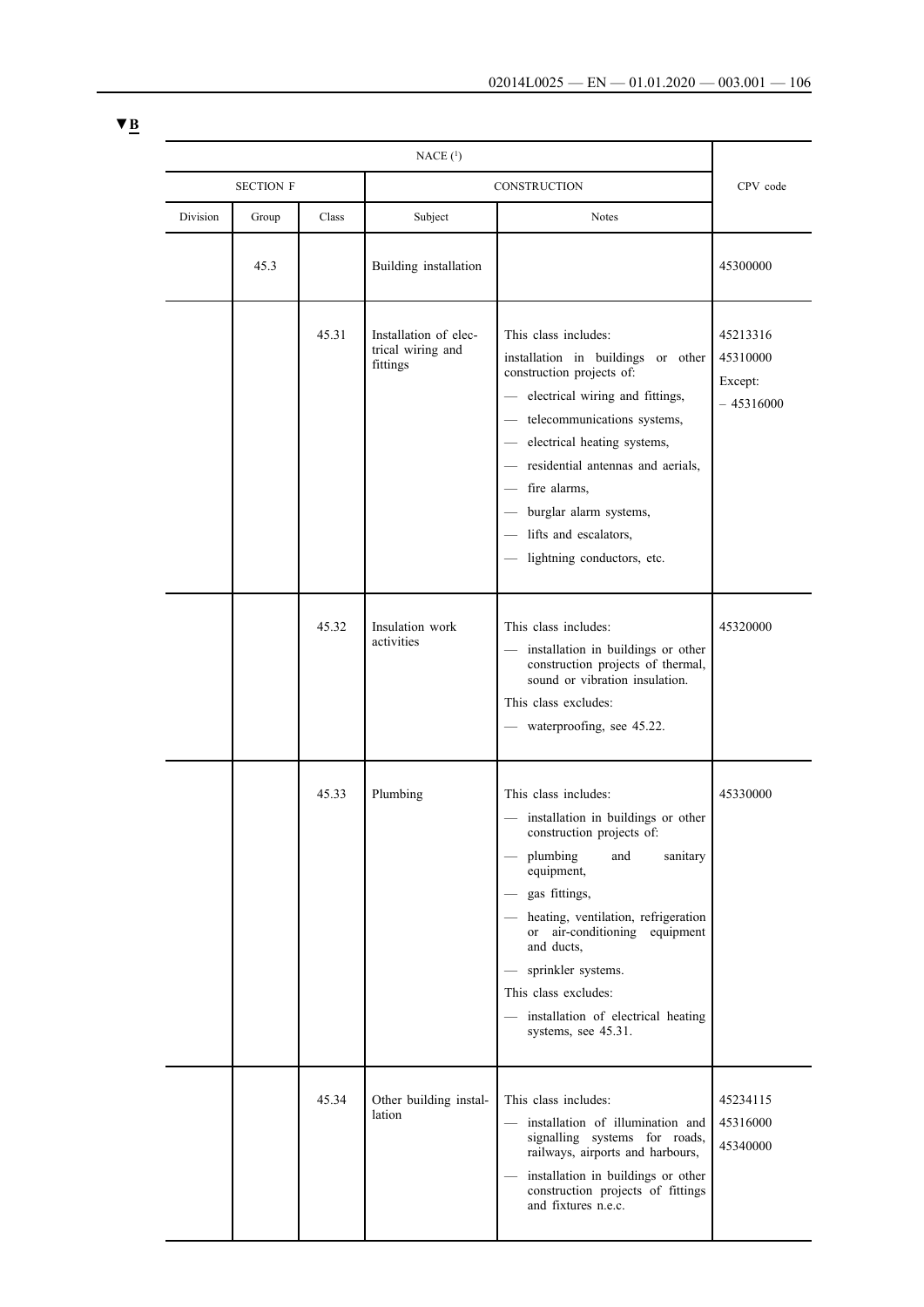|          | <b>SECTION F</b> |       | <b>CONSTRUCTION</b>        |                                                                                                                                                                                                                                                                                                                                                                                                                   | CPV code |  |
|----------|------------------|-------|----------------------------|-------------------------------------------------------------------------------------------------------------------------------------------------------------------------------------------------------------------------------------------------------------------------------------------------------------------------------------------------------------------------------------------------------------------|----------|--|
| Division | Group            | Class | Subject                    | <b>Notes</b>                                                                                                                                                                                                                                                                                                                                                                                                      |          |  |
|          | 45.4             |       | Building completion        |                                                                                                                                                                                                                                                                                                                                                                                                                   | 45400000 |  |
|          |                  | 45.41 | Plastering                 | This class includes:<br>application in buildings or other<br>construction projects of interior<br>and exterior plaster or stucco,<br>including<br>related<br>lathing<br>materials.                                                                                                                                                                                                                                | 45410000 |  |
|          |                  | 45.42 | Joinery installation       | This class includes:<br>installation<br>of<br>not<br>self-manufactured<br>doors,<br>windows, door and window<br>frames, fitted kitchens, stair-<br>cases, shop fittings and the like,<br>of wood or other materials,<br>interior completion such<br>as<br>ceilings, wooden wall coverings,<br>movable partitions, etc.<br>This class excludes:<br>laying of parquet and other<br>wood floor coverings, see 45.43. | 45420000 |  |
|          |                  | 45.43 | Floor and wall<br>covering | This class includes:<br>laying, tiling, hanging or fitting<br>in buildings or other construction<br>projects of:<br>ceramic, concrete or cut stone<br>wall or floor tiles,<br>parquet and other wood floor<br>coverings carpets and linoleum<br>floor coverings,<br>including of rubber or plastic,<br>terrazzo, marble, granite or slate<br>floor or wall coverings,<br>wallpaper.                               | 45430000 |  |
|          |                  | 45.44 | Painting and glazing       | This class includes:<br>interior and exterior painting of<br>buildings,<br>painting of civil engineering<br>structures,<br>installation of glass, mirrors, etc.<br>This class excludes:<br>installation of windows,<br>see<br>45.42,                                                                                                                                                                              | 45440000 |  |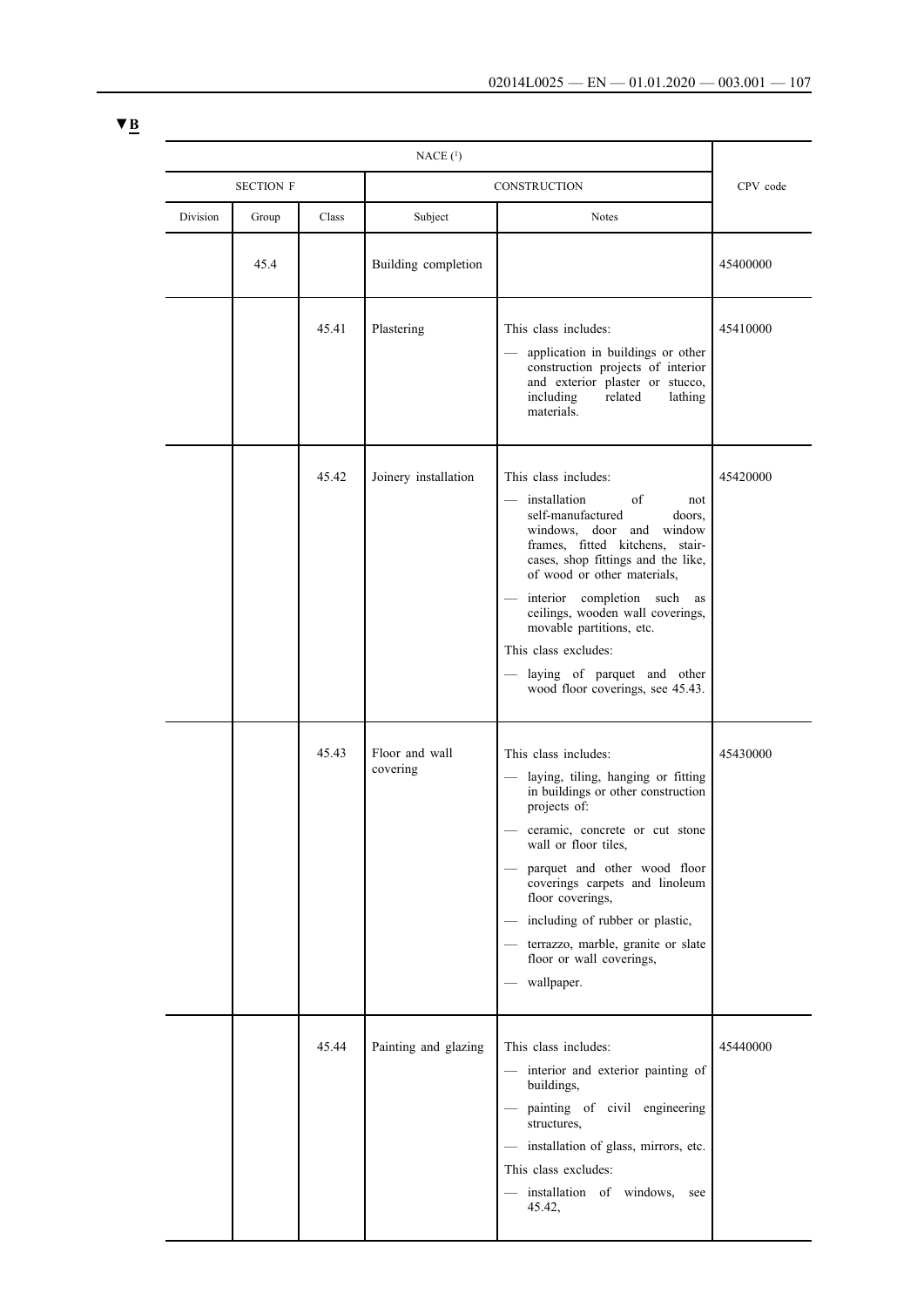| NACE(1)                                                                                 |       |              |                                                                        |                                                                                                                                                                                                                                                                                                                             |                                  |
|-----------------------------------------------------------------------------------------|-------|--------------|------------------------------------------------------------------------|-----------------------------------------------------------------------------------------------------------------------------------------------------------------------------------------------------------------------------------------------------------------------------------------------------------------------------|----------------------------------|
| <b>SECTION F</b>                                                                        |       |              | <b>CONSTRUCTION</b>                                                    | CPV code                                                                                                                                                                                                                                                                                                                    |                                  |
| <b>Division</b>                                                                         | Group | <b>Class</b> | Subject                                                                | <b>Notes</b>                                                                                                                                                                                                                                                                                                                |                                  |
|                                                                                         |       | 45.45        | Other building<br>completion                                           | This class includes:<br>installation of private swimming<br>pools,<br>steam cleaning, sand blasting<br>similar<br>activities<br>and<br>for<br>building exteriors,<br>other building completion and<br>finishing work n.e.c.<br>This class excludes:<br>- interior cleaning of buildings and<br>other structures, see 74.70. | 45212212 and<br>DA04<br>45450000 |
|                                                                                         | 45.5  |              | Renting of<br>construction or<br>demolition equipment<br>with operator |                                                                                                                                                                                                                                                                                                                             | 45500000                         |
|                                                                                         |       | 45.50        | Renting of<br>construction or<br>demolition equipment<br>with operator | This class excludes:<br>renting of construction or demo-<br>lition machinery and equipment<br>without operators, see 71.32.                                                                                                                                                                                                 | 45500000                         |
| (1) Council Regulation (EEC) No 3037/90 of 9 October 1990 (OJ L 293, 24.10.1990, p. 1). |       |              |                                                                        |                                                                                                                                                                                                                                                                                                                             |                                  |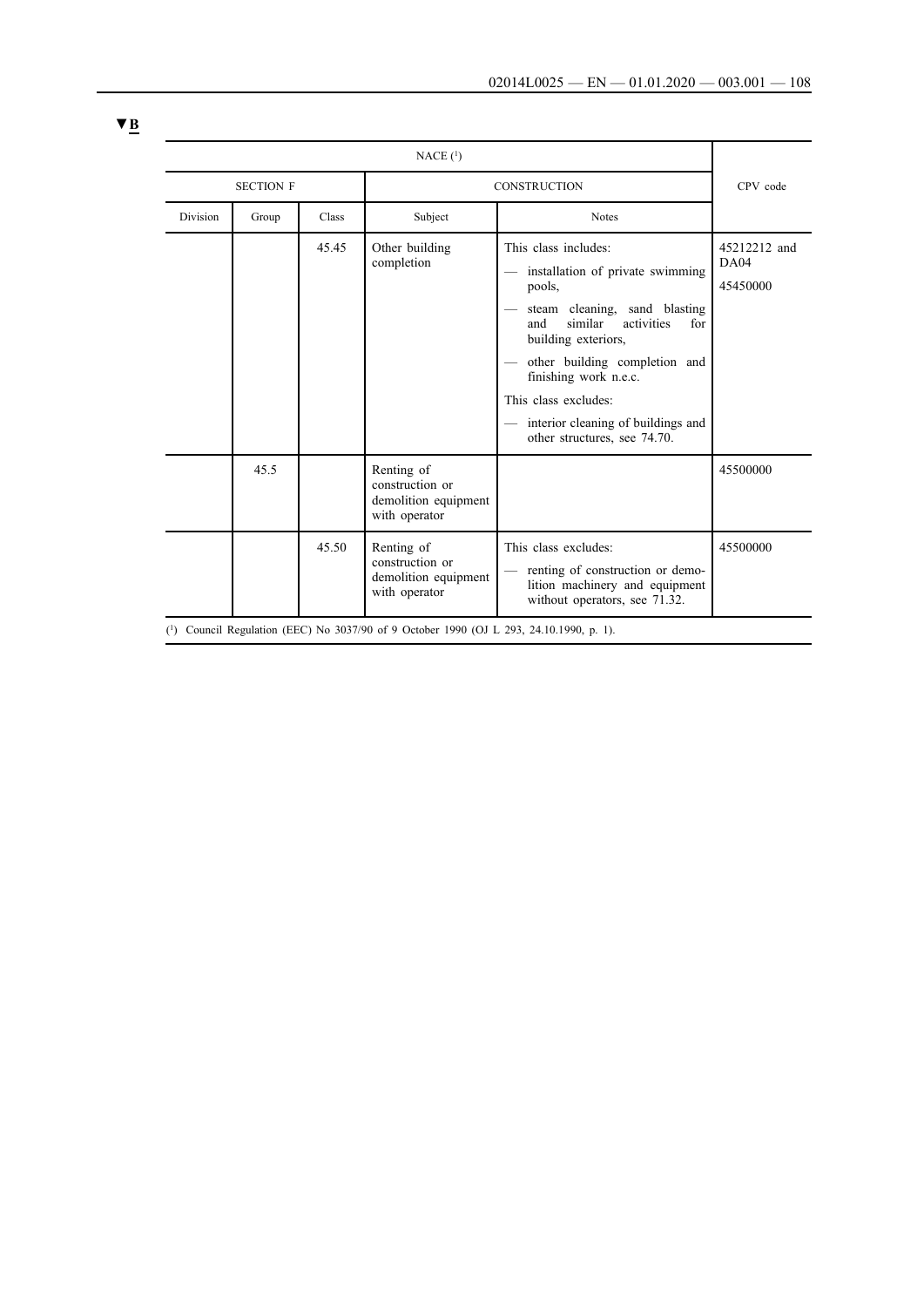### *ANNEX II*

### **LIST OF UNION LEGAL ACTS REFERRED TO IN ARTICLE 4(3)**

Rights which have been granted by means of a procedure in which adequate publicity has been ensured and where the granting of those rights was based on objective criteria do not constitute 'special or exclusive rights' within the meaning of Article 4 of this Directive. The following lists procedures, ensuring adequate prior transparency, for granting authorisations on the basis of other legal acts of the Union which do not constitute 'special or exclusive rights' within the meaning of Article 4 of this Directive:

- (a) granting authorisation to operate natural gas installations in accordance with the procedures laid down in Article 4 of Directive 2009/73/EC;
- (b) authorisation or an invitation to tender for the construction of new electricity production installations in accordance with Directive 2009/72/EC;
- (c) the granting in accordance with the procedures laid down in Article 9 of Directive 97/67/EC of authorisations in relation to a postal service which is not or shall not be reserved;
- (d) a procedure for granting an authorisation to carry on an activity involving the exploitation of hydrocarbons in accordance with Directive 94/22/EC;
- (e) public service contracts within the meaning of Regulation (EC) No 1370/2007 for the provision of public passenger transport services by bus, tramway, rail or metro which have been awarded on the basis of a competitive tendering procedure in accordance with Article 5(3) thereof, provided that its length is in conformity with Article 4(3) or (4) of that Regulation.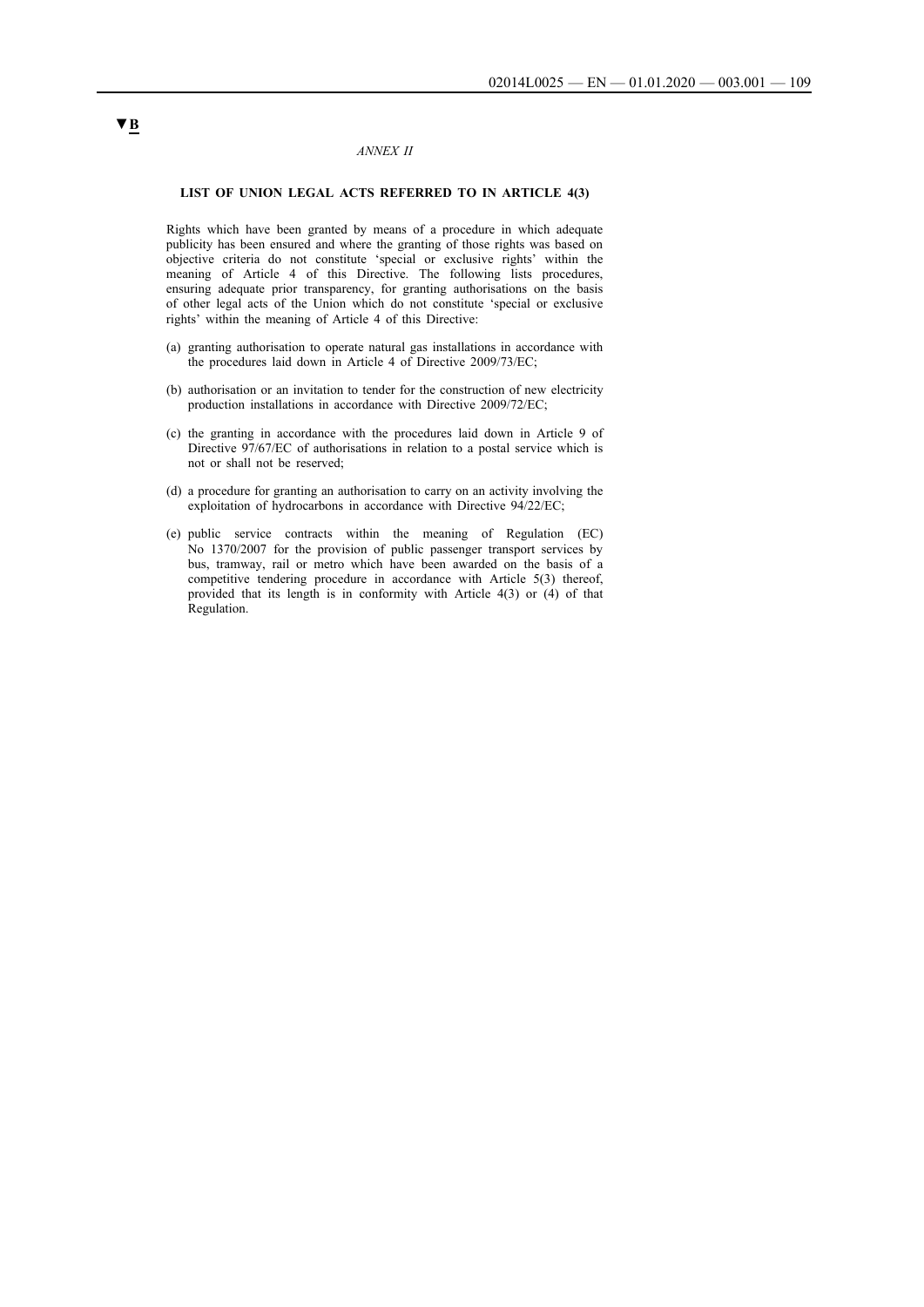### *ANNEX III*

### **LIST OF UNION LEGAL ACTS REFERRED TO IN ARTICLE 34(3)**

- A. **Transport or distribution of gas or heat** Directive 2009/73/EC
- B. **Production, transmission or distribution of electricity** Directive 2009/72/EC
- C. **Production, transport or distribution of drinking water** [No entry]
- D. **Contracting entities in the field of rail services**

Rail freight transport

Directive 2012/34/EU

International rail passenger transport

Directive 2012/34/EU

National rail passenger transport

[No entry]

E. **Contracting entities in the field of urban railway, tramway, trolleybus or motor bus services**

[No entry]

F. **Contracting entities in the field of postal services**

Directive 97/67/EC

G. **Extraction of oil or gas** Directive 94/22/EC

H. **Exploration for and extraction of coal or other solid fuels**

[No entry]

I. **Contracting entities in the field of seaport or inlandportor other terminal equipment**

[No entry]

J. **Contracting entities in the field of airport installations**

[No entry]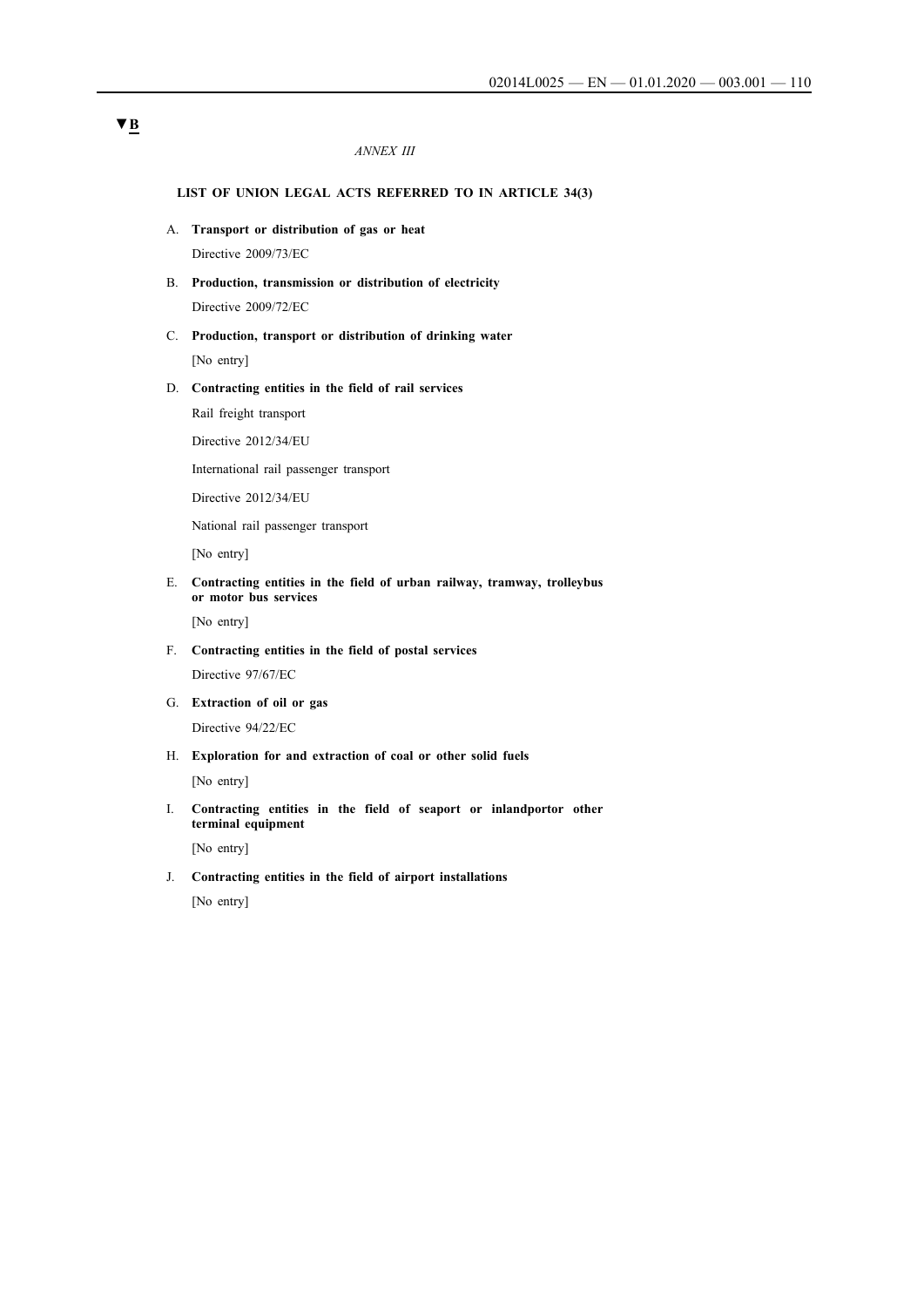### *ANNEX IV*

### **DEADLINES FOR THE ADOPTION OF THE IMPLEMENTING ACTS REFERRED TO IN ARTICLE 35**

- 1. The implementing acts referred to in Article 35 shall be adopted within the following periods:
	- (a) 90 working days where free access to a given market is presumed on the basis of the first subparagraph of Article 34(3);
	- (b) 130 working days in cases other than those referred to in point (a).

The periods set out in points (a) and (b) of this paragraph shall be prolonged by 15 working days where the request is not accompanied by a reasoned and substantiated position, adopted by an independent national authority that is competent in relation to the activity concerned, which thoroughly analyses the conditions for the possible applicability of Article  $34(1)$  to the activity concerned in accordance with Article 34(2) and (3).

Those deadlines shall commence on the first working day following the date on which the Commission receives the request referred to in Article 35(1) or, where the information to be supplied with the request is incomplete, on the working day following the receipt of the complete information.

The periods set out in the first subparagraph may be extended by the Commission with the agreement of the Member State or contracting entity which has presented the request.

2. The Commission may require the Member State or the contracting entity concerned or the independent national authority referred to under paragraph 1 or any other competent national authority to provide all necessary information or to supplement or clarify information given within an appropriate time limit. In the event of late or incomplete answers, the periods set out in the first subparagraph of paragraph 1 shall be suspended for the period between the expiry of the time limit set in the request for information, and the receipt of the complete and correct information.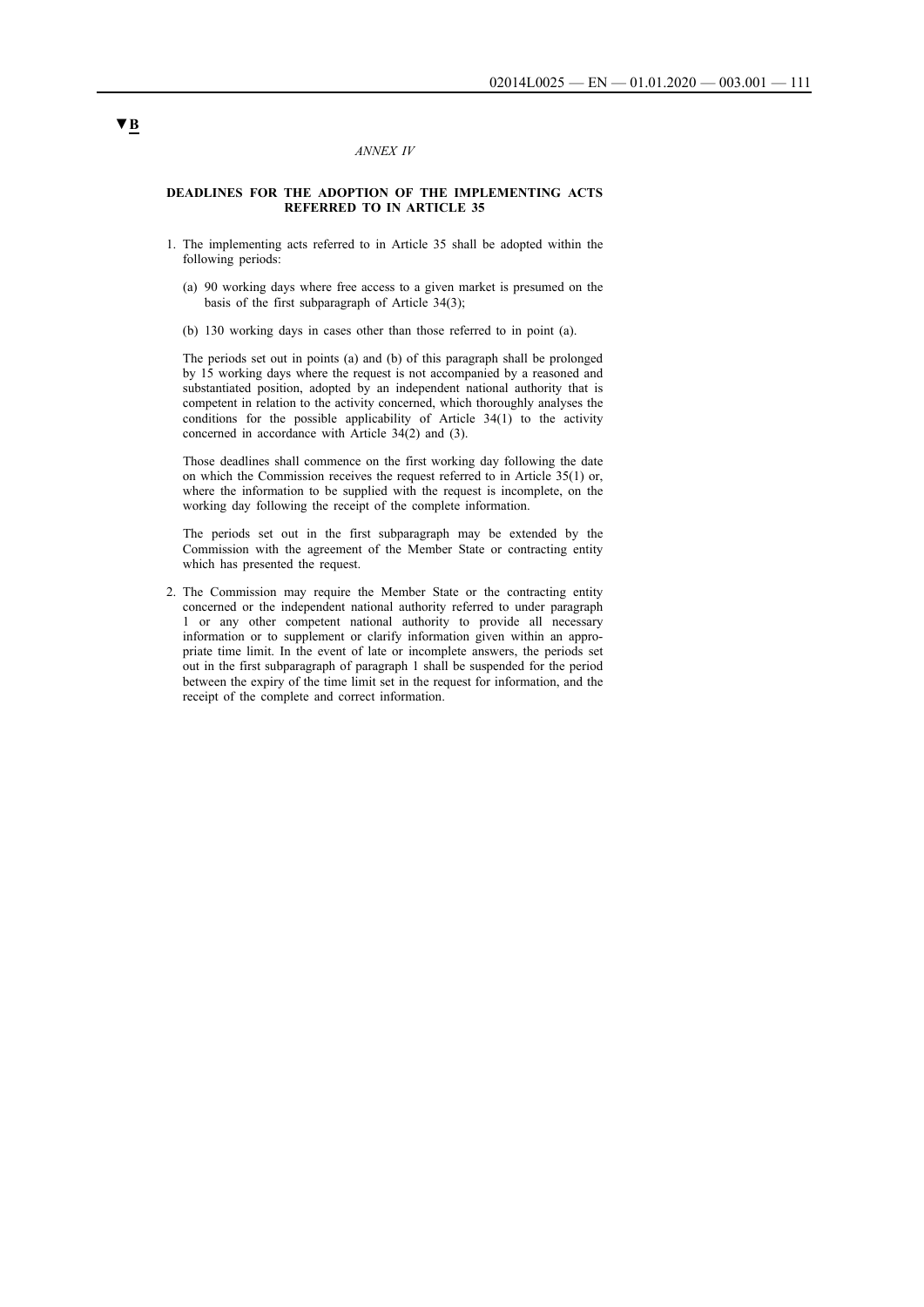#### *ANNEX V*

#### **REQUIREMENTS RELATING TO TOOLS AND DEVICES FOR THE ELECTRONIC RECEIPT OF TENDERS, REQUESTS TO PARTICIPATE, APPLICATIONS FOR QUALIFICATION AS WELL AS PLANS AND PROJECTS IN CONTESTS**

Tools and devices for the electronic receipt of tenders, requests to participate, applications for qualification as well as plans and projects in contests must guarantee, through technical means and appropriate procedures, at least that:

- (a) the exact time and date of the receipt of tenders, requests to participate, applications for qualification as well as the submission of plans and projects can be determined precisely;
- (b) it may be reasonably ensured that, before the time limits laid down, no-one can have access to data transmitted under those requirements;
- (c) only authorised persons may set or change the dates for opening data received;
- (d) during the various stages of the qualification procedure, the procurement procedure or contest, access to all data submitted, or to part thereof, must be possible only for authorised persons;
- (e) only authorised persons must give access to data transmitted and only after the prescribed date;
- (f) data received and opened in accordance with those requirements must remain accessible only to persons authorised to acquaint themselves therewith,
- (g) where the access prohibitions or conditions referred to under points (b) to (f) are infringed or there is an attempt to do so, it may be reasonably ensured that the infringements or attempts are clearly detectable.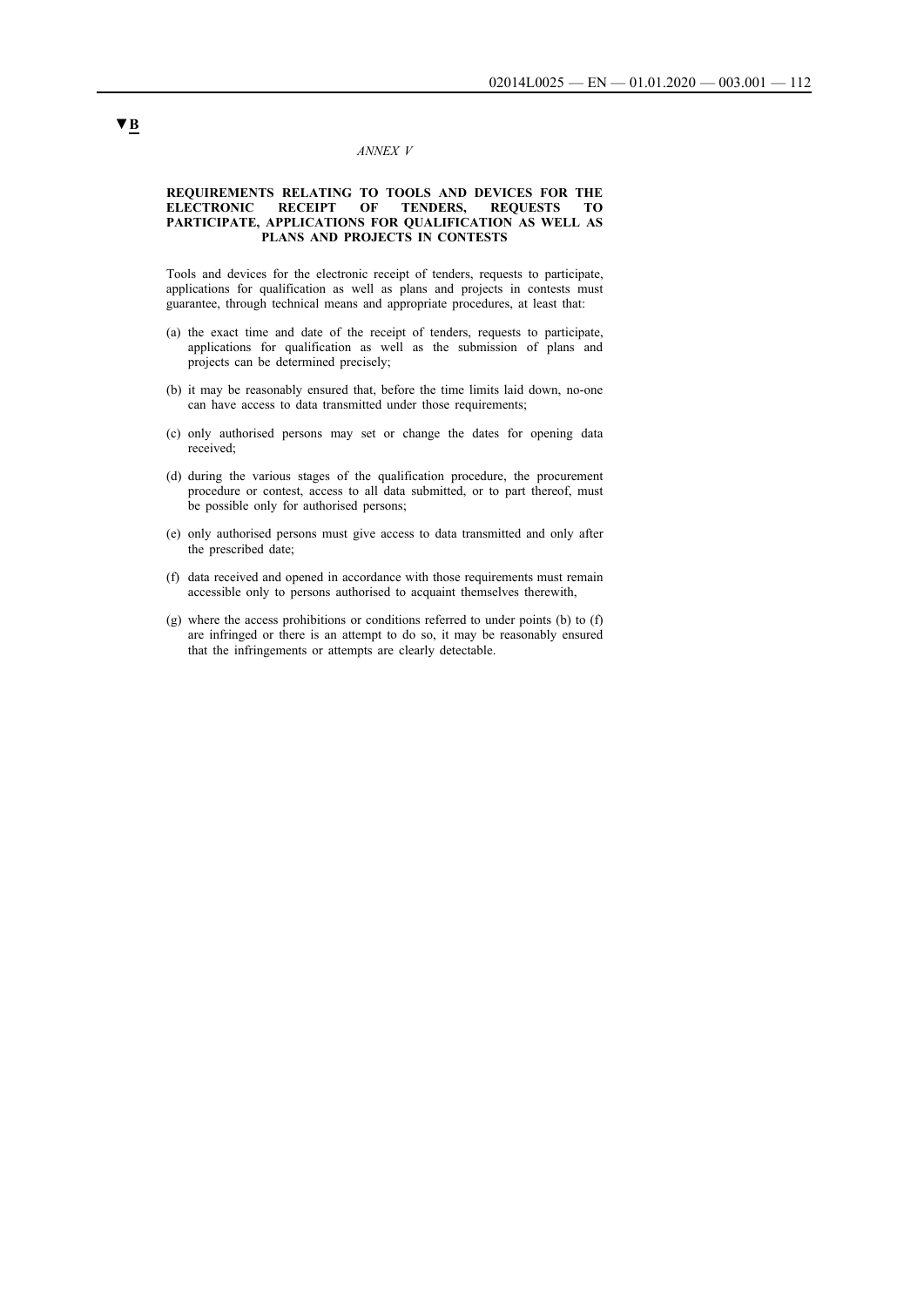#### *ANNEX VI*

### PART A

#### **INFORMATION TO BE INCLUDED IN THE PERIODIC INDICATIVE NOTICE**

#### (as referred to in Article 67)

#### I. **Information to be included in all cases**

- 1. Name, identification number (where provided for in national legislation), address including NUTS code, telephone, fax number, e-mail and internet address of the contracting entity and, where different, of the service from which additional information may be obtained.
- 2. Main activity exercised.
- 3. (a) For supply contracts: nature and quantity or value of the services or products to be supplied (CPV codes).
	- (b) For works contracts: nature and extent of the services to be provided, the general characteristics of the work or of the lots by reference to the work (CPV codes).
	- (c) For service contracts: intended total procurement in each of the service categories envisaged (CPV codes).
- 4. Date of dispatch of the notice or of dispatch of the notice of the publication of this notice on the buyer profile.
- 5. Any other relevant information.
- II. **Additional information to be supplied where the notice is used as a means of calling for competition or permits the reduction of the time limits for the receipt of tenders (article 67(2))**
- 6. A reference to the fact that interested economic operators shall advise the entity of their interest in the contract or contracts.
- 7. E-mail or internet address at which the specifications procurement documents will be available for unrestricted and full direct access, free of charge.

Where unrestricted and full direct access, free of charge, is not available for the reasons set out in the third and fourth subparagraph of Article 73(1), an indication of how the procurement documents can be accessed.

- 8. Where appropriate, state whether the contract is reserved for sheltered workshops or whether its performance is reserved in the context of sheltered employment programmes.
- 9. Time limit for the receipt of applications for an invitation to tender or to negotiate.
- 10. Nature and quantity of the products to be supplied or general nature of the work or category of service and description, stating if framework agreement(s) are envisaged, including any options for further procurement and the estimated time available for exercising those options as well as the number of renewals, if any. In the case of recurring contracts, also, an estimate of the timing of the subsequent calls for competition. State whether purchase, lease, rental or hire-purchase or any combination of those is involved.
- 11. NUTS code for the main location of works in case of works or NUTS code for the main place of delivery or performance in supplies and service; if the contract is divided into lots, this information shall be provided for each lot.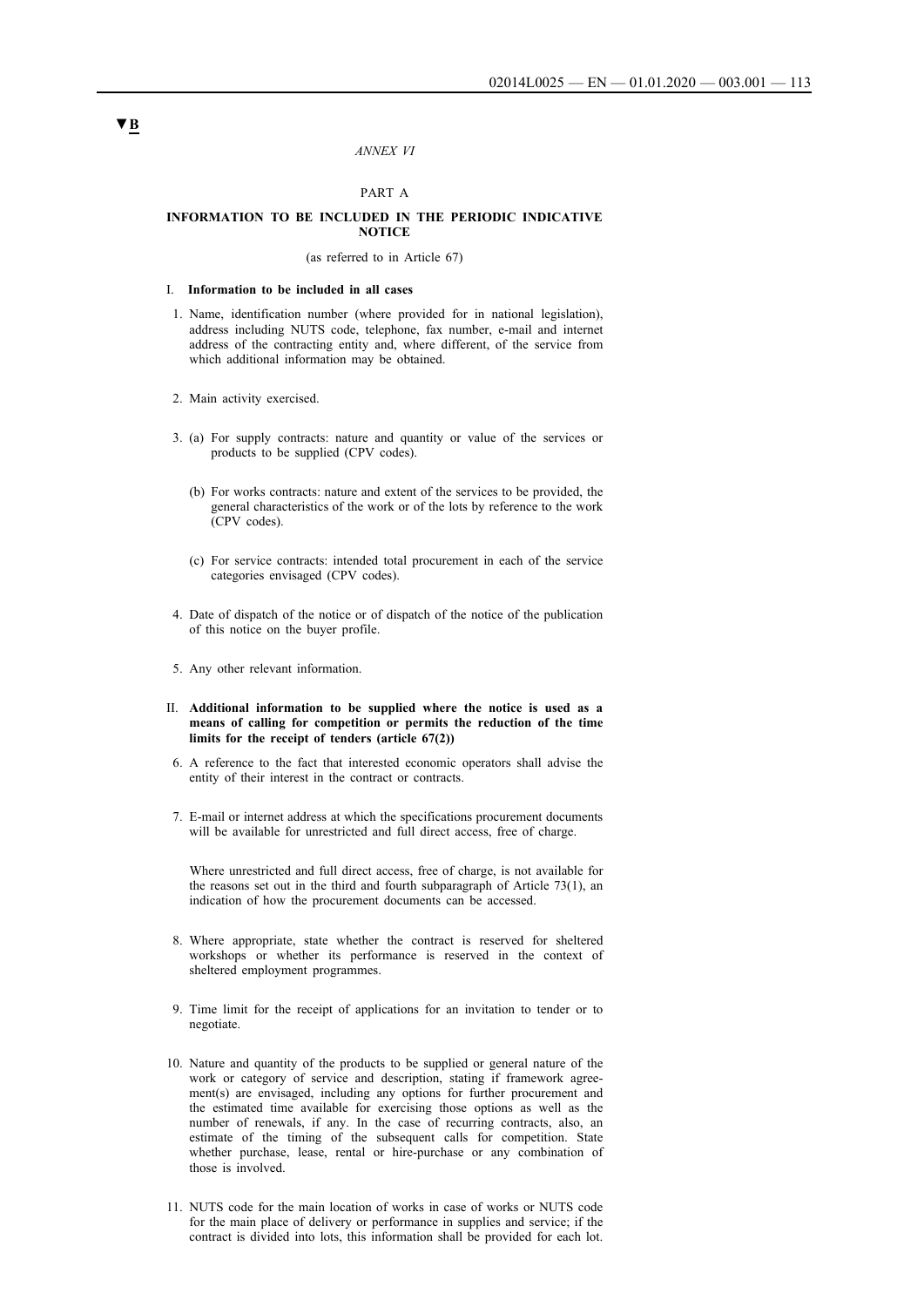- 12. Time limits for delivery or completion or duration of service contract and, as far as possible, for starting.
- 13. Address to which interested undertakings shall send their expressions of interest in writing.
- 14. Time limit for receipt of expressions of interest.
- 15. Language or languages authorised for the presentation of candidatures or tenders.
- 16. Economic and technical conditions, and financial and technical guarantees required of suppliers.
- 17. (a) Estimated date for initiating the procurement procedures in respect of the contract or contracts (if known);
	- (b) Type of procurement procedure (restricted procedures, whether or not involving a dynamic purchasing system, or negotiated procedures).
- 18. Where appropriate, particular conditions to which the performance of the contract is subject.
- 19. Where appropriate, indication whether:
	- (a) electronic submission of tenders or requests to participate will be required/accepted,
	- (b) electronic ordering will be used,
	- (c) electronic invoicing will be used,
	- (d) electronic payment will be accepted.
- 20. Name and address of the body responsible for appeal and, where appropriate, mediation procedures. Precise information concerning time limits for lodging appeals, or, if need be, the name, address, telephone number, fax number and e-mail address of the service from which this information may be obtained.
- 21. Where known, criteria referred to in Article 82 to be used for award of the contract:. Except where the most economically advantageous tender is identified on the basis of price alone, criteria representing the most economically advantageous tender as well as their weighting or, where appropriate, the order of importance of those criteria shall be mentioned, where they do not appear in the specifications, or will not be indicated in the invitation to confirm interest referred to in point (b) of Article 67(2) or in the invitation tender or to negotiate.

### PART B

### **INFORMATION TO BE INCLUDED IN NOTICES OF PUBLICATION OF A PERIODIC INDICATIVE NOTICE ON A BUYER PROFILE NOT USED AS A MEANS OF CALLING FOR COMPETITION**

### (as referred to in Article 67(1))

- 1. Name, identification number (where provided for in national legislation), address including NUTS code, telephone, fax number, e-mail and internet address of the contracting entity and, where different, of the service from which additional information may be obtained.
- 2. Main activity exercised.
- 3. CPV Codes.
- 4. Internet address of the 'buyer profile' (URL).
- 5. Date of dispatch of the notice of the publication of the prior information notice on the buyer profile.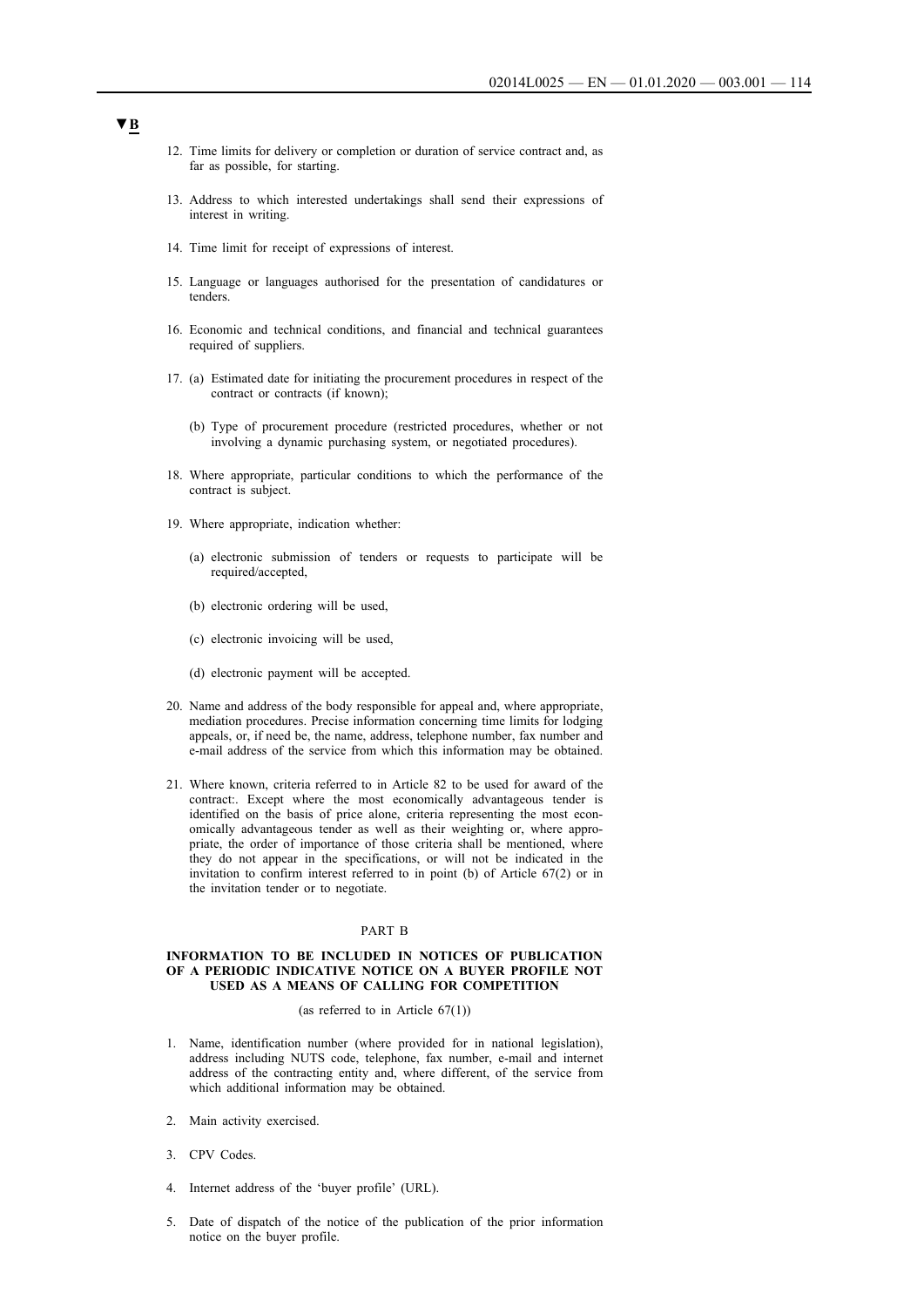### *ANNEX VII*

### **INFORMATION TO BE INCLUDED IN THE PROCUREMENT DOCUMENTS RELATING TO ELECTRONIC AUCTIONS (ARTICLE 53(4))**

Where contracting entities have decided to hold an electronic auction, the procurement documents shall include at least the following details:

- (a) the features whose values will be the subject of electronic auction, provided that such features are quantifiable and can be expressed in figures or percentages;
- (b) any limits on the values which may be submitted, as they result from the specifications relating to the subject of the contract;
- (c) the information which will be made available to tenderers in the course of the electronic auction and, where appropriate, when it will be made available to them;
- (d) the relevant information concerning the electronic auction process;
- (e) the conditions under which the tenderers will be able to bid and, in particular, the minimum differences which will, where appropriate, be required when bidding;
- (f) the relevant information concerning the electronic equipment used and the arrangements and technical specifications for connection.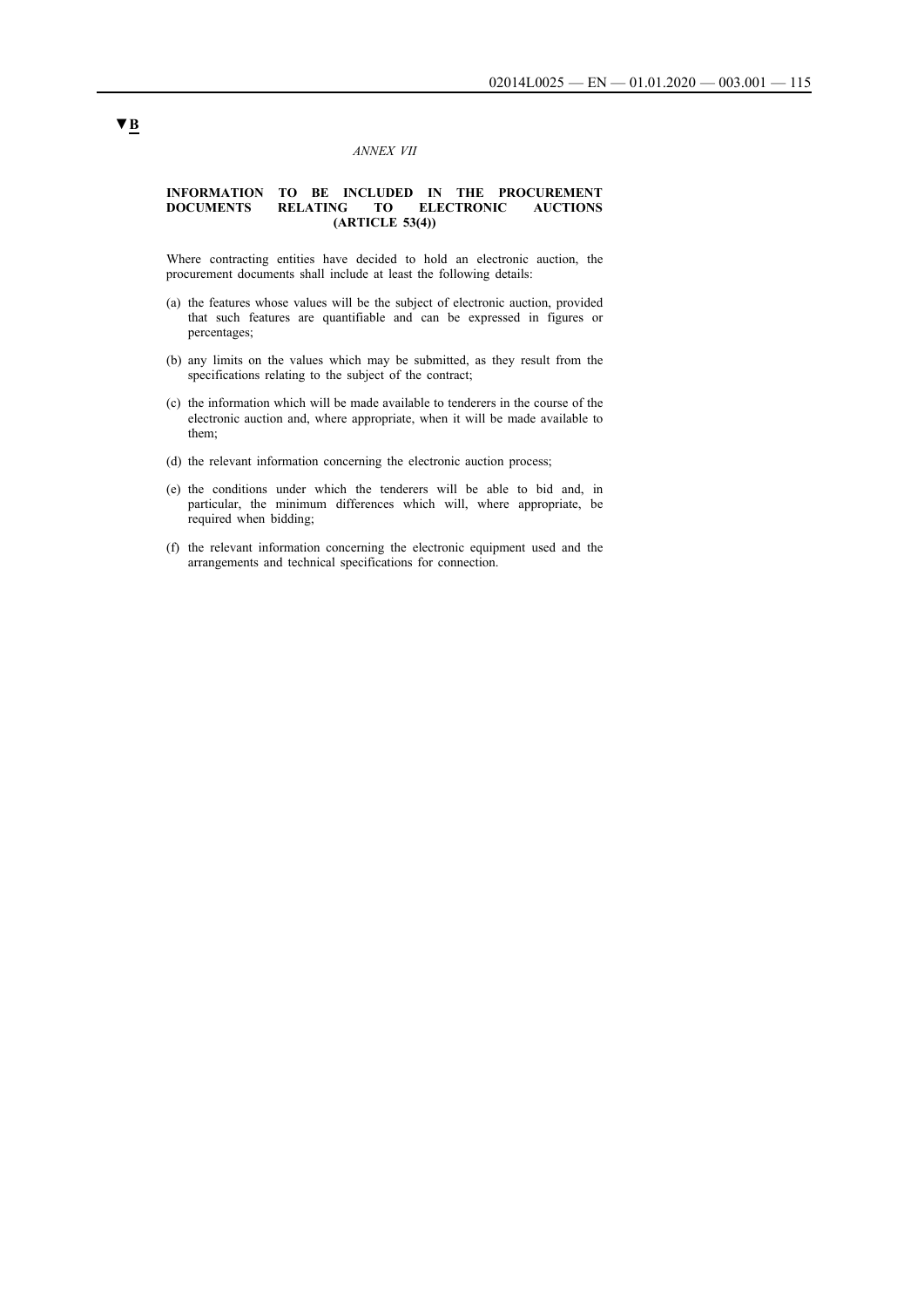#### *ANNEX VIII*

### **DEFINITION OF CERTAIN TECHNICAL SPECIFICATIONS**

For the purposes of this Directive,

- (1) 'technical specification' means one of the following:
	- (a) in the case of service or supply contracts a specification in a document defining the required characteristics of a product or a service, such as quality levels, environmental and climate performance levels, design for all requirements (including accessibility for disabled persons) and conformity assessment, performance, use of the product, safety or dimensions, including requirements relevant to the product as regards the name under which the product is sold, terminology, symbols, testing and test methods, packaging, marking and labelling, user instructions, production processes and methods at any stage of the life cycle of the supply or service and conformity assessment procedures;
	- (b) in the case of works contracts, the totality of the technical prescriptions contained in particular in the procurement documents, defining the characteristics required of a material, product or supply, which permits a material, a product or a supply to be described in a manner such that it fulfils the use for which it is intended by the contracting entity; those characteristics include levels of environmental and climate performance, design for all requirements (including accessibility for disabled persons) and conformity assessment, performance, safety or dimensions, including the procedures concerning quality assurance, terminology, symbols, testing and test methods, packaging, marking and labelling, user instructions, and production processes and methods at any stage of the life cycle of the works; those characteristics also include rules relating to design and costing, the test, inspection and acceptance conditions for works and methods or techniques of construction and all other technical conditions which the contracting entity is in a position to prescribe, under general or specific regulations, in relation to the finished works and to the materials or parts which they involve;
- (2) 'standard' means a technical specification, adopted by a recognised standardisation body, for repeated or continuous application, with which compliance is not compulsory, and which is one of the following:
	- (a) 'international standard' means a standard adopted by an international standardisation organisation and made available to the general public,
	- (b) 'European standard' means a standard adopted by a European standardisation organisation and made available to the general public,
	- (c) 'national standard' means a standard adopted by a national standardisation organisation and made available to the general public;
- (3) 'European Technical Assessment' means the documented assessment of the performance of a construction product, in relation to its essential characteristics, in accordance with the respective European Assessment Document, as defined in point 12 of Article 2 of Regulation (EU) No 305/2011 of the European Parliament and of the Council  $(1)$ ;
- (4) 'common technical specification' means a technical specification in the field of ICT laid down in accordance with Articles 13 and 14 of Regulation (EU) No 1025/2012;
- (5) 'technical reference' means any deliverable produced by European standardisation bodies, other than European standards, according to procedures adapted to the development of market needs.

<sup>(1)</sup> Regulation (EU) No 305/2011 of the European Parliament and of the Council of 9 March 2011 laying down harmonised conditions for the marketing of construction products and repealing Council Directive 89/106/EEC (OJ L 88, 4.4.2011, p. 5).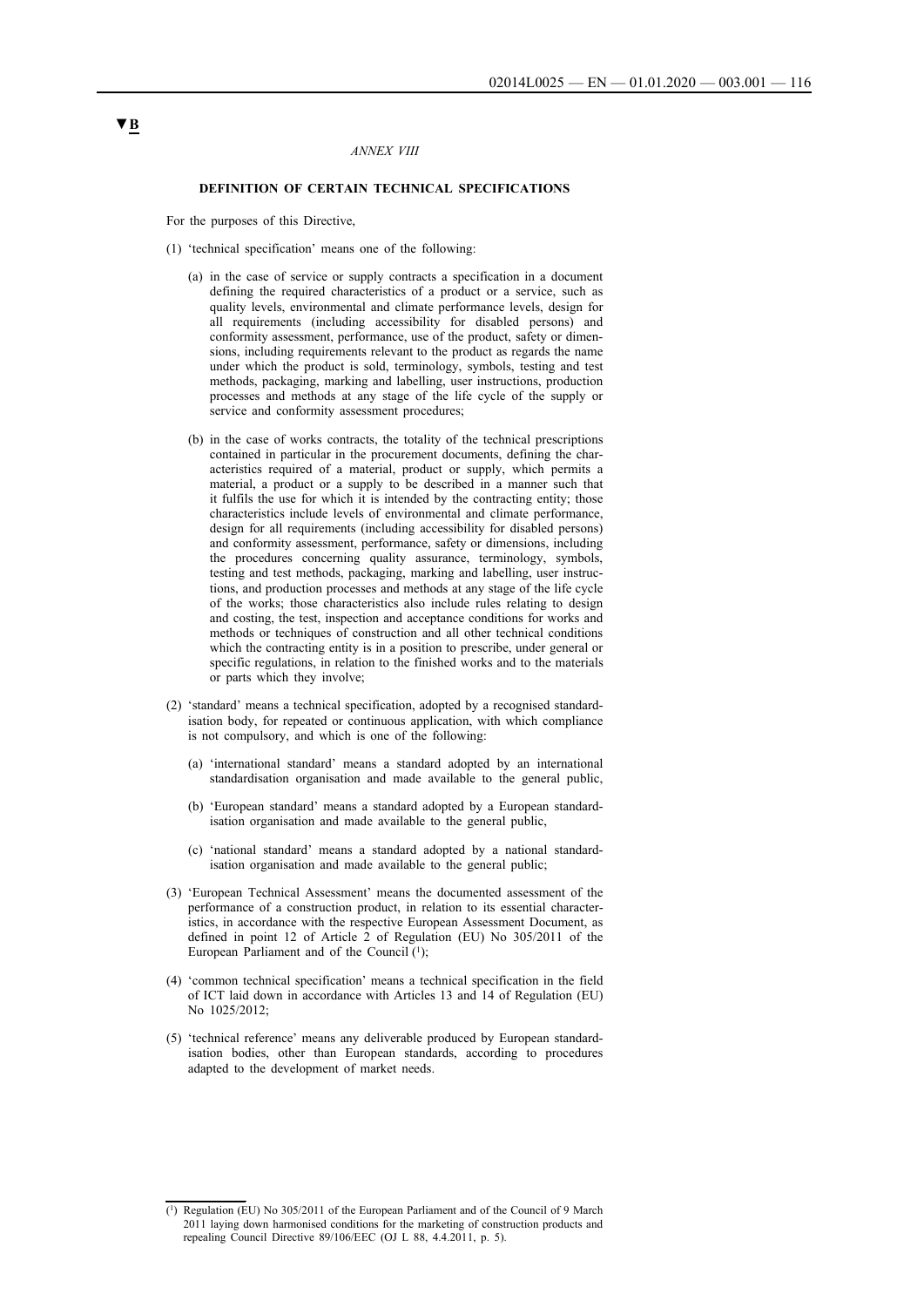### *ANNEX IX*

### **FEATURES CONCERNING PUBLICATION**

#### 1. **Publication of notices**

The notices referred to in Articles 67, 68, 69, 70, 92 and 96 must be sent by the contracting entities to the Publications Office of the European Union and published in accordance with the following rules:

(a) Notices referred to in Articles 67, 68, 69, 70, 92 and 96 shall be published by the Publications Office of the European Union or by the contracting entities in the event of a periodic indicative notice published on a buyer profile in accordance with Article 67(1).

In addition, contracting entities may publish this information on the internet on a 'buyer profile' as referred to in point 2(b) below;

(b) The Publications Office of the European Union will give the contracting entity the confirmation referred to in the second subparagraph of Article 71(5).

### 2. **Publication of complementary or additional information**

- (a) Except where otherwise provided for in the third and fourth subparagraph of Article 73(1), contracting entities shall publish the procurement documents in their entirety on the internet;
- (b) The buyer profile may include periodic indicative notices as referred to in Article 67(1), information on ongoing invitations to tender, scheduled purchases, contracts concluded, procedures cancelled and any useful general information, such as a contact point, a telephone and a fax number, a postal address and an e-mail address. The buyer profile may also include periodic indicative notices used as a means of calling for competition, which are published at national level pursuant to Article 72.

#### 3. **Format and procedures for the electronic transmission of notices**

The format and procedure for sending notices electronically as established by the Commission are made accessible at the internet address http://simap.eu.int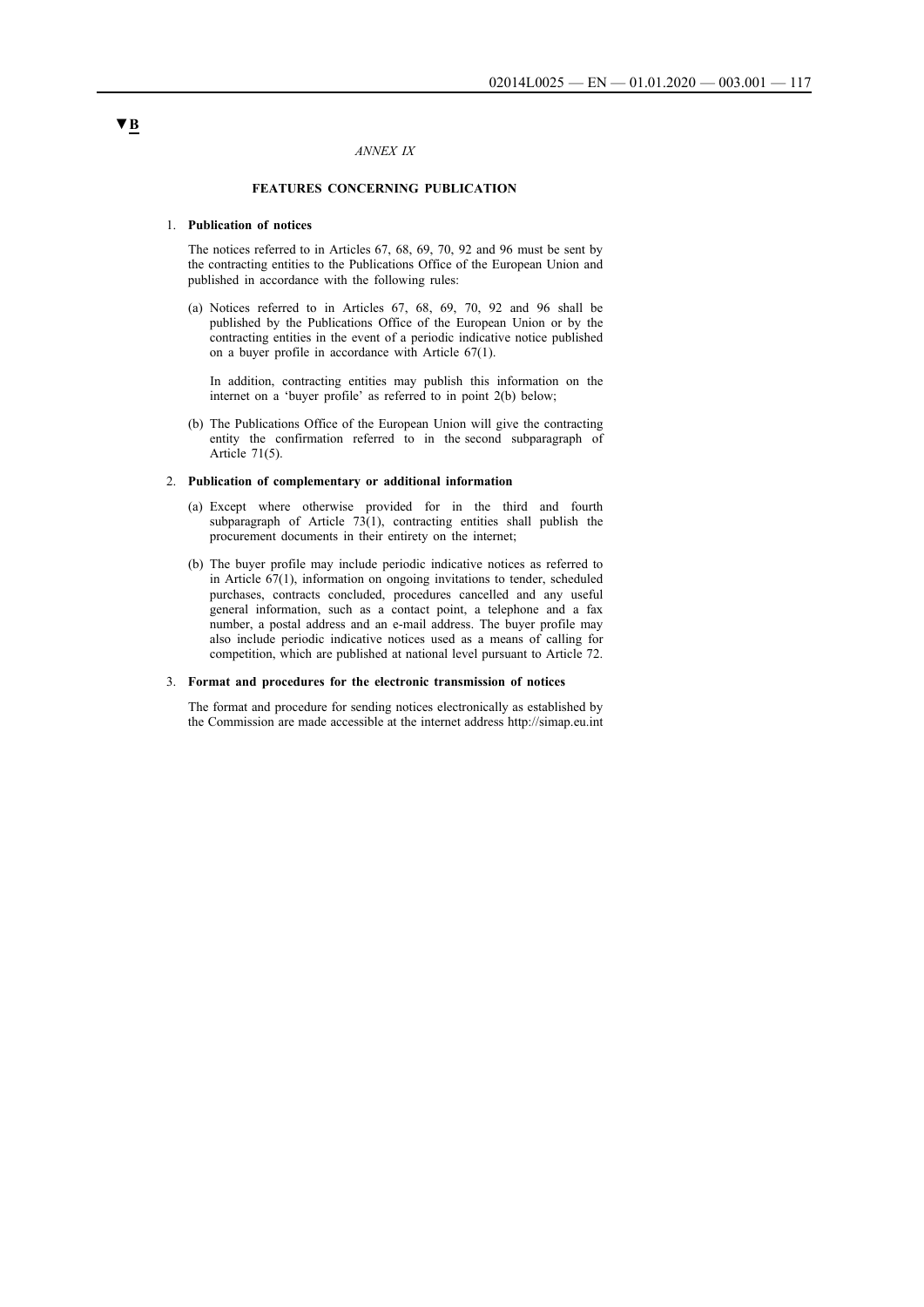### *ANNEX X*

### **INFORMATION TO BE INCLUDED IN THE NOTICE ON THE EXISTENCE OF A QUALIFICATION SYSTEM**

(as referred to in point (b) of Article 44(4) and in Article 68)

- 1. Name, identification number (where provided for in national legislation), address including NUTS code, telephone, fax number, e-mail and internet address of the contracting entity and, where different, of the service from which additional information may be obtained.
- 2. Main activity exercised.
- 3. Where appropriate, state whether the contract is reserved for sheltered workshops or whether its performance is reserved in the context of sheltered employment programmes.
- 4. Purpose of the qualification system (description of the products, services or works or categories thereof to be procured through the system — CPV codes). NUTS code for the main location of works in case of works or NUTS code for the main place of delivery or performance in supplies and service.
- 5. Conditions to be fulfilled by the economic operators in view of their qualification pursuant to the system and the methods according to which each of those conditions will be verified. Where the description of such conditions and verification methods is voluminous and based on documents available to interested economic operators, a summary of the main conditions and methods and a reference to those documents shall be sufficient.
- 6. Period of validity of the qualification system and the formalities for its renewal.
- 7. Reference to the fact that the notice acts as the call for competition.
- 8. Address where further information and documentation concerning the qualification system can be obtained (where different from the addresses mentioned under point (1).
- 9. Name and address of the body responsible for appeal and, where appropriate, mediation procedures. Precise information concerning time limits for lodging appeals, or, if need be, the name, address, telephone number, fax number and e-mail address of the service from which this information may be obtained.
- 10. Where known, criteria referred to in Article 82 to be used for award of the contract. Except where the most economically advantageous tender is identified on the basis of price alone, criteria representing the most economically advantageous tender as well as their weighting or, where appropriate, the order of importance of those criteria, shall be mentioned where they do not appear in the specifications or will not be indicated in the invitation to tender or to negotiate.
- 11. Where appropriate, indication whether:
	- (a) electronic submission of tenders or requests to participate will be required/accepted,
	- (b) electronic ordering will be used,
	- (c) electronic invoicing will be used,
	- (d) electronic payment will be accepted.
- 12. Any other relevant information.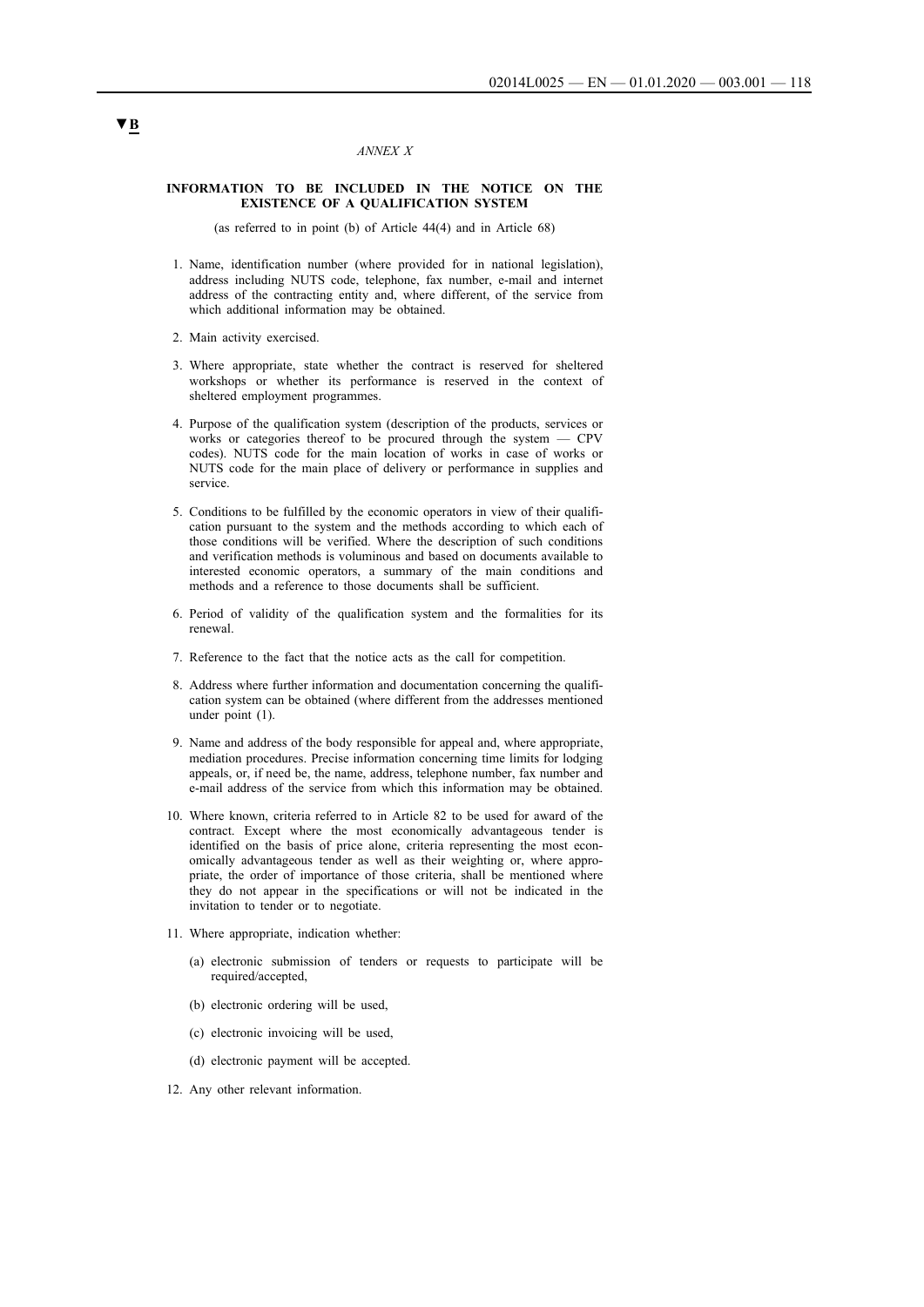### *ANNEX XI*

### **INFORMATION TO BE INCLUDED IN CONTRACT NOTICES**

(as referred to in Article 69)

#### A. OPEN PROCEDURES

- 1. Name, identification number (where provided for in national legislation), address including NUTS code, telephone, fax number, e-mail and internet address of the contracting entity and, where different, of the service from which additional information may be obtained.
- 2. Main activity exercised.
- 3. Where appropriate, state whether the contract is reserved for sheltered workshops or whether its performance is reserved in the context of sheltered employment programmes.
- 4. Nature of the contract (supply, works or service, where appropriate, state if it is a framework agreement or a dynamic purchasing system), description (CPV codes). Where appropriate, state whether tenders are requested for purchase, lease, rental or hire purchase or any combination of those.
- 5. NUTS code for the main location of works in case of works or NUTS code for the main place of delivery or performance in supplies and service.
- 6. For supplies and works:
	- (a) nature and quantity of the products to be supplied (CPV codes), including any options for further procurement and, if possible, the estimated time available for exercising those options as well as the number of renewals, if any. In the case of recurring contracts, also, if possible, an estimate of the timing of the subsequent calls for competition for the products to be procured or the nature and extent of the services to be provided and general nature of the work (CPV codes);
	- (b) indication of whether the suppliers may tender for some and/or all the products required.

If, for works contracts, the work or the contract is subdivided into several lots, the order of size of the different lots and the possibility of tendering for one, for several or for all the lots;

- (c) for works contracts: information concerning the purpose of the work or the contract where the latter also involves the drawing-up of projects.
- 7. For services:
	- (a) The nature and quantity of the products to be supplied, including any options for further procurement and, if possible, the estimated time available for exercising those options as well as the number of renewals, if any. In the case of recurring contracts, also, if possible, an estimate of the timing of the subsequent calls for competition for the services to be procured;
	- (b) Indication of whether the performance of the service is reserved by law, regulation or administrative provision to a particular profession;
	- (c) Reference of the law, regulation or administrative provision;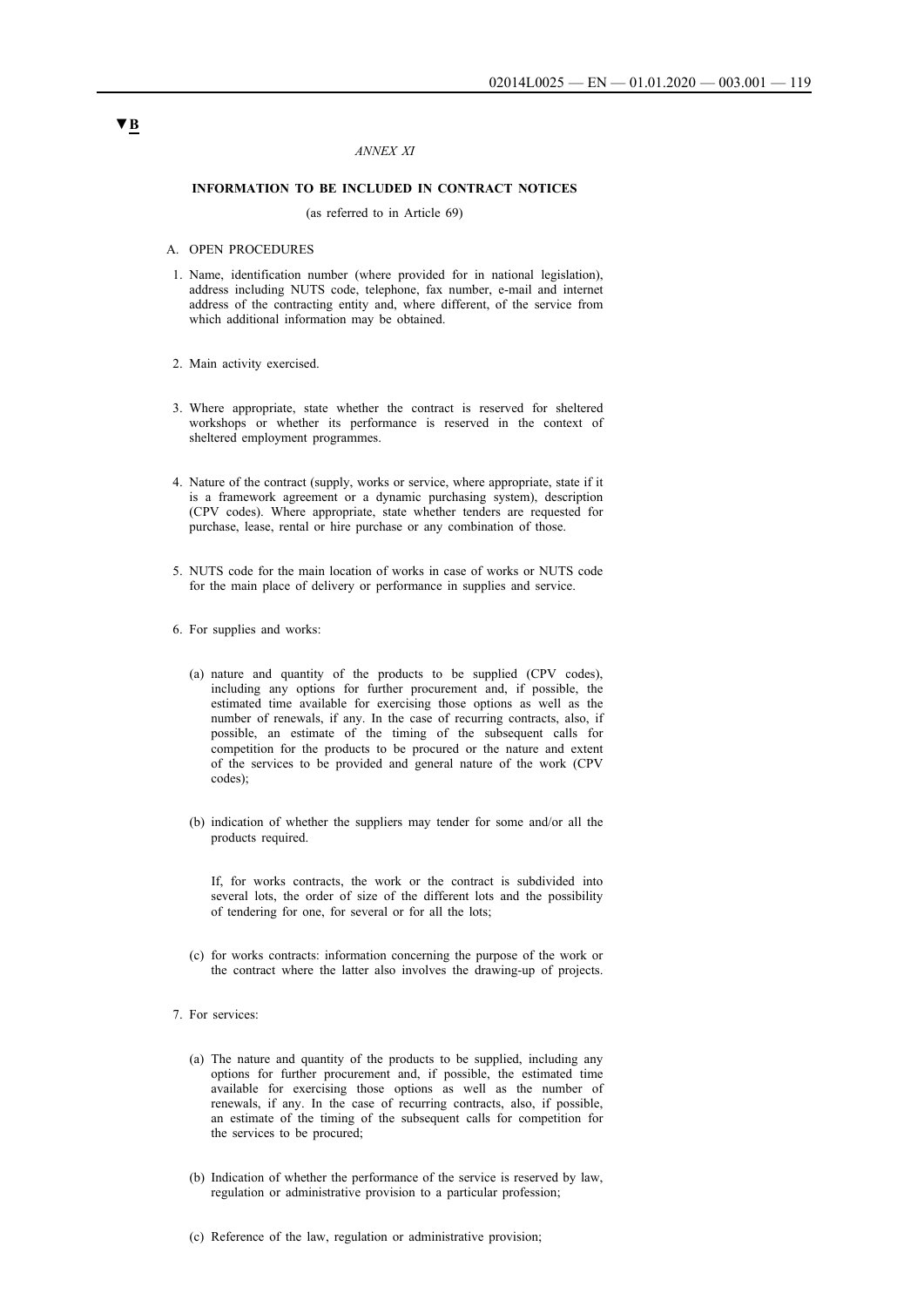- (d) Indication of whether legal persons shall indicate the names and professional qualifications of the staff to be responsible for the performance of the service;
- (e) Indication of whether service providers may tender for a part of the services concerned.
- 8. Where known, indication of whether authorisation to submit variants exists or not.
- 9. Time limits for delivery or completion or duration of service contract and, as far as possible, the starting date.
- 10. E-mail or internet address at which the procurement documents will be available for unrestricted and full direct access, free of charge.

Where unrestricted and full direct access, free of charge, is not available for the reasons set out in the third and fourth subparagraph of Article 73(1), an indication of how the procurement documents can be accessed.

- 11. (a) Final date for receipt of tenders or indicative tenders where a dynamic purchasing system is introduced;
	- (b) Address to which they shall be sent;
	- (c) Language or languages in which they shall be drawn up.
- 12. (a) Where applicable, the persons authorised to be present at the opening of tenders;
	- (b) Date, time and place of such opening.
- 13. Where applicable, any deposits and guarantees required.
- 14. Main terms concerning financing and payment and/or references to the provisions in which those are contained.
- 15. Where appropriate, the legal form to be taken by the grouping of economic operators to whom the contract is awarded.
- 16. Minimum economic and technical conditions required of the economic operator to whom the contract is awarded.
- 17. Period during which the tenderer is bound to keep open his tender.
- 18. Where appropriate, particular conditions to which the performance of the contract is subject.
- 19. Criteria referred to in Article 82 to be used for award of the contract. Except where the most economically advantageous tender is identified on the basis of price alone, criteria representing the most economically advantageous tender as well as their weighting or, where appropriate, the order of importance of those criteria shall be indicated where they do not appear in the specifications.
- 20. Where appropriate, date(s) and the reference(s) to publication in the *Official Journal of the European Union* of the periodic information notice or of the notice of the publication of this notice on the buyer profile to which the contract refers.
- 21. Name and address of the body responsible for appeal and, where appropriate, mediation procedures. Precise information concerning time limits for lodging appeals, or, if need be, the name, address, telephone number, fax number and e-mail address of the department from which this information may be obtained.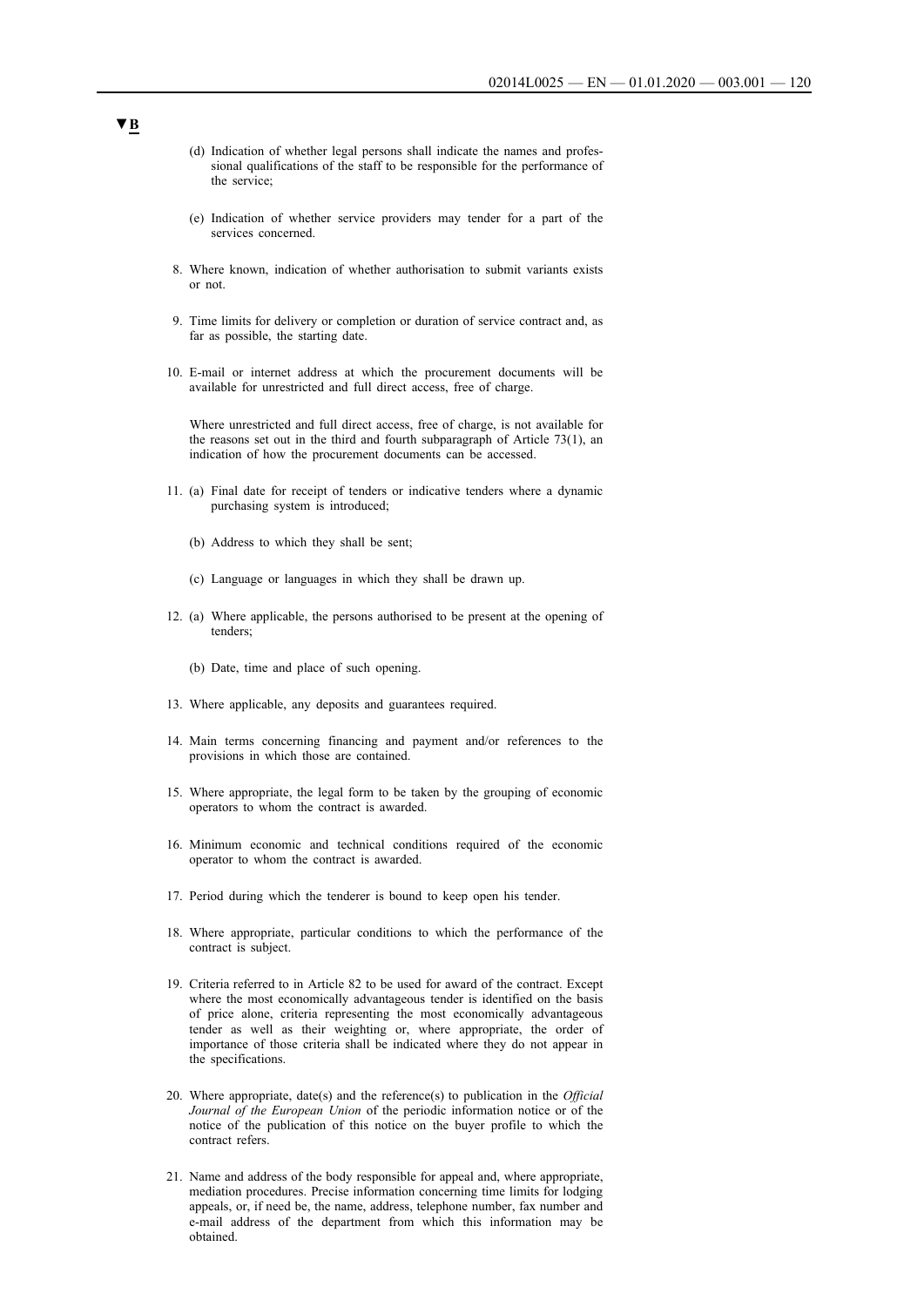- 22. Date of dispatch of the notice by the contracting entity.
- 23. Any other relevant information.
- B. RESTRICTED PROCEDURES
- 1. Name, identification number (where provided for in national legislation), address including NUTS code, telephone, fax number, e-mail and internet address of the contracting entity and, where different, of the service from which additional information may be obtained.
- 2. Main activity exercised.
- 3. Where appropriate, state whether the contract is reserved for sheltered workshops or whether its performance is reserved in the context of sheltered employment programmes.
- 4. Nature of the contract (supplies, works or services; where appropriate, state if it is a framework agreement); description (CPV codes). Where appropriate, state whether tenders are requested for purchase, lease, rental or hire purchase or any combination of those.
- 5. NUTS code for the main location of works in case of works or NUTS code for the main place of delivery or performance in supplies and service.
- 6. For supplies and works:
	- (a) The nature and quantity of the products to be supplied (CPV codes), including any options for further procurement and, if possible, the estimated time available for exercising those options as well as the number of renewals, if any. In the case of recurring contracts, also, if possible, an estimate of the timing of the subsequent calls for competition for the products to be procured or the nature and extent of the services to be provided and general nature of the work (CPV codes);
	- (b) Indication of whether the suppliers may tender for some and/or all the products required.

If, for works contracts, the work or the contract is subdivided into several lots, the order of size of the different lots and the possibility of tendering for one, for several or for all the lots;

- (c) Information concerning the purpose of the work or the contract where the latter also involves the drawing-up of projects.
- 7. For services:
	- (a) The nature and quantity of the products to be supplied, including any options for further procurement and, if possible, the estimated time available for exercising those options as well as the number of renewals, if any. In the case of recurring contracts, also, if possible, an estimate of the timing of the subsequent calls for competition for the services to be procured;
	- (b) Indication of whether the performance of the service is reserved by law, regulation or administrative provision to a particular profession;
	- (c) Reference to the law, regulation or administrative provision;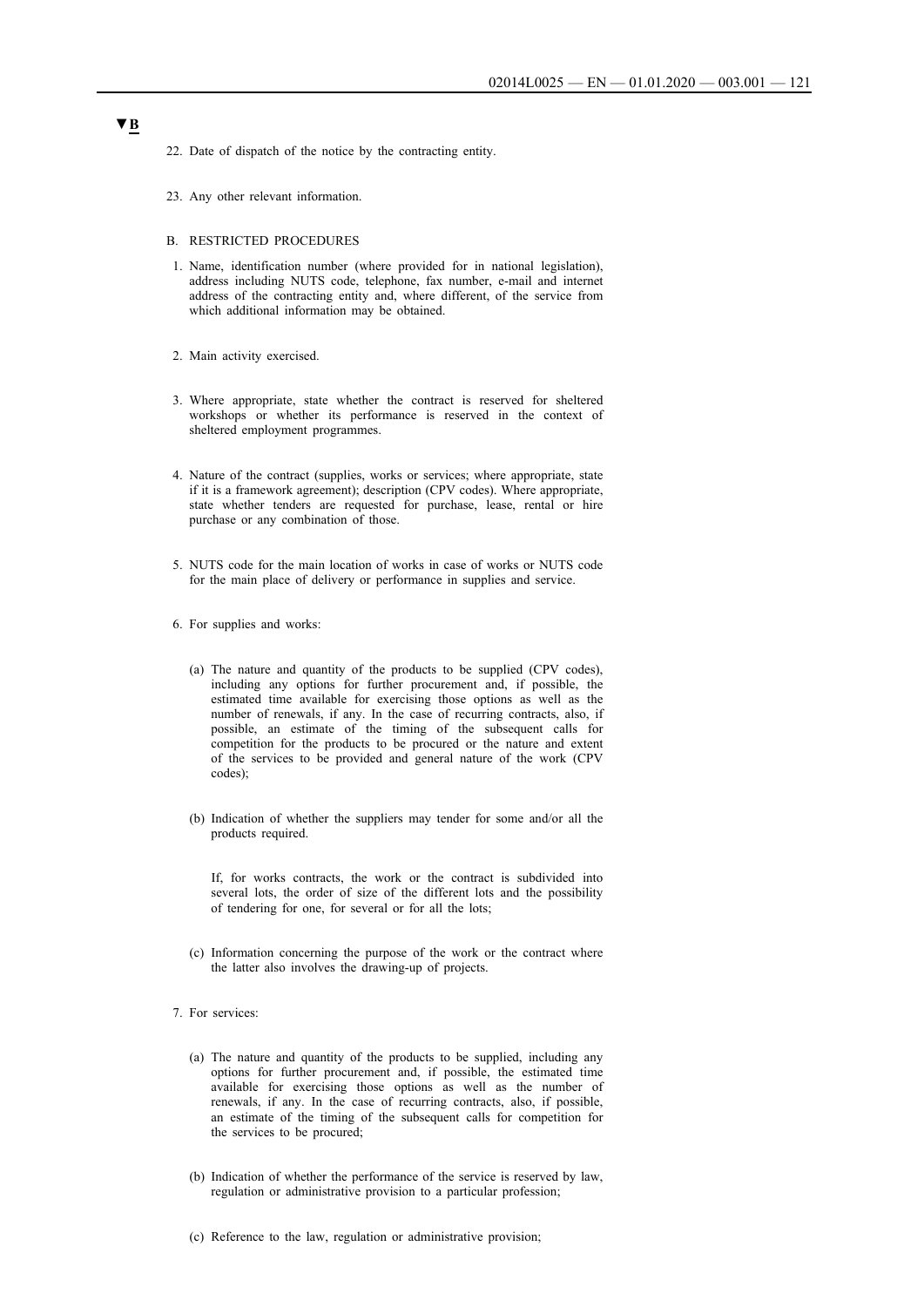- (d) Indication of whether legal persons shall indicate the names and professional qualifications of the staff to be responsible for the performance of the service;
- (e) Indication of whether service providers may tender for a part of the services concerned.
- 8. Where known, indication of whether authorisation to submit variants exists or not.
- 9. Time limits for delivery or completion or duration of the contract and, as far as possible, for starting.
- 10. Where appropriate, the legal form to be taken by the grouping of economic operators to whom the contract is awarded.
- 11. (a) Final date for receipt of requests to participate;
	- (b) Address to which they shall be sent;
	- (c) Language or languages in which they shall be drawn up.
- 12. Final date for dispatch of invitations to tender.
- 13. Where applicable, any deposits and guarantees required.
- 14. Main terms concerning financing and payment and/or references to the provisions in which those are contained.
- 15. Information concerning the economic operator's position and the minimum economic and technical conditions required of him.
- 16. Criteria referred to in Article 82 to be used for award of the contract. Except where the most economically advantageous tender is identified on the basis of price alone, criteria representing the most economically advantageous tender as well as their weighting or, where appropriate, the order of importance of those criteria shall be indicated where they do not appear in the specifications or will not be indicated in the invitation to tender.
- 17. Where appropriate, particular conditions to which the performance of the contract is subject.
- 18. Where appropriate, the date(s) and reference(s) to publication in the *Official Journal of the European Union* of the periodic information notice or of the notice of the publication of this notice on the buyer profile to which the contract refers.
- 19. Name and address of the body responsible for appeal and, where appropriate, mediation procedures. Precise information concerning time limits for lodging appeals, or, if need be, the name, address, telephone number, fax number and e-mail address of the service from which this information may be obtained.
- 20. Date of dispatch of the notice by the contracting entities.
- 21. Any other relevant information.
- C. NEGOTIATED PROCEDURES
- 1. Name, identification number (where provided for in national legislation), address including NUTS code, telephone, fax number, e-mail and internet address of the contracting entity and, where different, of the service from which additional information may be obtained.
- 2. Main activity exercised.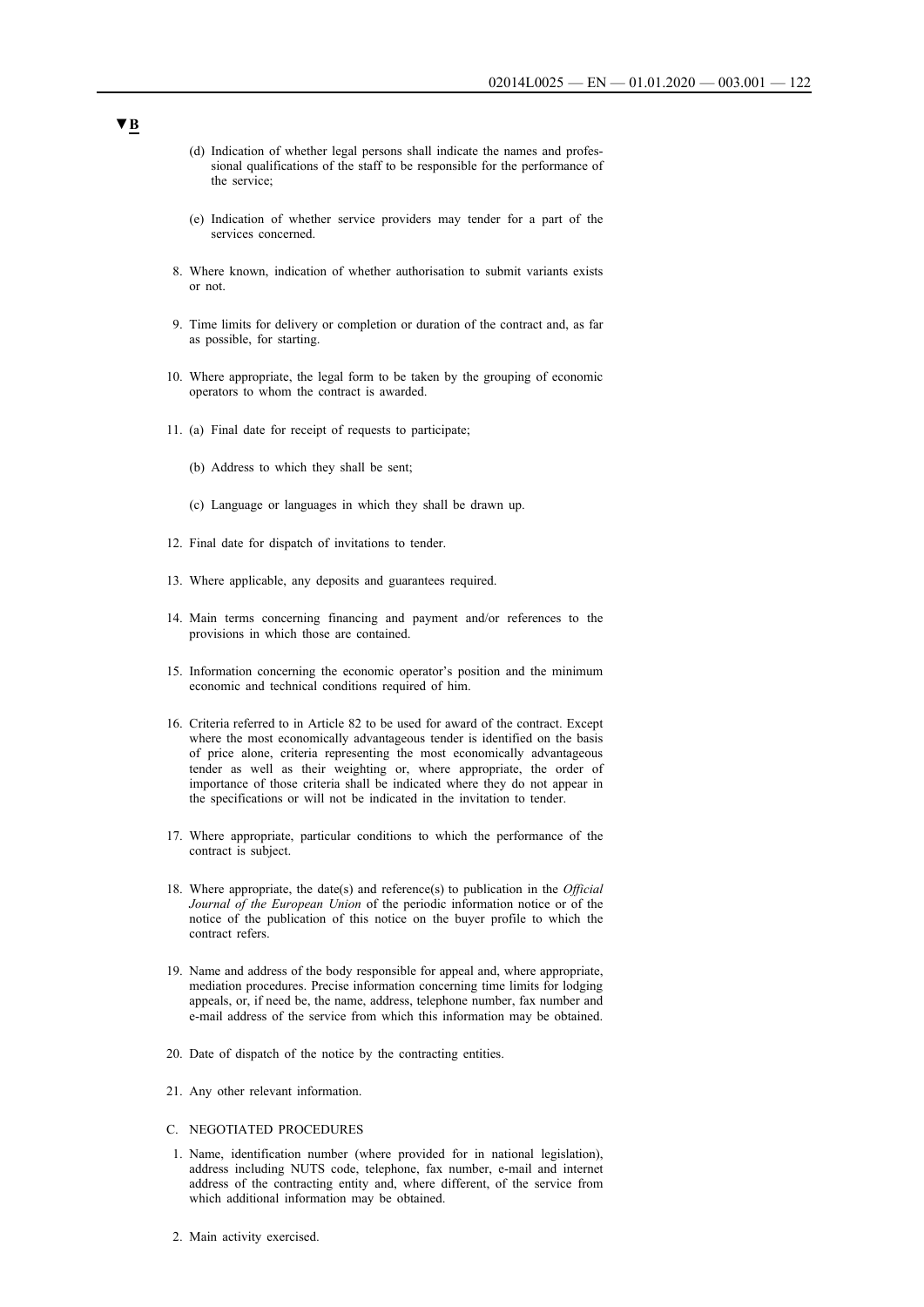- 3. Where appropriate, state whether the contract is reserved for sheltered workshops or whether its performance is reserved in the context of sheltered employment programmes.
- 4. Nature of the contract (supplies, works or services; where appropriate, state if it is a framework agreement); description (CPV codes). Where appropriate, state whether tenders are requested for purchase, lease, rental or hire purchase or any combination of those.
- 5. NUTS code for the main location of works in case of works or NUTS code for the main place of delivery or performance in supplies and service.
- 6. For supplies and works:
	- (a) The nature and quantity of the products to be supplied (CPV codes), including any options for further procurement and, if possible, the estimated time available for exercising those options as well as the number of renewals, if any. In the case of recurring contracts, also, if possible, an estimate of the timing of the subsequent calls for competition for the products to be procured or the nature and extent of the services to be provided and general nature of the work (CPV codes);
	- (b) Indication of whether the suppliers may tender for some and/or all the products required.

If, for works contracts, the work or the contract is subdivided into several lots, the order of size of the different lots and the possibility of tendering for one, for several or for all the lots;

- (c) For works contracts: information concerning the purpose of the work or the contract where the latter also involves the drawing-up of projects.
- 7. For services:
	- (a) The nature and quantity of the services to be supplied, including any options for further procurement and, if possible, the estimated time available for exercising those options as well as the number of renewals, if any. In the case of recurring contracts, also, if possible, an estimate of the timing of the subsequent calls for competition for the services to be procured;
	- (b) Indication of whether the performance of the service is reserved by law, regulation or administrative provision to a particular profession;
	- (c) Reference of the law, regulation or administrative provision;
	- (d) Indication of whether legal persons shall indicate the names and professional qualifications of the staff to be responsible for the performance of the service;
	- (e) Indication of whether service providers may tender for a part of the services concerned.
- 8. Where known, indication of whether authorisation to submit variants exists or not.
- 9. Time limits for delivery or completion or duration of the contract and, as far as possible, for starting.
- 10. Where appropriate, the legal form to be taken by the grouping of economic operators to whom the contract is awarded.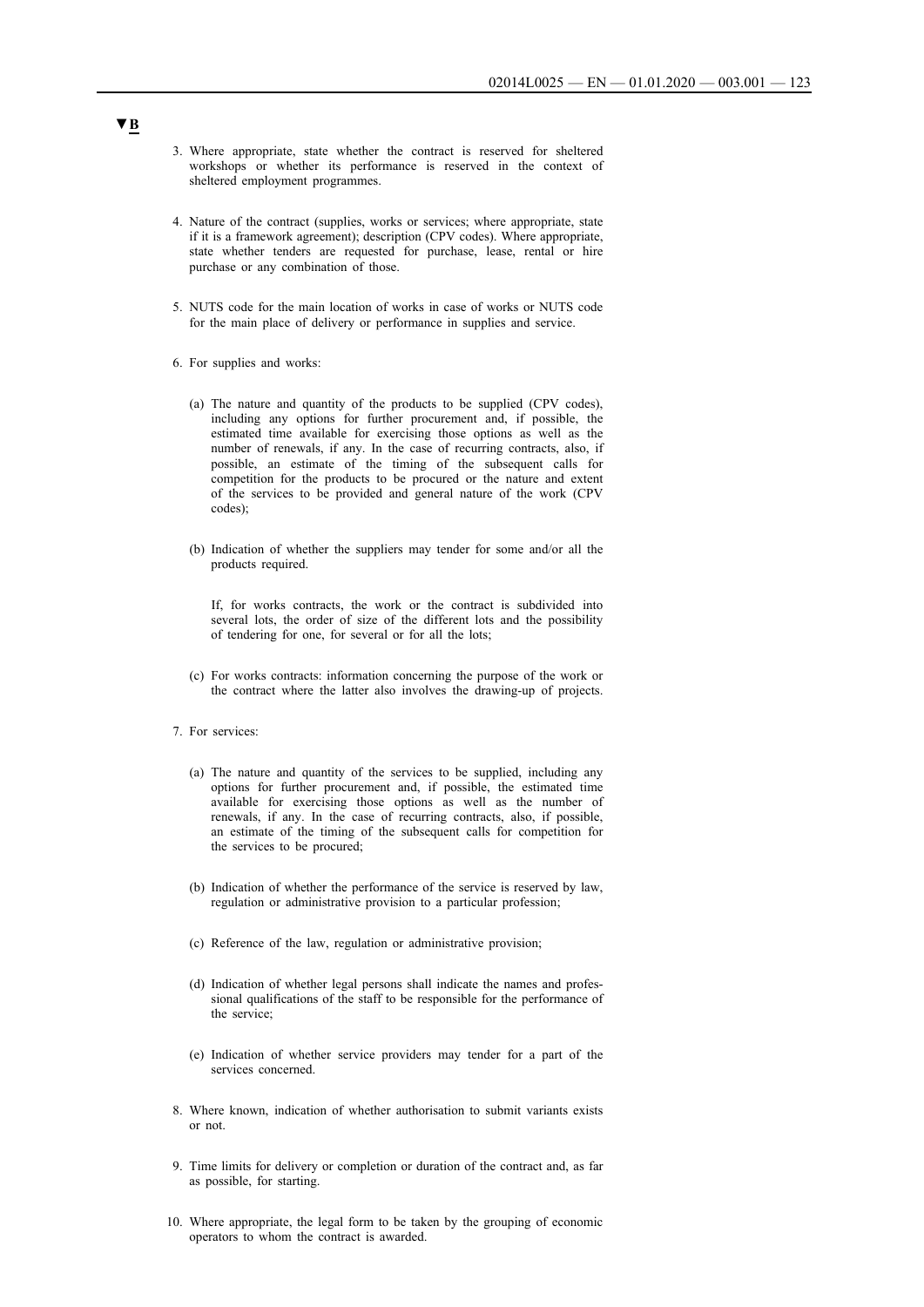- 11. (a) Final date for receipt of requests to participate;
	- (b) Address to which they shall be sent;
	- (c) Language or languages in which they shall be drawn up.
- 12. Where appropriate, any deposits and guarantees required.
- 13. Main terms concerning financing and payment and/or references to the provisions in which those are contained.
- 14. Information concerning the economic operator's position and the minimum economic and technical conditions required of him.
- 15. Criteria referred to in Article 82 to be used for award of the contract. Except where the most economically advantageous tender is identified on the basis of price alone, criteria representing the most economically advantageous tender as well as their weighting or, where appropriate, the order of importance of those criteria shall be indicated where they do not appear in the specifications or will not be indicated in the invitation to negotiate.
- 16. Where appropriate, the names and addresses of the economic operators already selected by the contracting entity.
- 17. Where appropriate, particular conditions to which the performance of the contract is subject.
- 18. Where appropriate, the dates and reference(s) of publication in the *Official Journal of the European Union* of the periodic information notice or of the notice of the publication of this notice on the buyer profile to which the contract refers.
- 19. Name and address of the body responsible for appeal and, where appropriate, mediation procedures. Precise information concerning time limits for lodging appeals, or, if need be, the name, address, telephone number, fax number and e-mail address of the service from which this information may be obtained.
- 20. Date of dispatch of the notice by the contracting entity.
- 21. Any other relevant information.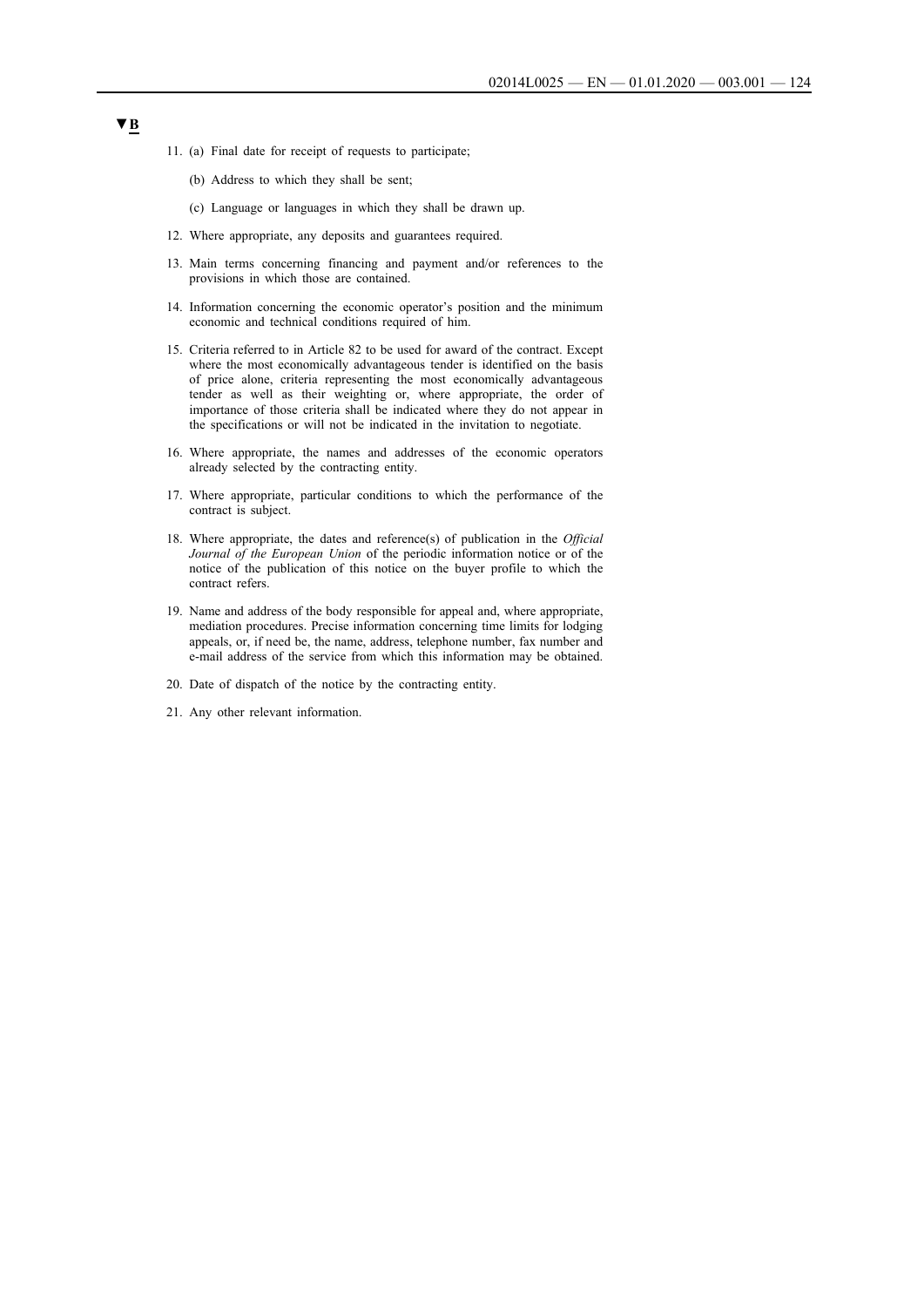#### *ANNEX XII*

### **INFORMATION TO BE INCLUDED IN THE CONTRACT AWARD NOTICE**

(as referred to in Article 70)

- I. **Information for publication in the** *Official Journal of the European Union*  $(1)$
- 1. Name, identification number (where provided for in national legislation), address including NUTS code, telephone, fax number, e-mail and internet address of the contracting entity and, where different, of the service from which additional information may be obtained.
- 2. Main activity exercised.
- 3. Nature of the contract (supplies, works or services and CPV codes; where appropriate state if it is a framework agreement).
- 4. At least a summary indication of the nature and quantity of the products, works or services provided.
- 5. (a) Form of the call for competition (notice on the existence of a system of qualification; periodic notice; call for tenders);
	- (b) Date(s) and reference(s) of publication of the notice in the *Official Journal of the European Union*;
	- (c) In the case of contracts awarded without a prior call for competition, indication of the relevant provision of Article 50.
- 6. Procurement procedure (open, restricted or negotiated).
- 7. Number of tenders received, specifying
	- (a) number of tenders received from economic operators which are SMEs,
	- (b) number of tenders received from abroad,
	- (c) number of tenders received electronically.

In the case of multiple awards (lots, multiple framework agreements), this information shall be given for each award.

- 8. Date of the conclusion of the contract(s) or of the framework agreement(s) following the decision to award or conclude it/them.
- 9. Price paid for bargain purchases pursuant to Article 50(h).
- 10. For each award, name, address including NUTS code, telephone, fax number, e-mail address and internet address of the successful tenderer(s) including:
	- (a) information whether the successful tenderer is an SME,
	- (b) information whether the contract was awarded to a consortium.
- 11. State, where appropriate, whether the contract has been, or may be, subcontracted.
- 12. Price paid or the prices of the highest and lowest tenders taken into account in the award of the contract.

<sup>(1)</sup> Information in headings 6, 9 and 11 is deemed information not intended for publication where the awarding entity considers that publication thereof might be detrimental to a sensitive commercial interest.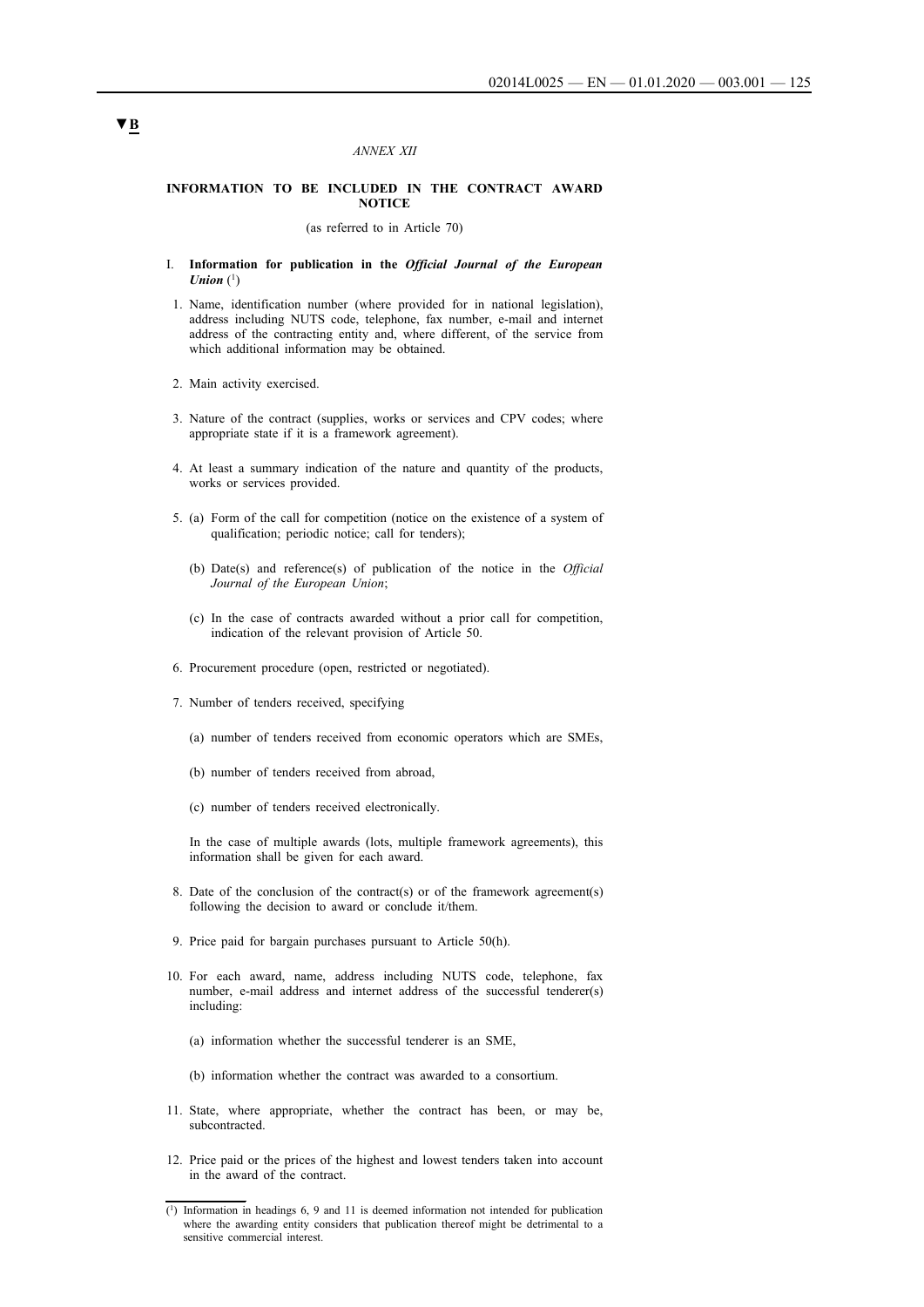- 13. Name and address of the body responsible for the appeal and, where appropriate, mediation procedures. Precise information concerning the time limit for lodging appeals, or, if need be, the name, address, telephone number, fax number and e-mail address of the service from which this information may be obtained.
- 14. Optional information:
	- value and share of the contract which has been or may be subcontracted to third parties,
	- award criteria.

### II. **Information not intended for publication**

- 15. Number of contracts awarded (where an award has been split between several suppliers).
- 16. Value of each contract awarded.
- 17. Country of origin of the product or service (Community origin or non-Community origin; if the latter, broken down by third country).
- 18. Which award criteria were used?
- 19. Was the contract awarded to a tenderer who submitted a variant, in accordance with Article 64(1)?
- 20. Were any tenders excluded on the grounds that they were abnormally low, in accordance with Article 84?
- 21. Date of transmission of the notice by the contracting entity.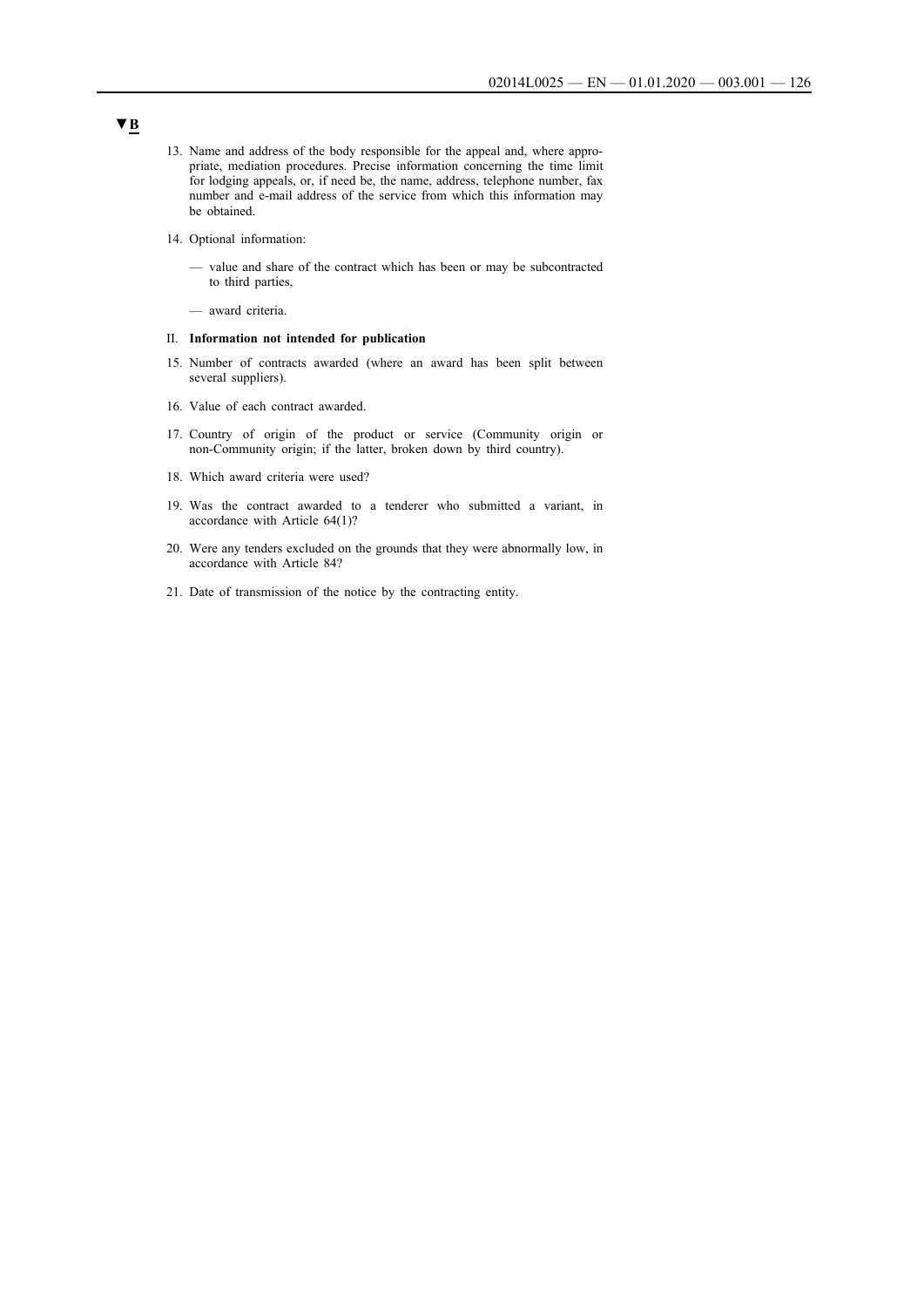#### *ANNEX XIII*

#### **CONTENTS OF THE INVITATIONS TO SUBMIT A TENDER, PARTICIPATE IN THE DIALOGUE, TO NEGOTIATE OR TO CONFIRM INTEREST PROVIDED FOR UNDER ARTICLE 74**

- 1. The invitation to submit a tender, to participate in the dialogue or to negotiate provided for under Article 74 must contain at least:
	- (a) the final date for receipt of tenders, the address to which they are to be sent, and the language or languages in which they are to be drawn up;

However, in the case of contracts awarded through a competitive dialogue or an innovation partnership, this information shall not appear in the invitation to negotiate but it shall appear in the invitation to submit a tender.

- (b) in the case of competitive dialogue the date and the address set for the start of consultation and the language or languages used;
- (c) a reference to any published call for competition;
- (d) an indication of any documents to be attached;
- (e) the criteria for the award of the contract, where they are not indicated in the notice on the existence of a qualification system used as a means of calling for competition;
- (f) the relative weighting of the contract award criteria or, where appropriate, the order of importance of such criteria, if this information is not given in the contract notice, the notice on the existence of a qualification system or the specifications.
- 2. When a call for competition is made by means of a periodic indicative notice, contracting entities shall subsequently invite all candidates to confirm their interest on the basis of detailed information on the contract concerned before beginning the selection of tenderers or participants in negotiations.

This invitation shall include at least the following information:

- (a) nature and quantity, including all options concerning complementary contracts and, if possible, the estimated time available for exercising those options for renewable contracts, the nature and quantity and, if possible, the estimated publication dates of future notices of competition for works, supplies or services to be put out to tender;
- (b) type of procedure: restricted or negotiated;
- (c) where appropriate, the date on which the delivery of supplies or the execution of works or services is to commence or terminate;
- (d) where electronic access cannot be offered, the address and closing date for the submission of requests for procurement documents and the language or languages in which they are to be drawn up;
- (e) the address of the contracting entity;
- (f) economic and technical conditions, financial guarantees and information required from economic operators;
- (g) the form of the contract which is the subject of the invitation to tender: purchase, lease, hire or hire-purchase, or any combination of those; and
- (h) the contract award criteria and their weighting or, where appropriate, the order of importance of such criteria, if this information is not given in the indicative notice or the specifications or in the invitation to tender or to negotiate.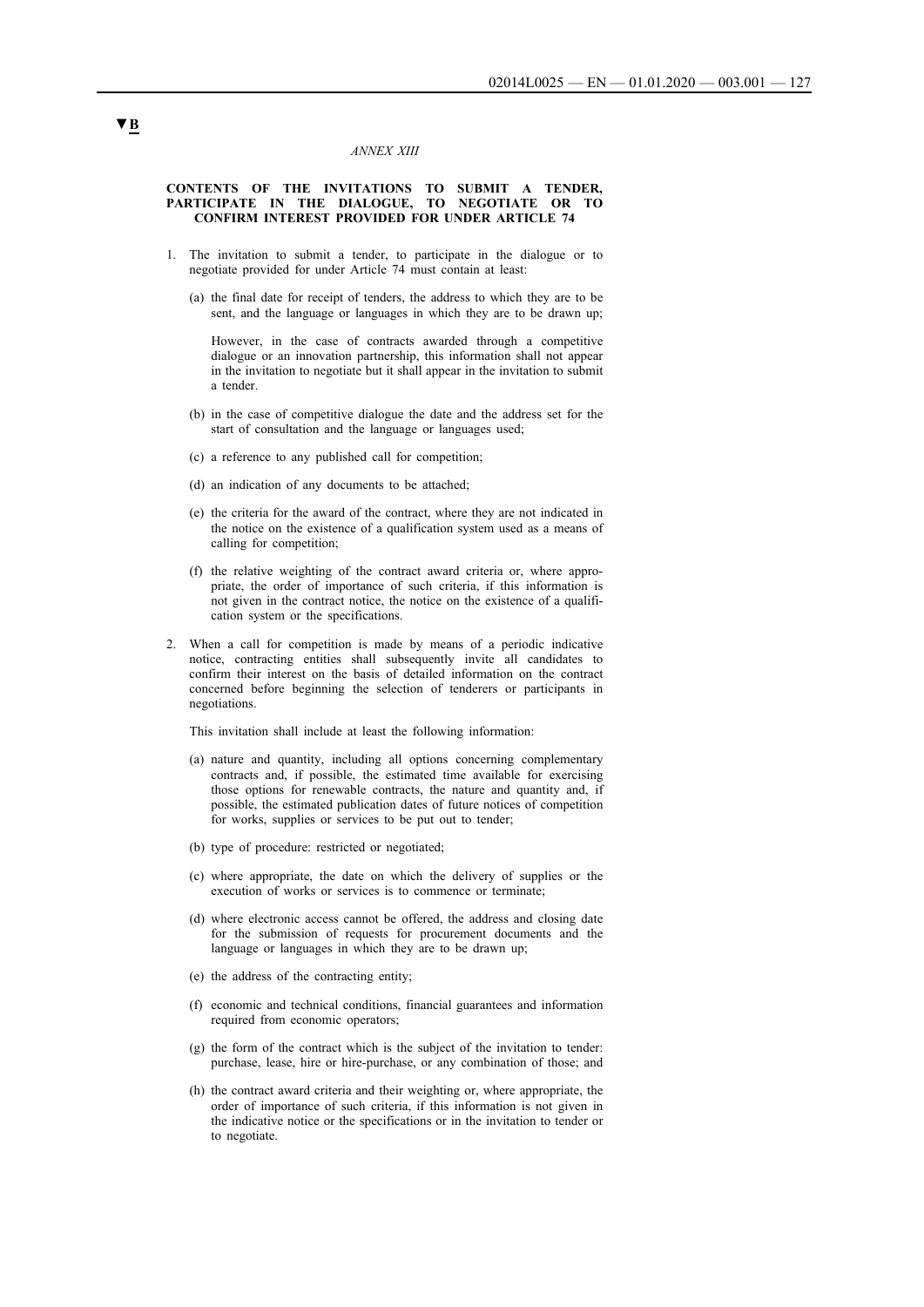### *ANNEX XIV*

#### **LIST OF INTERNATIONAL SOCIAL AND ENVIRONMENTAL CONVENTIONS REFERRED TO IN ARTICLE 36(2)**

- ILO Convention 87 on Freedom of Association and the Protection of the Right to Organise;
- ILO Convention 98 on the Right to Organise and Collective Bargaining;
- ILO Convention 29 on Forced Labour;
- ILO Convention 105 on the Abolition of Forced Labour;
- ILO Convention 138 on Minimum Age;
- ILO Convention 111 on Discrimination (Employment and Occupation);
- ILO Convention 100 on Equal Remuneration;
- ILO Convention 182 on Worst Forms of Child Labour;
- Vienna Convention for the protection of the Ozone Layer and its Montreal Protocol on substances that deplete the Ozone Layer;
- Basel Convention on the Control of Transboundary Movements of Hazardous Wastes and their Disposal (Basel Convention);
- Stockholm Convention on Persistent Organic Pollutants (Stockholm POPs Convention);
- Convention on the Prior Informed Consent Procedure for Certain Hazardous Chemicals and Pesticides in International Trade (UNEP/FAO) (The PIC Convention) Rotterdam, 10/09/1998 and its 3 regional Protocols.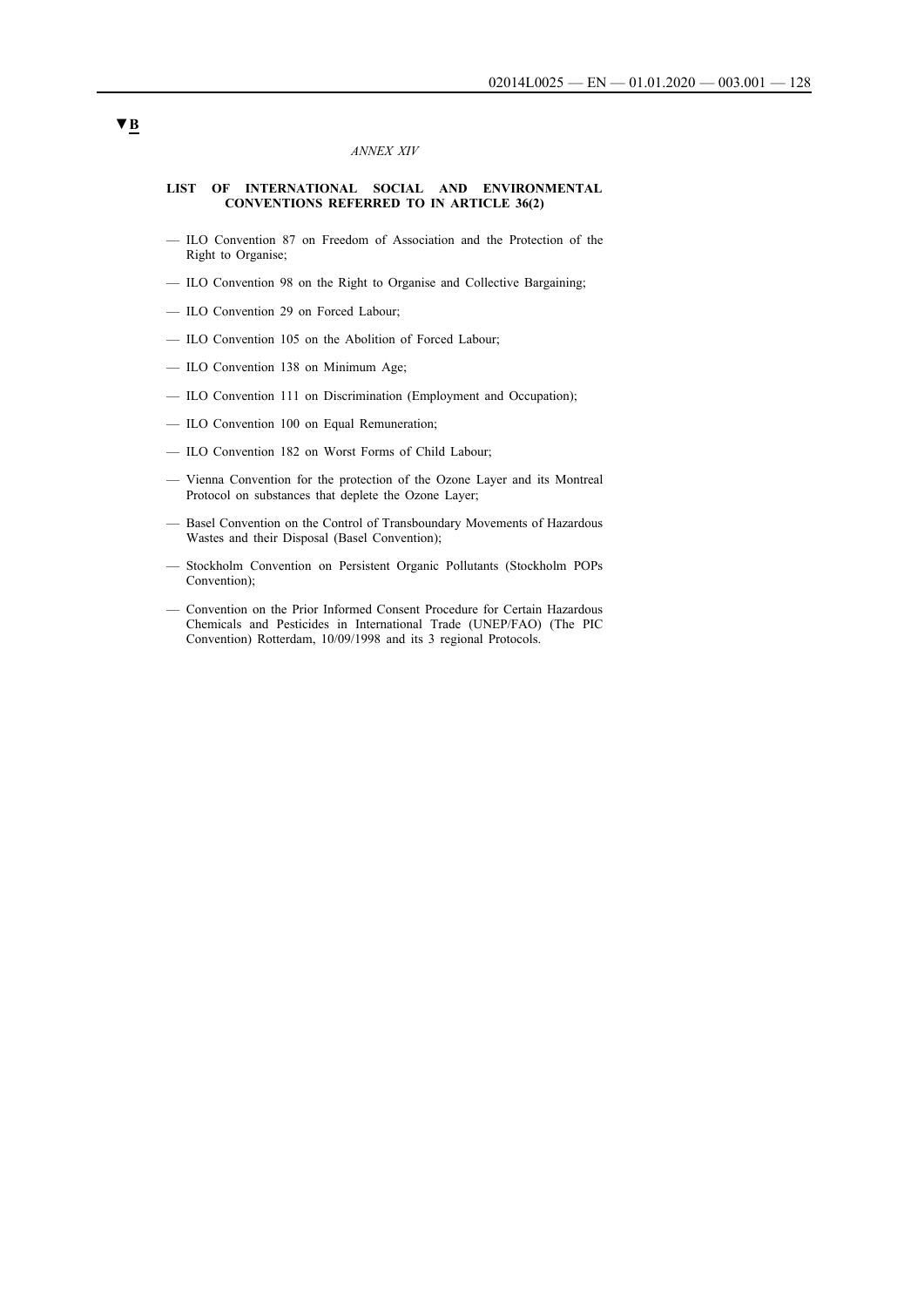## *ANNEX XV*

# **LIST OF UNION LEGAL ACTS REFERRED TO IN ARTICLE 83(3)**

Directive 2009/33/EC of the European Parliament and of the Council.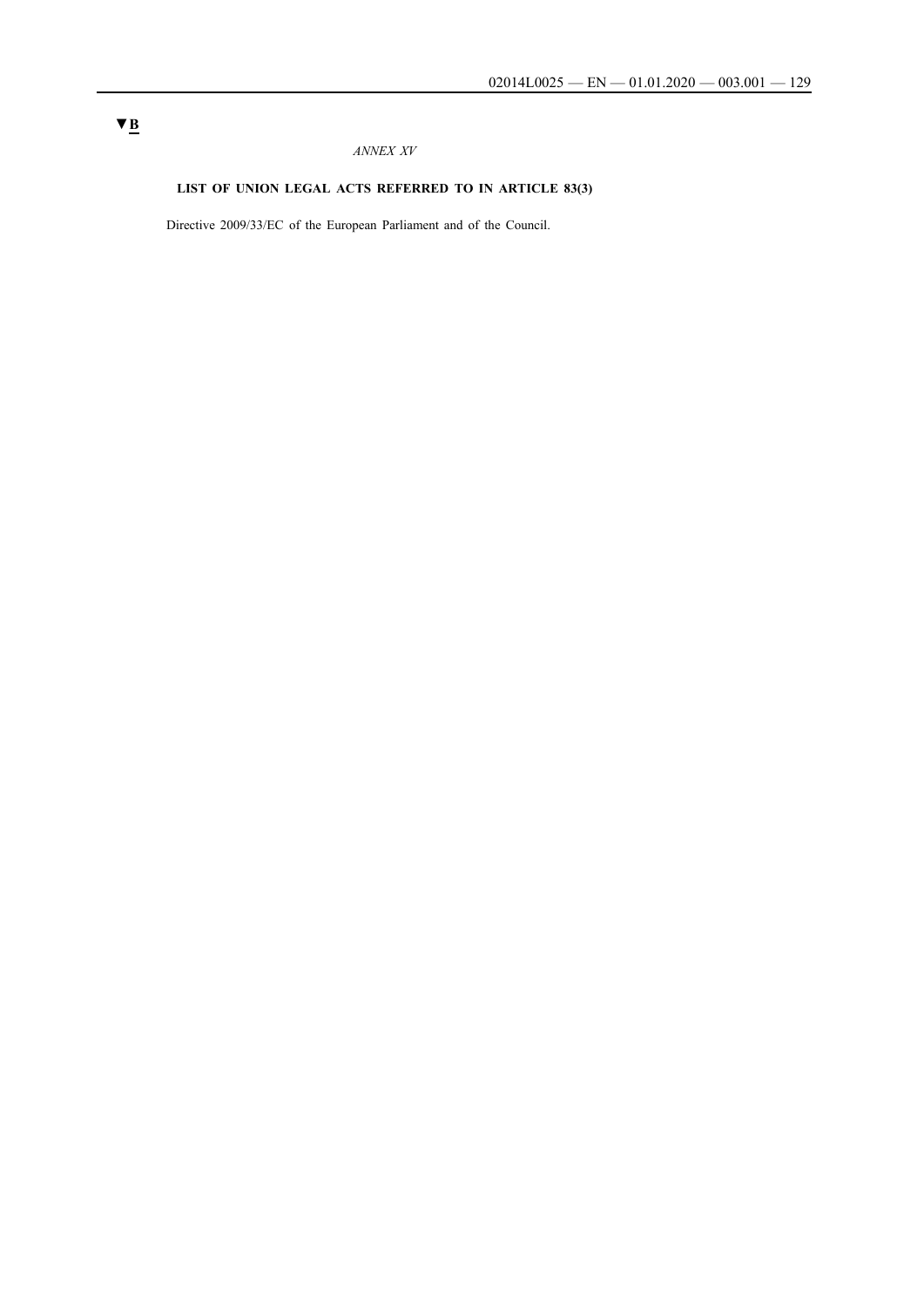### *ANNEX XVI*

### **INFORMATION TO BE INCLUDED IN NOTICES OF MODIFICATIONS OF A CONTRACT DURING ITS TERM**

(as referred to in Article 89(1)

- 1. Name, identification number (where provided for in national legislation), address including NUTS code, telephone, fax number, e-mail and internet address of the contracting entity and, where different, of the service from which additional information may be obtained.
- 2. Main activity exercised.
- 3. CPV codes.
- 4. NUTS code for the main location of works in case of works or NUTS code for the main place of delivery or performance in supplies and service.
- 5. Description of the procurement before and after the modification: nature and extent of the works, nature and quantity or value of supplies, nature and extent of services.
- 6. Where applicable, increase in price caused by the modification.
- 7. Description of the circumstances which have rendered necessary the modification.
- 8. Date of contract award decision.
- 9. Where applicable, the name, address including NUTS code, telephone, fax number, e-mail address and internet address of the new economic operator or operators.
- 10. Information whether the contract is related to a project and/or programme financed by Union funds.
- 11. Name and address of the body responsible for review and, where appropriate, mediation procedures. Precise information concerning the deadline for review procedures, or if need be the name, address, telephone number, fax number and e-mail address of the service from which this information may be obtained.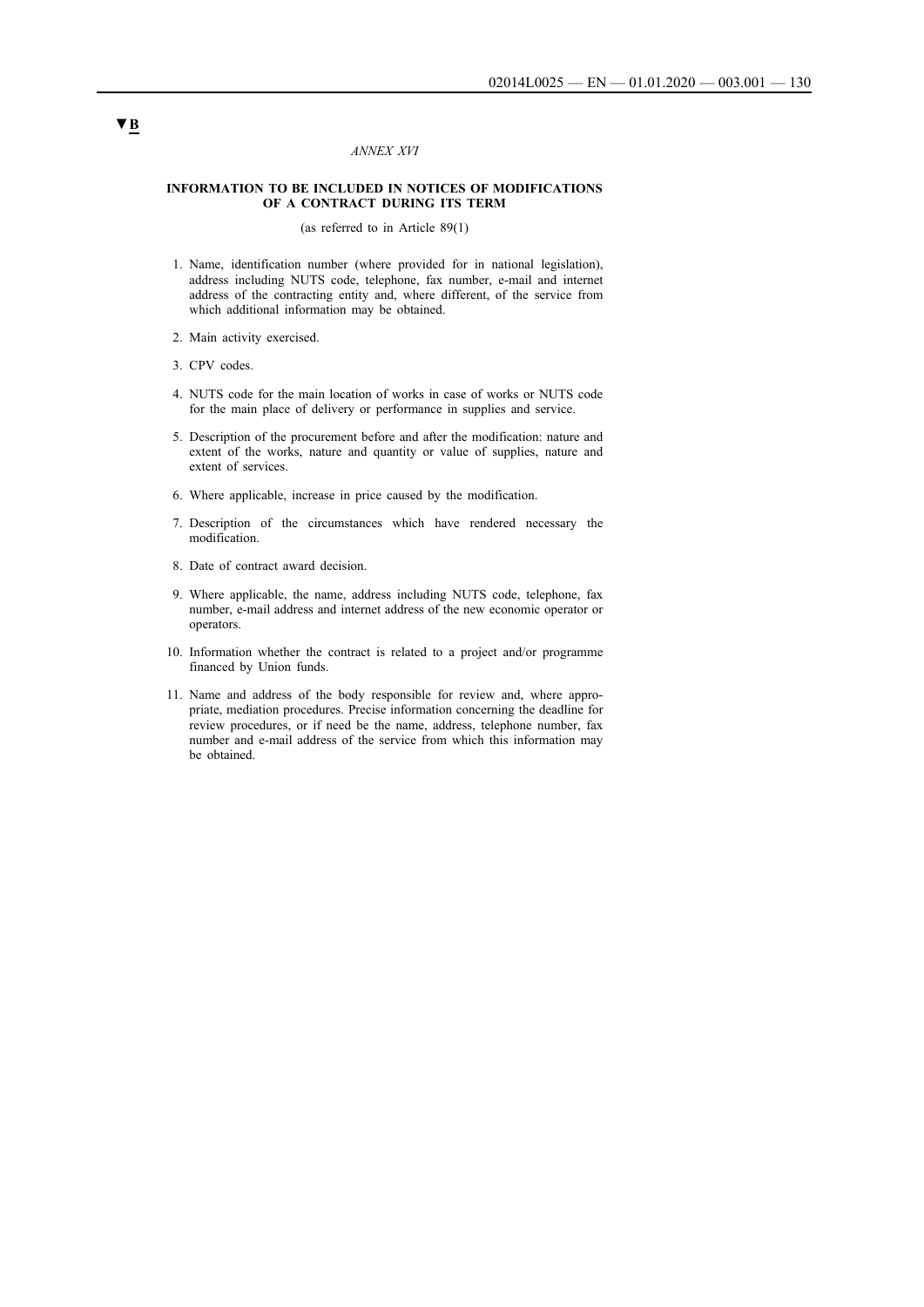# *ANNEX XVII*

# **SERVICES REFERRED TO IN ARTICLE 91**

| CPV Code                                                                                                                                                                                                                                                                                                                                                                                                                                                                                                                                                                                                                                                                                                     | Description                                                                                                                                                                                      |
|--------------------------------------------------------------------------------------------------------------------------------------------------------------------------------------------------------------------------------------------------------------------------------------------------------------------------------------------------------------------------------------------------------------------------------------------------------------------------------------------------------------------------------------------------------------------------------------------------------------------------------------------------------------------------------------------------------------|--------------------------------------------------------------------------------------------------------------------------------------------------------------------------------------------------|
| 75200000-8; 75231200-6; 75231240-8; 79611000-0; 79622000-0<br>[Supply services of domestic help personnel]; 79624000-4 [Supply<br>services of nursing personnel] and 79625000-1 [Supply services of<br>medical personnel] from 85000000-9 to 85323000-9; 98133100-5,<br>98133000-4; 98200000-5 and; 98500000-8 [Private households with<br>employed persons] and 98513000-2 to 98514000-9 [Manpower<br>services for households, Agency staff services for households, Clerical<br>staff services for households, Temporary staff for households,<br>Home-help services and Domestic services]                                                                                                                | Health and social and related services                                                                                                                                                           |
| 85321000-5 and 85322000-2, 75000000-6 [Administration, defence and<br>social security services], 75121000-0, 75122000-7, 75124000-1; from<br>79995000-5 to 79995200-7; from 80000000-4 Education and training<br>services to 80660000-8; from 92000000-1 to 92700000-8 79950000-8<br>[Exhibition, fair and congress organisation services], 79951000-5<br>[Seminar organisation services], 79952000-2<br>[Event services],<br>79952100-3 [Cultural event organisation services],<br>79953000-9<br>[Festival organisation services], 79954000-6 [Party<br>organisation<br>79955000-3<br>[Fashion shows]<br>organisation<br>services],<br>services].<br>79956000-0 [Fair and exhibition organisation services] | educational,<br>Administrative<br>social,<br>healthcare and cultural services                                                                                                                    |
| 75300000-9                                                                                                                                                                                                                                                                                                                                                                                                                                                                                                                                                                                                                                                                                                   | Compulsory social security services (1)                                                                                                                                                          |
| 75311000-9, 75312000-6,<br>75313000-3,<br>75313100-4,<br>75310000-2.<br>75314000-0, 75320000-5, 75330000-8, 75340000-1                                                                                                                                                                                                                                                                                                                                                                                                                                                                                                                                                                                       | Benefit services                                                                                                                                                                                 |
| 98000000-3, 98120000-0; 98132000-7; 98133110-8 and 98130000-3                                                                                                                                                                                                                                                                                                                                                                                                                                                                                                                                                                                                                                                | Other community, social and personal<br>services including services furnished by<br>trade unions, political organisations, youth<br>associations and other membership organi-<br>sation services |
| 98131000-0                                                                                                                                                                                                                                                                                                                                                                                                                                                                                                                                                                                                                                                                                                   | Religious services                                                                                                                                                                               |
| 55100000-1 to 55410000-7: 55521000-8 to 55521200-0 [55521000-8   Hotel and restaurant services<br>Catering services for private households, 55521100-9 Meals-on-wheels<br>services, 55521200-0 Meal delivery service] 55510000-8 [Canteen<br>services], 55511000-5 [Canteen and other restricted-clientele cafeteria<br>services], 55512000-2 [Canteen management services], 55523100-3<br>[School-meal services], 55520000-1[Catering services], 55522000-5<br>[Catering services for transport enterprises], 55523000-2 [Catering<br>services for other enterprises or other institutions], 55524000-9<br>[School catering services]                                                                       |                                                                                                                                                                                                  |
| 79100000-5 to 79140000-7; 75231100-5;                                                                                                                                                                                                                                                                                                                                                                                                                                                                                                                                                                                                                                                                        | Legal services, to the extent not excluded<br>pursuant to Article 21(c)                                                                                                                          |
| 75100000-7 to 75120000-3; 75123000-4; 75125000-8 to 75131000-3                                                                                                                                                                                                                                                                                                                                                                                                                                                                                                                                                                                                                                               | Other<br>administrative<br>services<br>and<br>government services                                                                                                                                |
| 75200000-8 to 75231000-4                                                                                                                                                                                                                                                                                                                                                                                                                                                                                                                                                                                                                                                                                     | Provision of services to the community                                                                                                                                                           |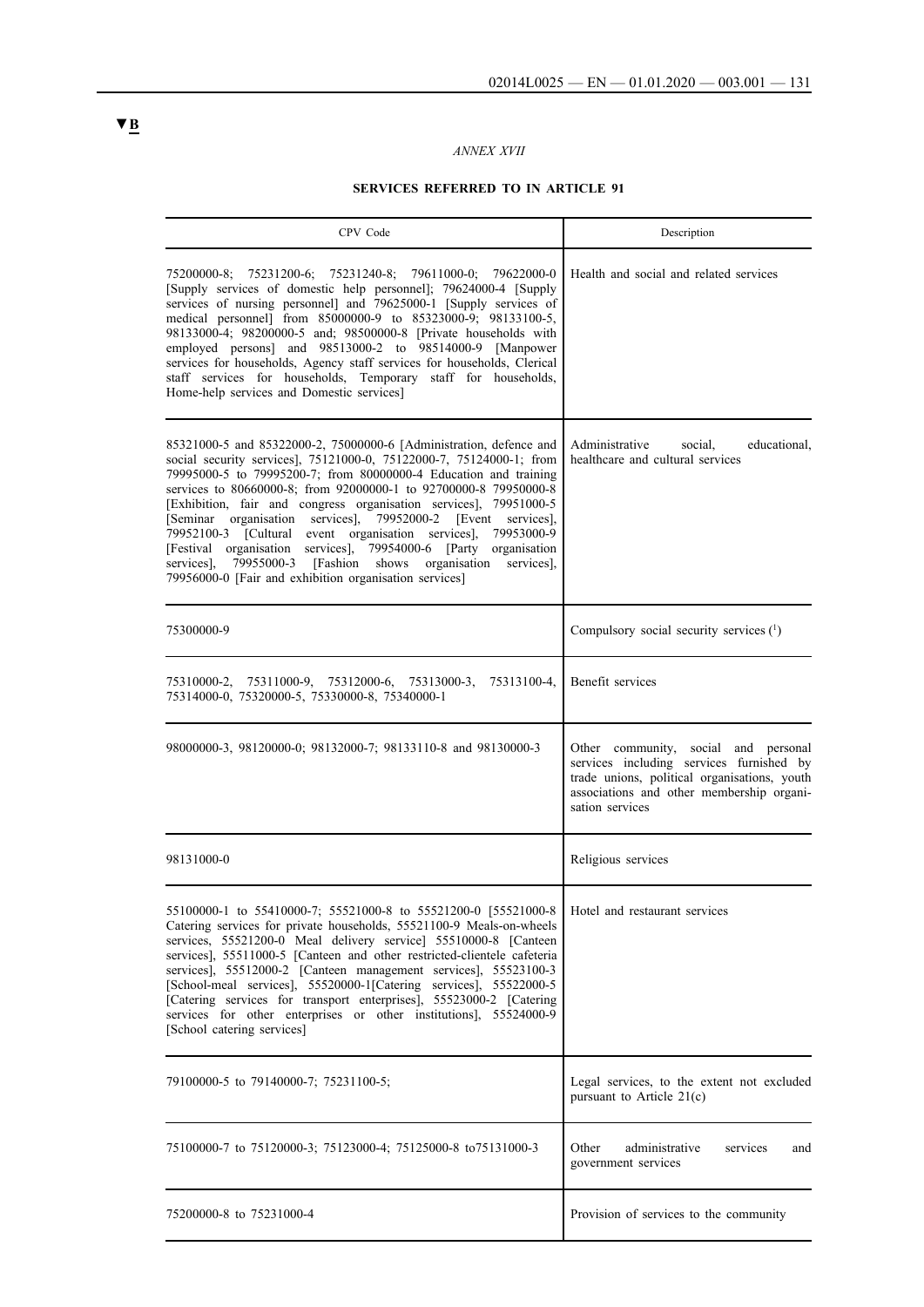| CPV Code                                                                                                                                                                                                                                                                                                                                                                                                                                                                                   | Description                                                                                                              |
|--------------------------------------------------------------------------------------------------------------------------------------------------------------------------------------------------------------------------------------------------------------------------------------------------------------------------------------------------------------------------------------------------------------------------------------------------------------------------------------------|--------------------------------------------------------------------------------------------------------------------------|
| 75231210-9 to75231230-5; 75240000-0 to75252000-7; 794300000-7;<br>98113100-9                                                                                                                                                                                                                                                                                                                                                                                                               | Prison related services, public security and<br>rescue services, to the extent not excluded<br>pursuant to Article 21(h) |
| 79700000-1 to 79721000-4 [Investigation and security services, Security<br>services, Alarm-monitoring services, Guard services, Surveillance<br>services, Tracing system services, Absconder-tracing services, Patrol<br>services, Identification badge release services, Investigation services<br>and Detective agency services 79722000-1[Graphology services],<br>79723000-8 [Waste analysis services]                                                                                 | Investigation and security services                                                                                      |
| 98900000-2 [Services provided by extra-territorial organisations and<br>bodies] and 98910000-5 [Services specific to international organisations<br>and bodies]                                                                                                                                                                                                                                                                                                                            | International services                                                                                                   |
| 64000000-6 [Postal and telecommunications services], 64100000-7 [Post]<br>and courier services], 64110000-0 [Postal services], 64111000-7 [Postal<br>services related to newspapers and periodicals], 64112000-4 [Postal]<br>services related to letters], 64113000-1 [Postal services related to<br>parcels], 64114000-8 [Post office counter services], 64115000-5<br>[Mailbox rental], 64116000-2 [Post-restante services], 64122000-7<br>[Internal office mail and messenger services] | Postal services                                                                                                          |
| 50116510-9<br>[Tyre-remoulding services], 71550000-8<br>[Blacksmith]<br>services]                                                                                                                                                                                                                                                                                                                                                                                                          | Miscellaneous services                                                                                                   |
| (1) These services are not covered by the present Directive where they are organised as non-economic services of general interest.                                                                                                                                                                                                                                                                                                                                                         |                                                                                                                          |

Member States are free to organise the provision of compulsory social services or of other services as services of general interest or as non-economic services of general interest.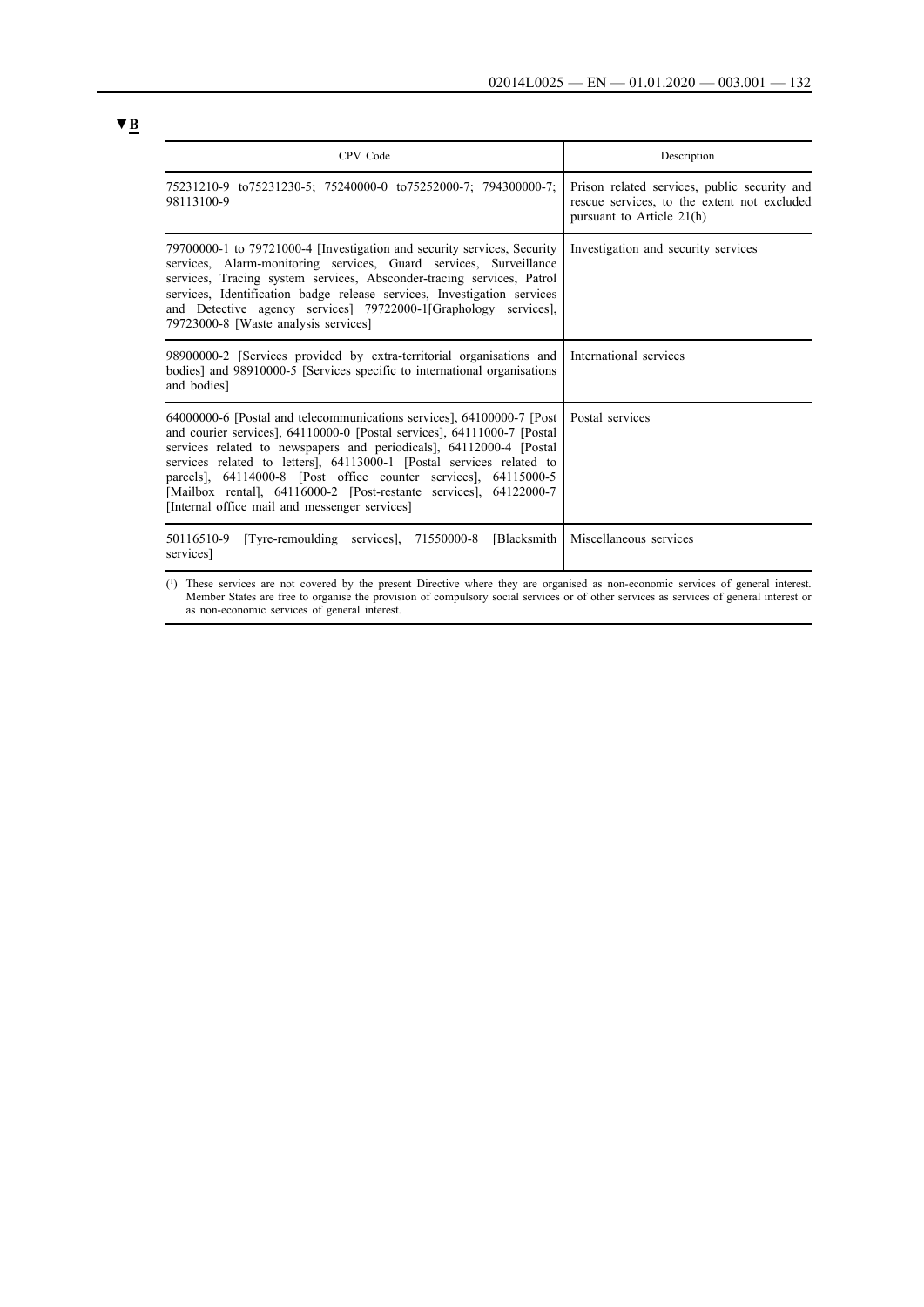#### *ANNEX XVIII*

### **INFORMATION TO BE INCLUDED IN NOTICES CONCERNING CONTRACTS FOR SOCIAL AND OTHER SPECIFIC SERVICES**

(as referred to in Article 92)

#### **Part A Contract notice**

- 1. Name, identification number (where provided for in national legislation), address including NUTS code, telephone, fax number, e-mail and internet address of the contracting entity and, where different, of the service from which additional information may be obtained.
- 2. Main activity exercised.
- 3. Description of the services or categories thereof and where applicable, incidental works and supplies to be procured, including an indication of the quantities or values involved, CPV codes.
- 4. NUTS code for the main place of performance of the services.
- 5. Where appropriate, state whether the contract is reserved for sheltered workshops or whether its performance is reserved in the context of sheltered employment programmes.
- 6. Main conditions to be fulfilled by the economic operators in view of their participation, or, where appropriate, the electronic address where detailed information may be obtained.
- 7. Time limit(s) for contacting the contracting entity in view of participation.
- 8. Any other relevant information.

### **Part B Periodic indicative notice**

- 1. Name, identification number (where provided for in national legislation), address including NUTS code, e-mail and internet address of the contracting entity.
- 2. Brief description of the contract in question including CPV codes.
- 3. As far as already known:
	- (a) NUTS code for the main location of works in case of works or NUTS code for the main place of delivery or performance in case of supplies and services,
	- (b) time-frame for delivery or provision of supplies, works or services and duration of the contract,
	- (c) conditions for participation, including:

where appropriate, indication whether the contract is restricted to sheltered workshops, or whether its execution is restricted to the framework of protected job programmes,

where appropriate, indication whether the execution of the service is reserved by law, regulation or administrative provision to a particular profession,

- (d) brief description of the main features of the award procedure to be applied.
- 4. A reference to the fact that interested economic operators shall advise the contracting entity of their interest in the contract or contracts and time limits for receipt of expressions of interest and address to which expressions of interest shall be transmitted.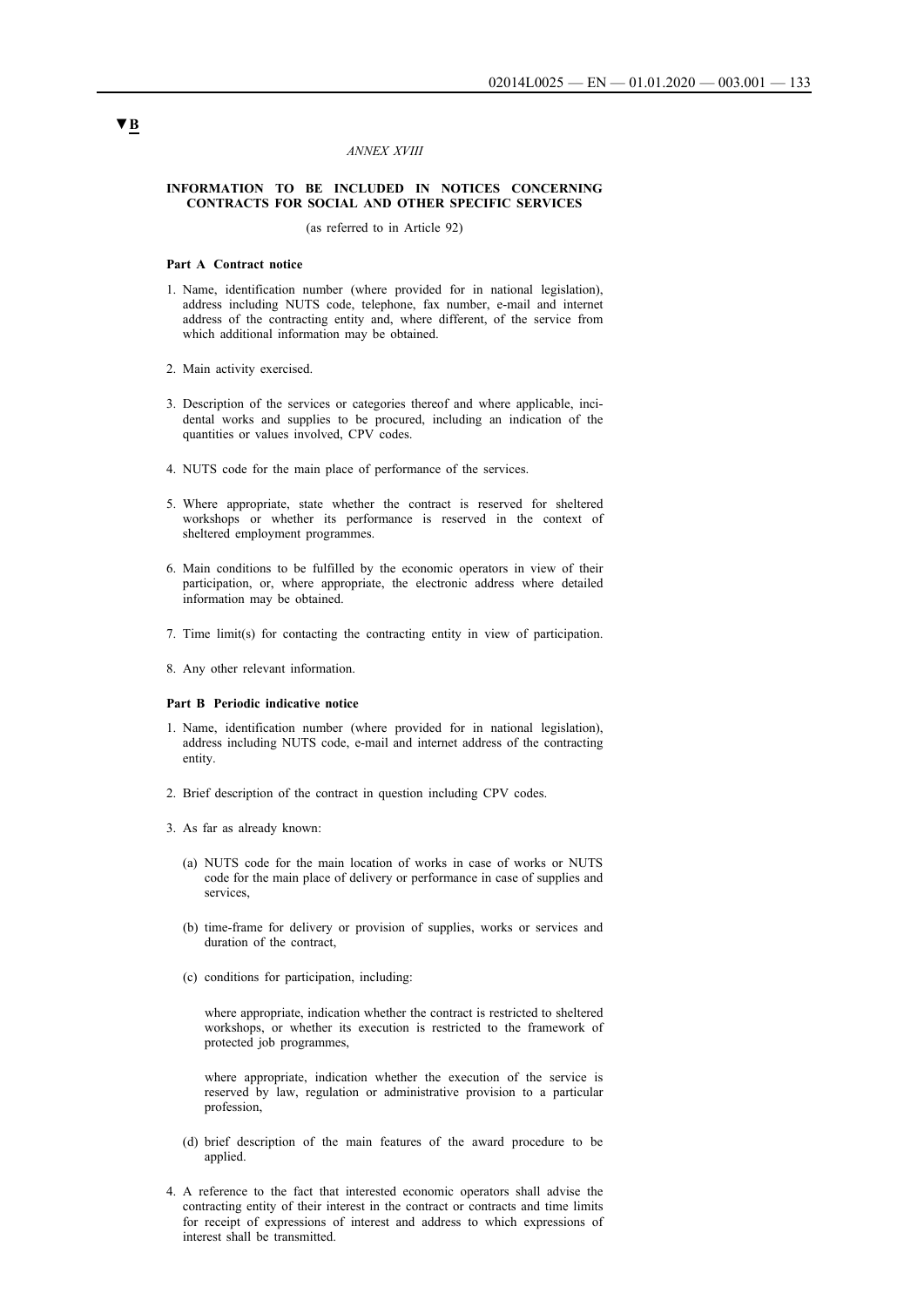#### **Part C Notice on the existence of a qualification system**

- 1. Name, identification number (where provided for in national legislation), address including NUTS code, e-mail and internet address of the contracting entity.
- 2. Brief description of the contract in question including CPV codes.
- 3. As far as already known:
	- (a) NUTS code for the main location of works in case of works or NUTS code for the main place of delivery or performance in case of supplies and services,
	- (b) time-frame for delivery or provision of supplies, works or services and duration of the contract,
	- (c) conditions for participation, including:

where appropriate, indication whether the contract is restricted to sheltered workshops, or whether its execution is restricted to the framework of protected job programmes,

where appropriate, indication whether the execution of the service is reserved by law, regulation or administrative provision to a particular profession,

- (d) brief description of the main features of the award procedure to be applied.
- 4. A reference to the fact that interested economic operators shall advise the contracting entity of their interest in the contract or contracts and time limits for receipt of expressions of interest and address to which expressions of interest shall be transmitted.
- 5. Period of validity of the qualification system and the formalities for its renewal.

### **Part D Contract award notice**

- 1. Name, identification number (where provided for in national legislation), address including NUTS code, telephone, fax number, e-mail and internet address of the contracting entity and, where different, of the service from which additional information may be obtained.
- 2. Main activity exercised.
- 3. At least a summary indication of the nature and quantity of the services and where applicable, incidental works and supplies provided.
- 4. Reference of publication of the notice in the *Official Journal of the European Union.*
- 5. Number of tenders received.
- 6. Name and address of the chosen economic operator(s).
- 7. Any other relevant information.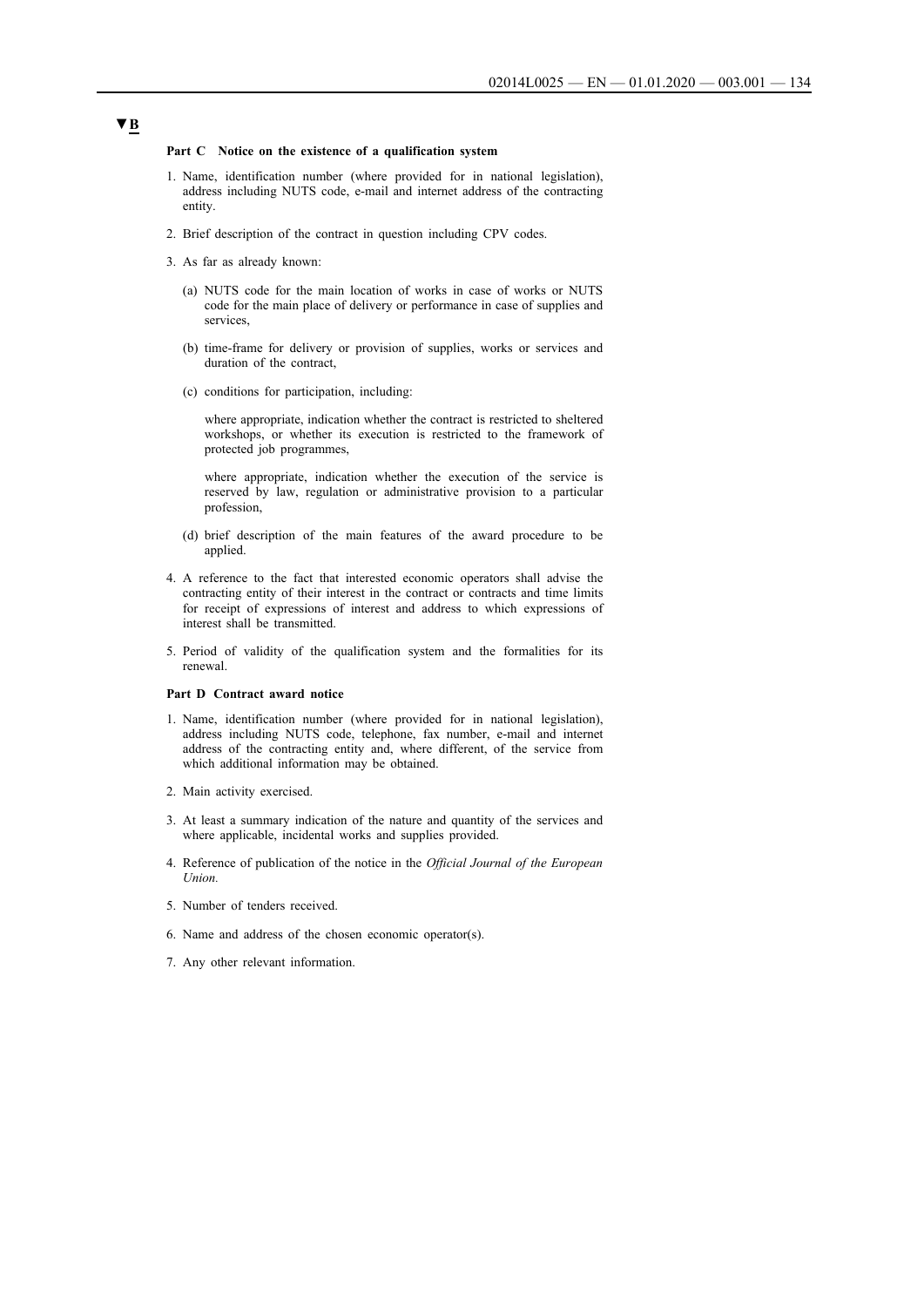#### *ANNEX XIX*

### **INFORMATION TO BE INCLUDED IN THE DESIGN CONTEST NOTICE**

(as referred to in Article 96(1))

- 1. Name, identification number (where provided for in national legislation), address including NUTS code, telephone, fax number, e-mail and internet address of the contracting entity and, where different, of the service from which additional information may be obtained.
- 2. Main activity exercised.
- 3. Project description (CPV codes).
- 4. Nature of the contest: open or restricted.
- 5. In the case of open contests: final date for receipt of projects.
- 6. In the case of restricted contests:
	- (a) the number of participants envisaged, or range;
	- (b) where applicable, names of participants already selected;
	- (c) criteria for the selection of participants;
	- (d) final date for receipt of requests to participate.
- 7. Where applicable, indication of whether participation is reserved to a particular profession.
- 8. Criteria to be applied in the evaluation of projects.
- 9. Where applicable, names of the selected members of the jury.
- 10. Indication of whether the decision of the jury is binding on the authority.
- 11. Where applicable, number and value of prizes.
- 12. Where applicable, details of payments to all participants.
- 13. Indication of whether the prize-winners are permitted any follow-up contracts.
- 14. Name and address of the body responsible for the appeal and, where appropriate, mediation procedures. Precise information concerning the time limit for lodging appeals, or, if need be, the name, address, telephone number, fax number and e-mail address of the service from which this information may be obtained.
- 15. Date of dispatch of the notice.
- 16. Any other relevant information.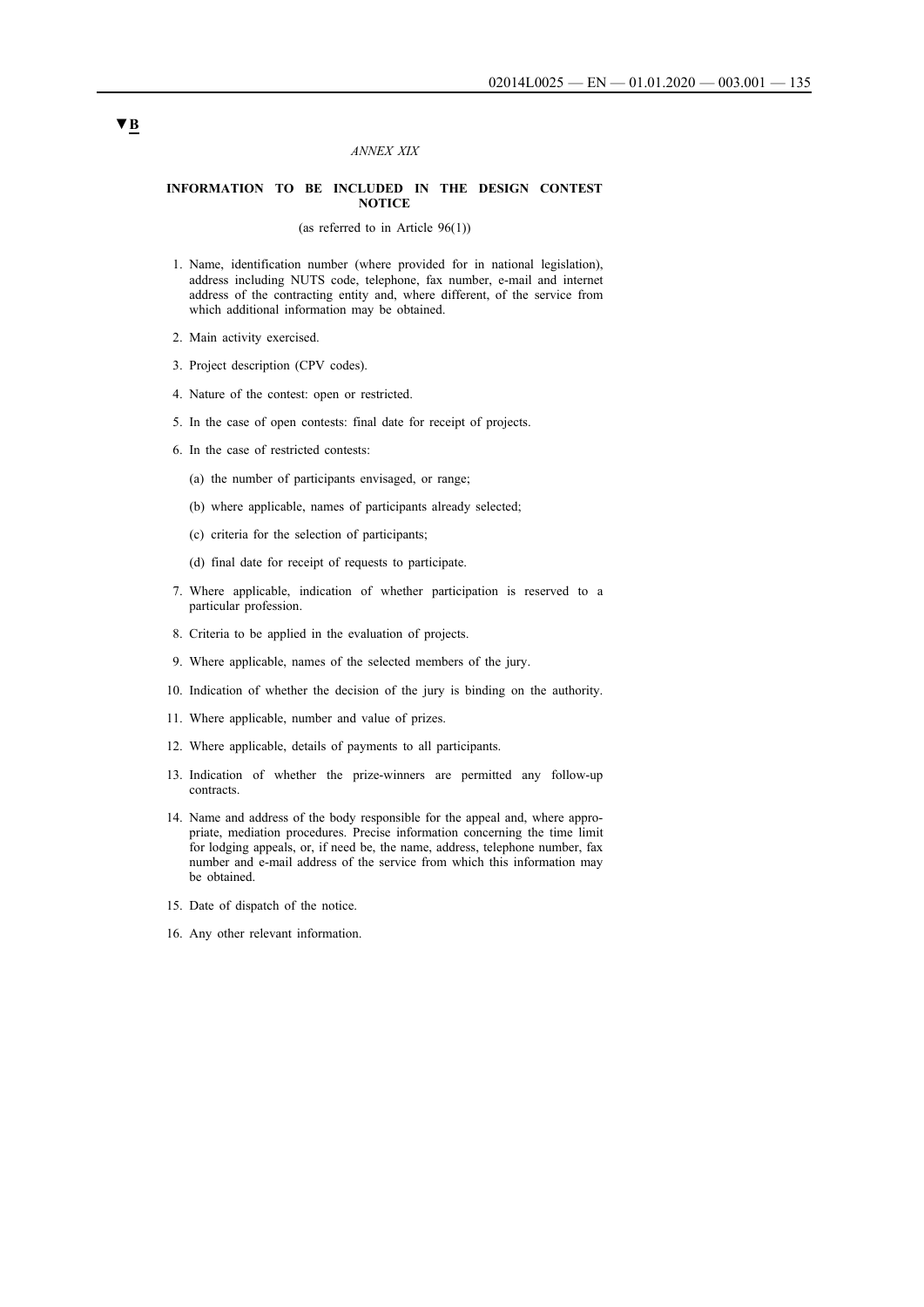### *ANNEX XX*

### **INFORMATION TO BE INCLUDED IN THE RESULTS OF DESIGN CONTEST NOTICES**

(as referred to in Article 96(1))

- 1. Name, identification number (where provided for in national legislation), address including NUTS code, telephone, fax number, e-mail and internet address of the contracting entity and, where different, of the service from which additional information may be obtained.
- 2. Main activity exercised.
- 3. Project description (CPV codes).
- 4. Total number of participants.
- 5. Number of foreign participants.
- 6. Winner(s) of the contest.
- 7. Where applicable, the prize(s).
- 8. Other information.
- 9. Reference of the design contest notice.
- 10. Name and address of the body responsible for the appeal and, where appropriate, mediation procedures. Precise information concerning the time limit for lodging appeals, or, if need be, the name, address, telephone number, fax number and e-mail address of the service from which this information may be obtained.
- 11. Date of dispatch of the notice.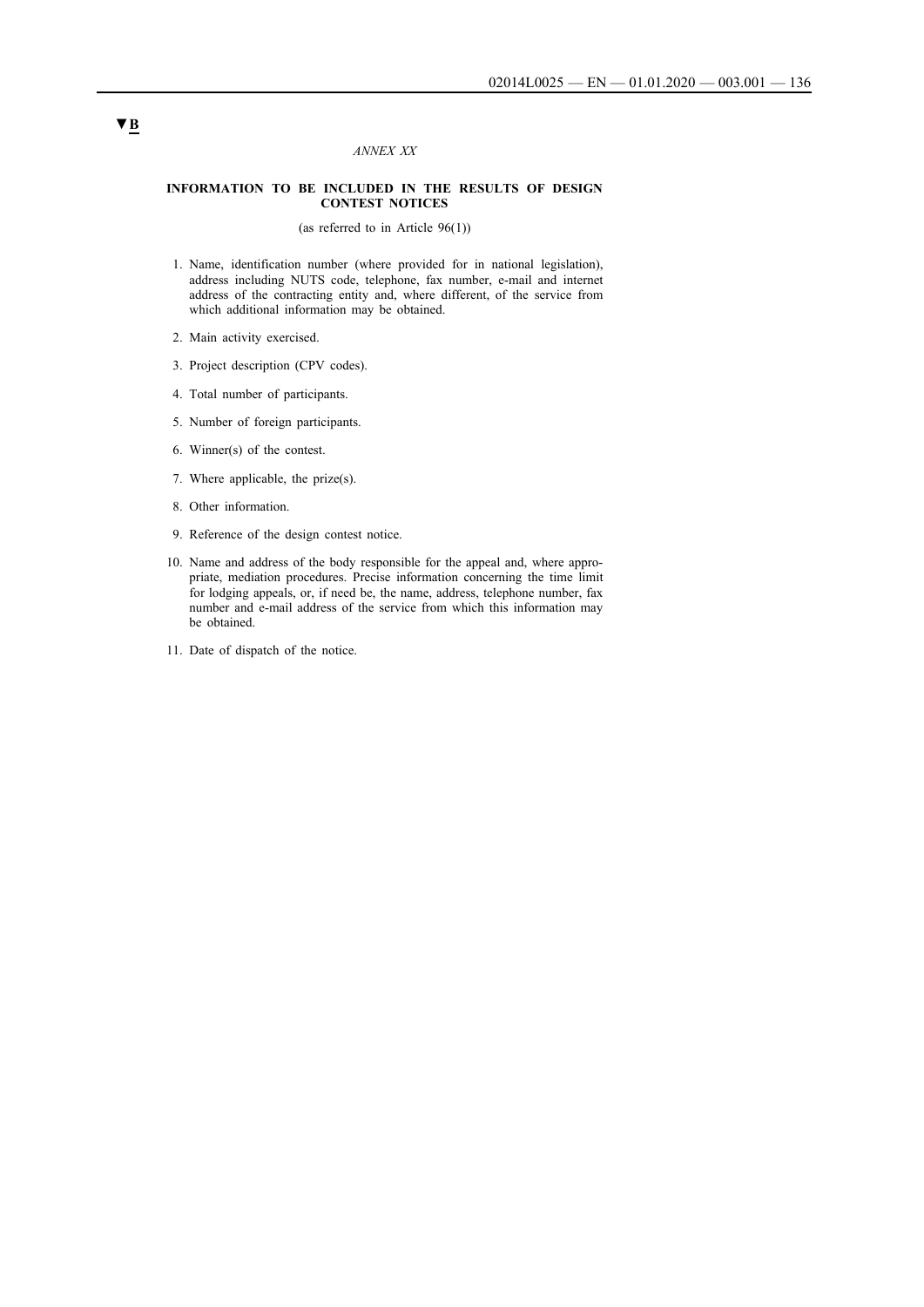# *ANNEX XXI*

| This Directive          | Directive 2004/17/EC                       |
|-------------------------|--------------------------------------------|
| Article 1               |                                            |
| Article 2, 1st sentence | Article 1, par. 1                          |
| Article 2, point 1      | Article 1, par. 2, point (a)               |
| Article 2, point 2      | Article 1, par. 2, point (b), 1st sentence |
| Article 2, point 3      | Article 1, par. 2, point (b), 2nd sentence |
| Article 2, point 4      | Article 1, par. 2, point (c)               |
| Article 2, point 5      | Article 1, par. 2, point (d), 1st subpar.  |
| Article 2, point 6      | Article 1, par. 7, 1st & 2nd subpar.       |
| Article 2, point 7      | Article 1, par. 7, 3rd subpar.             |
| Article 2, point 8      | Article 1, par. 7, 3rd subpar.             |
| Article 2, point 9      | Article 34, par. 1                         |
| Article 2, point 10     | Article 1, par. 8                          |
| Article 2, point 11     |                                            |
| Article 2, point 12     | Article 1, par. 8                          |
| Article 2, point 13     |                                            |
| Article 2, point 14     | Article 1, par. 11                         |
| Article 2, point 15     | Article 1, par. 12                         |
| Article 2, point 16     |                                            |
| Article 2, point 17     | Article 1, par. 10                         |
| Article 2, point 18     |                                            |
| Article 2, point 19     |                                            |
| Article 2, point 20     |                                            |
| Article 3, par. 1       | Article 2, par. 1, point (a), 1st subpar.  |
| Article 3, par. 2       |                                            |
| Article 3, par. 3       |                                            |
| Article 3, par. 4       | Article 2, par. 1, point (a), 2nd subpar.  |
| Article 4, par. 1       | Article 2, par. 2                          |
| Article 4, par. 2       | Article 2, par. 1, point (b)               |

# **CORRELATION TABLE**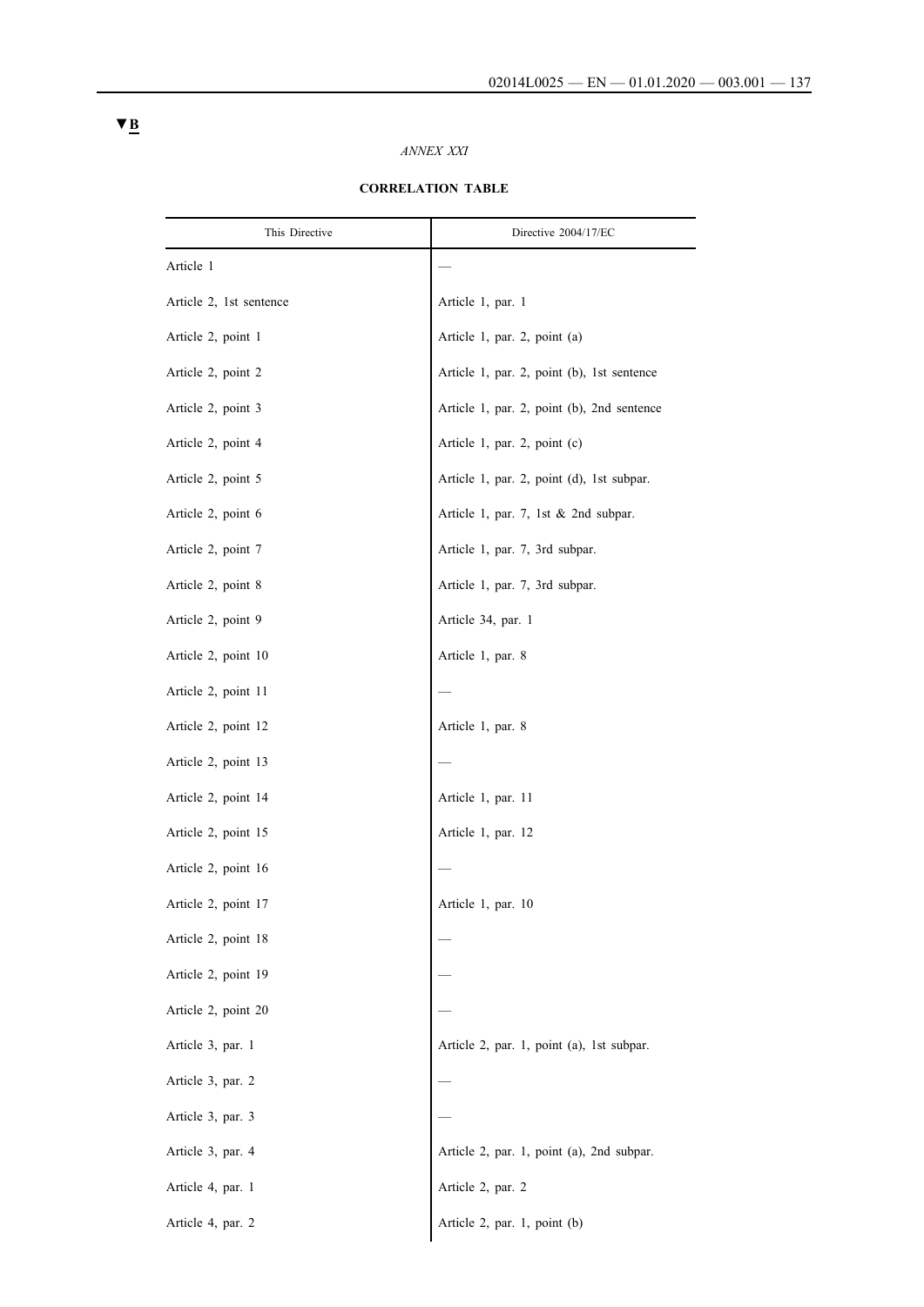| This Directive                            | Directive 2004/17/EC                                                   |
|-------------------------------------------|------------------------------------------------------------------------|
| Article 4, par. 3, 1st subparagraph       | Article 2, par. 3;                                                     |
| Article 4, par. 3, 2nd & 3rd subparagraph |                                                                        |
| Article 4, par. 4                         |                                                                        |
| Article 5, par. 1                         |                                                                        |
| Article 5, par. 2, 1st subparagraph       |                                                                        |
| Article 5, par. 2, 2nd subparagraph       | Article 1, par. 2, point (d), 2nd & 3rd subpar.                        |
| Article 5, par. 3                         |                                                                        |
| Article 5, par. 4, 1st and 2nd subpar.    |                                                                        |
| Article 5, par. 4, 3rd subparagraph       |                                                                        |
| Article 5, par. 5                         |                                                                        |
| Article 6, par. 1, 1st and 2nd subpar.    |                                                                        |
| Article 6, par. 1, 3rd subpar.            | Article 9, par. 1, 2nd subpar                                          |
| Article 6, par. 2                         | Article 9, par. 1, 1st subpar                                          |
| Article 6, par. 3, point a                | Article 9, par. 2                                                      |
| Article 6, par. 3, pont b                 |                                                                        |
| Article 6, par. 3, point c                | Article 9, par. 3                                                      |
| Article 7                                 | Article 3, par. 1 and par. 3, Article 4, par. 1;<br>Article 7, point a |
| Article 8                                 | Article 3, par. 1 & 2                                                  |
| Article 9, par. 1                         | Article 3, par. 3                                                      |
| Article 9, par. 2                         | Article 3, par. 4                                                      |
| Article 10                                | Article 4                                                              |
| Article 11                                | Article 5, par. 1                                                      |
|                                           | Article 5, par. 2                                                      |
| Article 12                                | Article 7, point (b)                                                   |
| Article 13, par. 1                        | Article 6, par. 1 and par. $2(c)$ in fine                              |
| Article 13, par. 2, point (a)             | Article 6, par. 2, point (a)                                           |
| Article 13, par. 2, point (b)             | Article 6, par. 2, point (b)                                           |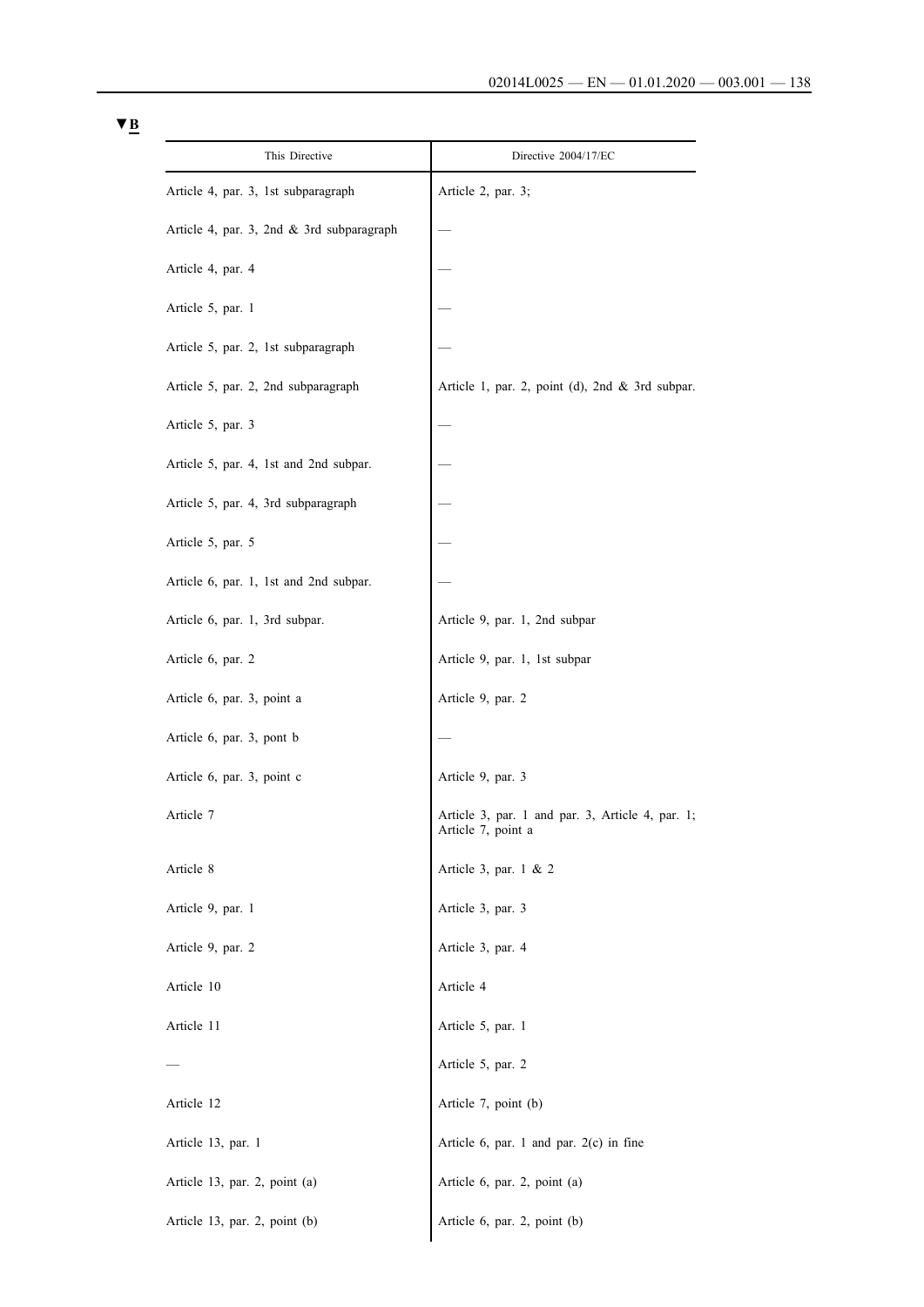| This Directive                                 | Directive 2004/17/EC                                                 |
|------------------------------------------------|----------------------------------------------------------------------|
| Article 13, par. 2, point (c), points i and ii | Article 6, par. 2, point (c), 1st and 3rd indent                     |
|                                                | Article 6, par. 2, point (c), 2nd, 4th, 5th and 6th<br>indent        |
| Article 14, point (a)                          | Article 7, point (a)                                                 |
| Article 14, point (b)                          | Article 7, point (a)                                                 |
|                                                | Article 8                                                            |
|                                                | Annex $I - X$                                                        |
| Article 15                                     | Article 16 $& 61$                                                    |
| Article 16, par. 1                             | Article 17, par. 1; Article 17, par. 8                               |
| Article 16, par. 2                             |                                                                      |
| Article 16, par. 3                             | Article 17, par. 2; Article 17, par. 8                               |
| Article 16, par. 4                             |                                                                      |
| Article 16, par. 5                             | Article 17, par. 3                                                   |
| Article 16, par. 6                             |                                                                      |
| Article 16, par. 7                             | Article 17, par. 4 & 5                                               |
| Article 16, par. 8                             | Article 17, par. $6(a)$ , 1st & 2nd subpar.                          |
| Article 16, par. 9                             | Article 17, par. $6(b)$ , 1st $\&$ 2nd subpar.                       |
| Article 16, par. 10                            | Article 17, par. $6(a)$ , 3rd subpar. & par. $6(b)$ ,<br>3rd subpar. |
| Article 16, par. 11                            | Article 17, par. 7                                                   |
| Article 16, par. 12                            | Article 17, par. 9                                                   |
| Article 16, par. 13                            | Article 17, par. 10                                                  |
| Article 16, par. 14                            | Article 17, par. 11                                                  |
| Article 17                                     | Article 69                                                           |
| Article 18, par. 1                             | Article 19, par. 1                                                   |
| Article 18, par. 2                             | Article 19, par. 2                                                   |
| Article 19, par. 1                             | Article 20, par. 1; Article 62, point 1                              |
| Article 19, par. 2                             | Article 20, par. 2                                                   |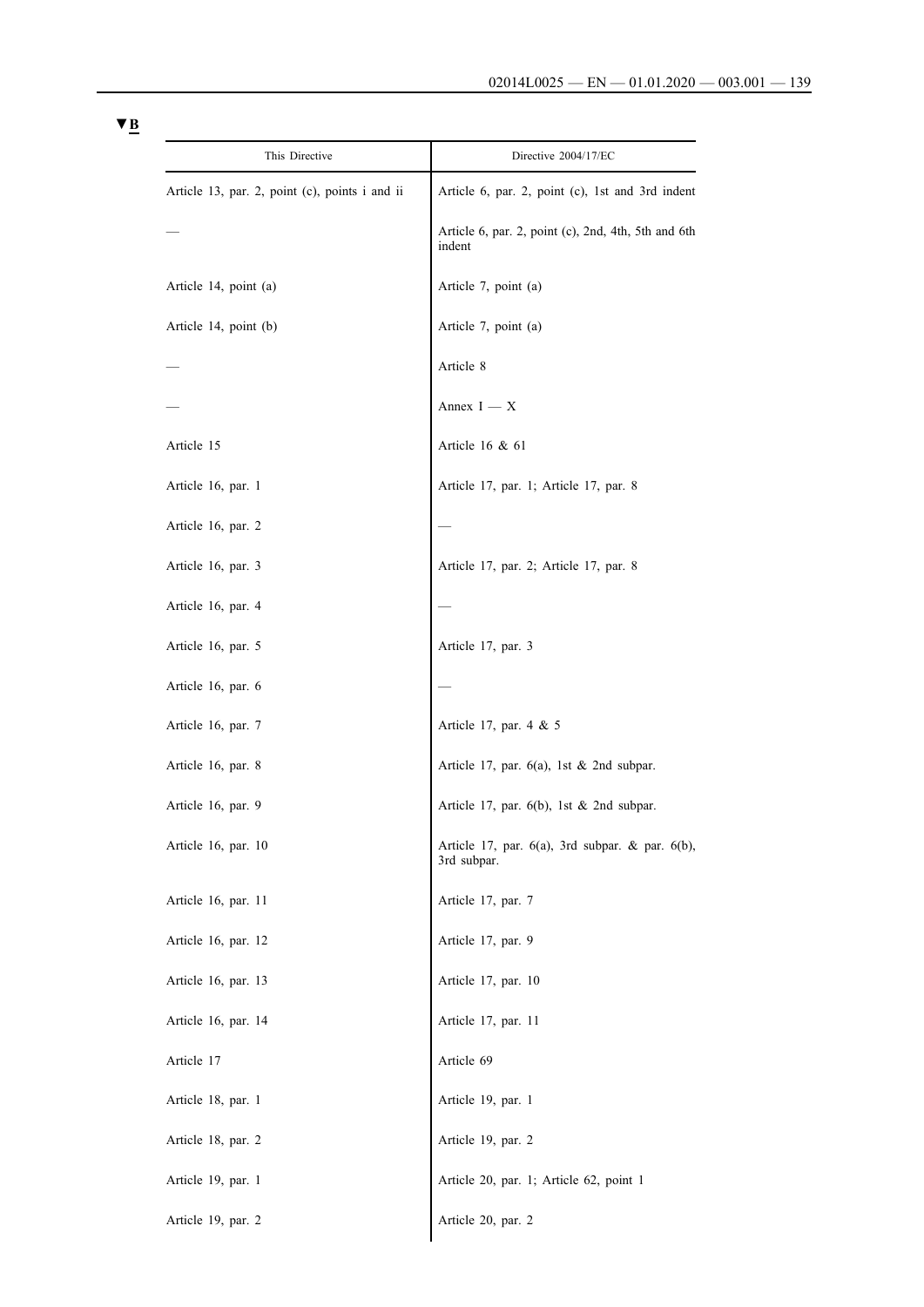| This Directive           | Directive 2004/17/EC                                       |
|--------------------------|------------------------------------------------------------|
| Article 20               | Article 22; Article 62, point 1                            |
| Article 21, point (a)    | Article 24, point (a)                                      |
| Article 21, point (b)    | Article 24, point (b)                                      |
| Article 21, point (c)    |                                                            |
| Article 21, point (d)    | Article 24, point (c)                                      |
| Article 21, point (e)    |                                                            |
| Article 21, point (f)    | Article 24, point (d)                                      |
| Article 21, point (g)    |                                                            |
| Article 21, point (h)    |                                                            |
| Article 21, point (i)    |                                                            |
| Article 22               | Article 25                                                 |
| Article 23               | Article 26                                                 |
| Article 24, par. 1       | Article 22a                                                |
| Article 24, par. 2       | Article 21; Article 62, point 1                            |
| Article 24, par. 3       | Article 21; Article 62, point 1                            |
| Article 25               |                                                            |
| Article 26               |                                                            |
| Article 27, par. 1       | Article 22a in fine, Article 12 of Directive<br>2009/81/EC |
| Article 27, par. 2       |                                                            |
| Article 28               |                                                            |
| Article 29, par. 1       | Article 23, par. 1                                         |
| Article 29, par. 2       | Article 23, par. 1                                         |
| Article 29, par. 3       | Article 23, par. 2                                         |
| Article 29, par. 4       | Article 23, par. 3, points (a) to (c)                      |
| Article 29, par. 5       | Article 23, par. 3, 2nd subpar.                            |
| Article 29, par. 6       | Article 23, par. 3, 3rd subpar.                            |
| Article 30               | Article 23, par. 4                                         |
| Article 31               | Article 23, par. 5                                         |
| Article 32               | Article 24, point (e)                                      |
| Article 33, par. 1 and 2 | Article 27                                                 |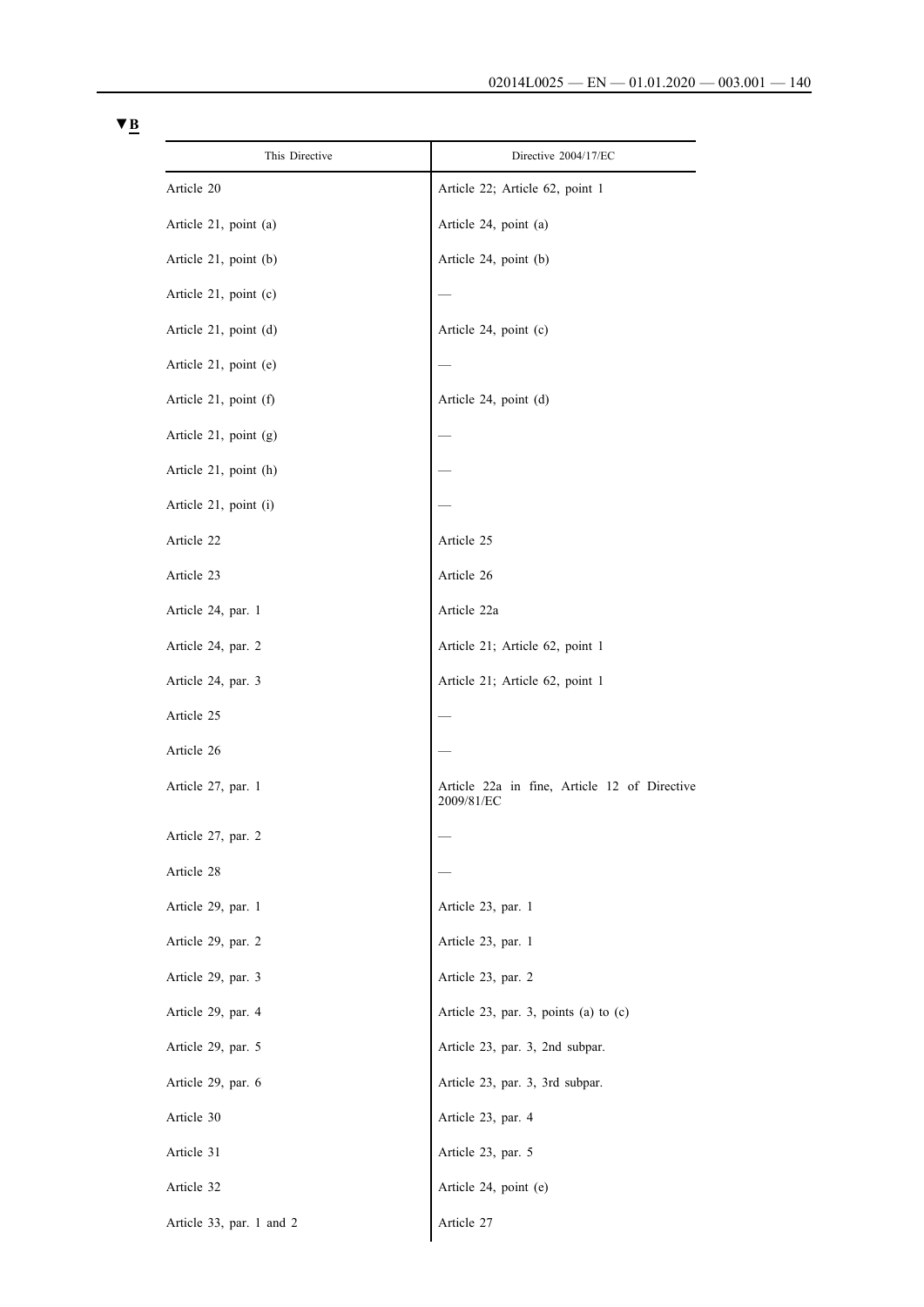| This Directive                            | Directive 2004/17/EC                                                           |
|-------------------------------------------|--------------------------------------------------------------------------------|
| Article 33, par. 3                        |                                                                                |
| Article 34, par. 1, 1st and 2nd sentences | Article 30, par. 1; Article 62, point (2)                                      |
| Article 34, par. 1, 3rd sentence          |                                                                                |
| Article 34, par. 1, 4th sentence          | Article 30, par. 2, Recital 41                                                 |
| Article 34, par. 2, 1st subparagraph      | Article 30, par. 2                                                             |
| Article 34, par. 2, 2nd subparagraph      |                                                                                |
| Article 34, par. 3                        | Article 30, par. 3                                                             |
| Article 35, par. 1                        | Article 30, par. 4, 1st subpar.; par. 5, 1st $& 2nd$<br>subpar.                |
| Article 35, par. 2                        | Article 30, par. 5, 1st $& 2nd$ subpar.                                        |
| Article 35, par. 3                        | Article 30, par. 4, 2nd subpar.; par. 5, 4th<br>subpar.; Article 62, point (2) |
|                                           | Article 30, par. 4, 3rd subpar.                                                |
| Article 35, par. 4                        |                                                                                |
| Article 35, par. 5                        | Article 30, par. 6, 2nd subpar.                                                |
| Article 35, par. 6                        | Article 30, par. 6, 3rd $&$ 4th subpar.                                        |
| Article 36, par. 1                        | Article 10                                                                     |
| Article 36, par. 2                        |                                                                                |
| Article 37                                | Article 11                                                                     |
| Article 38, par. 1                        | Article 28, 1st subpar.                                                        |
| Article 38, par. 2                        | Article 28, 2nd subpar.                                                        |
| Article 39                                | Article 13                                                                     |
| Article 40, par. 1                        | Article 48, par. 1, 2 and 4; Article 64, par. 1                                |
| Article 40, par. 2                        |                                                                                |
| Article 40, par. 3                        | Article 48, par. 3; Article 64, par. 2                                         |
| Article 40, par. 4                        |                                                                                |
| Art, 40, par. 5                           |                                                                                |
| Article 40, par. 6                        | Article 48, par. 5 and 6; Article 64, par. 3                                   |
| Article 40, par. 7, 1st subpar.           | Article 70, par. 2, point f & 2nd subpar                                       |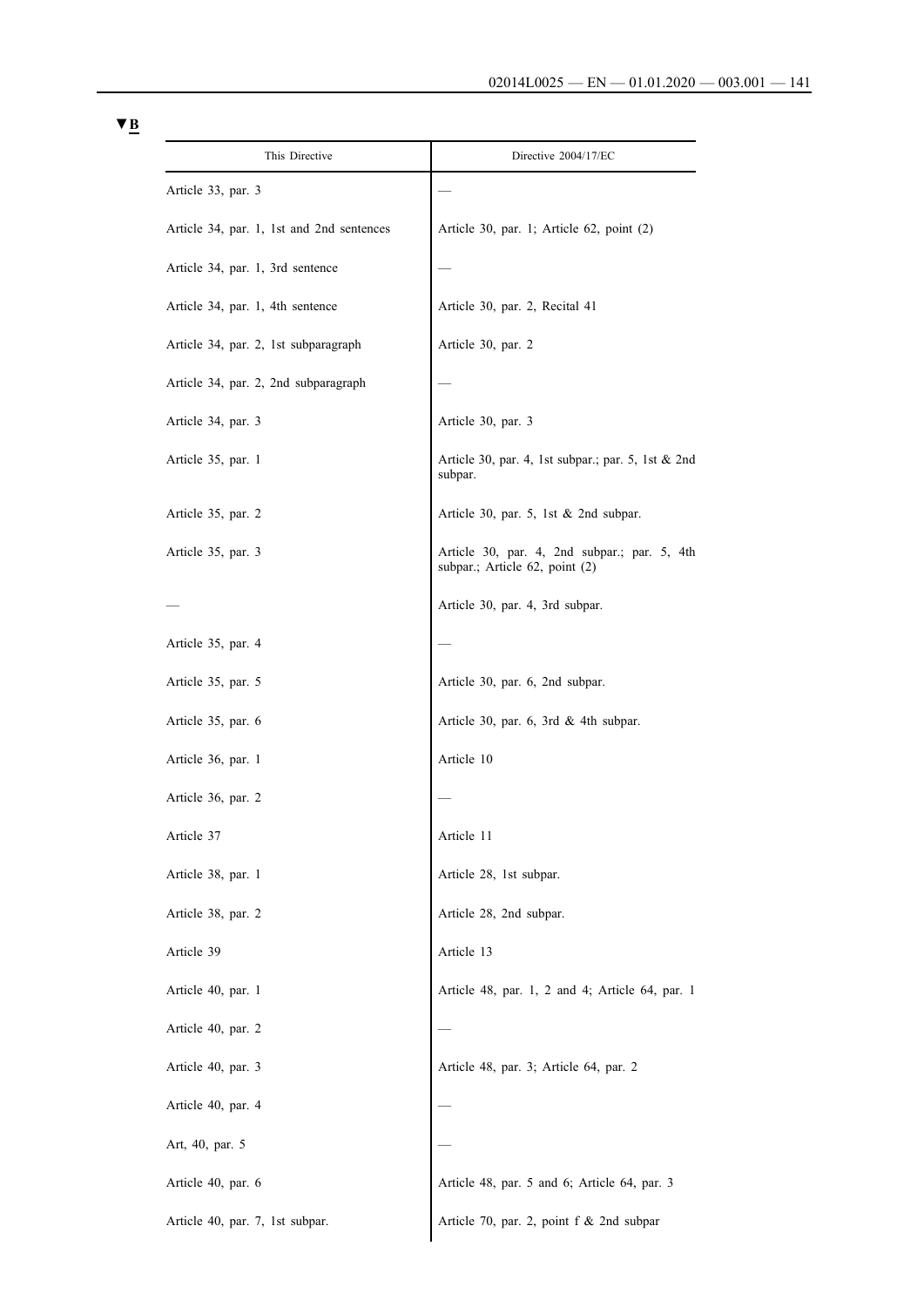| This Directive                           | Directive 2004/17/EC                                                        |
|------------------------------------------|-----------------------------------------------------------------------------|
| Article 40, par. 7, 2nd $\&$ 3rd subpar. |                                                                             |
| Article 41, par. 1                       | Article 1, par. 13                                                          |
| Article 41, par 2                        | Article 70, par. 2, points (c) $\&$ (d); Article 70,<br>par. 2, 2nd subpar. |
| Article 42                               |                                                                             |
| Article 43                               | Article 12                                                                  |
| Article 44, par. 1                       | Article 40, par. 1 & 2                                                      |
| Article 44, par. 2                       | Article 40, par. 2                                                          |
| Article 44, par. 3                       |                                                                             |
| Article 44, par. 4                       | Article 42, par 1 & par. 3, point b                                         |
| Article 44, par. 5                       | Beginning of Article 40(3)                                                  |
| Article 45, par. 1, 1st subpar.          | Article 1, par. 9, point (a)                                                |
| Article 45, par. 1, 2nd & 3rd subpar.    | Article 45, par. 2                                                          |
| Article 45, par. 2                       | Article 45, par. 4                                                          |
| Article 45, par. 3                       |                                                                             |
| Article 45, par. 4                       |                                                                             |
| Article 46                               | Article 1, par. 9, point (b); Article 45, par. 3                            |
| Article 47                               | Article 1, par. 9, point (c); Article 45, par.                              |
| Article 48                               |                                                                             |
| Article 49                               |                                                                             |
| Article 50, point (a)                    | Article 40, par. 3, point (a)                                               |
| Article 50, point (b)                    | Article 40, par. 3, point (b)                                               |
| Article 50, point (c)                    | Article 40, par. 3, point (c)                                               |
| Article 50, point (d)                    | Article 40, par. 3, point (d)                                               |
| Article 50, point (e)                    | Article 40, par. 3, point (e)                                               |
| Article 50, point (f)                    | Article 40, par. 3, point (g)                                               |
| Article 50, point (g)                    | Article 40, par. 3, point (h)                                               |
| Article 50, point (h)                    | Article 40, par. 3, point (j)                                               |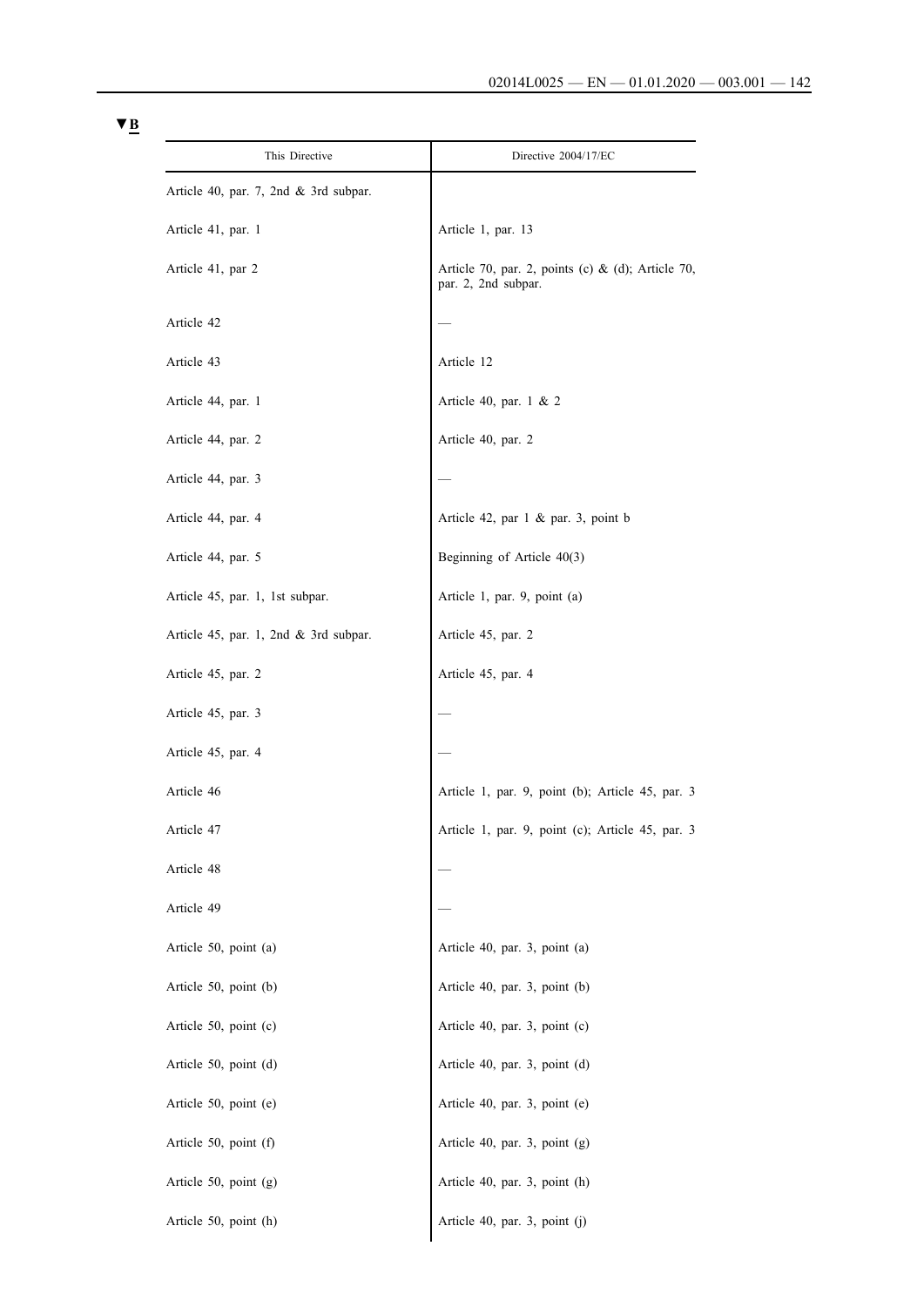| This Directive                             | Directive 2004/17/EC                  |
|--------------------------------------------|---------------------------------------|
| Article 50, point (i)                      | Article 40, par. 3, point $(k)$       |
| Article 50, point (j)                      | Article 40, par. 3, point (l)         |
| Article 51, par. 1, 1st & 2nd subparagraph | Article 14, par. 1; Article 1, par. 4 |
| Article 51, par. 1, 3rd subparagraph       |                                       |
| Article 51, par. 2, 1st and 2nd subpar.    |                                       |
| Article 51, par. 2, 3rd subpar.            | Article 14, par. 4                    |
| Article 52, par. 1                         | Article 1, par. 5; Article 15, par. 1 |
| Article 52, par. 2                         | Article 15, par. 2                    |
| Article 52, par. 3                         | Article 15, par. 2, last sentence     |
| Article 52, par. 4                         | Article 15, par. 3                    |
| Article 52, par. 5                         | Article 15, par. 4                    |
| Article 52, par. 6                         | Article 15, par. 6                    |
| Article 52, par. 7                         |                                       |
| Article 52, par. 8                         |                                       |
| Article 52, par. 9                         | Article 15, par. 7, 3rd subpar.       |
| Article 53, par. 1, 1st subpar.            | Article 1, par. 6; Article 56, par. 1 |
| Article 53, par. 1, 2nd & 3rd subpar.      | Article 1, par. 6                     |
| Article 53, par. 2                         | Article 56, par. 2                    |
| Article 53, par. 3                         | Article 56, par. 2, 3rd subpar.       |
| Article 53, par. 4                         | Article 56, par. 3                    |
| Article 53, par. 5                         | Article 56, par. 4                    |
| Article 53, par. 6                         | Article 56, par. 5                    |
| Article 53, par. 7                         | Article 56, par. 6                    |
| Article 53, par. 8                         | Article 56, par. 7                    |
| Article 53, par. 9                         | Article 56, par. 8                    |
| Article 54                                 |                                       |
| Article 55, par. 1                         | Article 29, par. 1                    |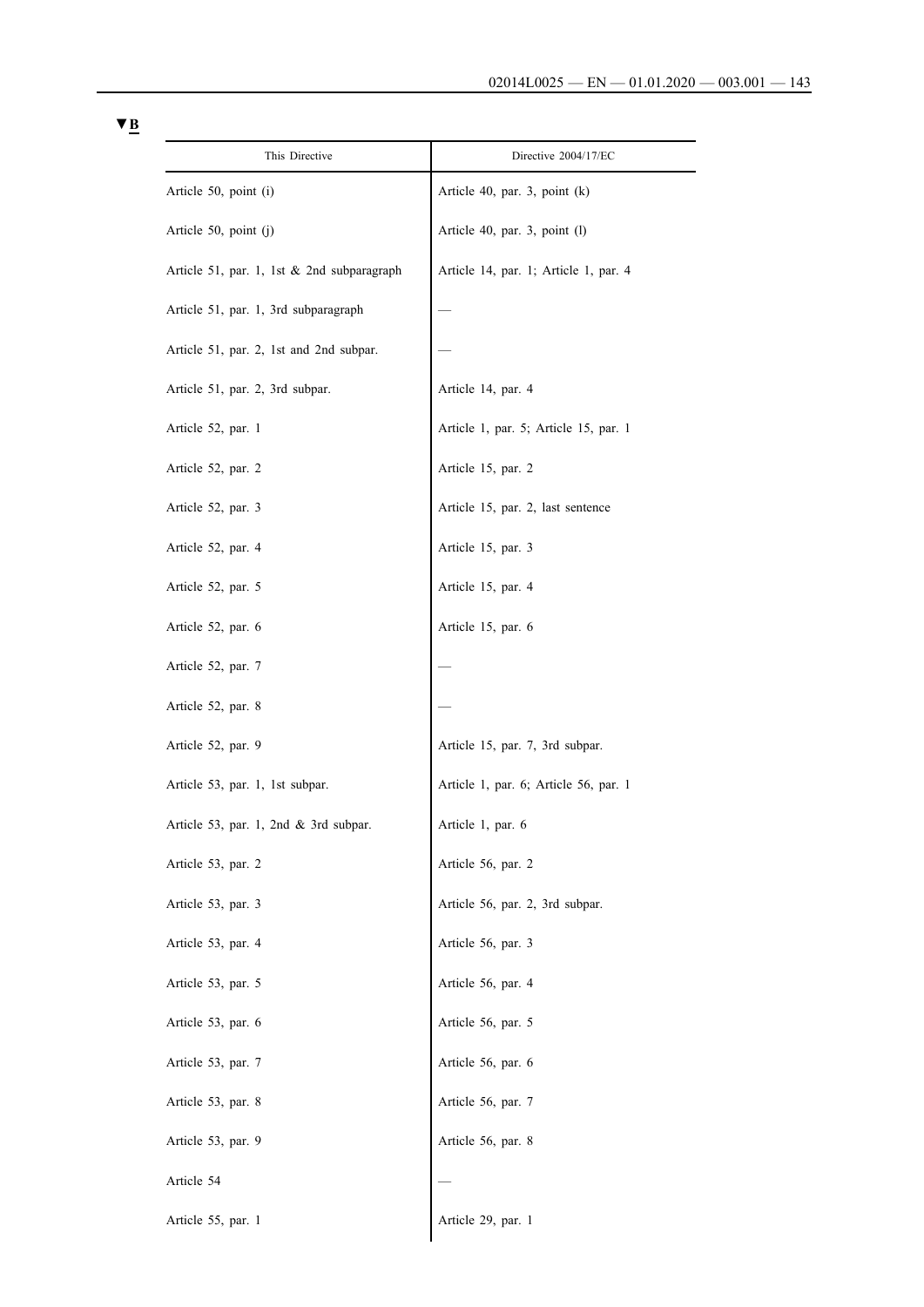| This Directive     | Directive 2004/17/EC                                                             |
|--------------------|----------------------------------------------------------------------------------|
| Article 55, par. 2 | Article 29, par. 2                                                               |
| Article 55, par. 3 |                                                                                  |
| Article 55, par. 4 | Article 29, par. 2                                                               |
| Article 56         |                                                                                  |
| Article 57         |                                                                                  |
| Article 58         | Recital 15                                                                       |
| Article 59         |                                                                                  |
| Article 60, par. 1 | Article 34, par. 1                                                               |
| Article 60, par. 2 | Article 34, par. 2                                                               |
| Article 60, par. 3 | Article 34, par. 3                                                               |
| Article 60, par. 4 | Article 34, par. 8                                                               |
| Article 60, par. 5 | Article 34, par. 4                                                               |
| Article 60, par. 6 | Article 34, par. 5                                                               |
| Article 61, par. 1 | Article 34, par. 6                                                               |
| Article 61, par. 2 | Article 34, par. 6                                                               |
| Article 62, par. 1 | Article 34, par. 4, 2nd subpar.; 5, 2nd & 3rd<br>subpar.; 6, 2nd subpar.; par. 7 |
| Article 62, par. 2 | Article 34, par. 4, 1st subpar.; 5, 1st subpar., 6,<br>1st subpar.               |
| Article 62, par. 3 |                                                                                  |
| Article 63         | Article 35                                                                       |
| Article 64, par. 1 | Article 36, par. 1                                                               |
| Article 64, par. 2 | Article 36, par. 2                                                               |
| Article 65         |                                                                                  |
| Article 66, par. 1 | Article 45, par. 1                                                               |
| Article 66, par. 2 | Article 45, par. 9                                                               |
|                    | Article 45, par. 10                                                              |
| Article 66, par. 3 | Article 45, par. 9                                                               |
| Article 67, par. 1 | Article 41, par. 1 & 2                                                           |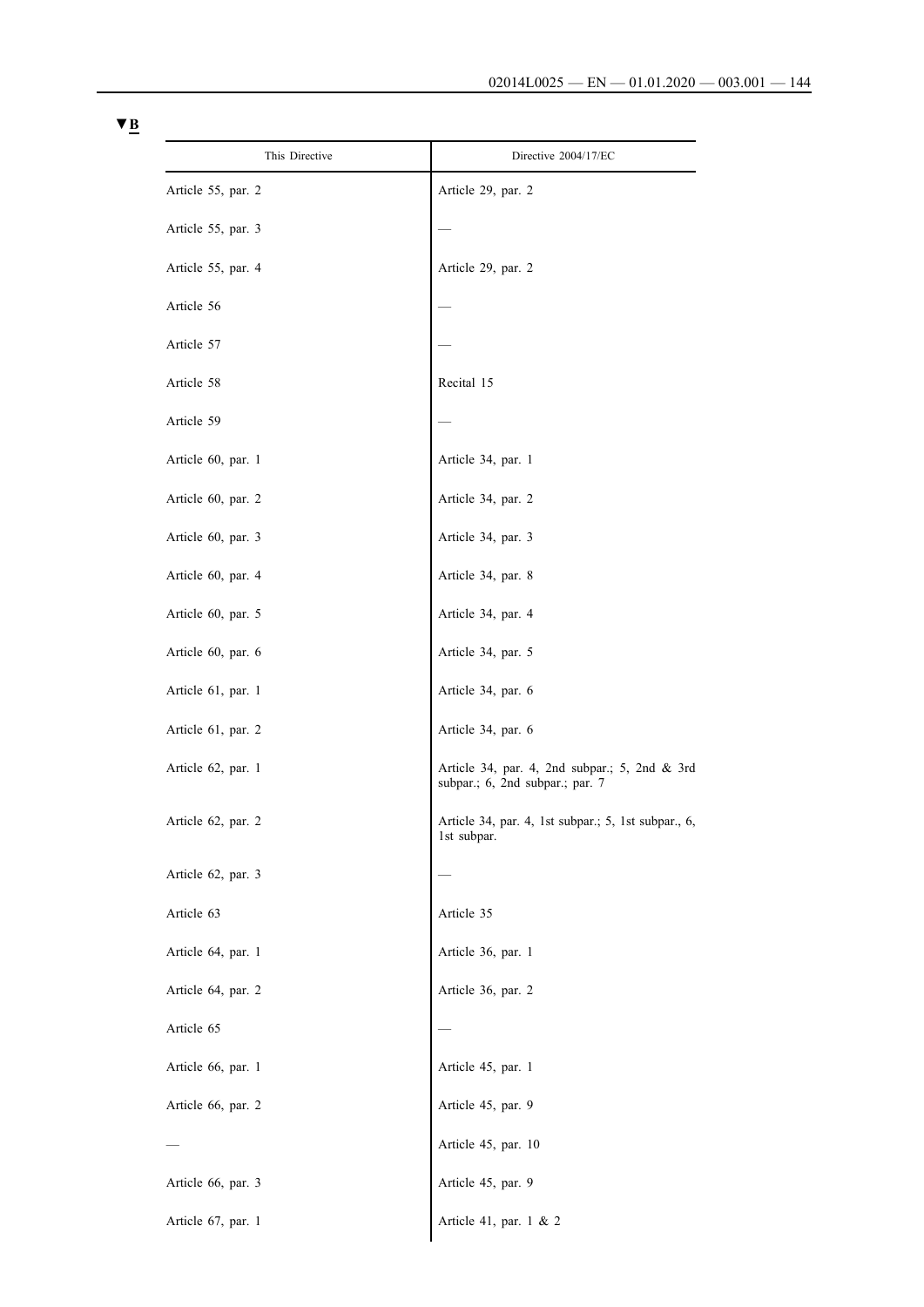| This Directive                          | Directive 2004/17/EC                                         |
|-----------------------------------------|--------------------------------------------------------------|
| Article 67, par. 2                      | Article 42, par. 3; Article 44, par. 1                       |
| Article 68                              | Article 41, par. 3                                           |
| Article 69                              | Article 42, par. 1, point (c); Article 44, par. 1            |
| Article 70, par. 1                      | Article 43, par. 1, 1st subpar.; Article 44, par. 1          |
| Article 70, par. 2                      | Article 43, par. 1, 2nd $&$ 3rd subpar.                      |
| Article 70, par. 3                      | Article 43, par $2 \& 3$                                     |
| Article 70, par. 4                      | Article 43, par. 5                                           |
| Article 71, par. 1                      | Article 44, par. 1;<br>Article 70, par. 1, point (b)         |
| Article 71, par. 2, 1st sentence        | Article 44, par. 2, 3                                        |
| Article 71, par 2, 2nd $&$ 3rd sentence | Article 44, par. 4, 2nd subpar.                              |
| Article 71, par 3                       | Article 44, par. 4, 1st subpar.                              |
| Article 71, par. 4                      |                                                              |
| Article 71, par. 5, 1st subpar.         | Article 44, par. 6                                           |
| Article 71, par. 5, 2nd subpar.         | Article 44, par. 7                                           |
| Article 71, par. 6                      | Article 44, par. 8                                           |
| Article 72, par. 1                      | Article 44, par. 5, 1st subpar.                              |
| Article 72, par. 2 and 3                | Article 44, par. 5, 2nd $&$ 3rd subpar.                      |
| Article 73, par. 1                      | Article 45, par. 6                                           |
| Article 73, par. 2                      | Article 46, par. 2                                           |
| Article 74, par. 1                      | Article 47, par. 1, 1st sentence & par. 5, 1st<br>subpar.    |
| Article 74, par. 2                      | Article 47, par. 1, 2nd sentence $\&$<br>Par. 5, 2nd subpar. |
| Article 75, par. 1                      | Article 49, par. 1                                           |
| Article 75, par. 2                      | Article 49, par. 2, 1st & 2nd subpar.                        |
| Article 75, par. 3                      | Article 49, par. 2, 3rd subpar.                              |
| Article 75, par. 4, 5 and 6             | Article 49, par. 3, 4 & 5                                    |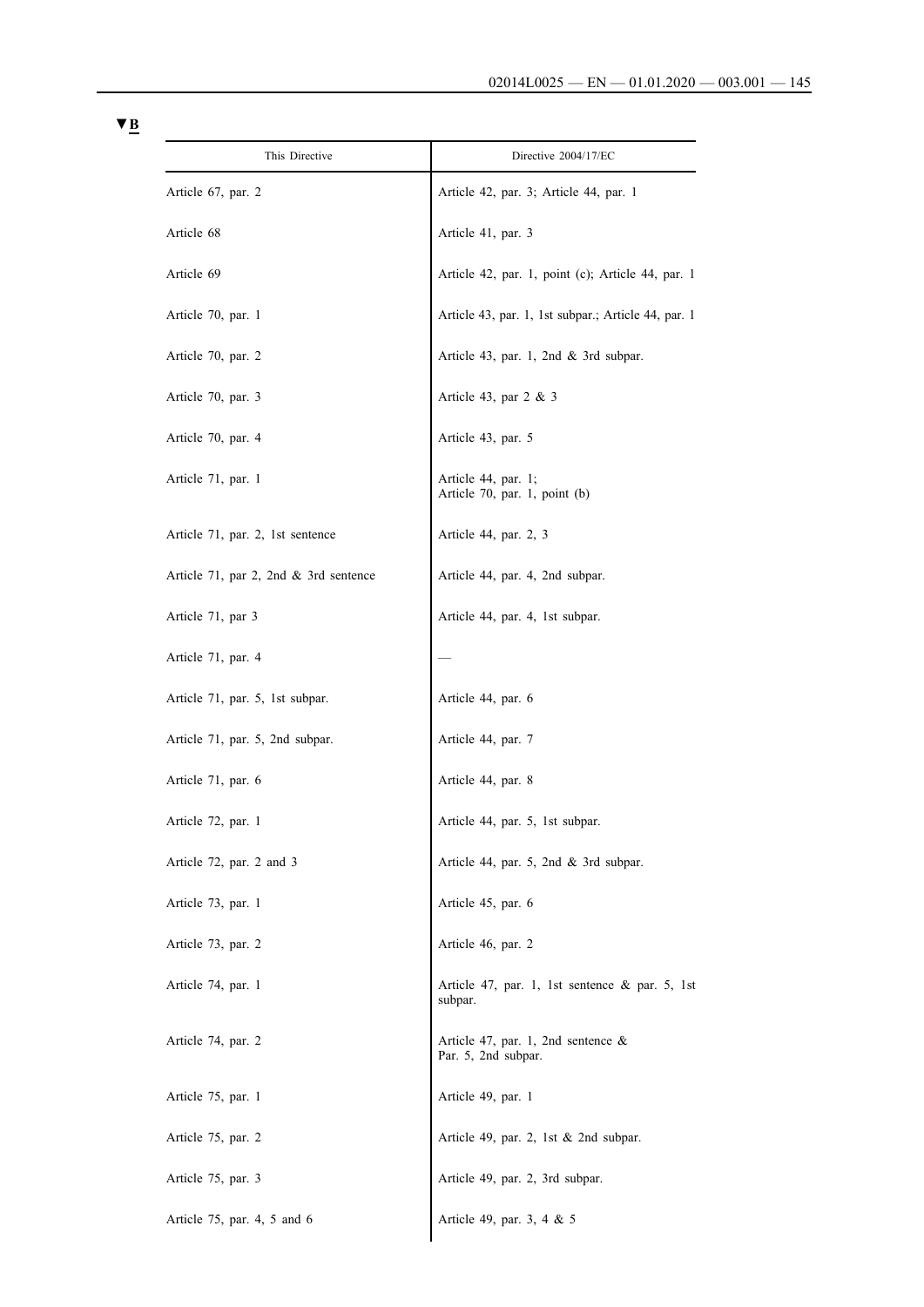| This Directive     | Directive 2004/17/EC                   |
|--------------------|----------------------------------------|
| Article 76, par. 1 | Article 51, par. 1                     |
| Article 76, par. 2 | Article 51, par. 2                     |
| Article 76, par. 3 | Article 52, par. 1                     |
| Article 76, par. 4 |                                        |
| Article 76, par. 5 | Article 51, par. 3                     |
| Article 76, par. 6 |                                        |
| Article 76, par. 7 |                                        |
| Article 76, par. 8 |                                        |
| Article 77, par. 1 | Article 53, par. 1                     |
| Article 77, par. 2 | Article 53, par. 2                     |
| Article 77, par. 3 | Article 53, par. 6                     |
| Article 77, par. 4 | Article 53, par. 7                     |
| Article 77, par. 5 | Article 53, par. 9                     |
| Article 77, par. 6 |                                        |
| Article 78, par. 1 | Article 54, par. 1 & 2                 |
| Article 78, par. 2 | Article 54, par. 3                     |
| Article 79, par. 1 | Article 53, par. 4 & 5                 |
| Article 79, par. 2 | Article 54, par. 5 & 6                 |
| Article 79, par. 3 |                                        |
| Article 80, par. 1 | Article 53, par. 3; Article 54, par. 4 |
| Article 80, par. 2 |                                        |
| Article 80, par. 3 | Article 53, par. 3; Article 54, par. 4 |
| Article 81, par. 1 | Article 52, par. 2                     |
| Article 81, par. 2 | Article 52, par. 3                     |
| Article 81, par. 3 |                                        |
| Article 82, par. 1 | Article 55, par. 1                     |
| Article 82, par. 2 | Article 55, par. 1                     |
| Article 82, par. 3 |                                        |
| Article 82, par. 4 | Recital 1; Recital 55, 3rd par.        |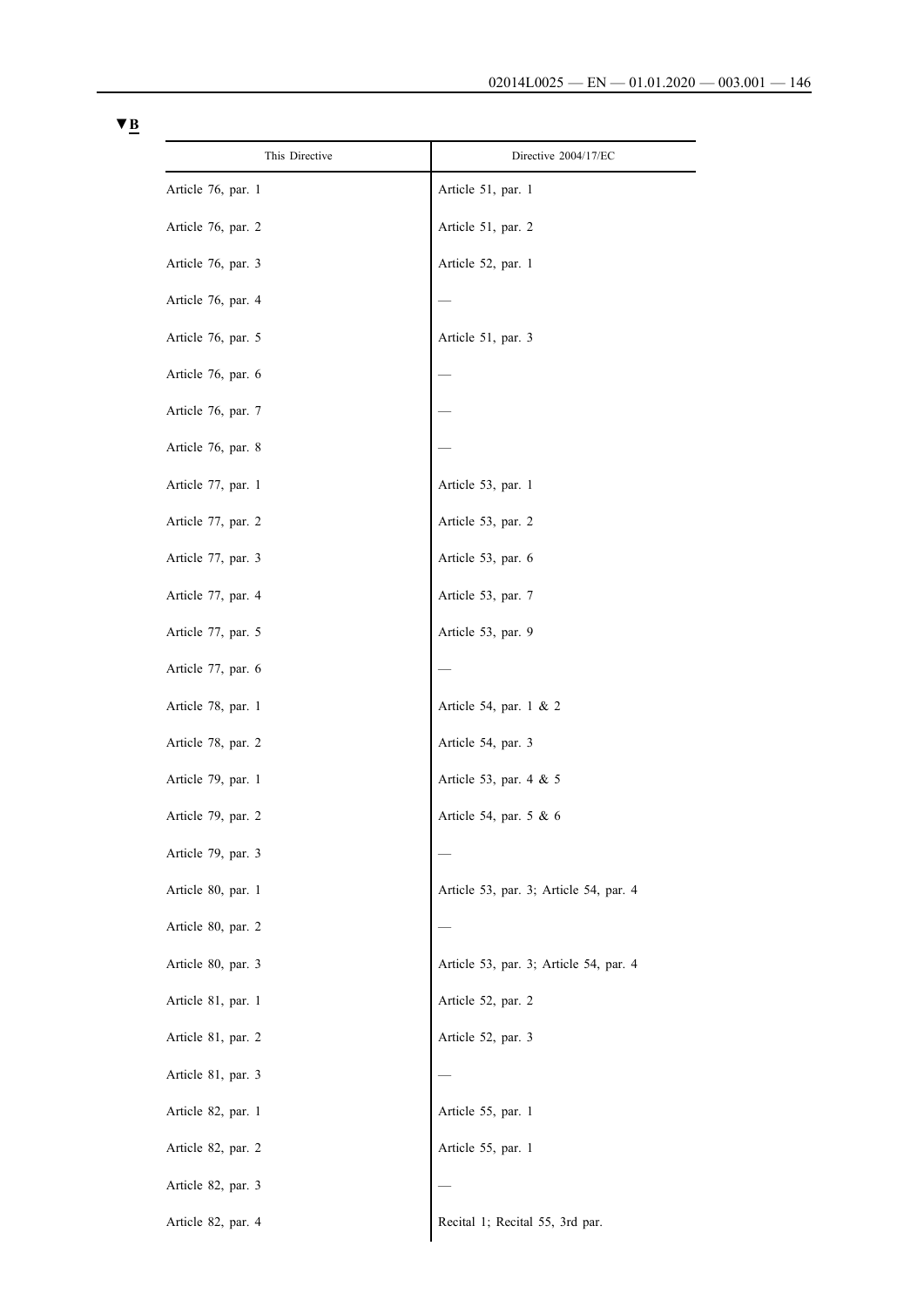| This Directive                                  | Directive 2004/17/EC                       |
|-------------------------------------------------|--------------------------------------------|
| Article 82, par. 5                              | Article 55, par. 2                         |
| Article 83                                      |                                            |
| Article 84, par. 1                              | Article 57, par. 1, 1st subpar.            |
| Article 84, par. 2, point (a)                   | Article 57, par. 1, 2nd subpar., point (a) |
| Article 84, par. 2, point (b)                   | Article 57, par. 1, 2nd subpar., point (b) |
| Article 84, par. 2, point (c)                   | Article 57, par. 1, 2nd subpar., point (c) |
| Article 84, par. 2, point (d)                   | Article 57, par. 1, 2nd subpar., point (d) |
| Article 84, par. 2, point (e)                   |                                            |
| Article 84, par. 2, point (f)                   | Article 57, par. 1, 2nd subpar., point (e) |
| Article 84, par. 3, 1st subparagraph            | Article 57, par. 2                         |
| Article 84, par. 3, 2nd subparagraph            |                                            |
| Article 84, par. 4                              | Article 57, par. 3                         |
| Article 84, par. 5                              |                                            |
| Article $85$ , par. 1, 2, 3, 4 and Article $86$ | Article 58, par 1 - 4; Article 59          |
| Article 85, par. 5                              | Article 58, par. 5                         |
| Article 87                                      | Article 38                                 |
| Article 88, par. 1                              |                                            |
| Article 88, par. 2                              | Article 37, 1st sentence                   |
| Article 88, par. 3                              |                                            |
| Article 88, par. 4                              | Article 37, 2nd sentence                   |
| Article 88, par. 5 - 8                          |                                            |
| Article 89                                      |                                            |
| Article 90                                      |                                            |
| Article 91                                      |                                            |
| Article 92                                      |                                            |
| Article 93                                      |                                            |
| Article 94                                      |                                            |
| Article 95                                      | Article 61                                 |
| Article 96, par. 1                              | Article 63, par. 1, 1st subpar.            |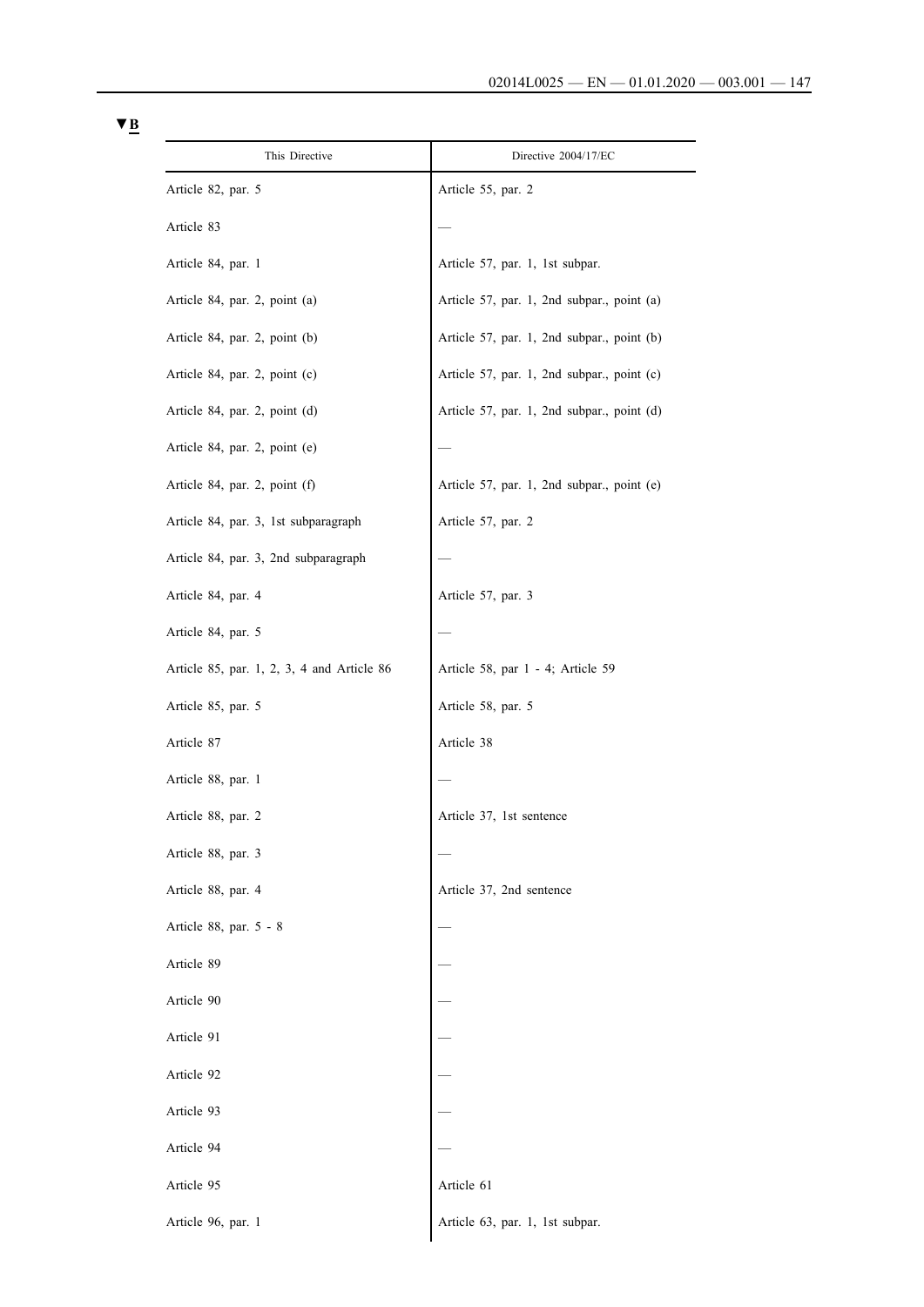| This Directive                                 | Directive 2004/17/EC                                     |
|------------------------------------------------|----------------------------------------------------------|
| Article 96, par. 2, 1st subparagraph           | Article 63, par. 1, 1st subpar;                          |
| Article 96, par. 2, 2nd and 3rd subparagraphs  | Article 63, par. 1, 2nd subpar., 1st and 2nd<br>sentence |
| Article 96, par. 3                             | Article 63, par. 2                                       |
| Article 97, par. 1                             | Article 65, par. 1                                       |
| Article 97, par. 2                             | Article 60, par. 2                                       |
| Article 97, par. 3 & 4                         | Article 65, par. 2 & 3                                   |
| Article 98                                     | Article 66                                               |
| Article 99, par. 1                             | Article 72, 1st subpar.                                  |
| Article 99, par. 2 - 6                         |                                                          |
| Article 100                                    | Article 50                                               |
| Article 101                                    |                                                          |
| Article 102                                    |                                                          |
| Article 103                                    | Article 68, par. 3 & 4                                   |
| Article 104                                    | Article 68, par. 5                                       |
| Article 105, par 1 & 2                         | Article 68, par. 1 & 2                                   |
| Article 105, par. 3                            |                                                          |
| Article 106, par. 1                            | Article 71, par. 1, 1st subpar.                          |
| Article 106, par. 2                            |                                                          |
| Article 106, par. 3                            | Article 71, par. 1, 3rd subpar                           |
| Article 107                                    | Article 73                                               |
| Article 108                                    |                                                          |
| Article 109                                    | Article 74                                               |
| Article 110                                    | Article 75                                               |
|                                                | Annex I to X                                             |
| Annex I (except 1st sentence)                  | Annex XII (except footnote 1)                            |
| 1st sentence of Annex I                        | Footnote 1 to Annex XII                                  |
| Annex II                                       |                                                          |
| Annex III, points A, B, C, E, F, G, H, I and J | Annex XI                                                 |
| Annex III, point D                             |                                                          |